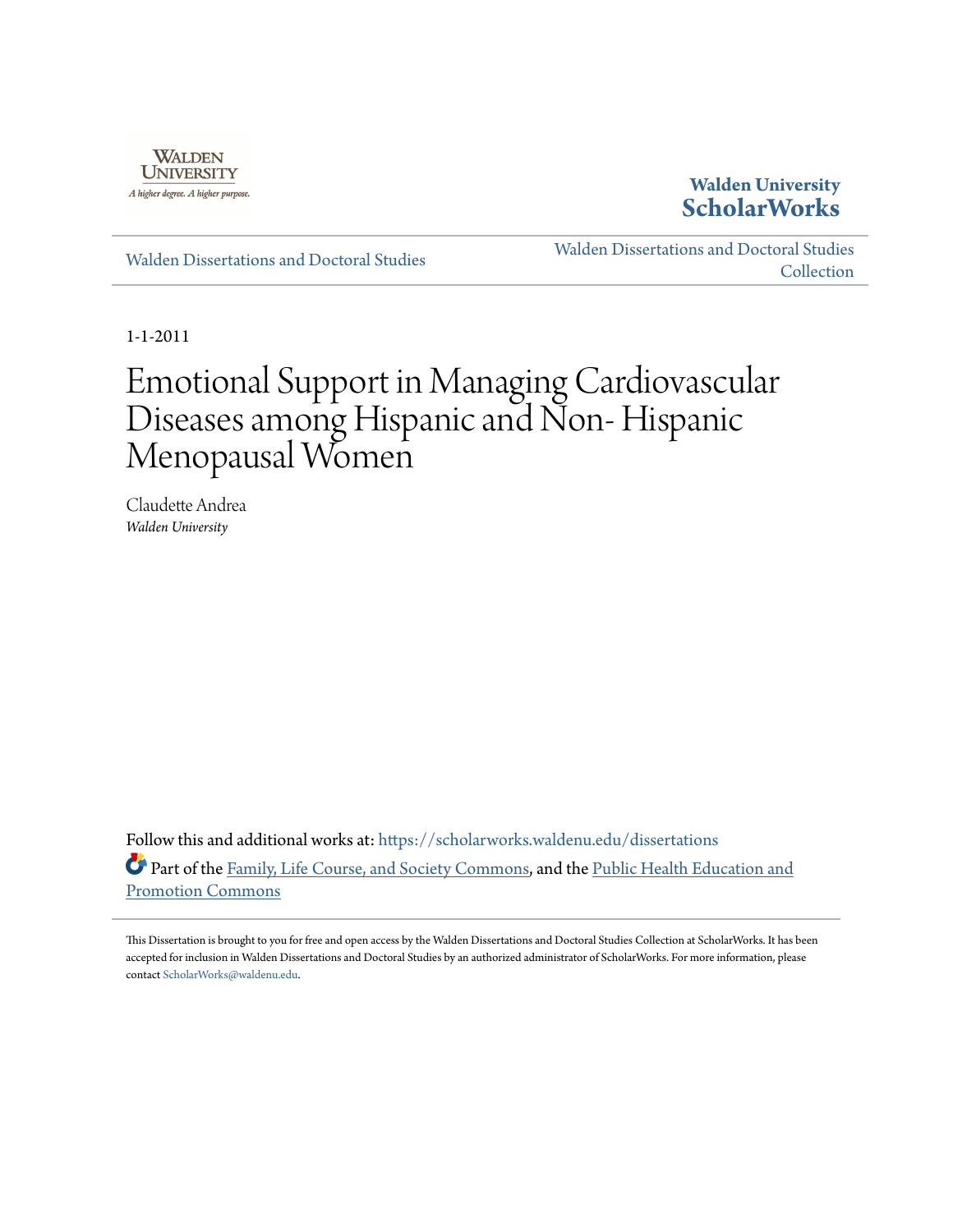## **Walden University**

College of Health Sciences

This is to certify that the doctoral dissertation by

Claudette Andrea

has been found to be complete and satisfactory in all respects, and that any and all revisions required by the review committee have been made.

Review Committee Dr. John Nemecek, Committee Chairperson, Public Health Faculty Dr. Ji Shen, Committee Member, Public Health Faculty Dr. Amany Refaat, University Reviewer, Public Health Faculty

> Chief Academic Officer Eric Riedel, Ph.D.

> > Walden University 2014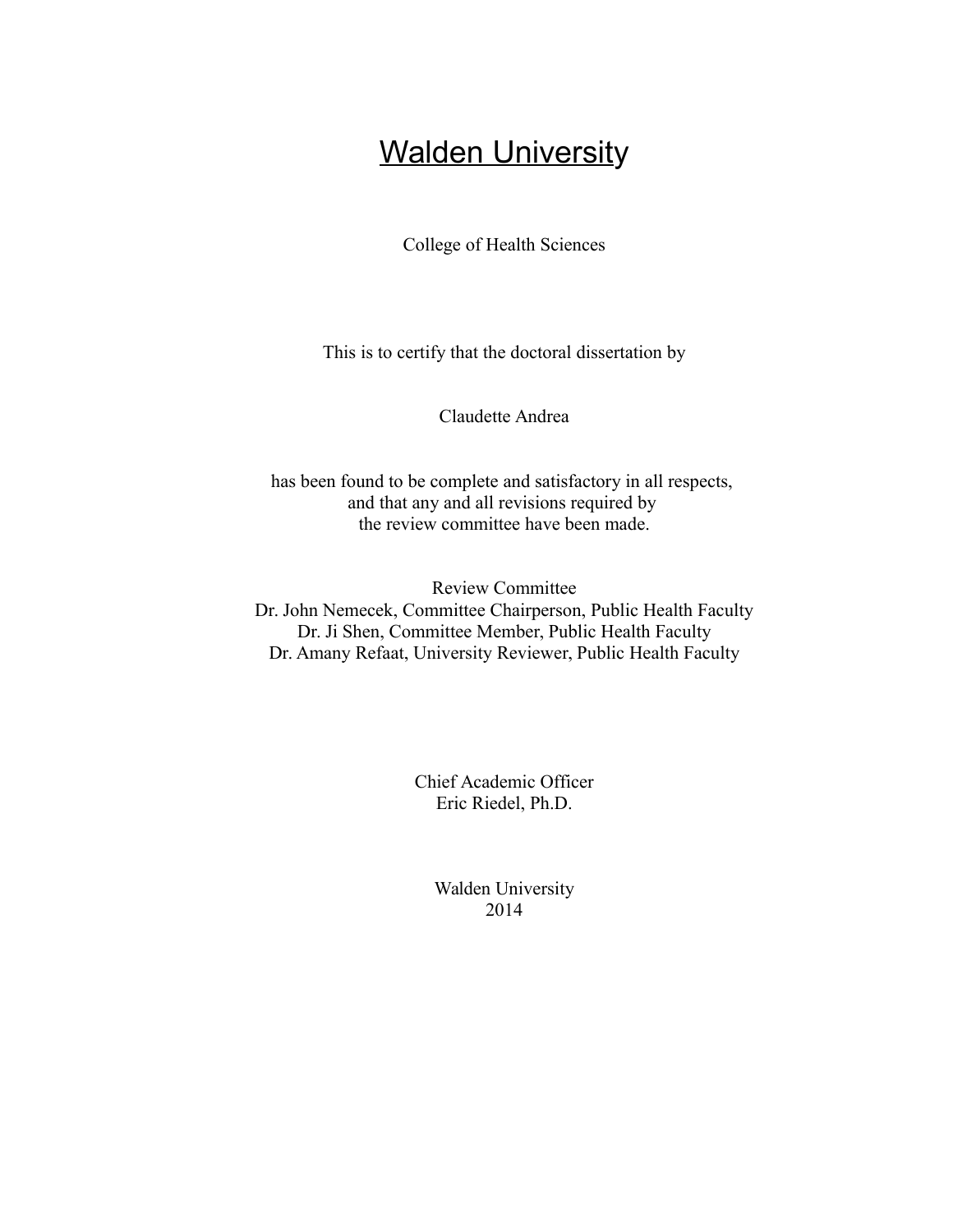Abstract

Emotional Support in Managing Cardiovascular Diseases among Hispanic and Non-Hispanic Menopausal Women

by

Claudette Andrea

MA, American Intercontinental University, 2007

BS, American Intercontinental University, 2005

Dissertation Submitted in Partial Fulfillment

of the Requirements for the Degree of

Doctor of Philosophy

Public Health

Epidemiology

Walden University

May 2014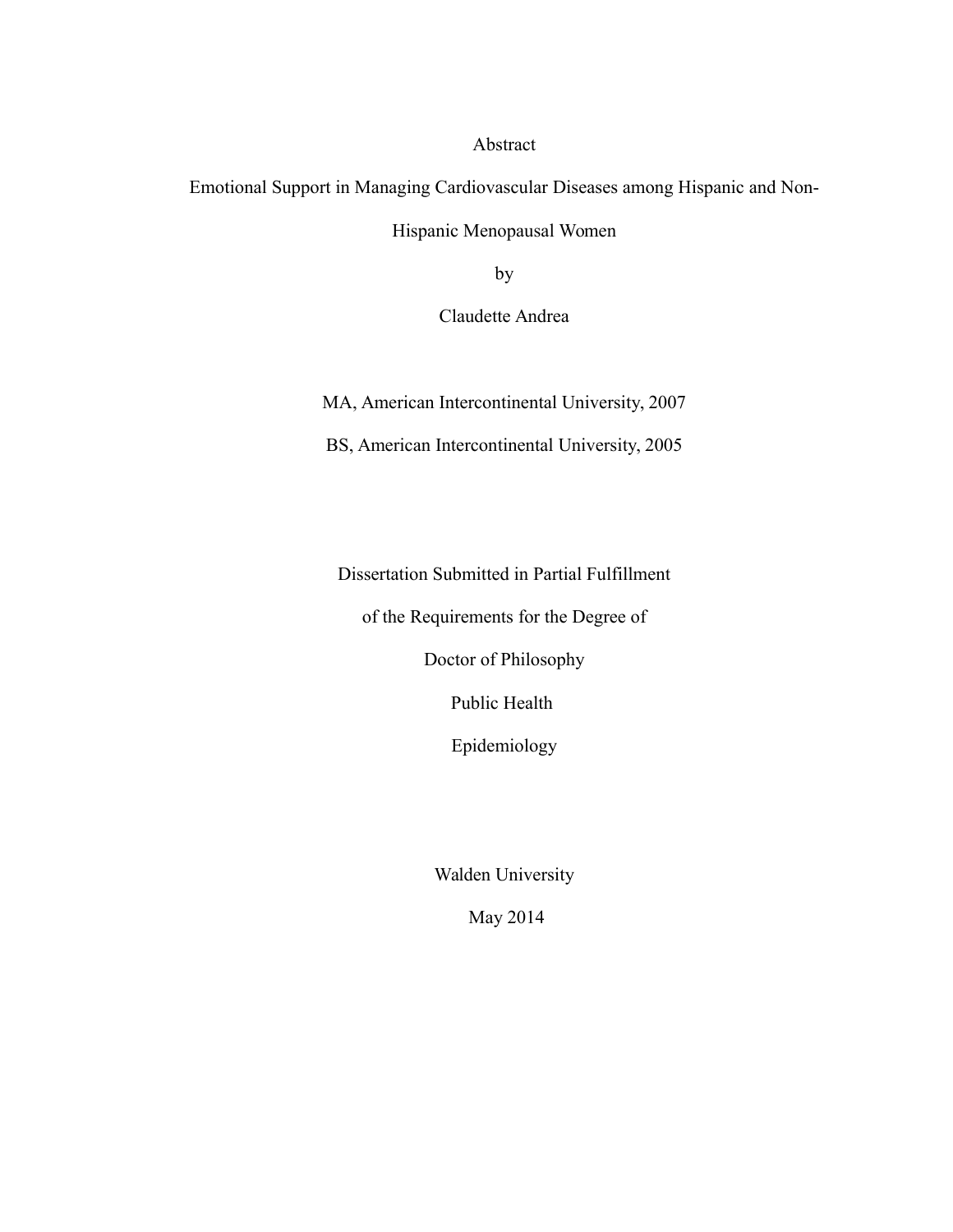Abstract

Effective recognition and proper treatment of cardiovascular diseases (CVDs) in Hispanic woman is a public health problem that needs further investigation. Guided by the stress and coping social support theory, the purpose of this cross-sectional survey study was to examine the relationship between attitudes, emotional support, and the perception of success in managing cardiovascular diseases (CVDs) in 335 Hispanic women living in Atlanta, Georgia. Correlations, independent-sample *t* tests, simple linear regression, and multiple linear regressions showed ethnicity as a moderating variable between the perception of success in handling CVD and emotional support, while emotional support was shown to be a significant predictor of perceived success for all participants. The relationship between the 2 variables was positive for Hispanic women and negative for non-Hispanics women. Diet and exercise also emerged as a significant direct predictor of perceived success in handling CVD when the variable of emotional support was controlled. Key findings also showed that, while Hispanic women had higher scores for perceived success in handling CVD, non-Hispanic women had higher emotional support scores. This study supports positive social change by highlighting the unique needs of Hispanic women to healthcare providers, relative to effective recognition and positive treatment regimens, if cardiovascular disease is suspected. Positive social change will be demonstrated with the recognition of better health outcomes for Hispanic women.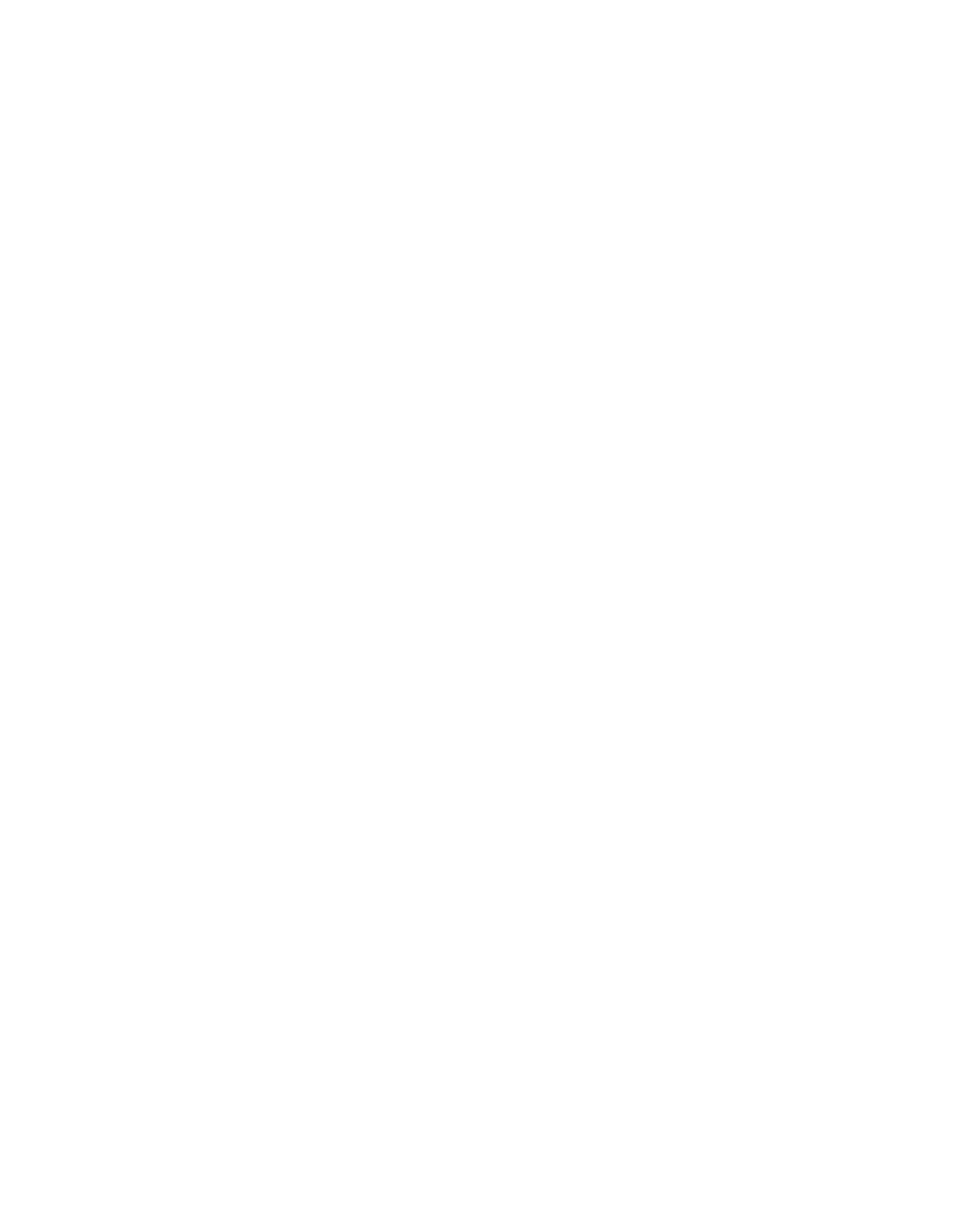#### Emotional Support in Managing Cardiovascular Diseases among Hispanic and Non-

Hispanic Menopausal Women

by

Claudette Andrea

MA, American Intercontinental University, 2007

BS, American Intercontinental University, 2005

Dissertation Submitted in Partial Fulfillment

of the Requirements for the Degree of

Doctor of Philosophy

Public Health

Epidemiology

Walden University

March 2014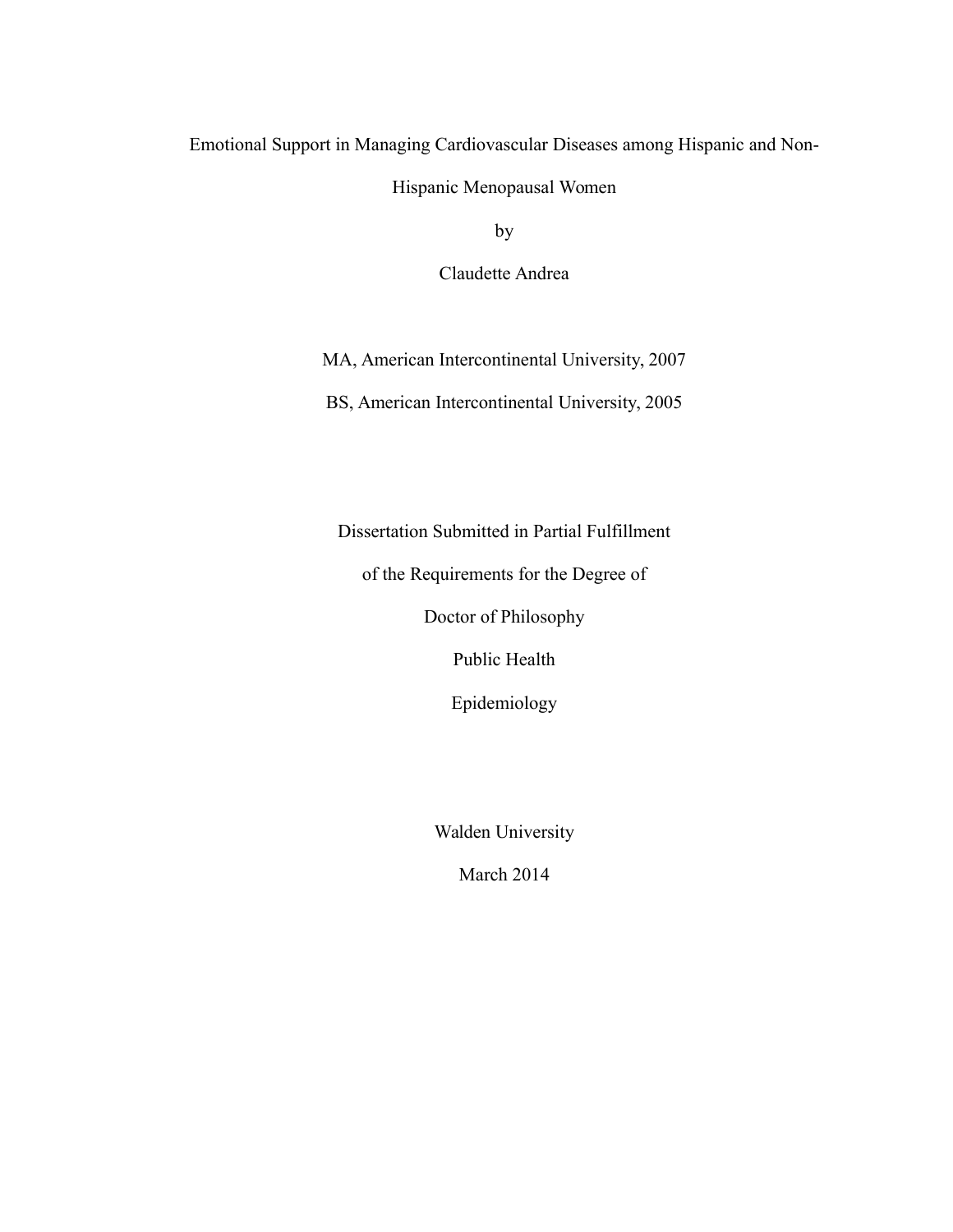UMI Number: 3616069

All rights reserved

INFORMATION TO ALL USERS The quality of this reproduction is dependent upon the quality of the copy submitted.

In the unlikely event that the author did not send a complete manuscript and there are missing pages, these will be noted. Also, if material had to be removed, a note will indicate the deletion.



UMI 3616069

Published by ProQuest LLC (2014). Copyright in the Dissertation held by the Author.

Microform Edition © ProQuest LLC. All rights reserved. This work is protected against unauthorized copying under Title 17, United States Code



ProQuest LLC. 789 East Eisenhower Parkway P.O. Box 1346 Ann Arbor, MI 48106 - 1346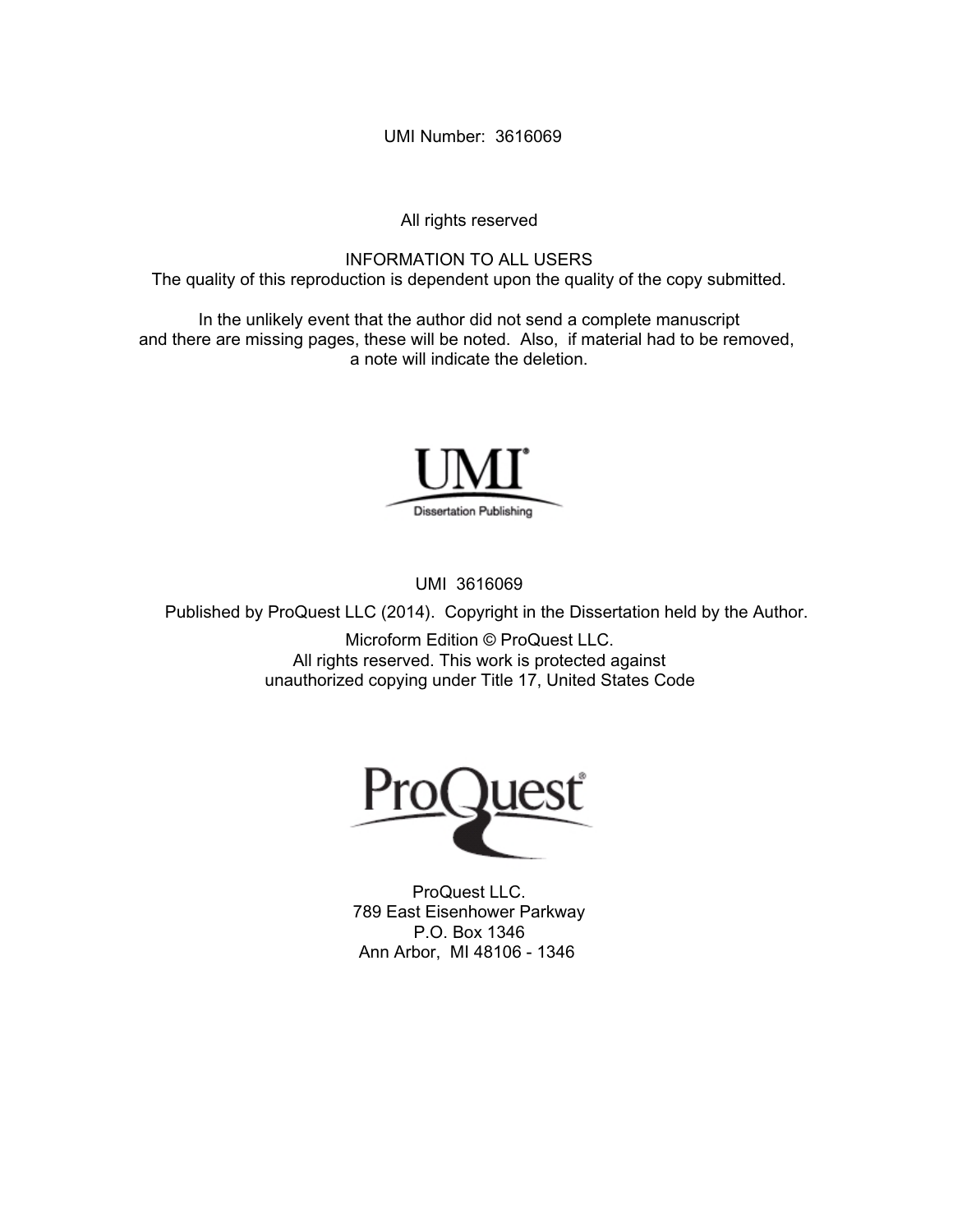#### Dedication

This work is dedicated to my mother, Reda Hanna. Although she left this world 16 years ago, her influence continues to encourage and support me. I also dedicate this study to my beloved family members for their continued love and support, especially my daughter, Maya, who helped to pursue my beautiful dreams. Special thanks to my son, Joey, and my husband, Michel, who loved me unconditionally. I would like to express my sincere gratitude to my sister, Amal Hanna, and my brothers, Samir Hanna and Bill Hanna, who abundantly provided strength and faith while touching my heart.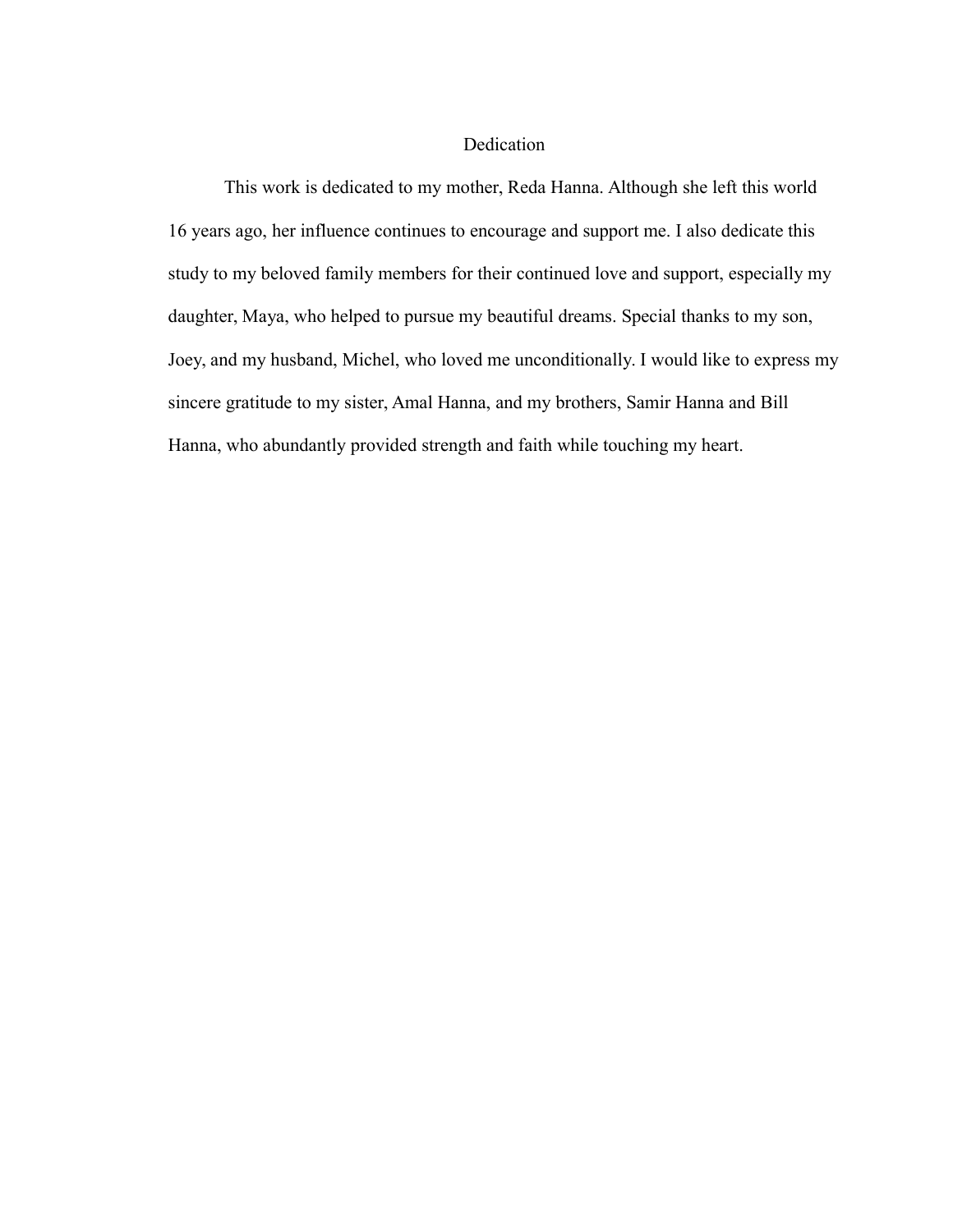#### Acknowledgments

I would like to give thanks and praise to God, from whom all blessings flow. Also, to all my participants who shared their time and experience with me. Dr. John has encouraged me and provided me with gratitude and clarity. Because of him, I understand emotional support and how to manage cardiovascular diseases. He has showed me that this work is indeed crucial to society and has given a chance to a population to be known. Dr. John helped direct my study, and it is an honor to have obtained this experience and such a wealth of information. It was an excellent opportunity, and I am pleased to work with Dr. John as he made my project possible.

I gratefully acknowledge the members of my dissertation committee, Dr. John Nemecek, Dr. Ji Shen, and Dr. Jim Baxter, for their supportive guidance, invaluable insights, and critical analysis offered throughout this wonderful journey towards accomplishment. A special thanks to Dr. Tommy Root and Dr. Diane Neal, who contributed significantly to my academic efforts, and to my friends and colleagues from Walden University for their support and encouragement. Thanks to Dr. John Nemecek for attention to details in this document, and excellent instruction in course work. Thanks to Dr. Ji Shen for his insight into the process and input with the research design. Thanks to Dr. Reginald Taylor, a professional and wondrous professor at Walden University, for believing in me and expecting me to succeed.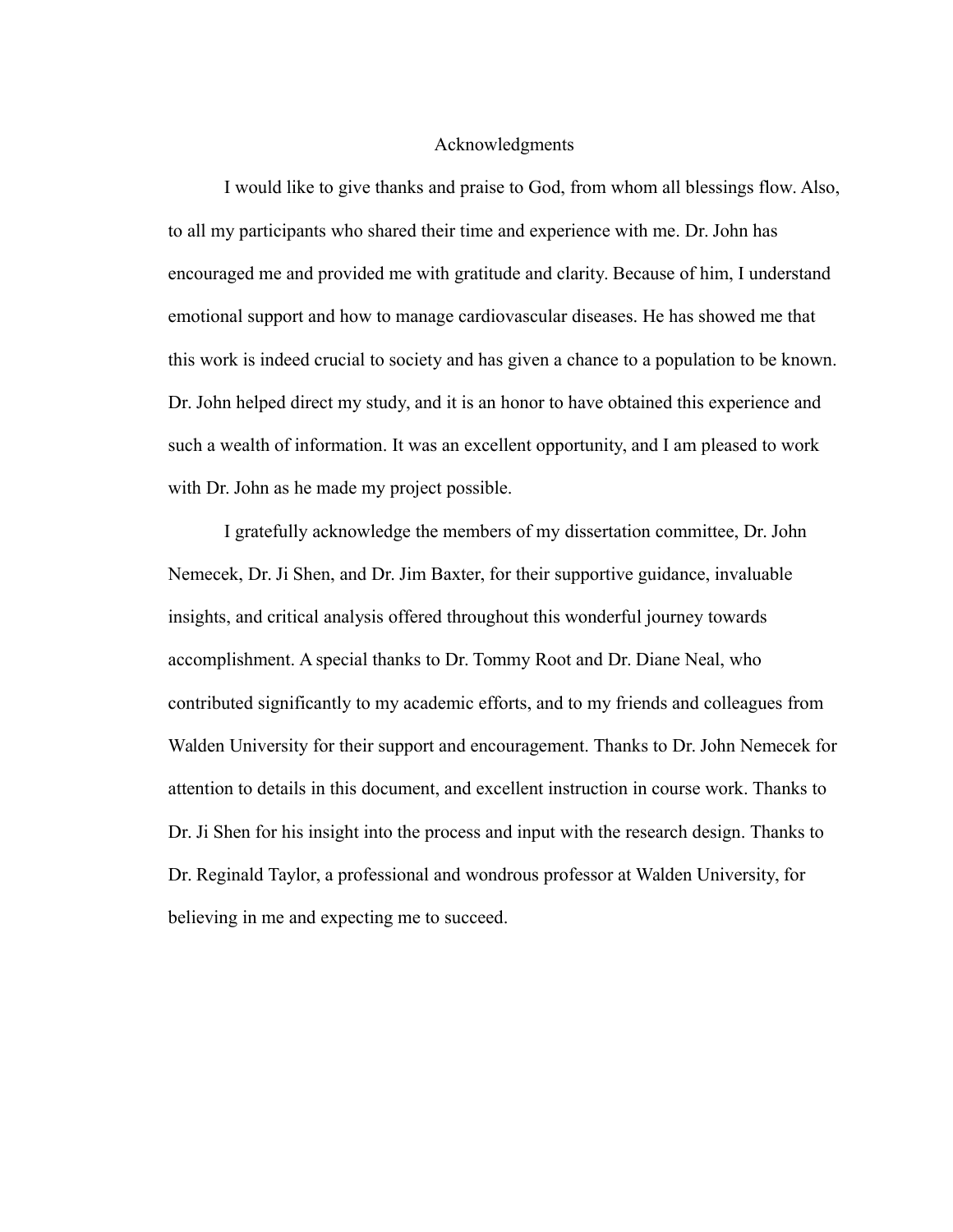Table of Contents

1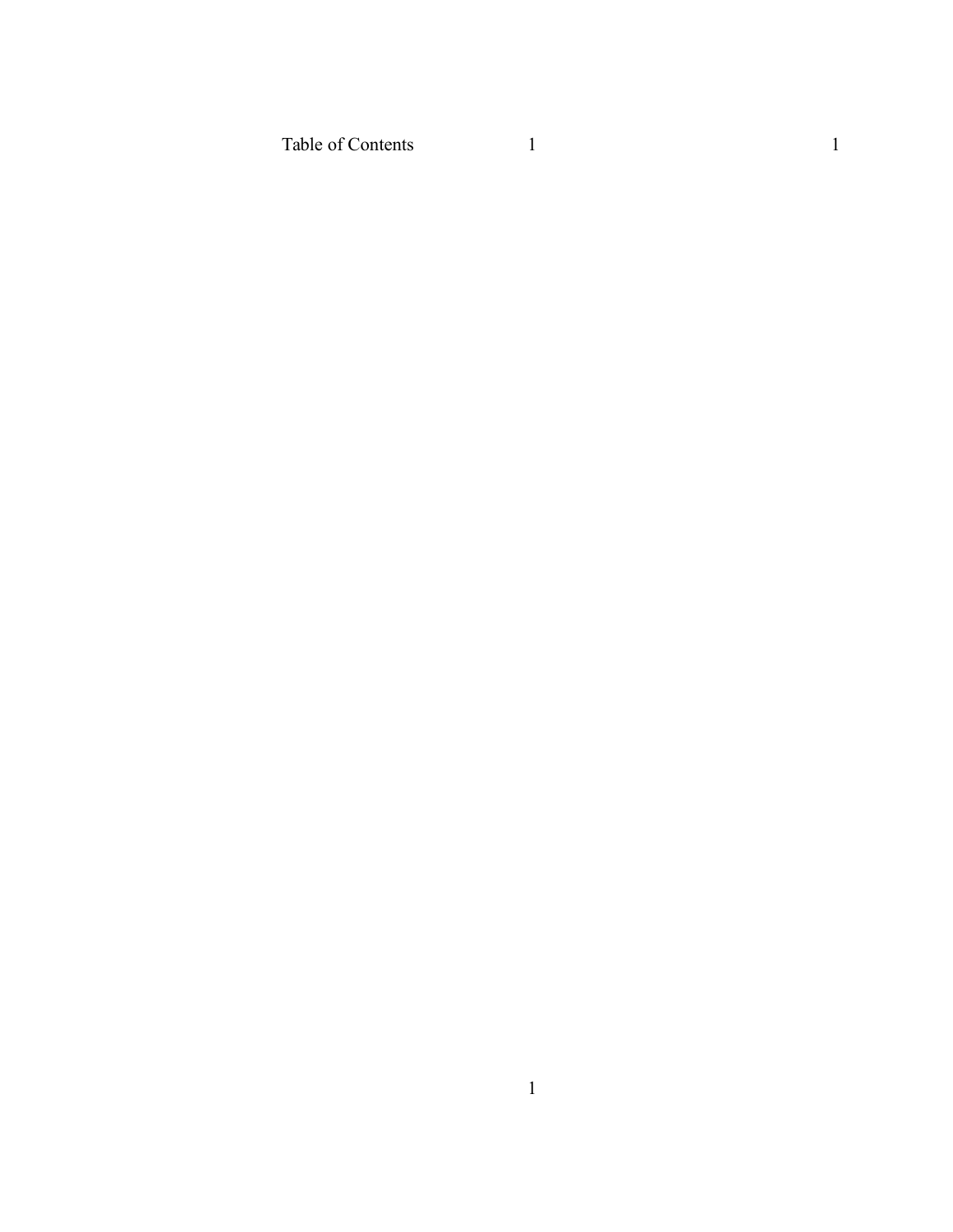List of Tables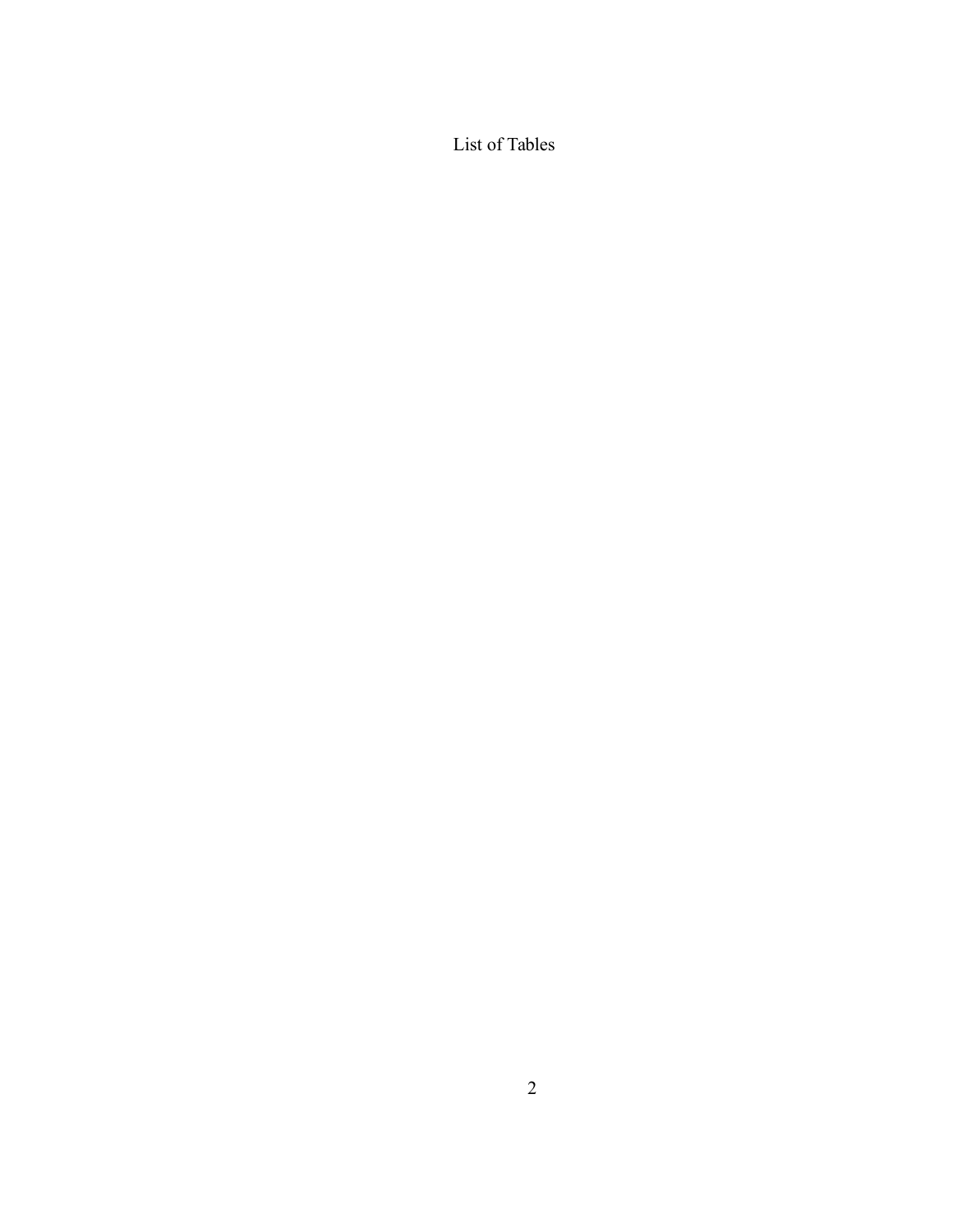### List of Figures

| Figure 7. Compliance with good diet and exercise in different ethnicities82 |  |
|-----------------------------------------------------------------------------|--|
|                                                                             |  |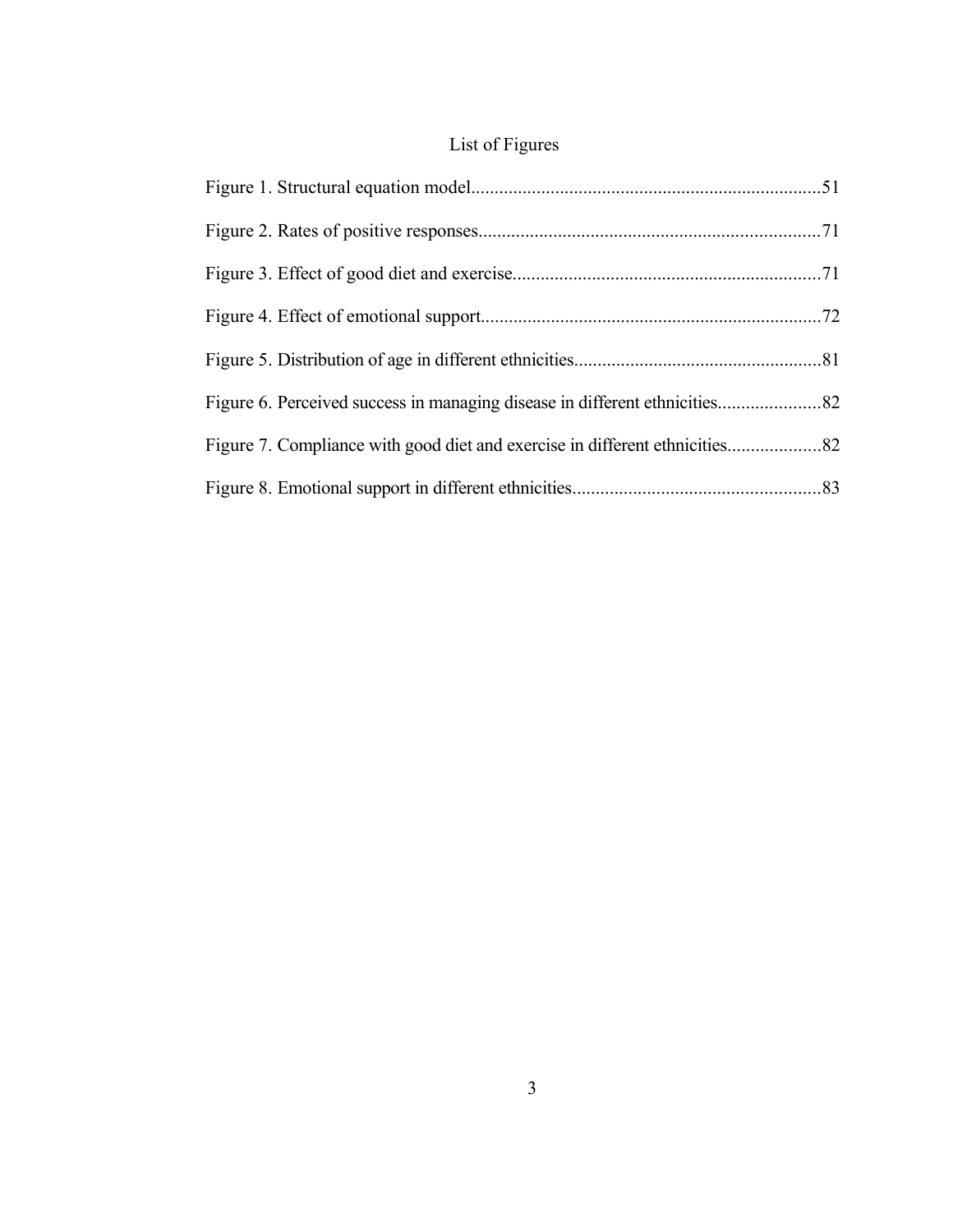#### Chapter 1: Introduction

Contrary to the perception of women that heart disease is a disease that will only strike men, heart disease was also the number one killer among women as of 2000 (Beattie, 2000). After the age of 50, nearly half of all women's deaths were due to cardiovascular disease (CVD; Beattie, 2000). CVD has been the leading cause of death among women in the United States, accounting for half-a-million deaths and 2.5 million hospitalizations annually (Deaton, 2000). Women who belong to ethnic minority groups have exhibited CVD risk factors to a greater extent than Caucasian women (Juarbe, 1998). Many researchers have found greater prevalence of high blood pressure, physical inactivity, excess weight, and diabetes in African American women than in Caucasian women (Fleury, 2000). Even fewer researchers have examined CVD risk factors among Hispanic Americans, who constituted 11% of the population in the United States in 2002 (Eyler, Vest, Sanderson, & Wibur, 2002).

More researchers must conduct studies regarding the risks of heart disease in Hispanic women. It is important to note that there is a deep connection between a person's emotions, nervous system, endocrine system, and immune system (Cohen, 2004). There was a link demonstrated in the literature between the availability of emotional support and the direct health outcomes produced (Eyler et al., 2002). As a result, this study was intended to investigate the impact of emotional support from friends, family, and medical professionals in helping to deal with CVD in Hispanic and non-Hispanic menopausal women. The chapter begins with the background of the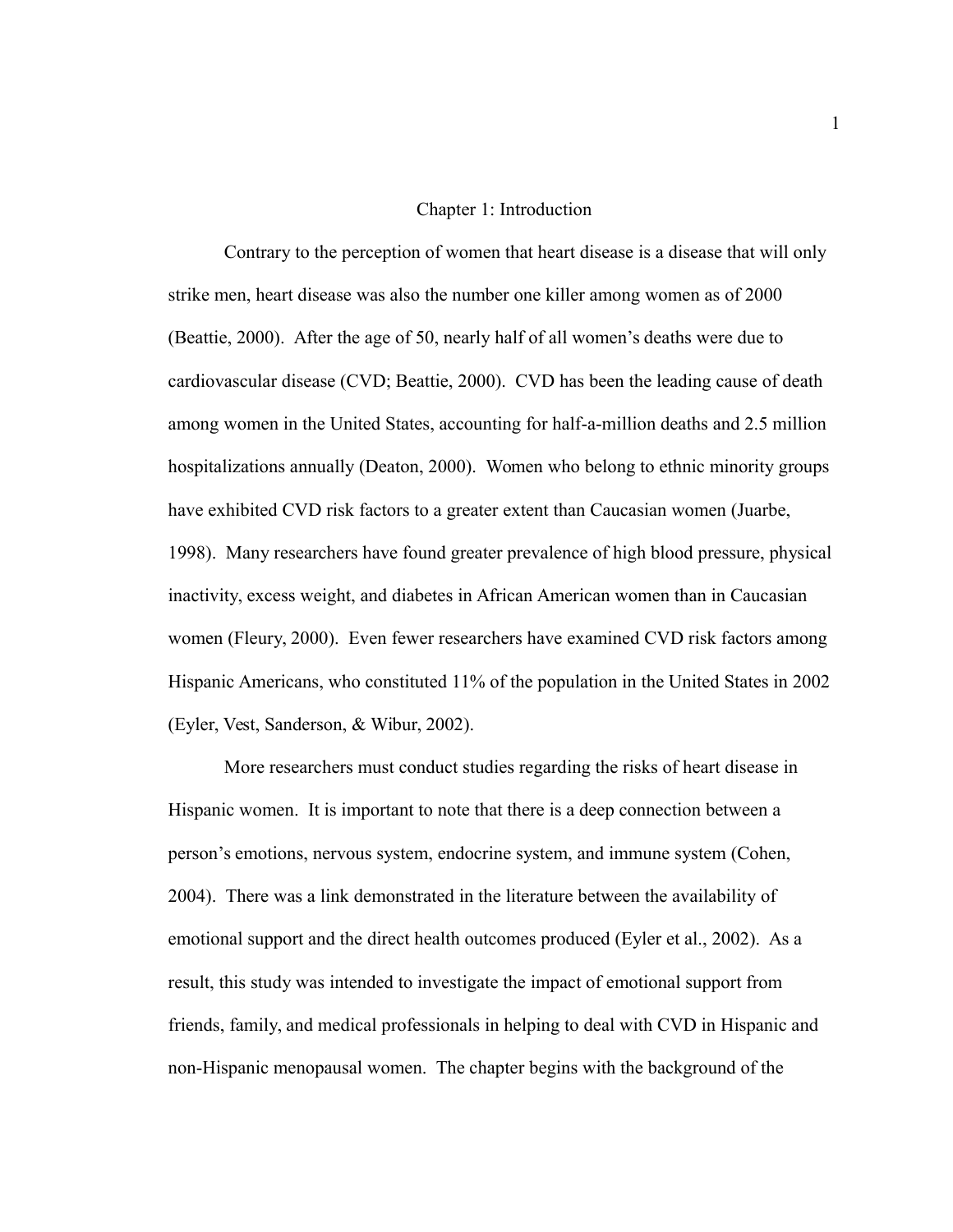problem, problem statement, and significance of the study. The chapter will include the research questions that guided the study and a short definition of the main terms. The theoretical framework for the study is also a part of the content, with further discussion provided in the literature review. These sections establish the practical goals for the study and illustrate the need for continued CVD management research in the field of health.

#### **Background**

Coronary heart disease (CHD) has been the main cause of CVD in Western women, and risk rates increase with age (Grenon et al., 2013). These rates begin to accelerate after menopause, which indicates the protective effect of natural estrogen (Miller et al., 2013). Thus, a Caucasian woman 50 years of age has a 46% chance of developing heart disease and a 31% chance of dying from this disease (Cohen, 2004). Deaths caused by CHD occur at an average age of 74 years for women (Anita, 2011; Cohen, 2004; Ketterer et al., 2002).

Today it is no secret human emotions have a role in the design of both integrated health and in the development of disease. Uchino (2006) stated that over 90% of illnesses have a psychosomatic origin; in fact, personality characteristics, management of emotions humans have, and how they deal with stress, conflicts, failures, and frustration can enhance or develop various diseases. Researchers considered psychological care to a patient in critical condition and his or her family as a highly sensitive area that would entail ethical responsibilities to health professionals (Call, Pfefferbaum, Jenuwine, & Flynn, 2012). The nature and special conditions of the situation faced by the patient can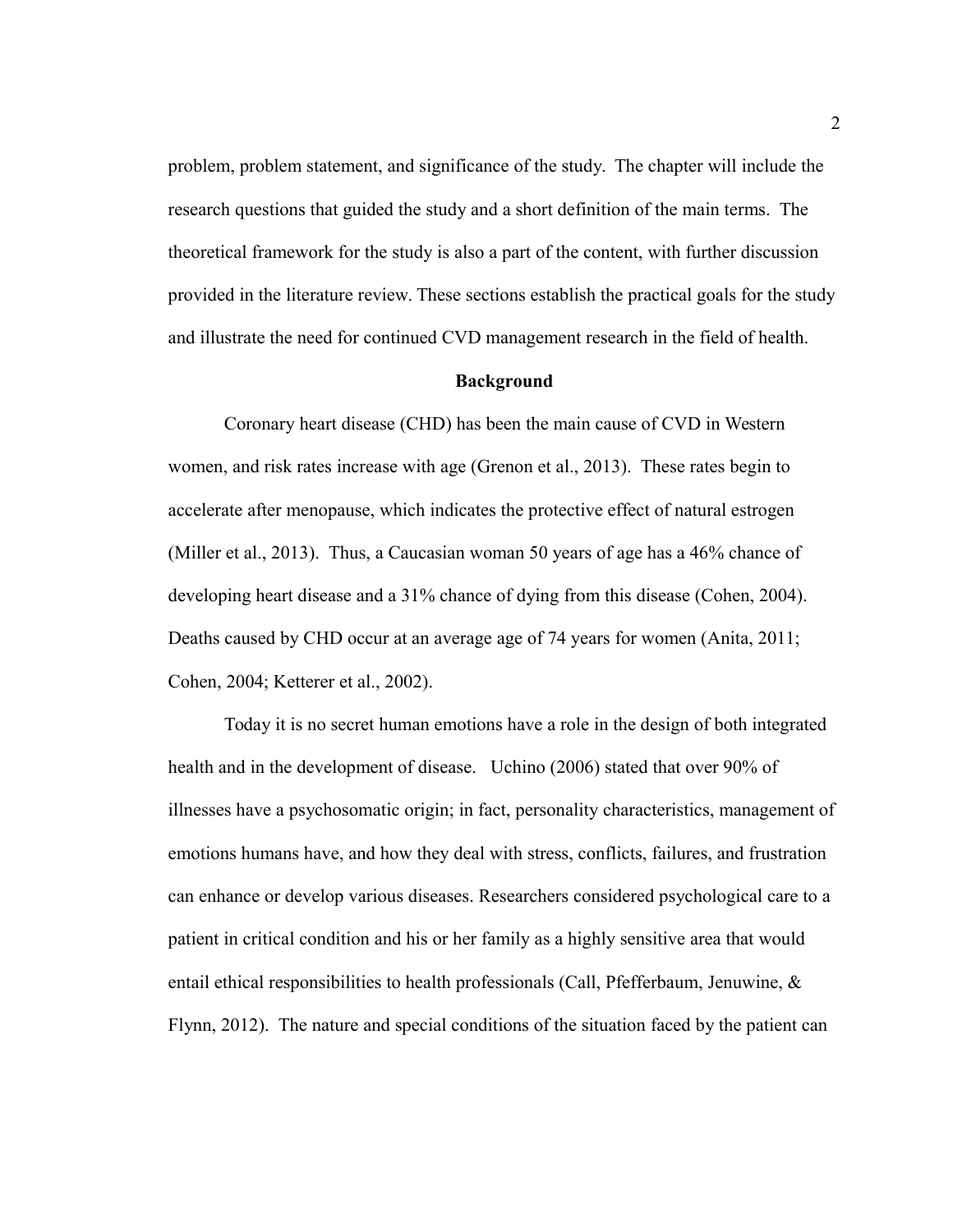have a strong emotional impact on both the patient and his or her relatives; psychological support can help patients deal with such impacts.

A patient with a critical CVD may have certain characteristics that differ from other patients in the same state and health condition. The participation of a patient through health literacy should be encouraged because this is a factor in the effective management of health conditions (Ishikawa & Yano, 2008). Menopause is the cessation of menstruation and the woman's fertile phase. Menopause is the period in which the female body completes its reproductive stage by no longer producing eggs. Analyzed from the biological point of view, menopause tends to reflect a woman's aging physical condition (Cohen, 2004; Uchino, 2006). Menopause is an experiential transition to women's lives (Dare & Green, 2011). During the menopausal period, there is a strengthened need for social support networks (Dare & Green, 2011). Social support may take the form of mediated communication channels where the context would take into consideration women's transition (Dare & Green, 2011).

When women do not have proper counseling, the process of menopause becomes difficult and there is a great emotional weight not only for them, but for their families and society in general (Barrera, 2000). Socially isolated people possess the highest risk for a variety of diseases (Schwarzer, Knoll, & Rieckmann, 2003). Further, Schwarzer et al. (2003) noted that social integration can influence the onset, progression, and recovery from certain kinds of illnesses. Women who acknowledged the highest level of social support also reported the fewest complaints on health (Schwarzer et al., 2003). The concrete link between social relationships and incidence of CHD was not very consistent.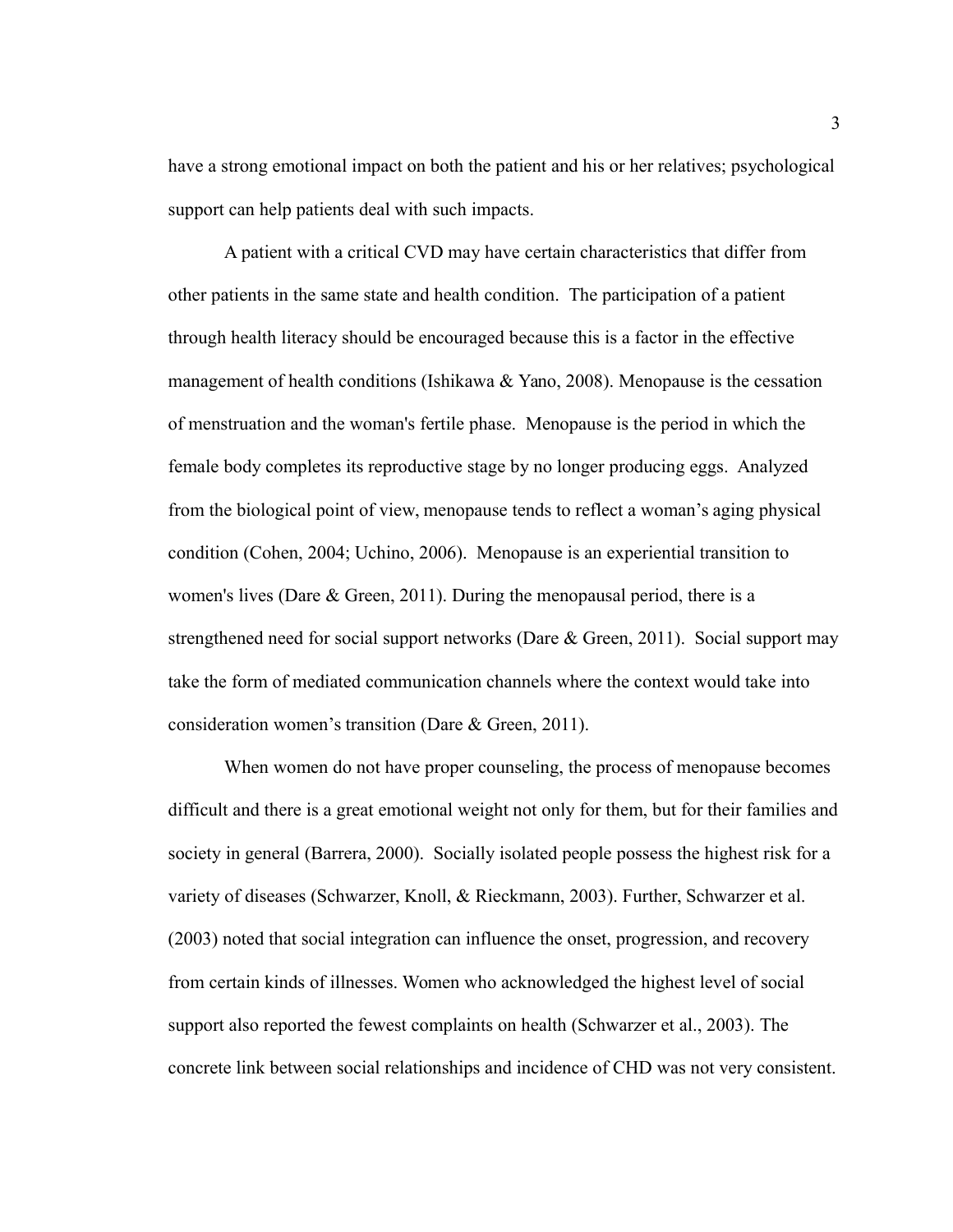Repetti, Taylor, and Seeman (2002) suggested that such inconsistency may be due to the fact that greater social integration might implicate greater interpersonal conflicts or other such problems, leading to mixed effects on health risks. The lack of sufficient studies determinative of the effects of social integration to female participants is the cause of the inconclusive relationship between social integration and incidence of CHD among women (Cohen, Kaplan, & Manuck, 1994). There are also studies that have been used to show consistent associations of social integration with prognosis post myocardial infarction and post stroke (Baseman, Fisher, Ward, & Bhattacharya, 2010; Berkman, Leosummers, & Horwitz, 2002). Berkman et al., (2002) suggested greater emotional support contributed to protective benefits of social integration after onset of CVDs, and thereby aided recovery. Importantly, social relationships can also have potentially negative impacts on physical and mental health via their demands and criticisms.

When it comes to achieving a particular health state, a range of factors come into play. Human emotions along with menopause and social relationships can impact health. In fact, Repetti et al. (2002) found that while attitudinal and behavioral pathways such as proper diet, exercise, and quitting smoking can have an impact on health, social relationships influence health via their direct connections to physiology.

Given the complexity of female social relationships, researchers must conduct more studies to explore the connection between social relationships and physiological health. There are crucial questions regarding the benefits that social relationships offer to women's health. Though women lead longer lives, they are more prone to certain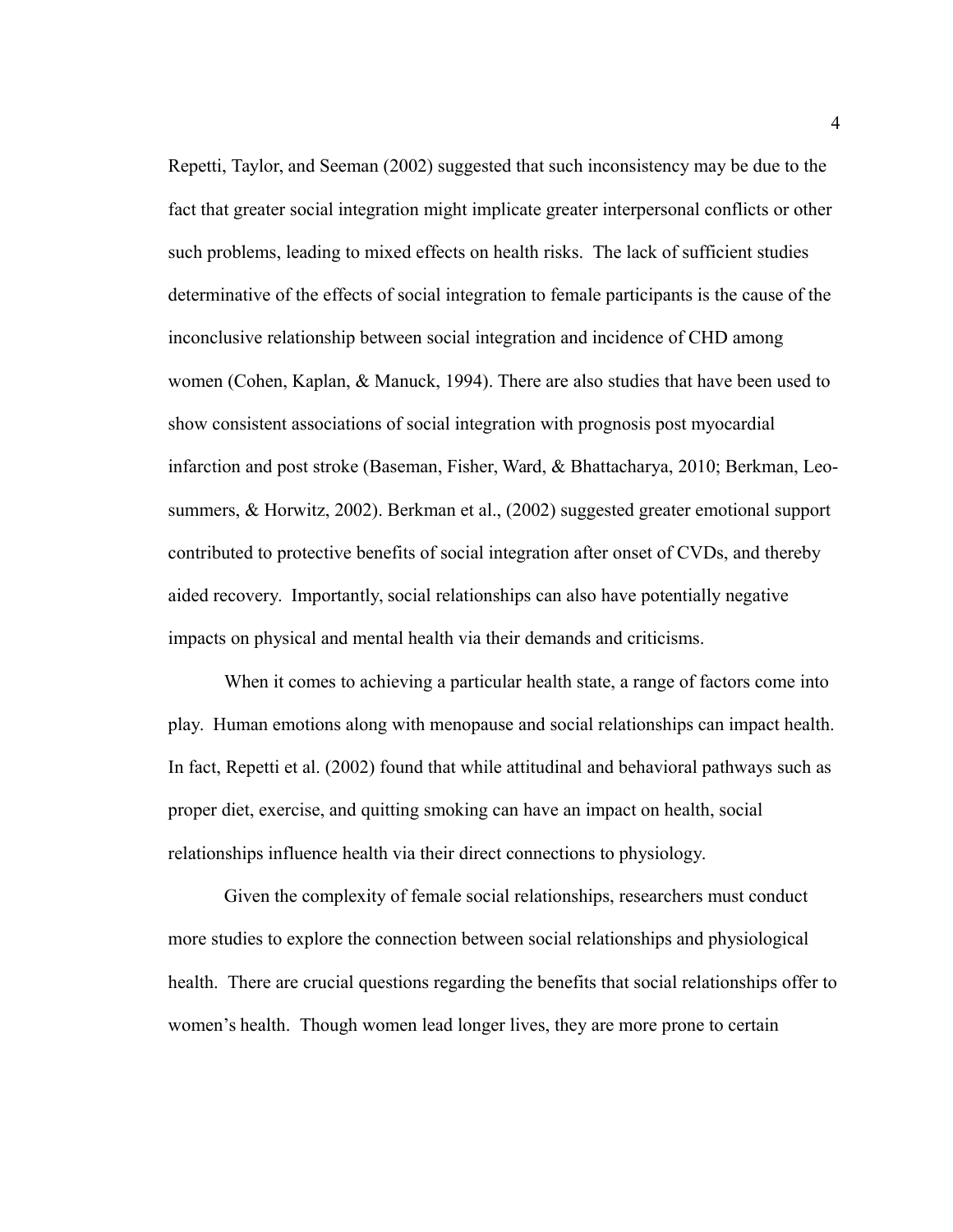conditions such as obesity and chronic conditions; by the age 65, they have equal incidences of CVD (Eyler et al., 2002).

The fact that women suffer more chronic conditions that reduce their quality of life, despite their longer lives and more positive relationships, confounds the evidence of the health-protective value of positive relationships. For instance, women have greater incidence of obesity, diabetes, autoimmune diseases like lupus and arthritis, chronic pain, fatigue syndrome, depression, and osteoporosis, along with incidence of CVD by age 65 (Eyler et al., 2002).

In addition to women being under-studied with respect to CVD, only a few studies are about Hispanic women, despite becoming a larger proportion of the population of the United States. As one of the fastest-growing ethnic minority groups, projections state that the Hispanic population will increase to 96.5 million people or 24% of the population by 2050 (Eyler et al., 2002). Hispanic Americans are a heterogeneous group where Mexican Americans constitute 64% of the population. Studies have shown higher prevalence of excess weight, diabetes, and untreated hypertension in Mexican American women than in Caucasian women (Eyler et al., 2002). As a result, it has been, and will continue to become, increasingly important to study CVD with respect to both women and Hispanic women.

#### **Statement of the Problem**

This research study explored the impact of emotional support from caregivers, support networks, and family in managing CVD between Hispanic menopausal women and non-Hispanic menopausal women. Because many previous studies have been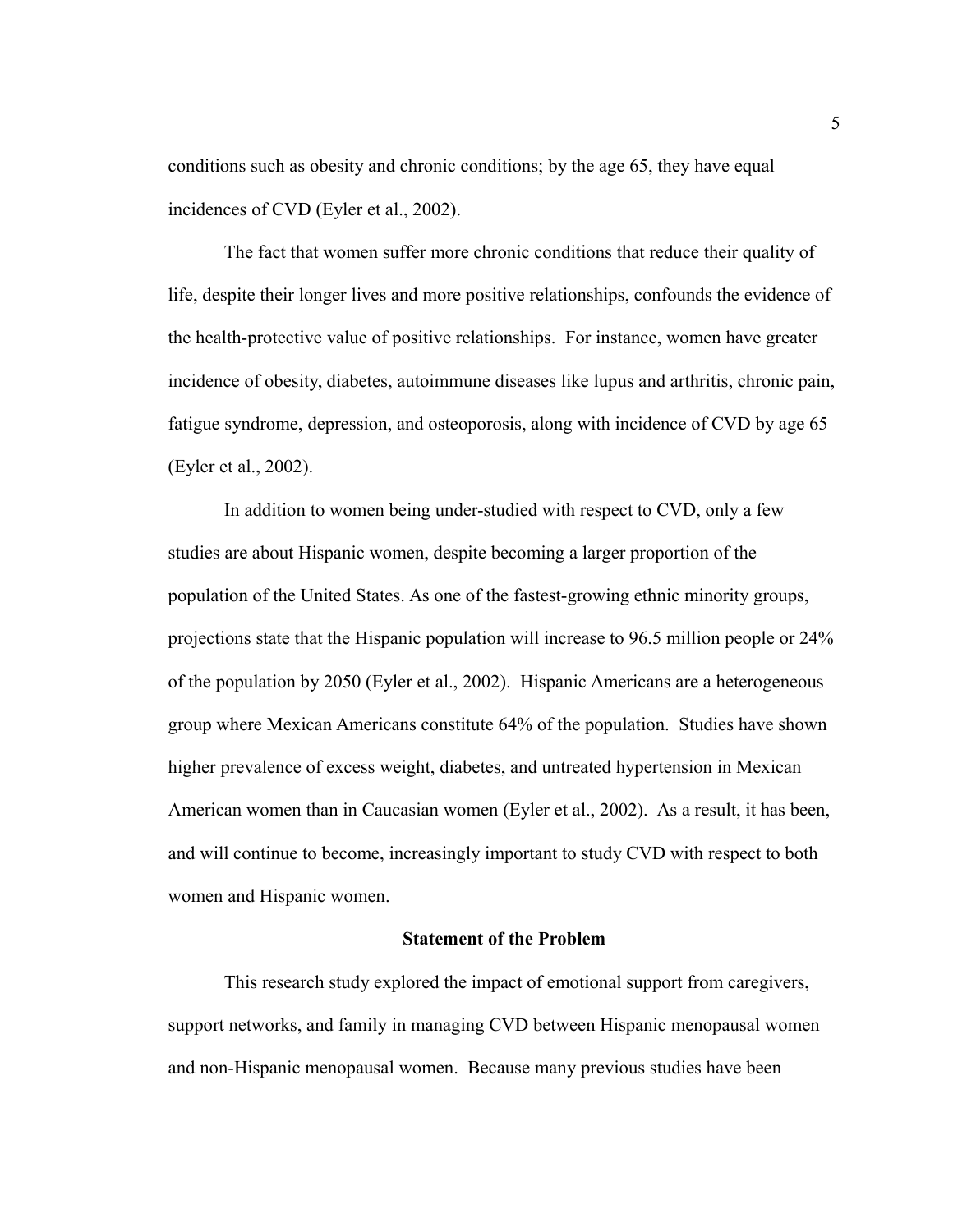community based, they have not focused on particular ethnic groups (Anita, 2011; Cohen, 2004; Eyler et al., 2002; Ketterer et al., 2002). Failing to understand significant ethnic differences can degrade ability to effectively serve an ethnic group. An area that varies the most along ethnic lines is emotional responses that are culturally biased (Mosca et al., 2010). For this reason, an examination of emotional support among Hispanic and non-Hispanic ethnic groups was needed. I discussed and analyzed the impact of emotional support in managing CVD between Hispanic menopausal women and non-Hispanic menopausal women.

The research has an objective to broaden the theoretical basis underlying emotional support and emotional wellbeing and its ability to promote health care. Because knowledge about emotional support and wellbeing in the management of health care problems in general and particular is broad, it deserves and demands a theoretical basis of comparative depth. The person is an integrated whole, the separation between body and self, between the body and the mind opens the door to disintegration, to the devaluation and makes people increasingly vulnerable to disease (Cohen, 2004; Uchino, 2006). All diseases are psychosomatic or somatic psychic phenomena; the experience of this reality is clear when the deep integration between the emotions, the nervous system, the immune system, and the endocrine system is recognized. The signs of any health imbalance create disintegration of the human body in all its complexity (Cohen, 2004).

Many women worry about the arrival of menopause, especially when they know little about it. The word menopause, of Greek origin, means *step* (Gottlieb, 2000) that is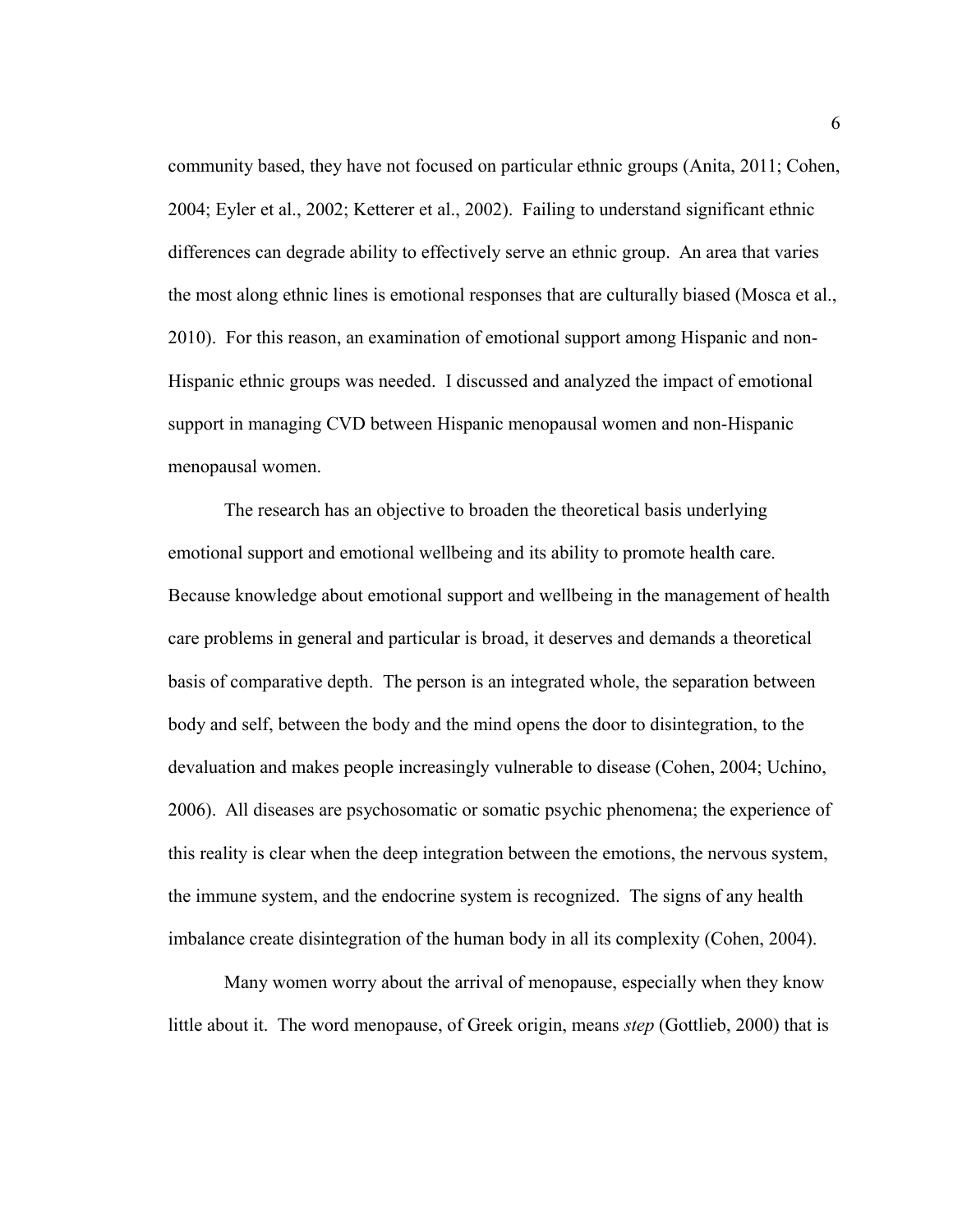a period opposite to puberty, where estrogen production declines. There are many changes and many bodily sensations associated with menopause (Repetti et al., 2002).

It is no accident that the two leading causes of death in the United States, and generally in the entire Western world, are associated with inadequate emotional handling. Specifically, CVD is associated with experiencing extreme emotions of anger, hostility, stress, and malignancies, such as guilt, resentment, and bad losses made (Cohen, 2004).

Ketterer et al. (2002) suggested that women with a history of mental illness during menopause are at high risk for serious emotional outbursts as a result of normal psychological crises caused by menopause. This crisis can be very serious if a woman does not receive professional therapy. If the crisis does reach serious levels, family support can be sufficient to help alleviate the circumstance (Brown, Nesse, Vinokur  $\&$ Smith, 2003; Ketterer et al., 2002)

Researchers have indicated that there is a direct connection between emotional support availability and health outcomes. Several hurdles prevent CVD among women including care giving responsibilities, lifestyles habits, and psychosocial risk factors. The understudy of Hispanics across academic history is due to factors such as secretiveness and fears about legal status in the United States that would prevent full disclosure of sensitive information (Eyler et al., 2002). Hence, this study assessed the impact of emotional support from different support networks on the management of CVD among Hispanic and non-Hispanic menopausal women.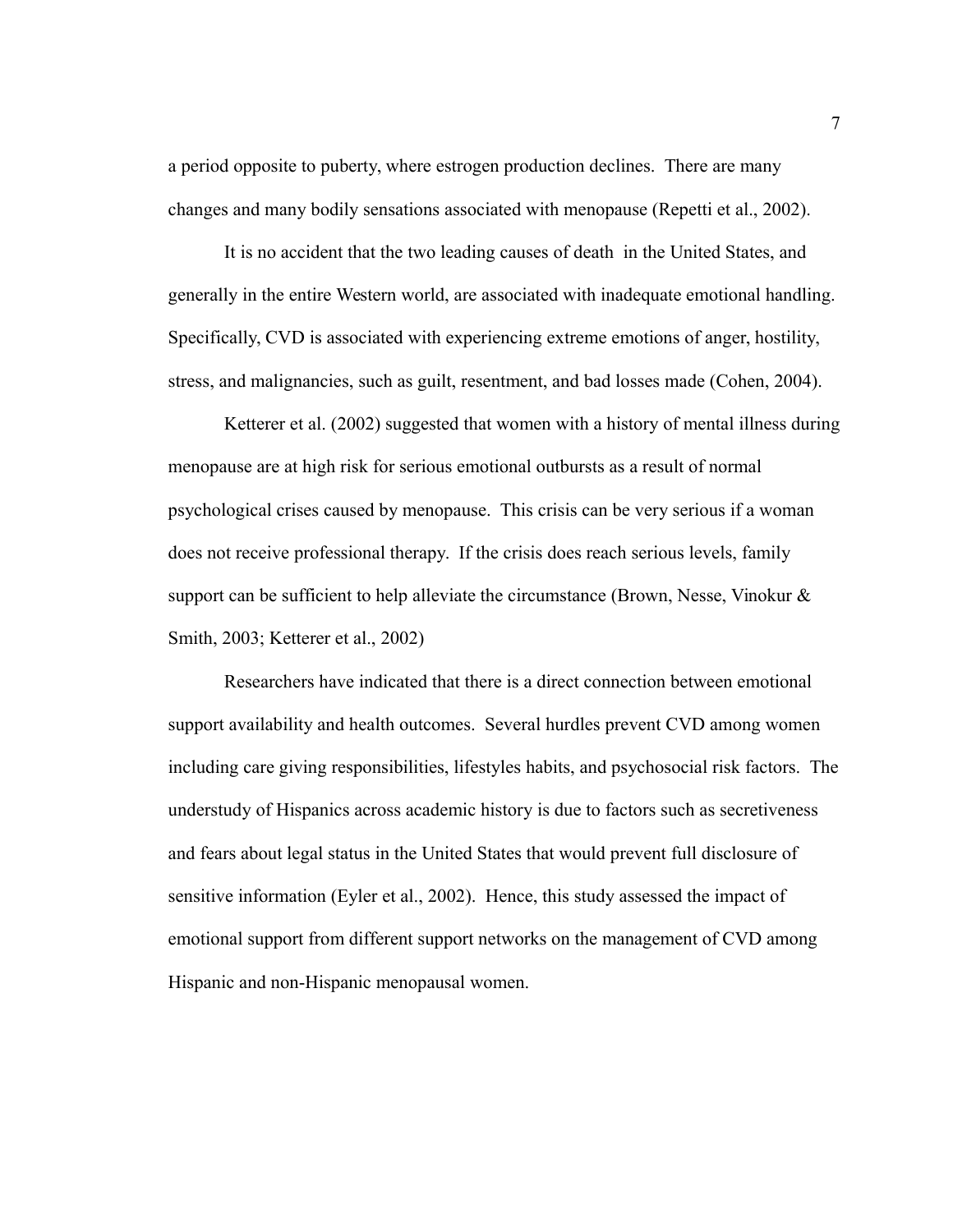#### **Purpose of Research**

The purpose of the research was to explore the holistic differences between emotional support services provided to Hispanic and non-Hispanic menopausal women concerning CVD management. The research needed to get around the fear of women about giving information regarding their health situations. The purpose of this research was to establish the differences, if any, between the emotional support services to provide to Hispanic and non-Hispanic postmenopausal women concerning CVD management. The research was designed to uncover the effects of menopause in Hispanic and non-Hispanic women managing CVD. Examination of attitudes toward emotional support and perception of success in managing CVD to find differences between women given emotional support occurred.

Historically, Hispanics have remained understudied due to their fear of disclosing sensitive information regarding their legal status in the United States (Cavahos-Rehg, Zayas, & Spitznagel, 2007). Recruiting participants in Roman Catholic churches serving both Hispanics and non-Hispanics can offer the opportunity to help these participants feel emotionally secure about providing health-related information (Cavahos-Rehg et al., 2007).

Without considering the psychological aspect of menopause, both women and their families view this period as an endocrine dysfunction that produces severe disorders. Women, however, may manifest personality disorders, immaturity, or neurotic problems (Anita, 2011; Cohen, 2004; Ketterer et al., 2002). This, as a result, can be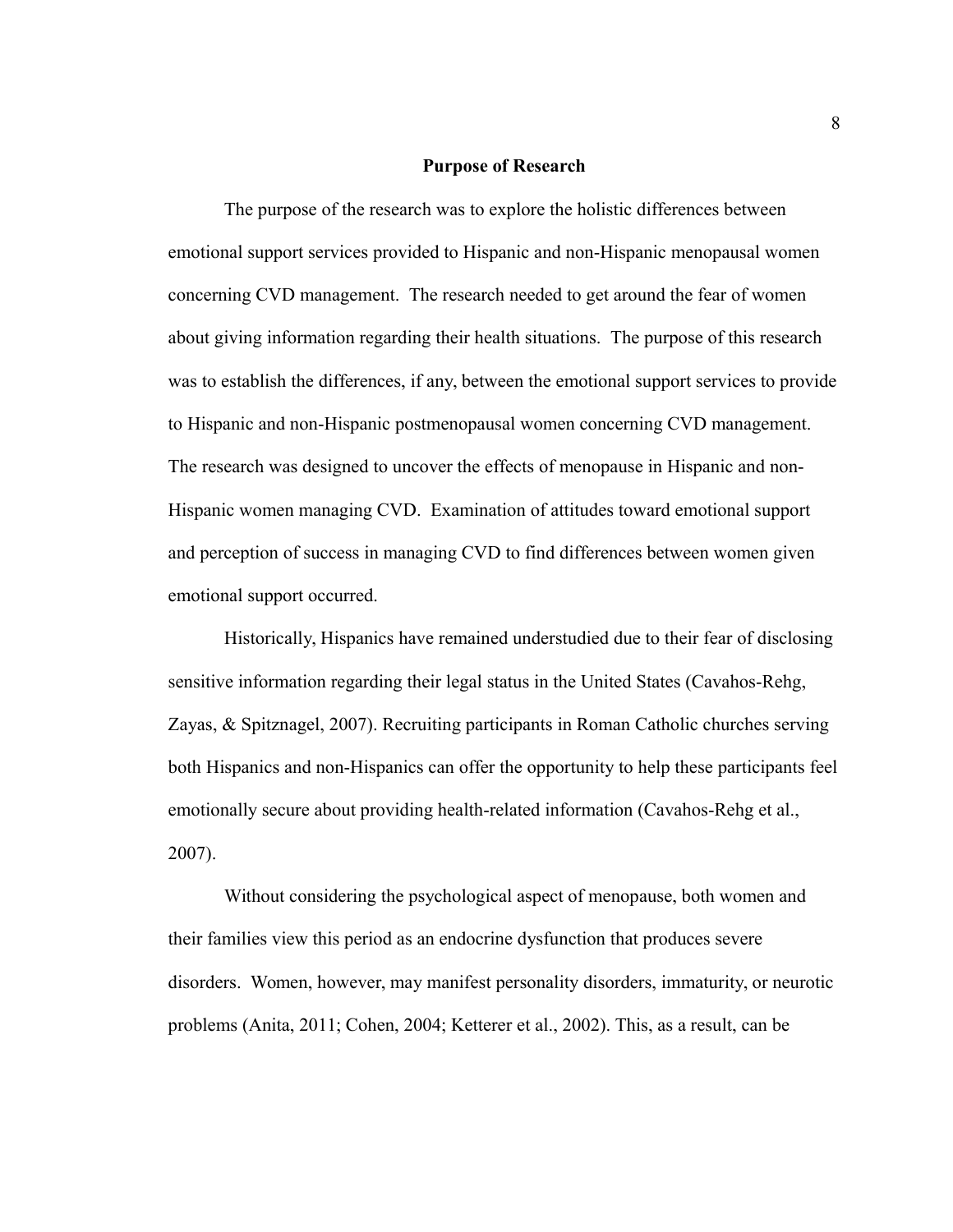difficult for the affected woman, her family, and society if she is not properly counseled (Barrera, 2000).

Family support is necessary during a woman's menopause (Cohen, 2004). Women often face emotional highs and lows during this period. Irritation and the desire to mourn for no apparent reason are common menopausal symptoms. According to Cohen (2004), exercise in moderation can help lower these symptoms.

If the symptoms are part of a persistent depression, it is best to consult a mental health professional, traditional or alternative, which has both the professional preparation necessary and empathy and sensitivity sufficient to provide emotional support to women (Anita, 2011; Hogan, Linden, & Najarian, 2002). CHD is the main cause of deaths among Western women and the risk increases with age. A 50-year-old Caucasian woman has a 46% chance of developing heart disease and a 31% chance of dying from it (Cohen, 2004).

#### **Research Questions and Hypotheses**

The research questions provided a guide to the study regarding how social and emotional support provided by the participants' social network, family members and friends, in addition to diet and exercise, can help female patients manage their CVD. The criterion variable for Hypotheses 1 through 4 (H1-H4) was the perception of success in managing CVD in postmenopausal women between the ages of 55 and84. The predictor variables for Hypothesis 1 (H1) were attitudes toward emotional support. The moderator was ethnicity (non-Hispanic, Hispanic) while the predictor variables for Hypothesis 4 (H4) were diet and exercise.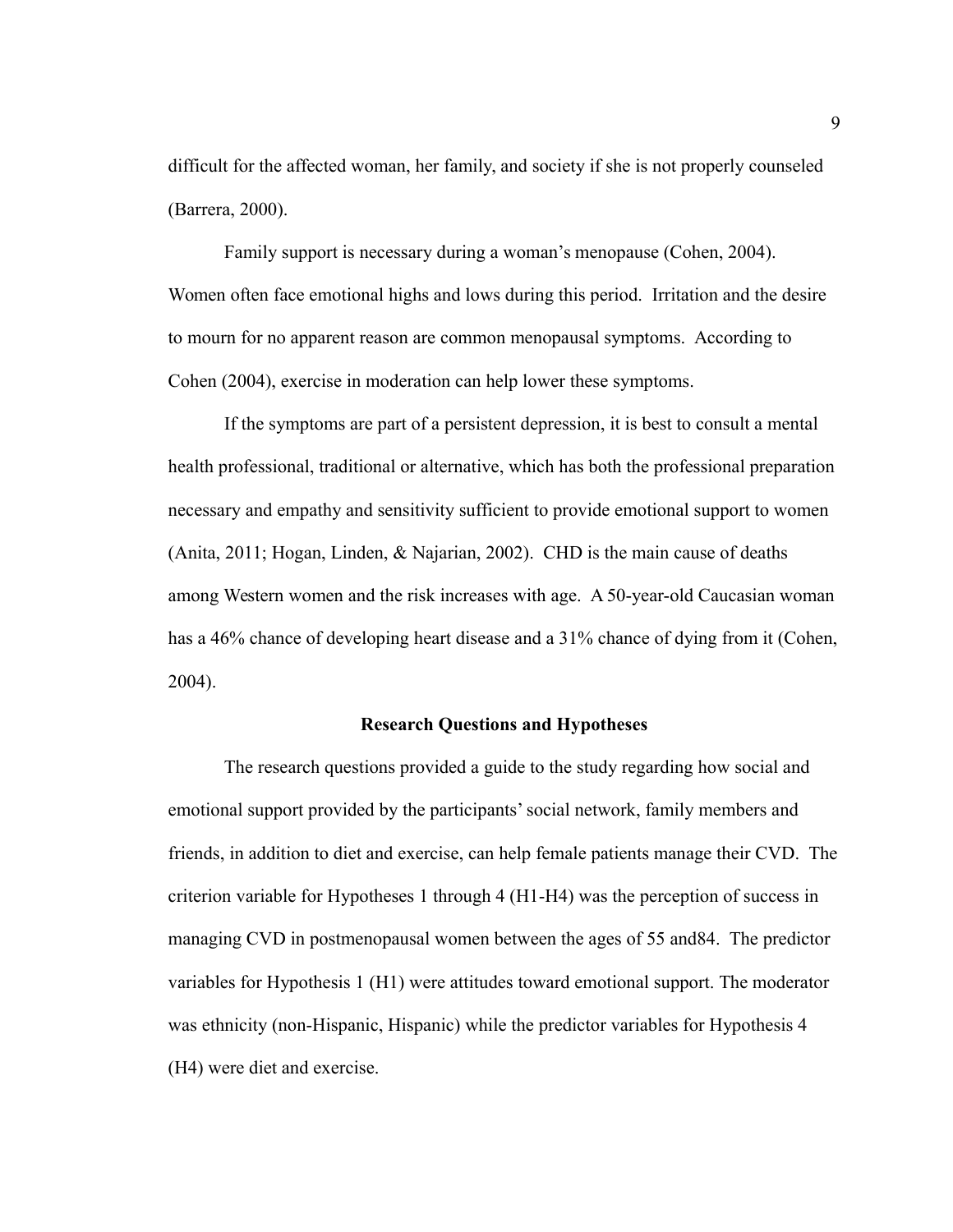*Research Question 1 (RQ1)***:** What is the relationship between social and emotional support and perception of success in managing CVD among women in postmenopausal stage between the ages of 55-84?

*Null Hypothesis 1 (H<sub>0</sub>1)*: There is no statistically significant relationship between social and emotional support and perception of success in managing CVD women in postmenopausal stage between the ages of 55-84.

*Alternative Hypothesis 1*  $(H_A1)$ *:* There is a statistically significant relationship between social and emotional support and perception of success in managing CVD among women in postmenopausal stage between the ages of 55-84.

*Research Question 2 (RQ2)***:** What is the relationship between social and emotional support and perception of success in managing CVD among women in postmenopausal stage between the ages of 55-84 after introducing the moderator of ethnicity?

*Null Hypothesis 2 (H<sub>0</sub>2)*: There is no statistically significant relationship between social and emotional support and perception of success managing CVD among women in postmenopausal stage between the ages of 55-84 after introducing the moderator of ethnicity.

*Alternative Hypothesis 2 (* $H_A$ *2)*: There is a statistically significant relationship between social and emotional support and perception of success in managing CVD among women in postmenopausal stage between the ages of 55-84 after introducing the moderator of ethnicity.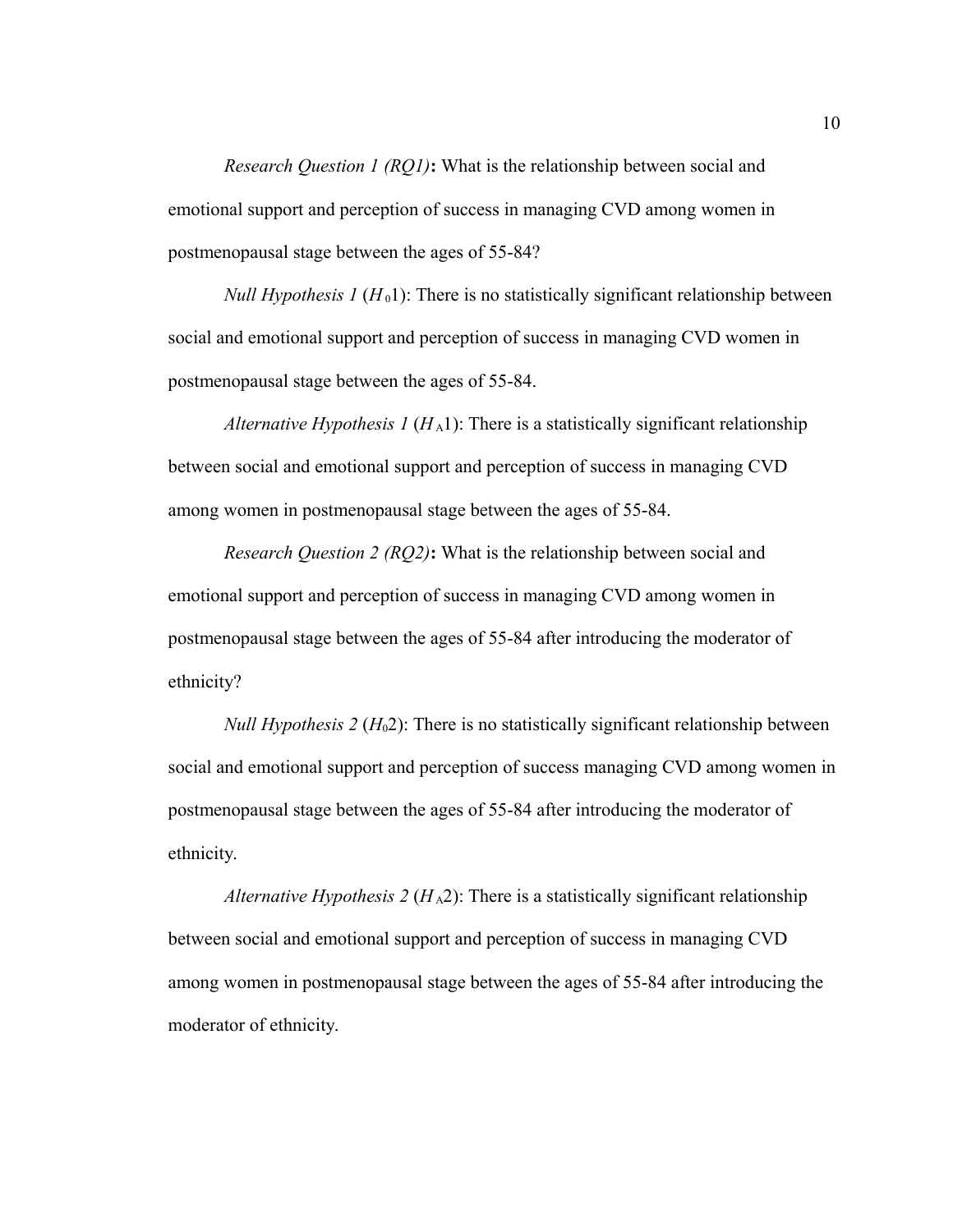*Research Question 3 (RQ3)*: What is the relationship between diet and exercise from the perspective of the participants and the perception of success in managing CVD in postmenopausal women?

*Null Hypothesis 3 (H<sub>0</sub>3)*: There is no statistically significant relationship between diet and exercise from the perspective of the participants and the perception of success in managing CVD in postmenopausal women.

*Alternative Hypothesis 3 (* $H_A$ *3):* There is a statistically significant relationship between diet and exercise from the perspective of the participants and the perception of success in managing CVD in postmenopausal women.

*Research Question 4 (RQ4)***:** What is the relationship between diet and exercise from the perspective of the participants and the perception of success in managing CVD in postmenopausal women after controlling for social and emotional support?

*Null Hypothesis 4 (H*<sub>0</sub>4): There is no statistically significant relationship between diet and exercise from the perspective of the participants and the perception of success in managing CVD in postmenopausal women after controlling for social and emotional support.

*Alternative Hypothesis 4 (H<sub>A</sub>4)*: There is a statistically significant relationship between diet and exercise from the perspective of the participants and the perception of success in managing CVD in post-menopausal women after controlling for social and emotional support.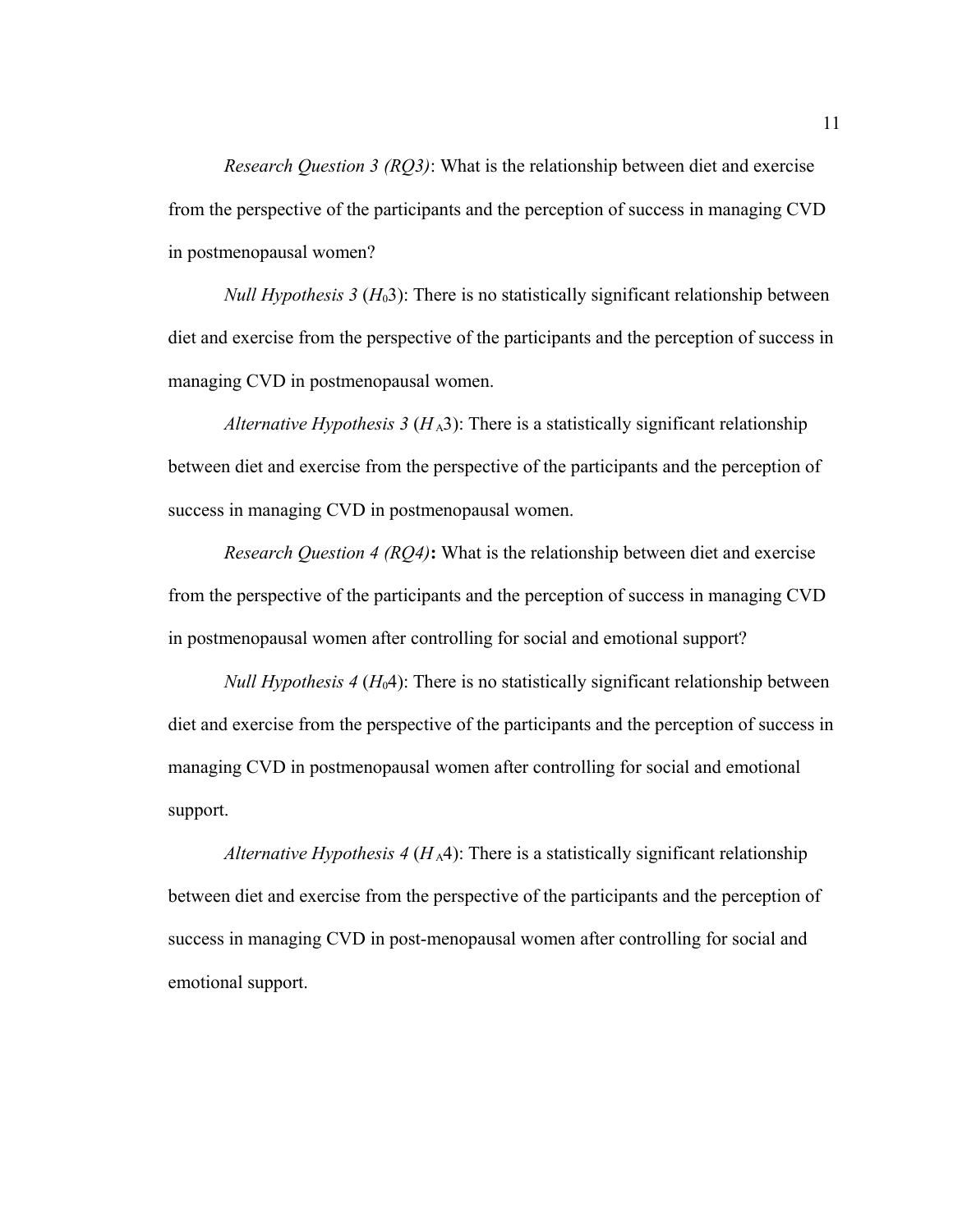#### **Theoretical Concept Related to the Area of Inquiry**

The research has an objective of broadening the theoretical basis for emotional support and emotional well-being and its ability to promote health care management. The theoretical framework for this study was stress and coping social support theory (Barrera, 1986). Knowledge about emotional support and wellbeing in the management of health care problems in general, and of CVD in particular, is by its nature broad, and therefore deserves and demands a theoretical basis of comparative depth.

#### **The Nature of the Study**

A quantitative, correlational research design employing survey methodology tested the four hypotheses. Correlation research studies measure the relationship or association between two variables (Alreck & Settle, 2004). Quantitative designs support theory and are considered a deductive reasoning technique while qualitative studies are inductive by nature. Given that the hypotheses come from theory, a quantitative approach was appropriate.

The research was guided by four research questions about how emotional support provided by care providers, family members, and friends have helped or not helped female patients in managing CVD. The dependent variable for H1-H4 was the perception of success in managing CVD in postmenopausal women between the ages of 55-84. The predictor variables for Hypothesis 1 (H1) were attitudes toward emotional support. The moderator was ethnicity (non-Hispanic, Hispanic) while the predictor variables for Hypothesis 4 (H4) were diet and exercise.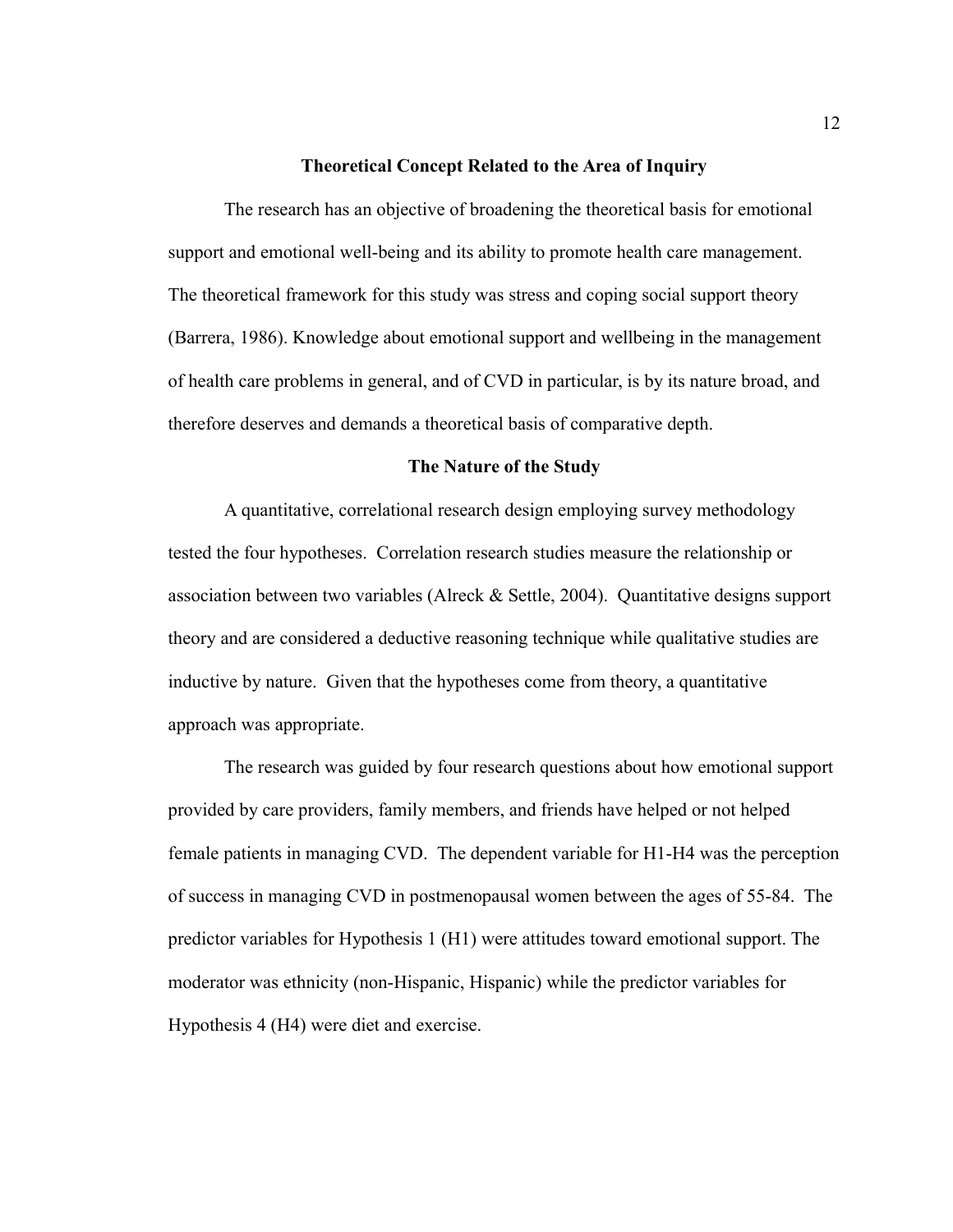The aim of this research study was to determine the impacts and changes that menopause brings when having to manage CVD. Determining and discussing the attitudes and opinions regarding emotional support may help handle CVD. Distinguishing between women with CVD who receive emotional support and women who do not is possible.

Convenient selection of participants in this research study took place; random selection or random sampling is probability selection from the population, meaning that the sample will be representative of the population. For example, when the researcher uses formed groups or parishioners volunteers from Catholic church communities, this sample is a convenience sample (Creswell, 2009, p.155). By its nature, convenience sampling sacrifices generalizability and therefore may not deliver adequate representation of the target population. Despite the insufficiencies, convenience sampling is useful because it is an efficient method by which to obtain a sample population when random sampling is not feasible due to time constraints (Neuman, 2003). The sample consisted of 335 non-Hispanic and Hispanic women who have developed CVD during menopause in Atlanta, Georgia. Data came from Hispanic communities.

#### **Definitions of Key Terms**

*Attitude*: Attitude is "a relatively enduring organization of beliefs, feelings, and behavioral tendencies towards socially significant objects, groups, events or symbols" (Barrera, 2000).

*Cardiovascular disease (CVD)*: A group of disorders of the heart and blood vessels and include: CHD cerebrovascular disease, peripheral arterial disease, rheumatic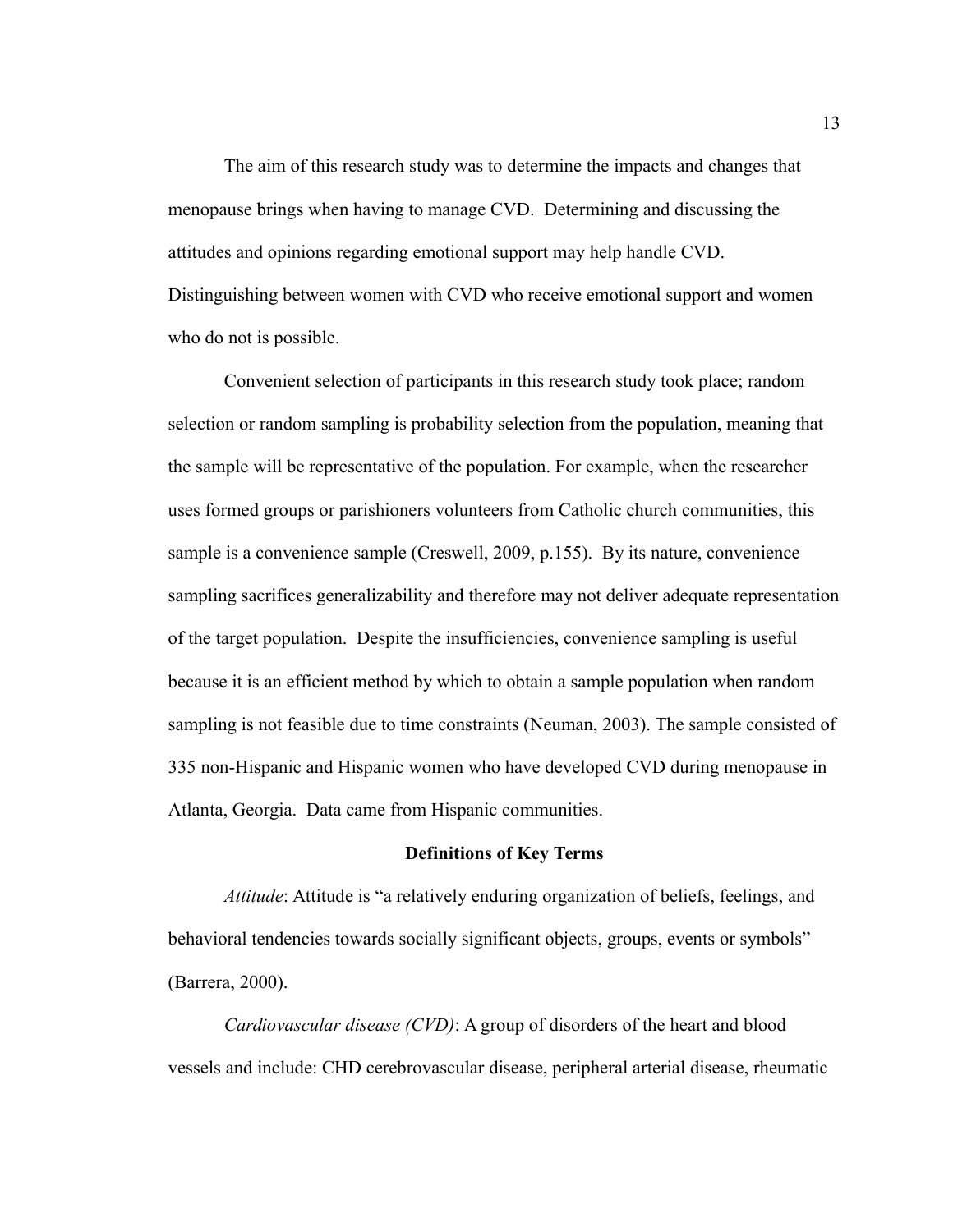heart disease, and congenital heart disease. Blood clots in veins can move and block blood circulation to the heart and lungs. Heart attacks and stroke occur when blood is not able to flow to the heart or brain; build-up of fatty deposits on the inner walls of the blood vessels that supply the heart or brain can make the walls rigid and thick. Bleeding from a blood vessel in the brain or from blood clots can cause strokes (World Health Organization, 2013).

*Emotional support*: Comfort provided through listening and understanding one's emotional state (Berkman Glass, Brissette & Seeman, 2000).

*Ethnicity*: A group of people that identifies with others through a common heritage, consisting of a common culture (Health and Nutrition and Examination Survey, 1988).

*Managing*: The maintenance of wellbeing through changes to diet and exercise (Hogan et al., 2002).

*Menopause*: Menopause is a normal phase of a woman life; it is the last time of period. Women begin to start having symptoms earlier. Changing levels of estrogen and progesterone are two female hormones made in ovaries, which might cause these symptoms. Women and their physicians call the *menopausal transition* as *perimenopause*. Perimenopause starts after a full year without a period, various physical and emotional changes will occur in the rest of her life (National Institute of Health, 2008).

*Perception*: "Particular way of understanding or thinking about something"; "the ability to understand and make good judgments about something" (Brown et al., 2003).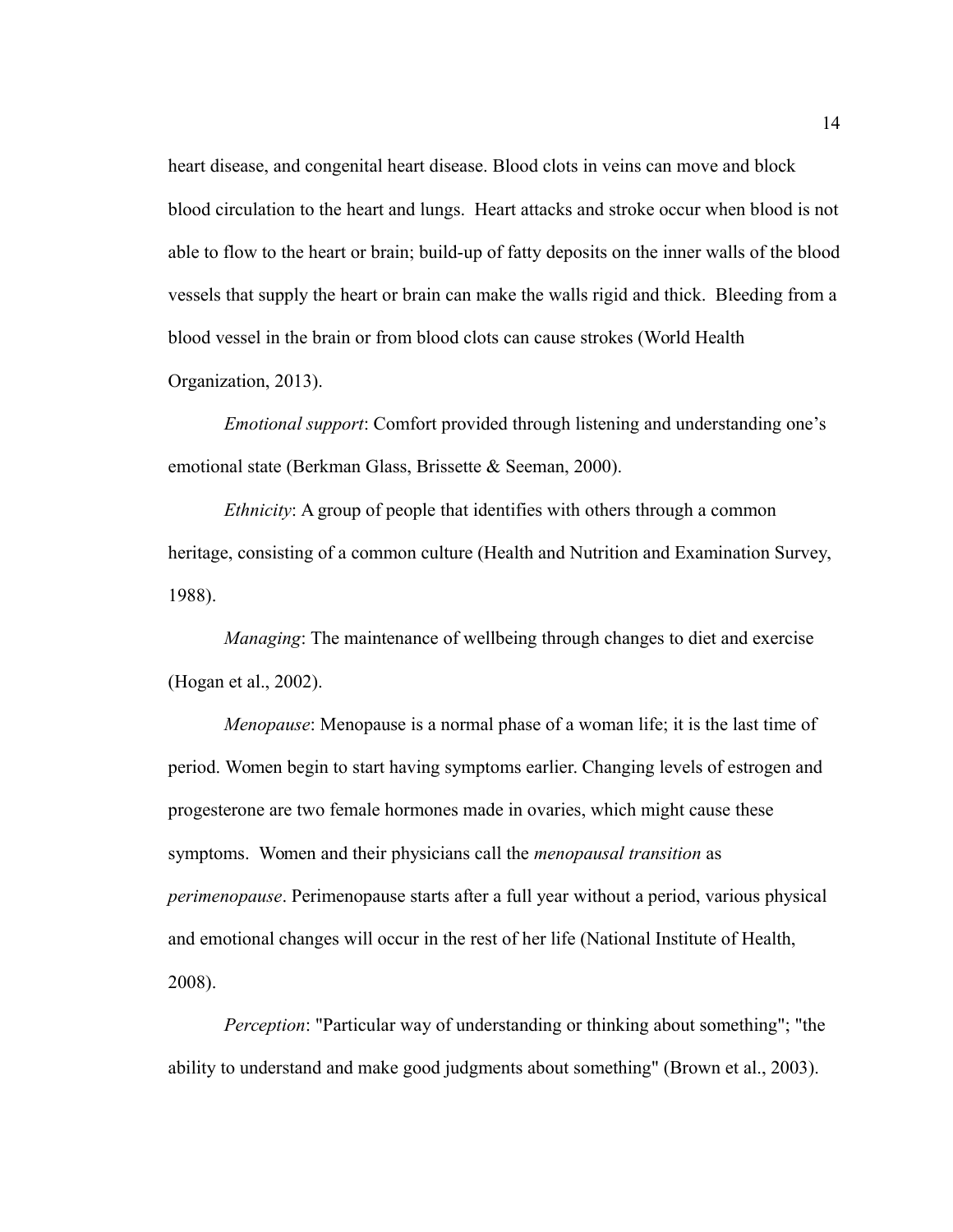*Success*: The achievement of something planned or attempted; "a plan or attempt that achieves good results" (Brown et al., 2003).

#### **Assumptions and Limitations**

While it may be appropriate to apply the results to the population, it may not be an accurate assumption of all menopausal women in other parts of the United States. Unknown variables in the study may have impacted the outcome of the results. I had no knowledge of these variables at the time of the study. Another limitation of the study related to those sampled individual women who have done the survey. The sample was limited to Hispanic and non-Hispanic menopausal women with CVDs from Atlanta, Georgia. These findings may not have been applicable to these Hispanic and non-Hispanic menopausal women living in different areas who reside in different regions of the United States. Also, these findings might not have been suitable for comparisons to other racial women and ethnic groups across the country.

Another limitation of this study was that I directed the sample recruitment to church communities. Therefore, the ability to generalize these findings to women from ethnic groups that managed CVD cases in their group might have been restricted. Also, the sample utilized involved volunteers rather than a randomly selected sample. Even with a volunteer sample, there were some possible intervening variables (i.e., social scheduling conflicts, participant shyness, functional limitations that result active participation, distrust of survey, and discomfort with the English language, etc.) that distinguished those who participated versus those who elected not to volunteer for the study.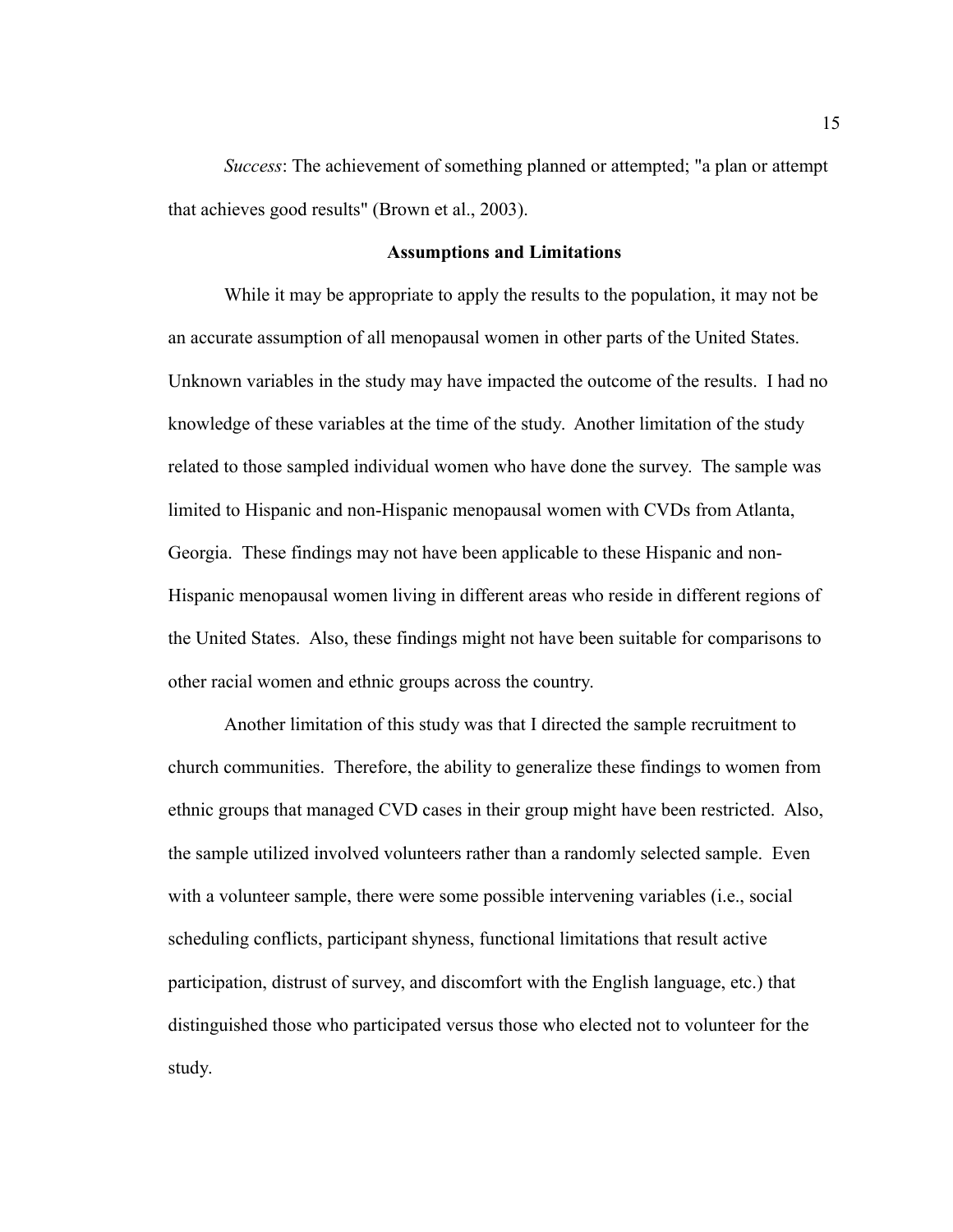The fact that the data collected relied on self-report and personal responses that might have been desirable socially and set biases is another limitation of the study. All the surveys were in English and in Spanish with a sixth-grade reading comprehension level. Thus, it is reasonable that the reading level may have resulted in women with lower levels of education not participating in the study.

Consequently, the sample size might have posed a problem of statistical power. For example, the sampling of women in general, and those of Hispanic and non-Hispanic women was smaller than anticipated. Replication of these findings with larger samples is therefore a must.

#### **The Significance of the Study**

Such research would provide the motivation for more emphasis at the center of the nursing profession upon emotional support training for nurses and the coordination of nursing efforts with the patient's emotional support network outside of the patient care effort. Such an effort is crucial to treating people as social beings. The health care profession has gotten so technical and mechanical that practitioners seem to have lost track of the human component in the craft that provides them their purpose and mission. If patients see and feel this support, they will have more of a chance at successful recovery.

In this era of increased CVDs among menopausal women coupled with the increasing health costs, providing quality preventive health education and health care is a necessity. Finding appropriate ways for women to access and utilize health promotion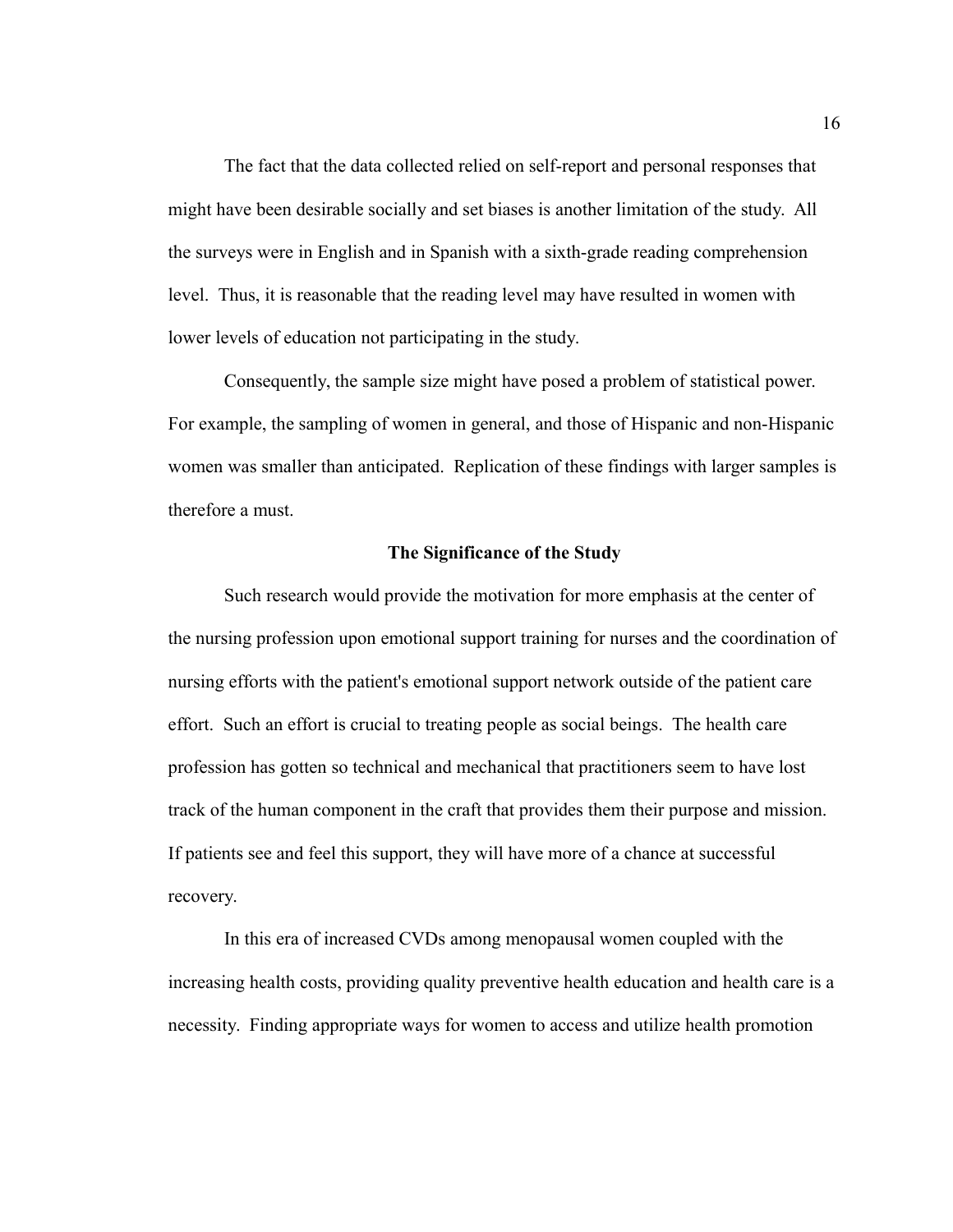should be of particular importance. A variety of programs exists to satisfy the quality of life.

Identifying and understanding emotional support attitudes toward social support have the potential to improve the overall health status of Hispanic and non-Hispanic women by equipping health professionals with the appropriate tools to elicit positive lifestyle changes in the general public.

This study was important because it could increase understanding of the impact of social and emotional support on the overall health of women. The social perspective of health suggests that social relationships impact women's health (Mosca, Greenberger, Dolor, Newby, & Roob, 2010). A variety of studies have examined the role of emotional support derived from the social network in psychological and physical health. However, little research has addressed the association between attitudes toward social support in managing CVDs among two different ethnic groups. This study provided an understanding of the attitudes of the emotional support and its effect on the health of Hispanic menopausal women and non-Hispanic menopausal women.

Because many studies have not addressed medical issues (such as community nursing approaches solely), many have neglected ethnic emotional issues. In this way researchers usually fail to frame the problem more clearly as small but significant ethnic differences, if not understood, degrade the ability to effectively serve that group. According to Mosca et al. (2010), many barriers exist to prevent CVDs among women including care giving responsibilities, lifestyle habits, and psychosocial risk factors.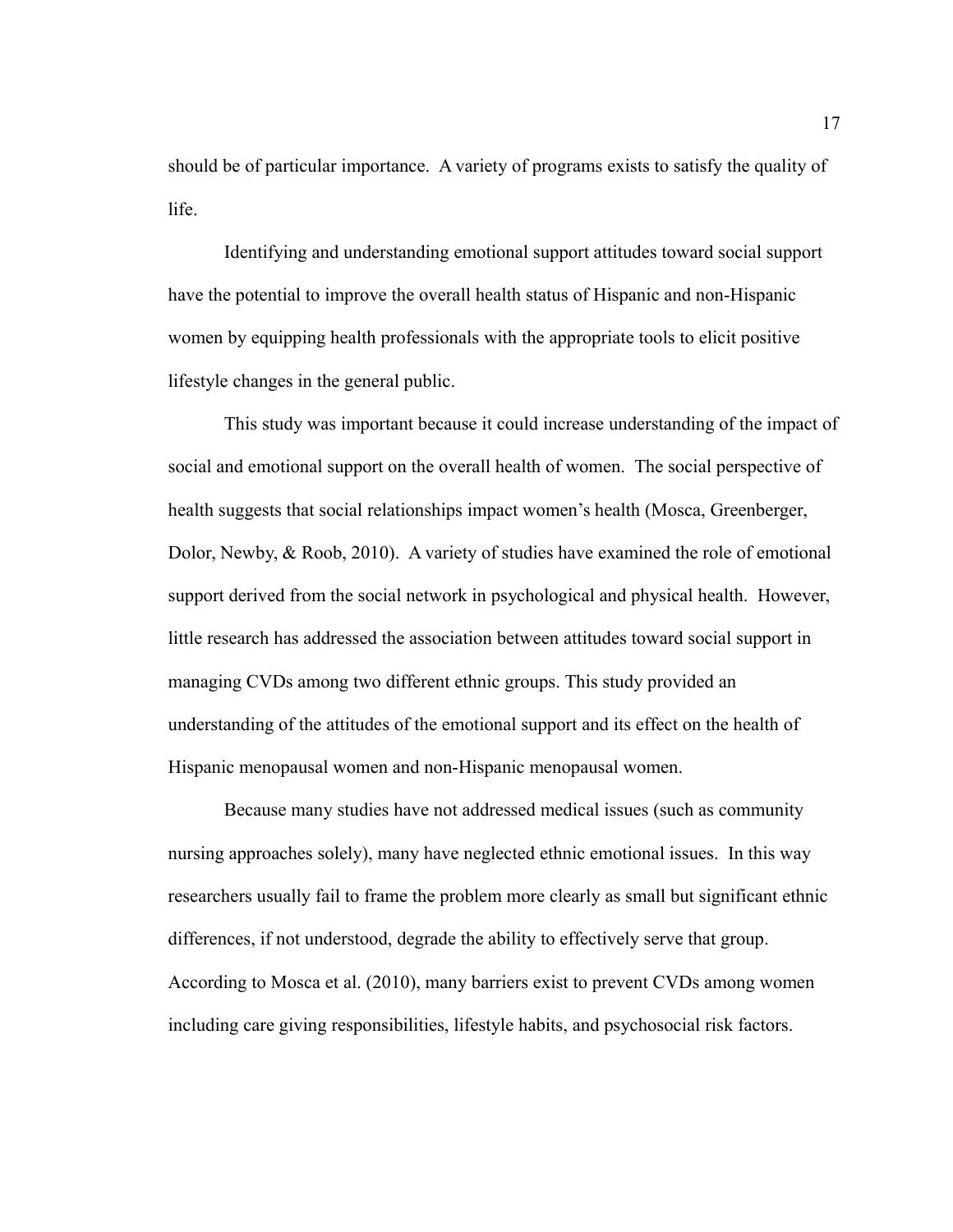Further research should help evaluate the programs to educate and support caregivers on reducing CVD risk.

#### **Summary**

This research study was conducted to explore the impact of emotional support from medical professionals and support networks on the management of CVD among Hispanic and non-Hispanic menopausal women. Many studies were about clinical and medical problems that menopausal women can face (Anita, 2011; Cohen, 2004; Hogan et al., 2002; Ketterer et al., 2002). On the other hand, ethnic emotional issues have been mistreated. The researchers failed to set the problem clearly because small, but significant ethnic differences can degrade the ability to effectively serve that group (Anita, 2011; Cohen, 2004; Eyler et al., 2002; Ketterer et al., 2002). Barriers that prevent CVD among women include care giving responsibilities, lifestyles habits, and psychosocial risk factors (Mosca et al., 2010). Further research should focus more on evaluating the programs implemented to educate and support caregivers on reducing risk of CVD.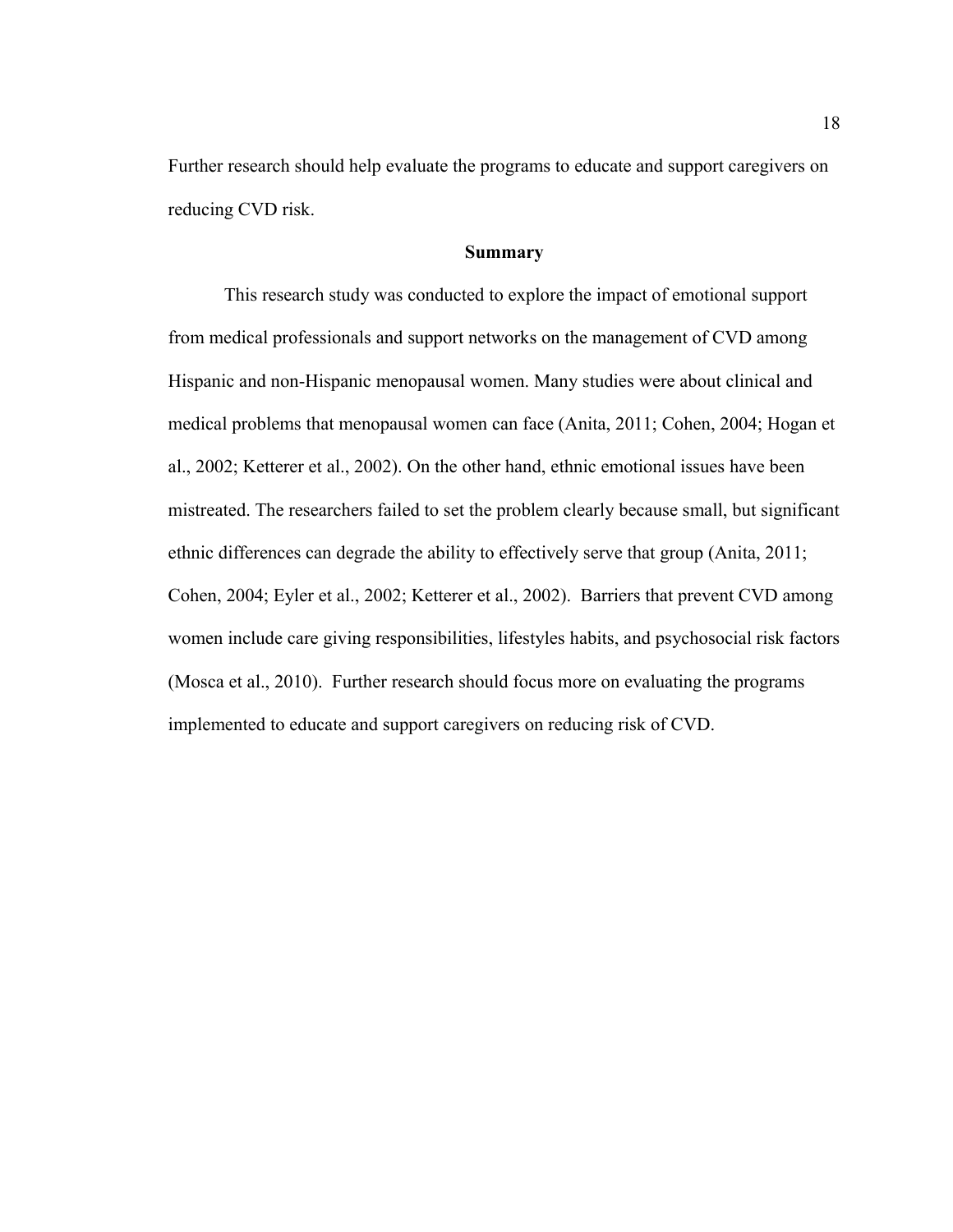#### Chapter 2: Literature Review

This chapter includes a review of the extant literature that is related to the impact of emotional support on Hispanic and non-Hispanic women. Although extensive studies on women's social support structures exist, there is an understudy of Hispanic women. Many menopausal women possess personal and social resources that enable them to engage in a wide variety of social relationships and associated activities. However, menopause causes changes that may affect health, lifestyle, and the availability of social support derived from social relationships. This study focused on effectively meeting the needs of menopausal women suffering from CVD with the help of their families, friends, and social networks.

I conducted the literature review through a thorough search of various medical journals. I also examined sources for evidence regarding how social support influences the wellbeing of menopausal women and their ability to adapt to the challenges that they are facing. The research articles were about specific insights that had a connection to the results of the current study and used to recommend future research paths. This chapter provides a detailed literature review that explores the relationship between emotional support groups and how menopausal women deal with CVD. This chapter begins with an overview of the literature that focused on the role of emotional support and health care management, and I have emphasized the gaps in existing research on this subject. Following this overview, I provide a detailed exploration of emotional support groups. With the emotional support framework thoroughly explained, this chapter progresses to the exploration of health care management. Finally, this chapter concludes with a review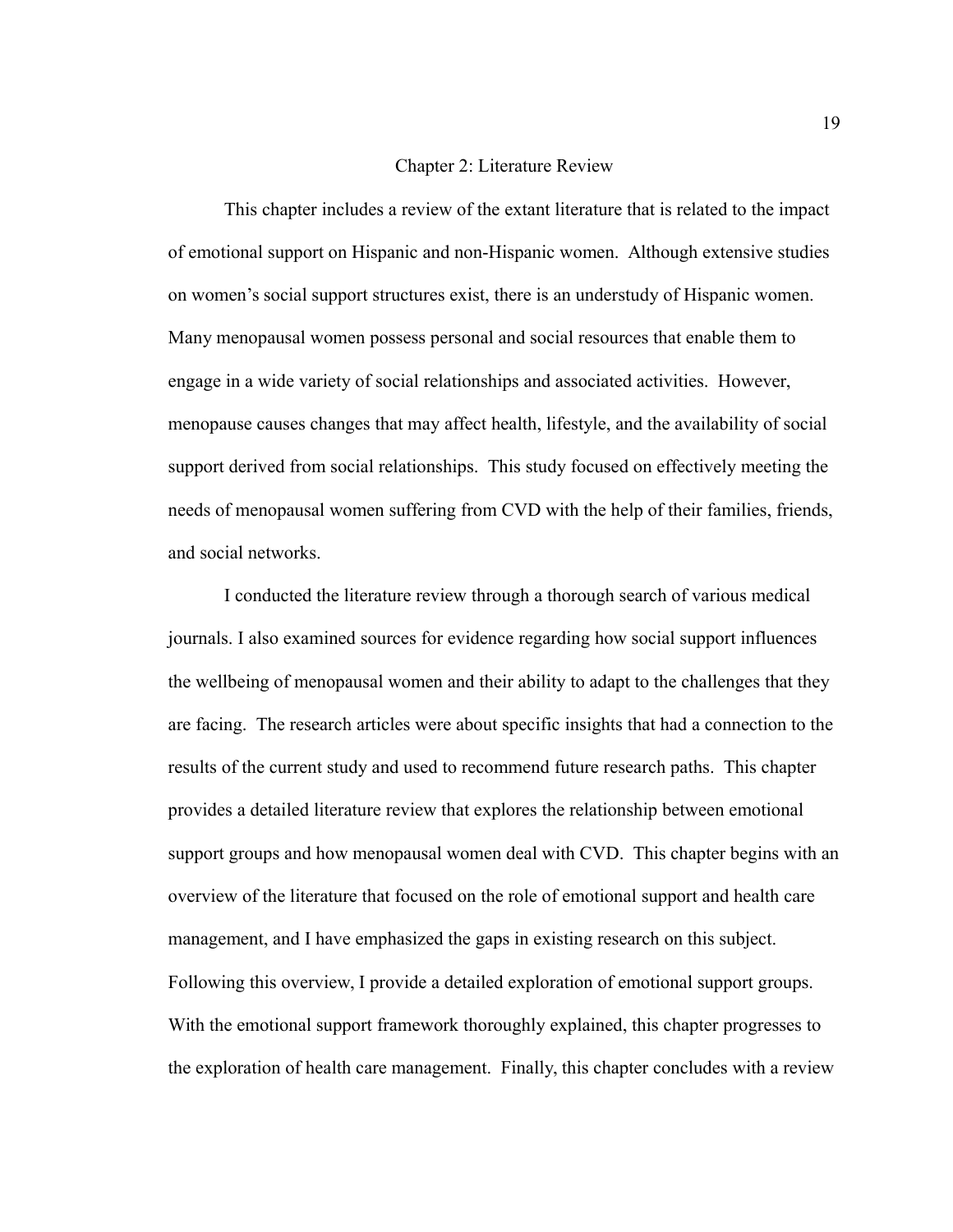and synthesis of the major findings that highlight the research gap that this study addressed.

The subject knowledge regarding emotional support and wellbeing in the management of health care problems in general and of CVD in particular is by its nature broad and therefore deserves and demands a theoretical basis of comparative depth. This research examined the impact of emotional support from support groups in the management of CVDs between Hispanic and non-Hispanic menopausal women. Because many of the past studies were community-based—that is, they adopted community nursing approaches—there has been no focus on ethnic differences. The authors of these studies usually failed to frame the problem clearly, because small, but significant ethnic differences, if not understood, debase the ability to serve that group effectively. This study offered specific insights (based on the underlying trends) that revealed how ethnic differences impact the physical wellbeing of Hispanic menopausal women.

#### **Impacts on Menopausal Women**

Not taking into account the psychological aspect of the process by which a woman goes through menopause, women and their families perceive the transition is as an endocrinologist dysfunction (in the hormonal system) that produces severe disorders. For example, Anita (2011) and Ketterer et al. (2002) found that some women may manifest personality disorders, immaturity, or problems of a neurotic due to menopause. When a woman reaches 50 years old, and natural [menopause](http://www.webmd.com/content/article/51/40624.htm) ensues, her risk for heart disease increases dramatically. Even for young women who have undergone early or [surgical menopause](http://www.webmd.com/content/article/51/40618.htm) and are not taking estrogen, their risk is high. For women who have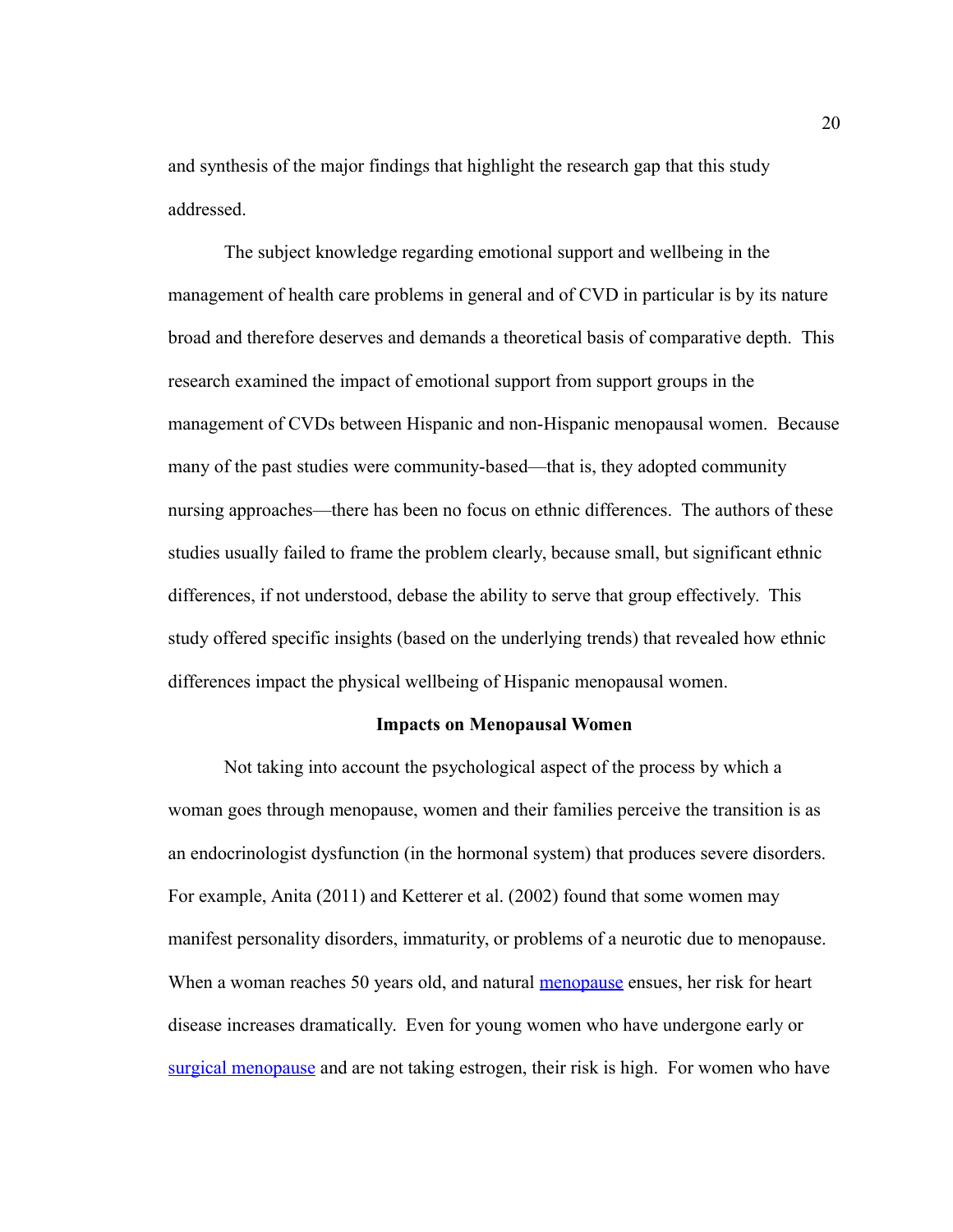gone through menopause with other heart disease risk factors like diabetes, smoking, high blood pressure, high low density lipoproteins (LDL) or "bad" cholesterol, low high density lipoproteins (HDL) or "good" cholesterol, obesity, inactive lifestyle, and/or have a family history of heart disease, the risk is even higher (Beatie, 2000).

Understanding the influence of emotional support on the health care management of menopausal women can have implications to broaden the subject knowledge about emotional support and wellbeing in the management of health care problems in general and of CVD in particular and therefore deserves and demands a theoretical basis of comparative depth. With respect to mental health, Repetti et al. (2002) concluded that studies consistently showed positive effects when social integration between human beings existed. Increased risks for psychological distress, on the other hand, result from social isolation and/or loss of important social ties. A key point stressed by Lukkarinen and Hentinen (1998) was that the quality of social relations matters.

Mosca et al. (1997) discussed how CVD is declining among Caucasian and African American women. This is partially because of better prevention and education among this group of women. However, at the same time, other segments of the population, most notably Hispanic women, have been reporting an increase in the number of cardiovascular cases. This is because this segment of the population was not receiving the same kind of treatment options from their primary care doctors and tended to receive fewer physicals and routine checkups than the other groups of women. In the future, this will contribute to a 25% increase in the total number of cardiovascular cases (Mosca et al., 1997). This can be problematic because a lack of education means that many women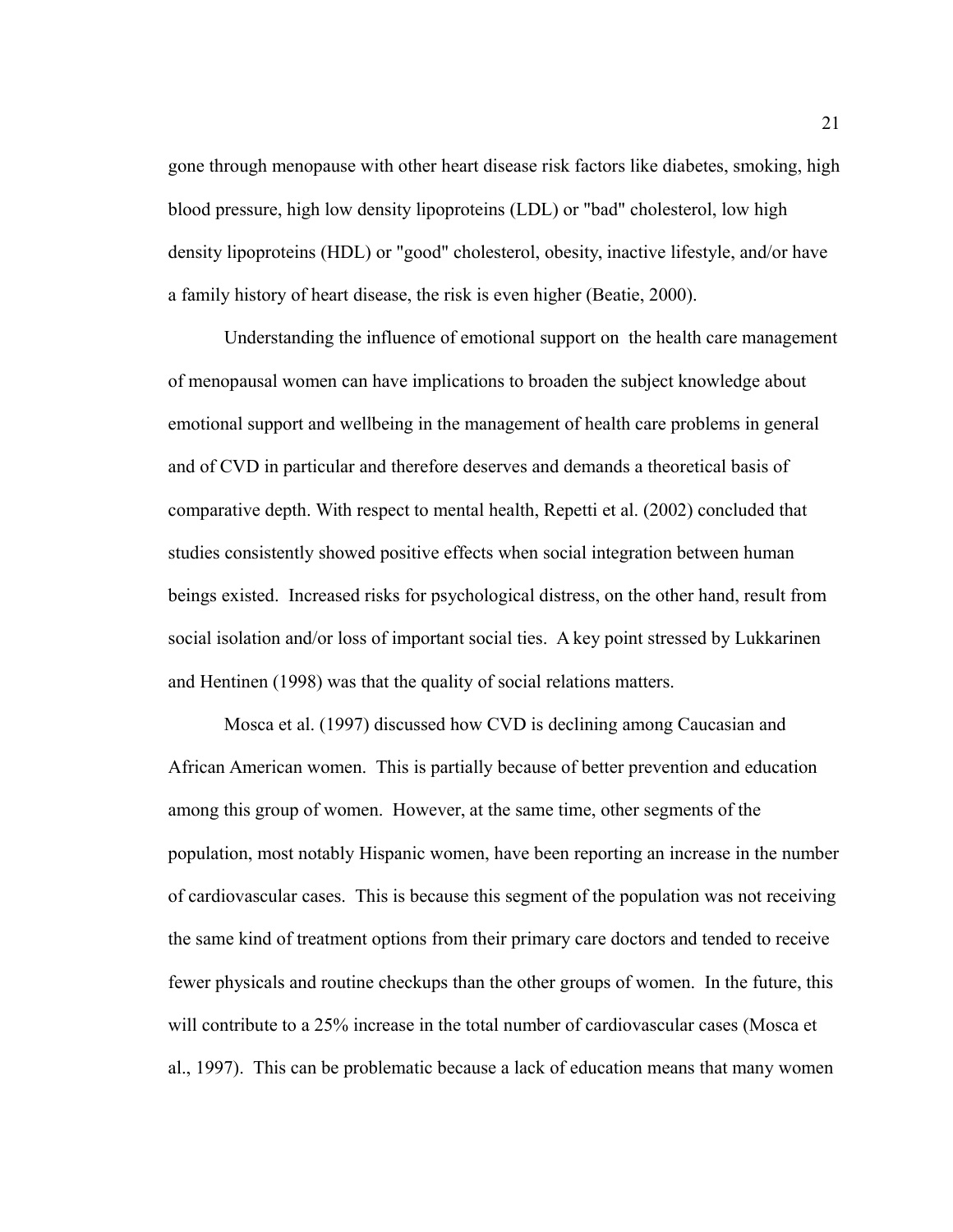will often engage in lifestyles that can make them susceptible to CVD. Consequently, Mosca et al. (1997) recommended that all primary care doctors discuss the impact of CVD on the underlying levels of health of women once they reach menopause. With the adoption of this kind of approach, more women will receive major benefits by being able to understand and cope with the challenges they encounter. This information is beneficial because it enables people to comprehend the role of primary care doctors in providing emotional support to Hispanic and non-Hispanic women, as they are educating them about the effects of menopause and are apprising them of new approaches for overcoming the challenges they may be facing. Once this information is provided, Hispanic and non-Hispanic women can understand how to adapt their lifestyle choices to mitigate the effects of menopause (Mosca et al., 1997).

#### **Medical Professionals and the Perception of Success**

Patients with CVD require close clinical management and encouragement to identify and control their symptoms. Nurses are in a critical position to do this as they have the ability to address patients' clinical needs while simultaneously attending to the educational and support needs of patients and their families (Dahl & Penque, 2000). To decrease the frequency and cost of hospital admissions, inpatient and outpatient care must be effectively integrated (Bosson, 2003). The role of the nurse in the medical setting is to improve patient outcomes and decrease hospital admissions, efforts that also serve to lower health care costs.

Fonarow et al. (1997) suggested that patients derive confidence from regular personal contact with a medical team that is dedicated to treating their chronic CVD. In a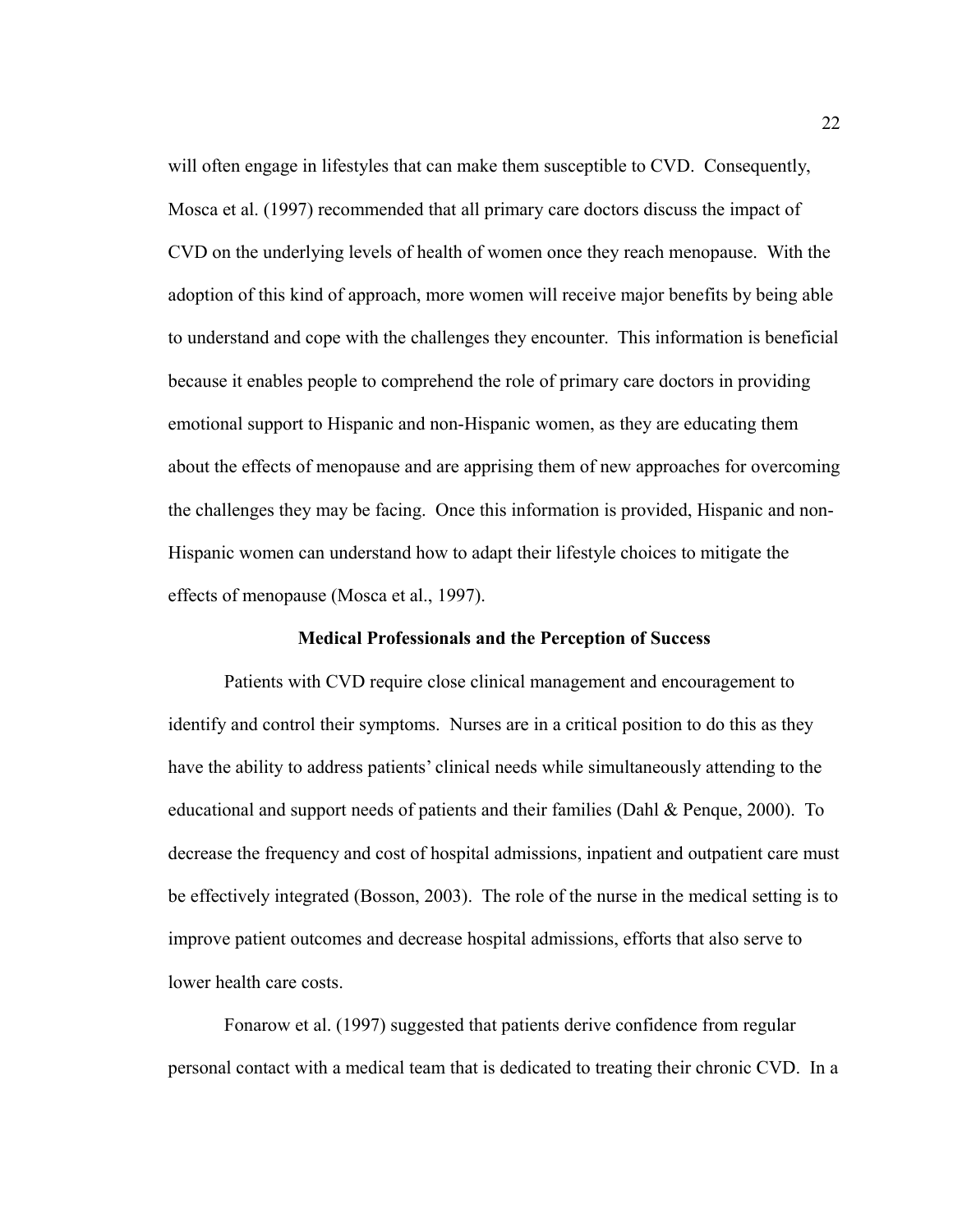study by Paul (1997), patients attending a heart failure clinic saw a cardiologist who obtained a full history and performed a medical assessment of each patient. Moreover, the nurse did not evaluate the patients' medications and did not review the purpose, dosage, and side effects of each drug. This information is not contained in a chart stating the appropriate dosage and schedule in order to ensure each patient's understanding of the drug regimen. During follow-up clinic appointments, no reinforcement of medication regimen occurred, because it was important for patients to hear such information repeatedly remaining to common modifications or adjustments to their medications.

As a result, the nurse should spend more time with patients to assess their dietary and exercise acquiescence and restate and discuss daily weight monitoring and its significance to their treatment management (Paul, 1997). A key role of nurses is to involve the patients and their family members in their care plan, thereby enabling the patients to assess their own condition, ensure that they understand their treatment regimen, and can recognize signs and symptoms in controlling their treatment regimen, which will enable them to recognize the effectiveness of any changes and the appropriate actions to be taken (Bosson, 2003). Deaton (2000) noted that positive effects on patient outcomes come from the support of nurses. To give an example, hospitalization can be avoided when patients are able to access a health care provider for remedy, as soon as problems are changes are experienced (Bosson, 2003).

Patient education is also important. Beattie (2000) reinforced this premise has been when he stated the significance of early sign and symptom recognition. The knowledge on when to report information such as irregular weight gain, changes in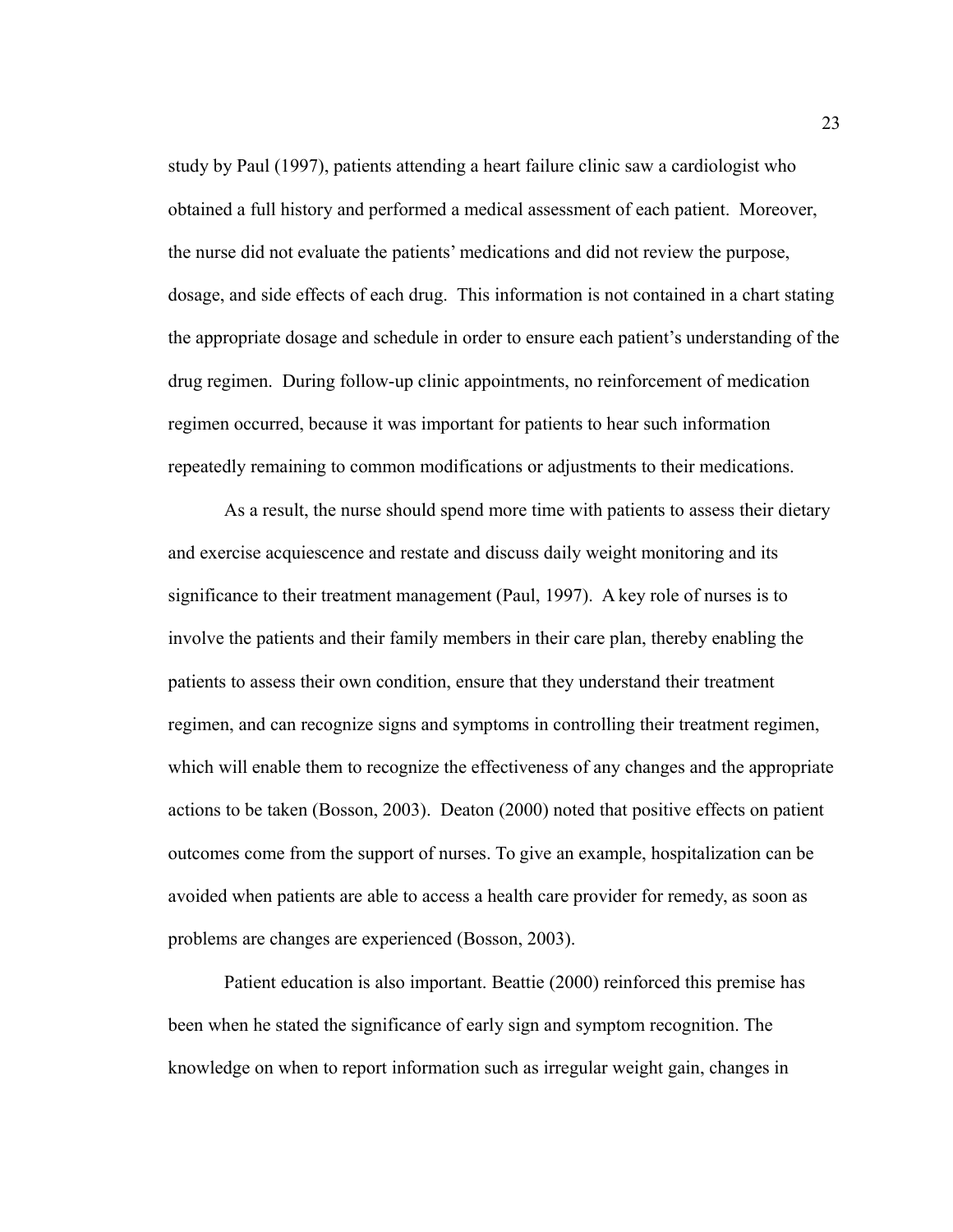activity tolerance, convulsive nighttime dyspnea or orthopnea, and onset of an acute illness, is included in patient education (Beattie, 2000). Patients should be educated on medication effects and how to avoid situations or behaviors that may lead to acute elevations in blood pressure and ischemia (Beattie, 2000). Risk factor management, which could be done through proactive actions such as self-denial from smoking, maintaining a normal weight, healthy eating, and emotional coping strategies, should also be encouraged (Bosson, 2003). Patients must maintain a suitable level of daily activity because this is necessary to decrease oxygen demand and increase tolerance on exercise and other physical activities (Weinberger & Kenny, 2000). Further, Weinberger and Kenny (2000) noted that educating, supporting, and assisting patients and their families in coping with CVDs and providing realistic long-term expectations is an essential element to the role of a nurse.

Williams (2008) discussed how menopause can have an impact on the physical well-being of women. During menopause, women's bodies undergo drastic changes. A few of the most notable changes include hot flashes, night sweats, and extreme hormonal changes. Williams (2008) determined that these changes influence how women view their situation in life and the way they feel about themselves as a person, which effects changes in their underlying levels of health. According to Williams (2008), it is during the menopausal and postmenopausal stages that caregivers need to focus on how the changes are impacting women. The information from this source is useful, because it highlights how doctors and nurses play a primary role in providing emotional support to Hispanic and non-Hispanic women. This helps to corroborate the findings from previous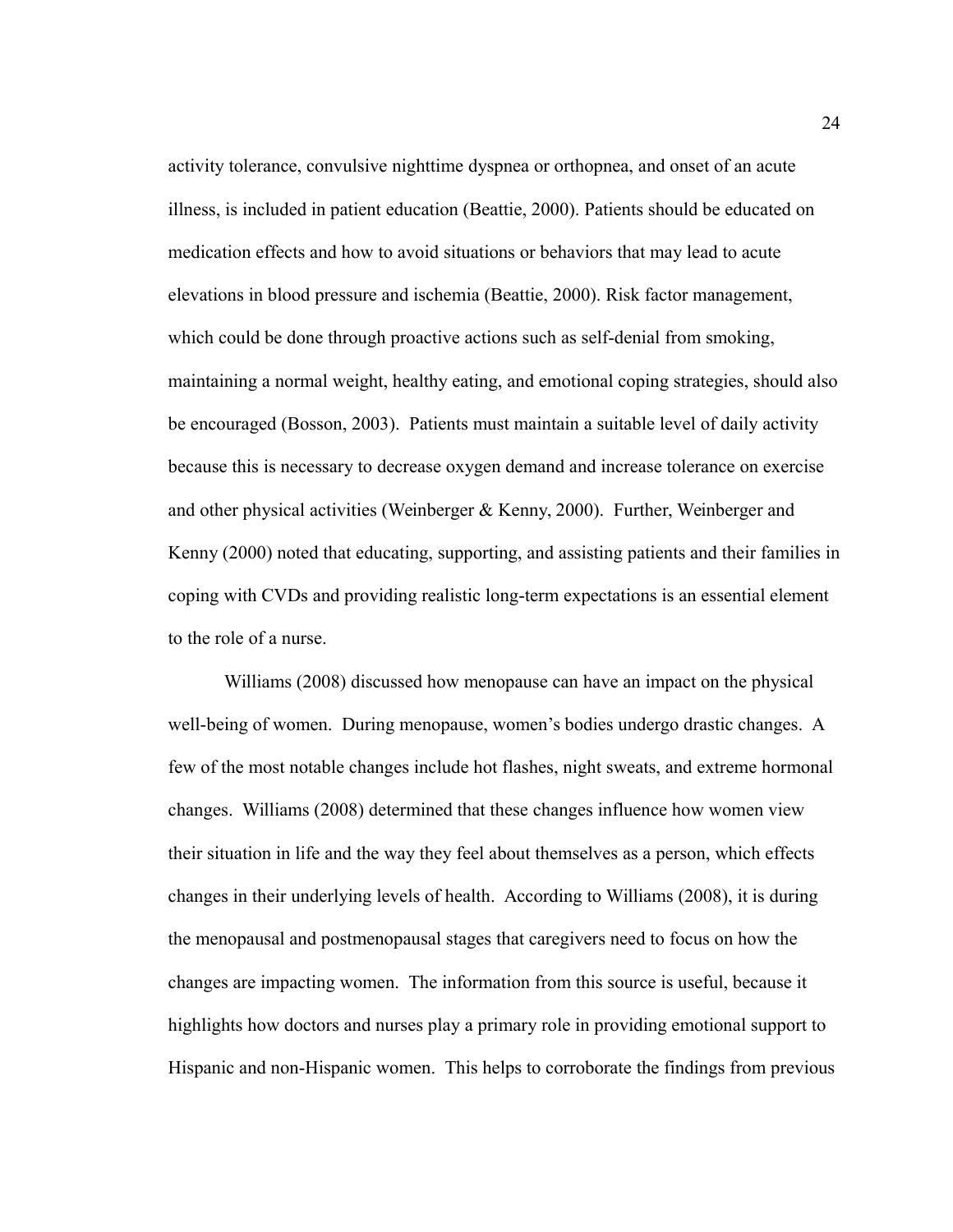articles, which illustrate that health care professionals must be responsible in leading everyone in understanding the current occurrences and how they can adapt to them (Williams, 2008).

Among an older population of patients with congenital heart disease, high levels of anxiety and depression are more prevalent (Riley et al., 2012). Further, Riley et al. (2012) noted that the emotional condition among old CHD patients "highlights the need to routinely assess anxiety and depression in this patient group to provide psychological support appropriately." (p. 1050)

#### **Friends and the Perception of Success**

A research led by Johns Hopkins University, as reported by Desmon (2012) suggested that women who experience an early menopause have twice the risk of CHD and stroke. The research further noted that the risk is similar across various ethnic groups (Desmon, 2012).

According to Mosca et al. (1997), CVD currently claims the lives of many women in America and most developed countries. This disease accounts for more than one million deaths among women, that is, 45.2% of all deaths in women, which is higher than the number of deaths in women owing to cancer. In addition, the mortality rate among Black women suffering from CVDs is higher than that among White women. Mosca et al. (1997) noted that current developments witnessed in cardiovascular research will create a vital impact on prevention, clinical care, and outcomes of women; thus, providing recommendations for future work. The article further recommends that women have damp moods during their menstrual period which may increase the risk of the onset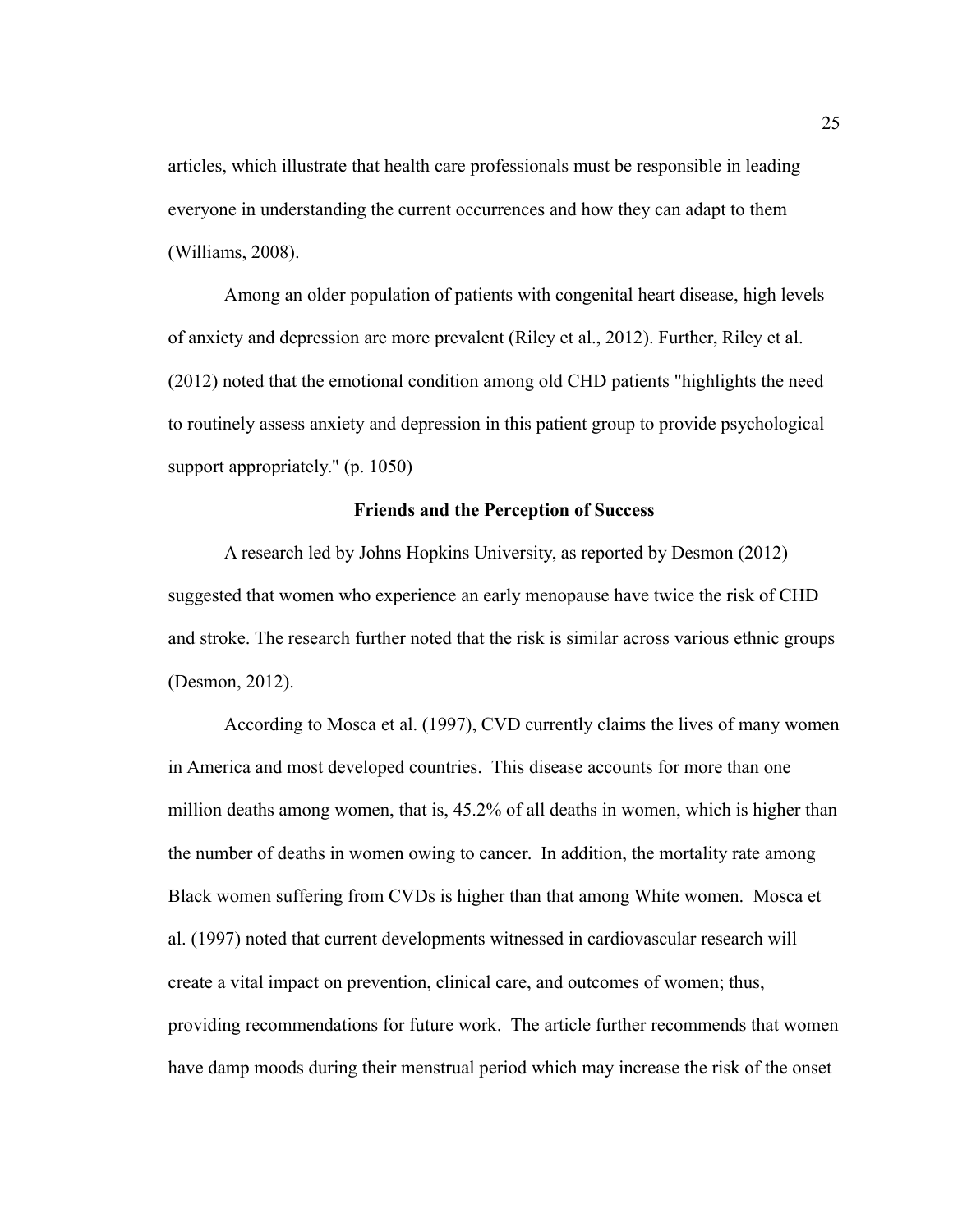of CVDs. To prevent the development of risk factors, healthcare systems need to begin to change perspectives and emphasize healthy lifestyles among young women (Mosca et al., 1997). Mosca et al. (1997) suggested that healthcare professionals must be thoughtful to gender differences when it comes to presentation, prognosis, and responsiveness to CVD treatment. The scientists need to be vigilant in the examination of the potential differences between men and women in the pathophysiology and clinical outcomes of CVD (Mosca et al., 1997). More research in minority women is of particular importance, given the high level of risk factors and mortality rates in this population. The health educators will be role players in the communication and translation of scientific developments on women and heart disease (Mosca et al., 1997). To provide equal access to care for women with diverse backgrounds, the public policy makers should take the lead in the creation of fair and just rules (Mosca et al., 1997). The concluding remarks of Mosca et al. (1997) highlighted that achieving betterment for the entire population, can only be made real through the future progression of a multifaceted approach to cardiovascular science and medicine. Another researcher found that menopausal hormonal changes such as hot flashes and night sweats could cause women to view themselves differently and require more support and sensitivity from their caregivers.

Special attention to how socioeconomic status impacts the health of both menopausal and non-menopausal Hispanic women is a must. Although Hispanic women from wealthier backgrounds are better equipped to deal with their conditions, those from poorer backgrounds tend to experience more stress and a more pronounced lack of support, which compromises their health (Fleury, 2000). An article by Bowmen (2006)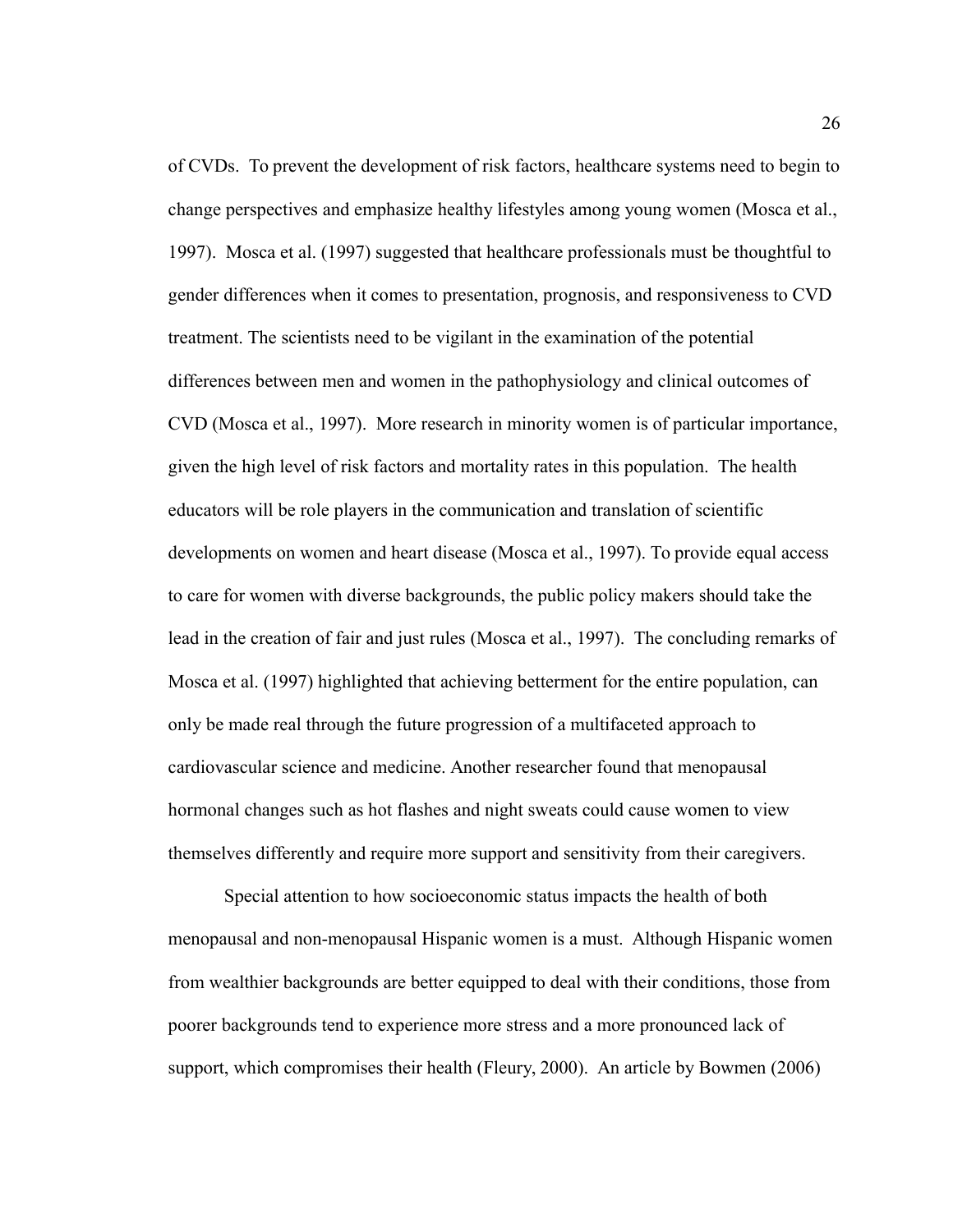emphasized the importance of exercise for women suffering from CVD, as it reduces their blood pressure, bolsters their perspective on life, and enables them to connect with others going through comparable scenarios. All these factors help to determine how well or poorly a woman will manage her CVD.

Over the last several decades, CVD has become increasingly common in women, with approximately 25% of American women suffering from this condition. This may partially be due to diet and lifestyle choices, which impact underlying health. Once a person reaches the age of 70 years, these issues can become even more challenging, as the odds of having hypertension rise to 64% for this age group. For Hispanic and non-Hispanic women, preventing CVD is further complicated by the changes that their bodies undergo during menopause, especially if they drink alcohol or smoke cigarettes (Rosdhal, 2008). These changes are worrisome because not addressing them would increase the odds that a person will suffer a major heart attack or stroke at some point in the future. Once such an event occurs, other health conditions such as diabetes can complicate the current health condition. A lack of emotional support during such health crises can make matters worse by increasing the stress levels of the patient. Most individuals suffer a period of depression following adverse health events related to CVD (Cohen, 2004). Stress and depression can cause lingering health effects. As a result, patients often have trouble overcoming health challenges and the impact that these have on their lives.

An effective example of the relationship between social support and health is part of a study of the American Heart Association, which sampled 360 patients who suffered from a heart attack or stroke. Researchers found that the patients' underlying condition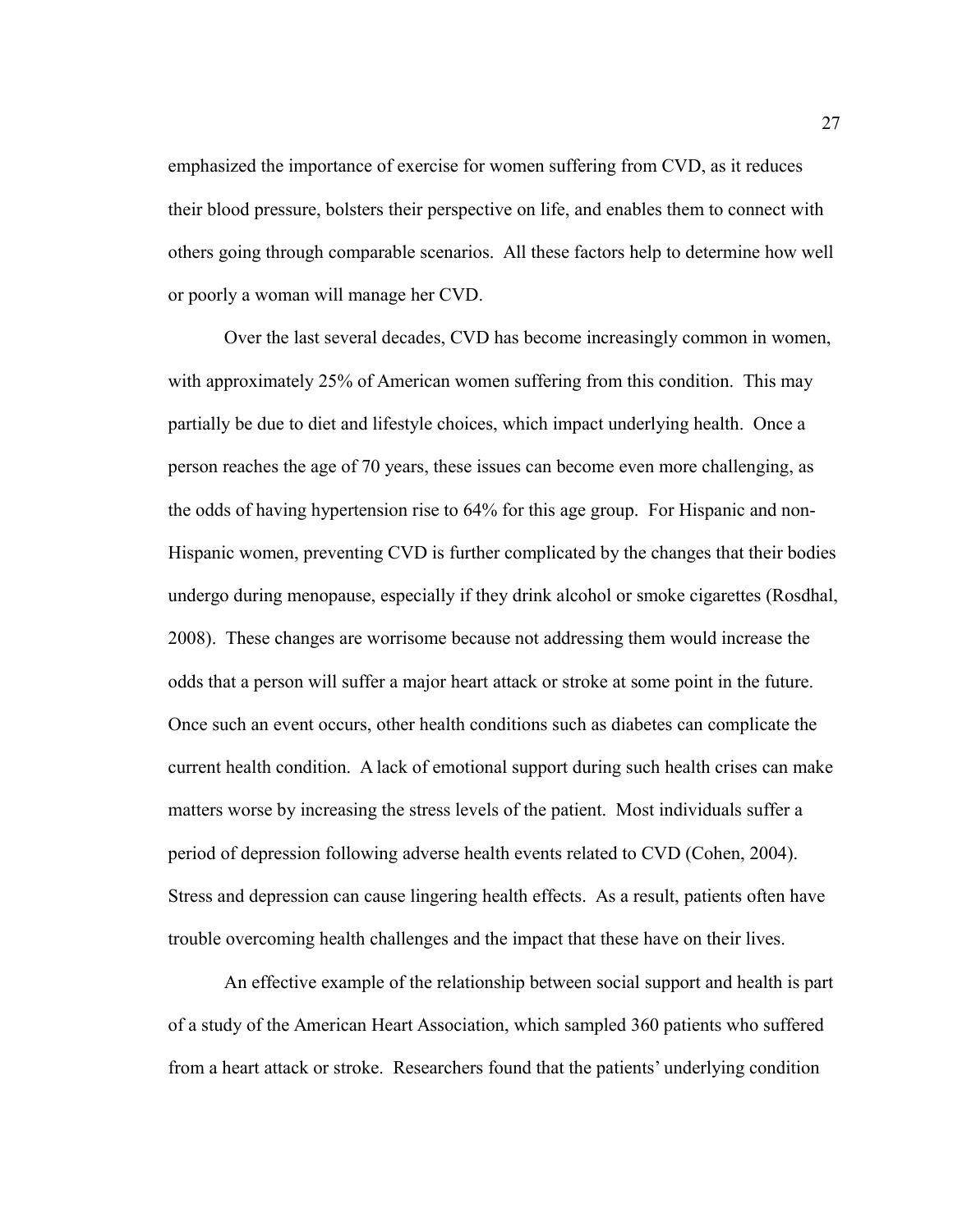became better or worse depending on their interactions with others around them and the type support they received. Individuals with tremendous amounts of emotional encouragement were able to overcome the challenges associated with their diseases; however, those without the same kind of support often realized larger declines in their overall levels of health (O'Connor, 2005).

Cohen (2004) provided insight about how others may frustrate people by delineating evidence of physiologic effects tied to social relationships. According to Cohen (2004), one primary pathway that links the social world to internal physiology is social connections. Social connections affect cognitive/emotional processing and interpretations of environmental stimuli, influencing neuroendocrine arousal (Steptoe & Diez-Roux, 2008). Cohen's (2004) emphasis, however, was on research that demonstrates social relationships affect health via their direct links on physiology. While support groups are beneficial to women with breast cancer, other researchers suggested that social relationships and intimacy may also have an impact on women. Repetti et al. (2002) found that women get fewer health benefits from having large social networks or certain social and emotional support groups). Reis (1998) reported that women are more often than men, recipients of men and women's self-disclosure. Women provide men with more intimacy than they receive (Reis, 1998). These findings may suggest that deeply ingrained social expectations may discourage the acknowledgment or reporting of unsatisfactory social relationships, despite the costs of those relationships. That is, women take care of emotional issues in marriage, child rearing, and extended families and fail to recognize that they find themselves in unhappy social relationships. This may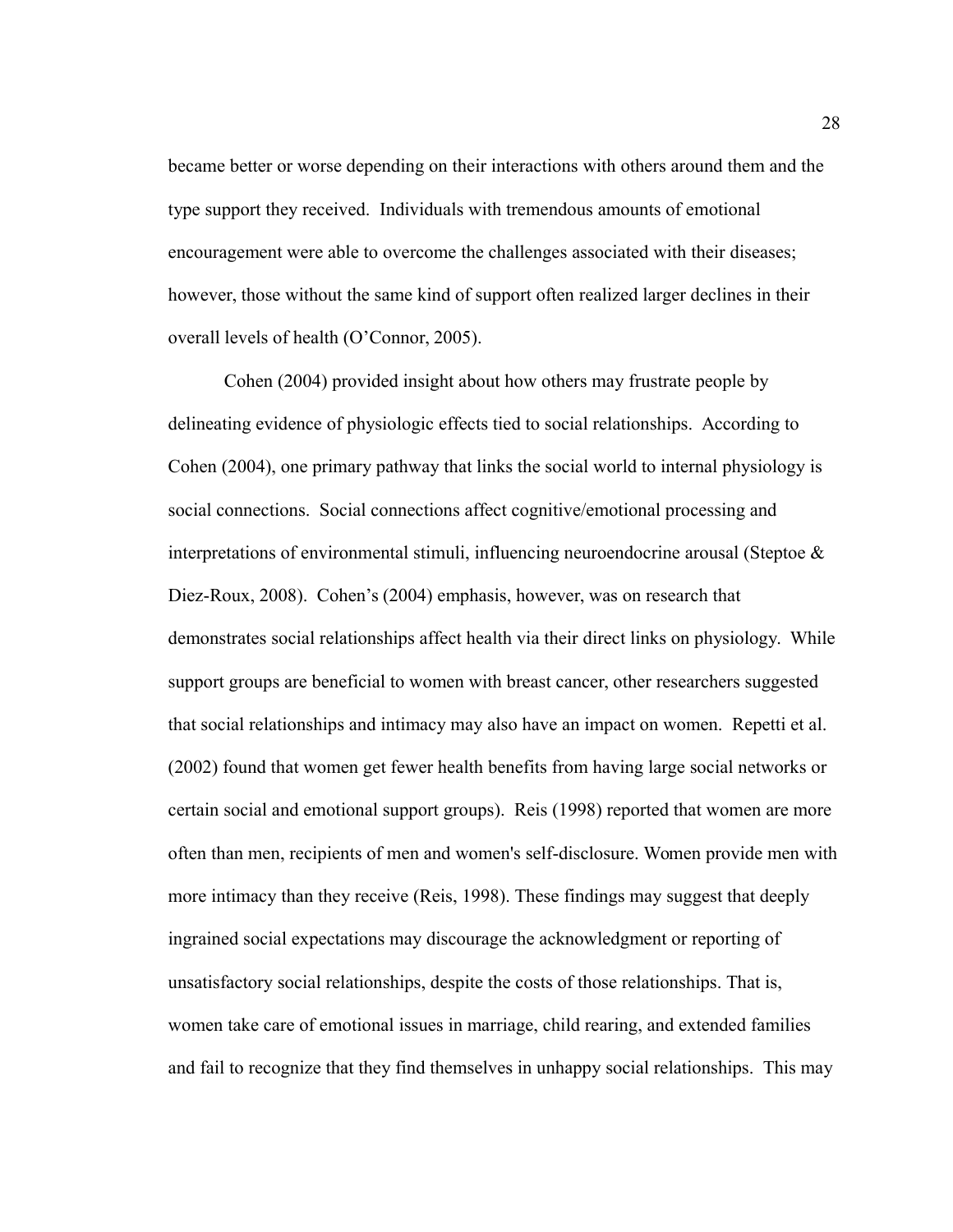partially explain why, despite their higher scores for generalized positive relationships in the MIDUS study, women reported more symptoms than did men (Berkman et al., 2002). Along these lines, Berkman et al. (2002) and Cubbin, Hadden and Winkleby (2001) found that those reporting no social support had lower incidence of atherosclerosis.

Fleury (2000) did a study that reflect that those reporting no social support had lower incidence of atherosclerosis in light of societal values on self-reliance, tying selfworth to material gain and social status. Steptoe and Diez-Roux (2008) work on attachment styles in young adults may also elucidate the finding that avoidant adults with high autonomy and environmental mastery scores thrive more with lower social connection than individuals with secure or anxious attachment styles.

The changes that women undergo during menopause make their treatment for CVD particularly challenging. The hormonal changes associated with menopause can cause women some changes, which can lead to depression and isolation. Psychological issues common during this time include negative self-image (due to physical changes) and empty nest syndrome (missing children who have left home). Without emotional support during this time of their lives, women's underlying health can suffer. Once their health begins to decline, they can fall into a form of depression that will further affect their physical wellbeing and increase the likelihood of developing CVD (Phelps, 2011).

#### **Family and the Perception of Success**

Gallo (2003) investigated the impact of CVD on menopausal and postmenopausal women and compared their underlying levels of CVD. This study occurred over a 14 year period by conducting an ultra sound on different arteries and chambers inside the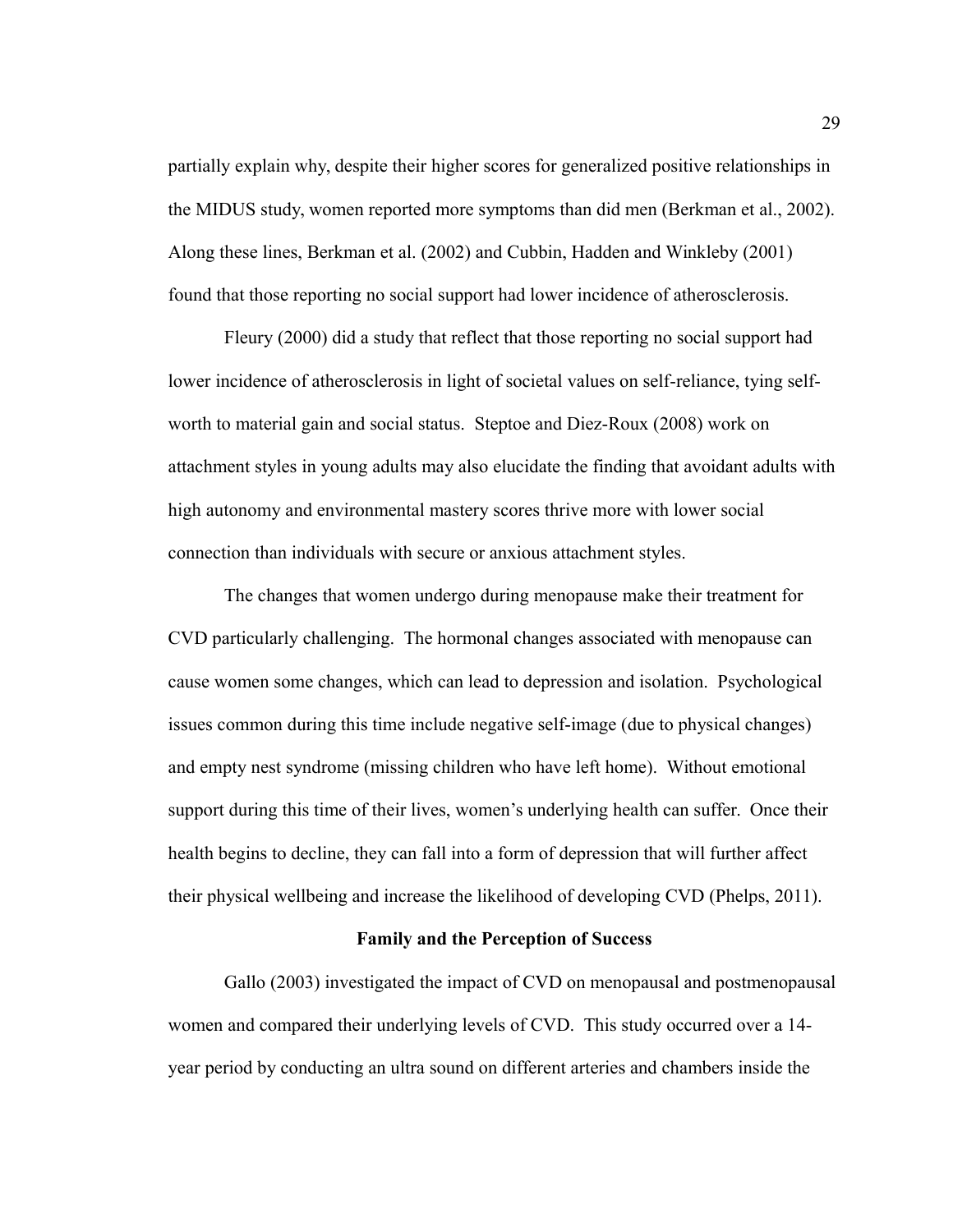respondents' hearts Women had another ultra sound and while monitoring the issues that they were facing. Gallo (2003) found that the quality of the women's marriages affected CVD, because the number of severe cases of CVD among women who reported marital problems was higher than that among women who reported happy marital lives. This is because extremely stressful marriages make women feel that they are separate from their spouses and lead them to engage in unhealthy activities. At the same time, the additional stress from the constant disagreements that may be occurring in stressful marriages can lead women developing high blood pressure (Gallo, 2003).

However, those women who have less stressful marriages will be able to cope with menopause and CVD more effectively. This is because their spouses give them a feeling of being loved and supported, and this makes them to feel as though they are not facing these challenging situations alone (Gallo, 2003). Such a situation enables them to experience less stress and a greater sense of compassion, thereby dramatically improving their underlying levels of health. Gallo (2003) provided useful and significant information, because it showed a direct connection between the levels of emotional support that menopausal/postmenopausal women receive and their ability to deal with the effects of CVD. This determines the odds of whether they will be able to manage the condition and the lingering impact that it will have on them. As a result, this helps to corroborate the effects of emotional support on all groups of women who fall in these categories (Gallo, 2003).

Tsang (2000) discussed that women have higher rates of CHD than men. Women are not consistent to change their lifestyles, while men are more active. The difference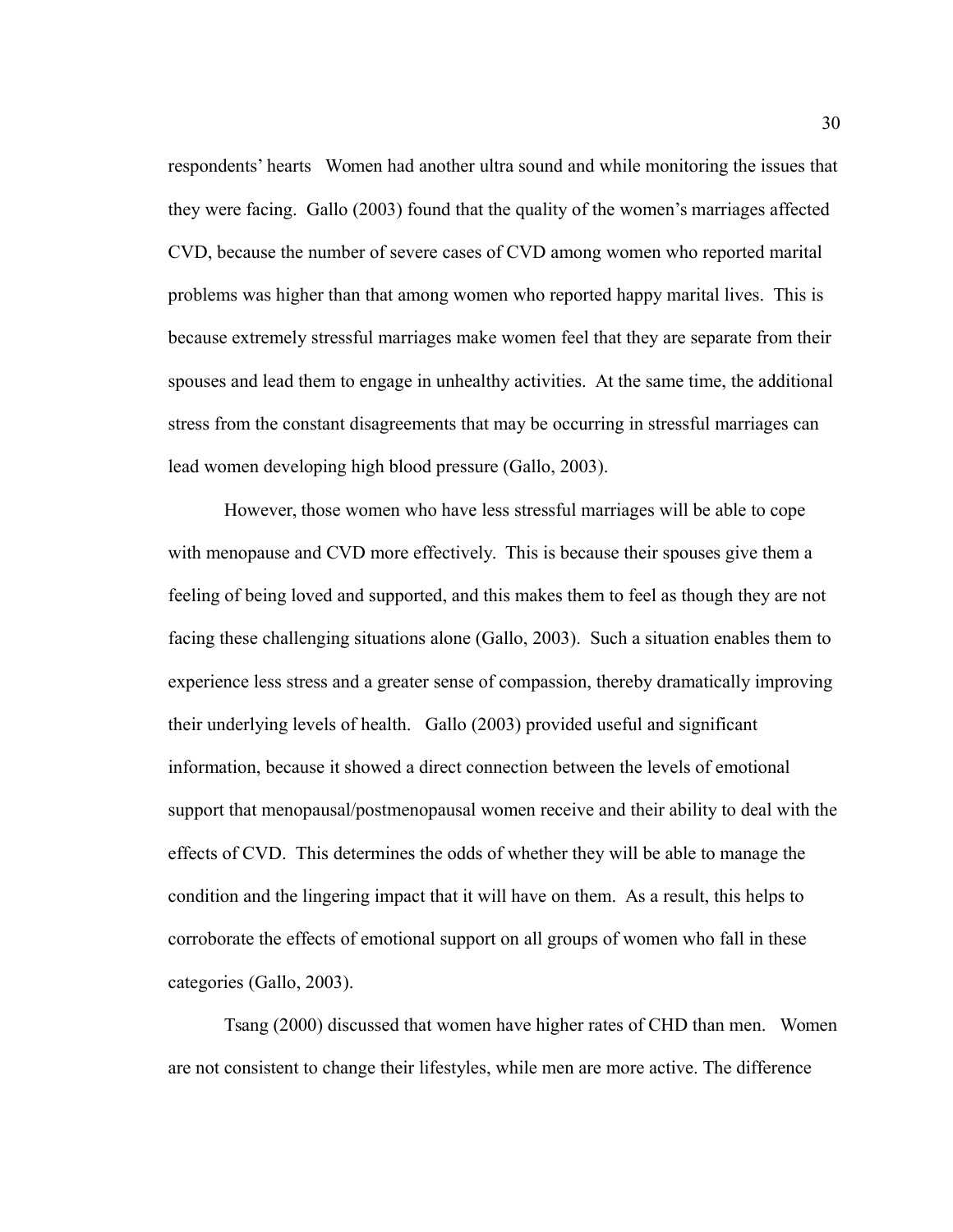between men and women is that men seek treatment early and this helps to reduce the chances of them having a heart attack or stroke. Therefore, the mortality rates associated with the condition is lower among men than women. Tsang (2000) found that applying a similar plan to women can reduce the severity of the disease and the extent to which the lingering effects impact the disease, thereby enabling them to deal with these issues over the long term. Tsang's study is useful, because it highlights the kinds of support that women are receiving from the health care system (which will encourage them to seek possible treatment options). This gives both Hispanic and non-Hispanic menopausal women an advantage in understanding how they can cope with CVD and enables them to have a better overall quality of life than other segments of the population (Tsang, 2000).

Dennis (2007) found that post-menopausal women have a number of physical health challenges. This is partially because the changes from menopause cause shifts in their hormonal levels. Once this occurs, many women often go through a period of extreme mood swings and need emotional support. Those who do not receive any kind of encouragement often fall into bouts of depression (Dennis, 2007). In many cases, the changes in their hormones and the depression will cause them to experience severe amounts of weight gain and engage in unhealthy complications lifestyles associated with CVD. To prevent this from occurring, developing a comprehensive plan that will reach out and support women who are experiencing menopause and the way that it is impacting their lives is necessary. This will enable women to feel more empowered and respected among their friends, families, and health care professionals. The information from this source is useful, because it shows how emotional support has a positive impact on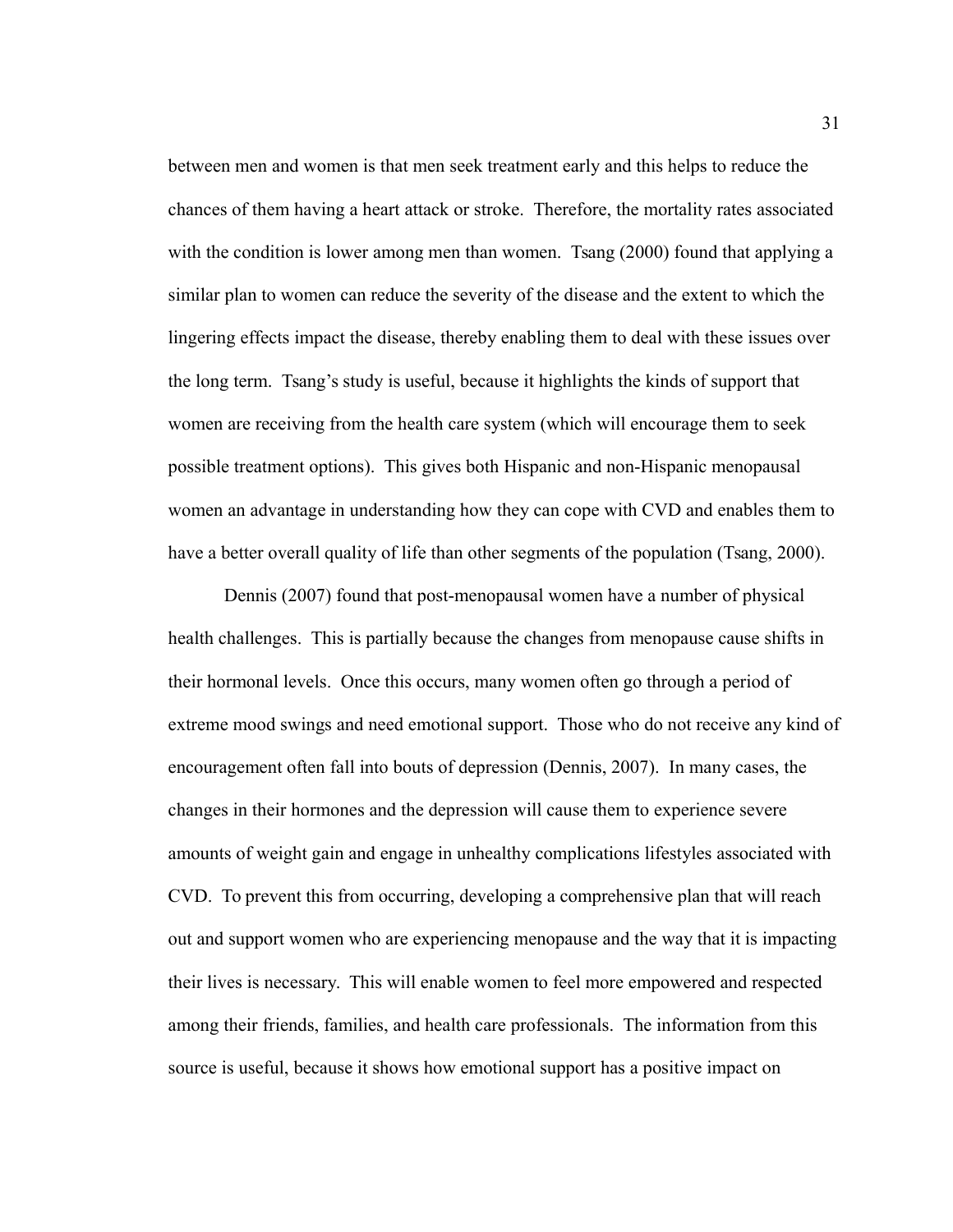Hispanic and non-Hispanic women. This is when they will see an improvement in their overall quality of life and their underlying health conditions (Dennis, 2007).

Williams (2008) investigated how menopause influences the physical well-being of women. Menopause causes women's bodies to undergo severe changes, and the most notable changes include heart flashes, night sweats, and extreme hormonal changes. Williams (2008) determined that these influences affected women to view their situation in life and the way they feel about themselves as an individual. This leads to changes in their underlying levels of health. Consequently, Williams (2008) found that it is during the menopausal and postmenopausal stages that caregivers need to be sensitive to how menopause impacts women. The information from this source is useful because it highlights how doctors and nurses play a primary role in providing emotional support to Hispanic and non-Hispanic women. This corroborates the findings of other studies that emphasize the need for health care professionals to take the lead in enabling menopausal women and their family members to understand what is happening and how they can adapt to the situation (Williams, 2008).

Im (2008) discussed how the lifestyle choices of Hispanic and non-Hispanic women can have an impact on how they deal with menopause. This is because menopause influences their underlying levels of health and their self-worth. At the same time, those individuals who are busy will often have increased amounts of stress and have poor diet (Im, 2008). This can compound the problem for women during menopause, because their bodies are undergoing hormonal shifts. Women who fail to recognize what is happening, by trying to ignore what is occurring or attributing their issues to the stress,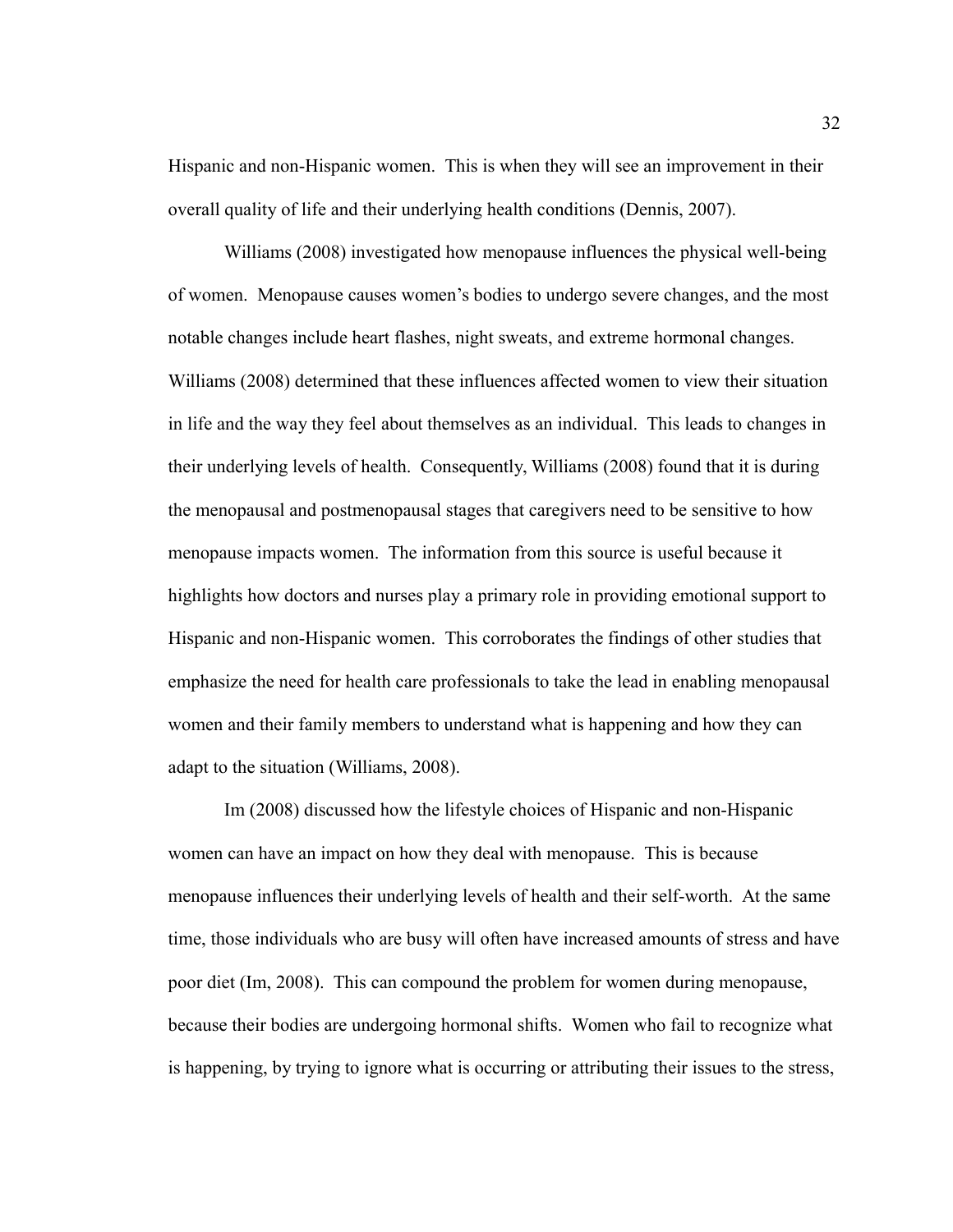can make their underlying situation worse. This aggravates the chances of a woman suffering from CVD. This could also define the point when they begin to gain tremendous amounts of weight and experience a decline in their physical health. To deal with these issues, Im (2008) posited that doctors and nurses play a central role in explaining to menopausal women the changes that are experiencing. At the same time, there is the possibility that health care professionals need to reach out to women who may attempt to ignore the various symptoms. These elements are important, because they show how Hispanic and non-Hispanic women who are busy often ignore the key signs of menopause and how it can lead to CVD among them. Therefore, this information is useful because it illustrates how health care professionals are supporting both these groups of women by enabling them to understand what is happening and how they can adapt to the various challenges that they are facing (Im, 2008).

Fleury (2000) investigated how CVD and menopause can have an impact on women, and how socioeconomic status influences and education influences their selfimage and underlying levels of stress. The level of education will play a role in determining how informed they are about these particular health issues. Fleury (2000) indicated that those women who are from poorer social and economic backgrounds have less support in dealing with these challenges, because the levels of stress experienced by them is higher and their family support is often limited. This is problematic because these two factors imply that most women who fall into this category will not be able to understand the health risks faced by them and will disregard key warning signs. Over the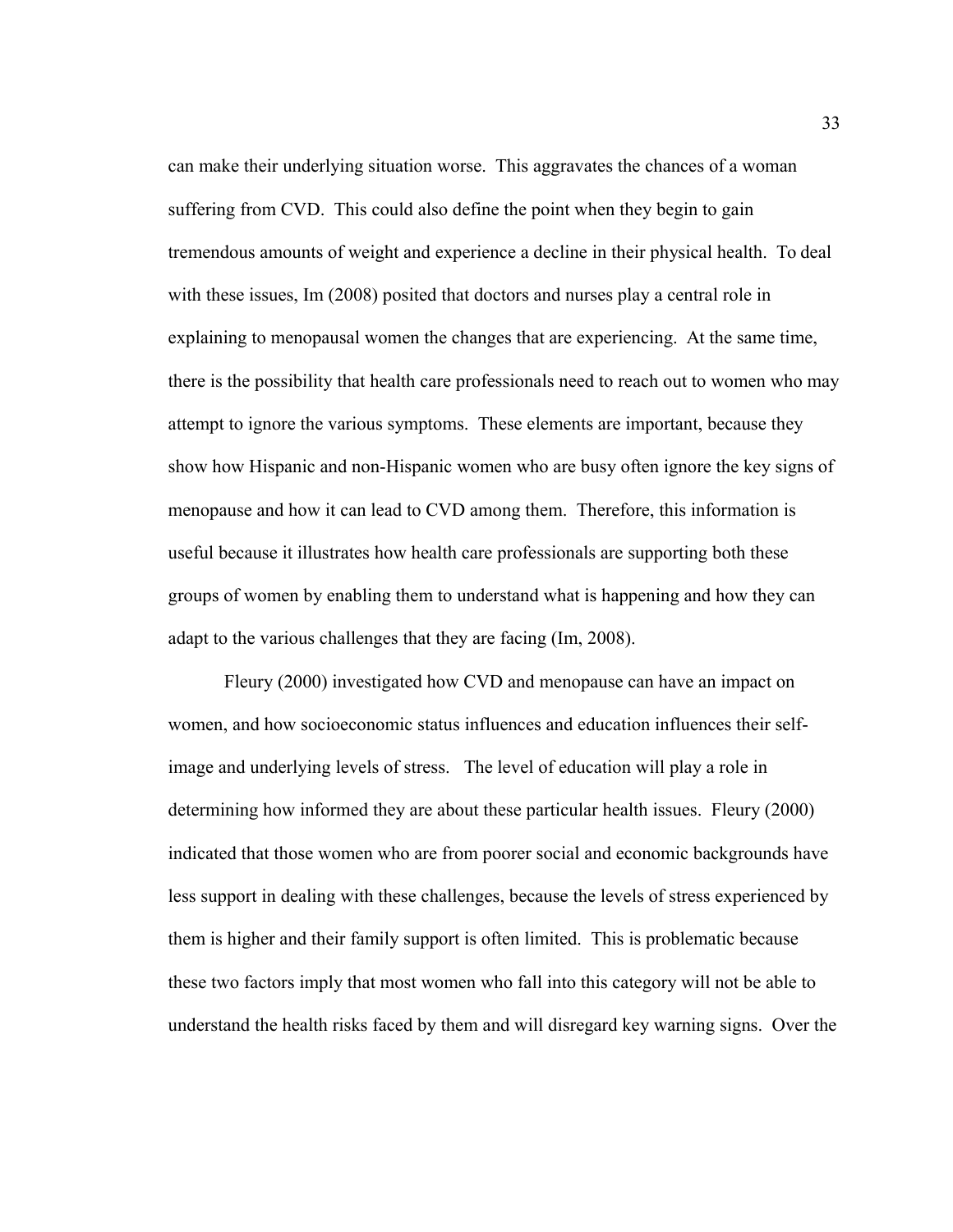course of time, this can impact their physical wellbeing and increase their chances of suffering from some kind of stroke or heart attack (Fleury, 2000).

However, women who are more educated and come from wealthier backgrounds are more likely to seek out treatment options early because they have a consistent routine of conducting regular physicals and receiving regular information from their doctors about their condition (Fleury, 2000). This enables this group to receive more support and be able to deal with the issues of CVD. These elements are important, because they show how economics and social status influence the underlying health status of women. Fleury (2000) highlighted on how social and economic status of both Hispanic and non-Hispanic menopausal women affect them. Those who are more educated and come from wealthier backgrounds are able to deal with these challenges more effectively, while women from poor backgrounds will often experience greater amounts of stress and a lack of support, often worsening their underlying health conditions (Fleury, 2000).

# **Diet/Exercise and the Perception of Success**

According to a study conducted by Janevic et al. (2010), regular physical activities are necessary because they assist in alleviating the impacts of most CVD. The study proposed that exercise reduces incidence of subsequent cardiac events and cardiacrelated mortality, and enhances the quality of life through symptom reduction and improved physical functioning among those affected by cardiac diseases. This study further indicated that most communities and community-based organizations should encourage physical activity among citizens. They can achieve this by conducting selfmanagement programs targeting both patients suffering from CVD and other individuals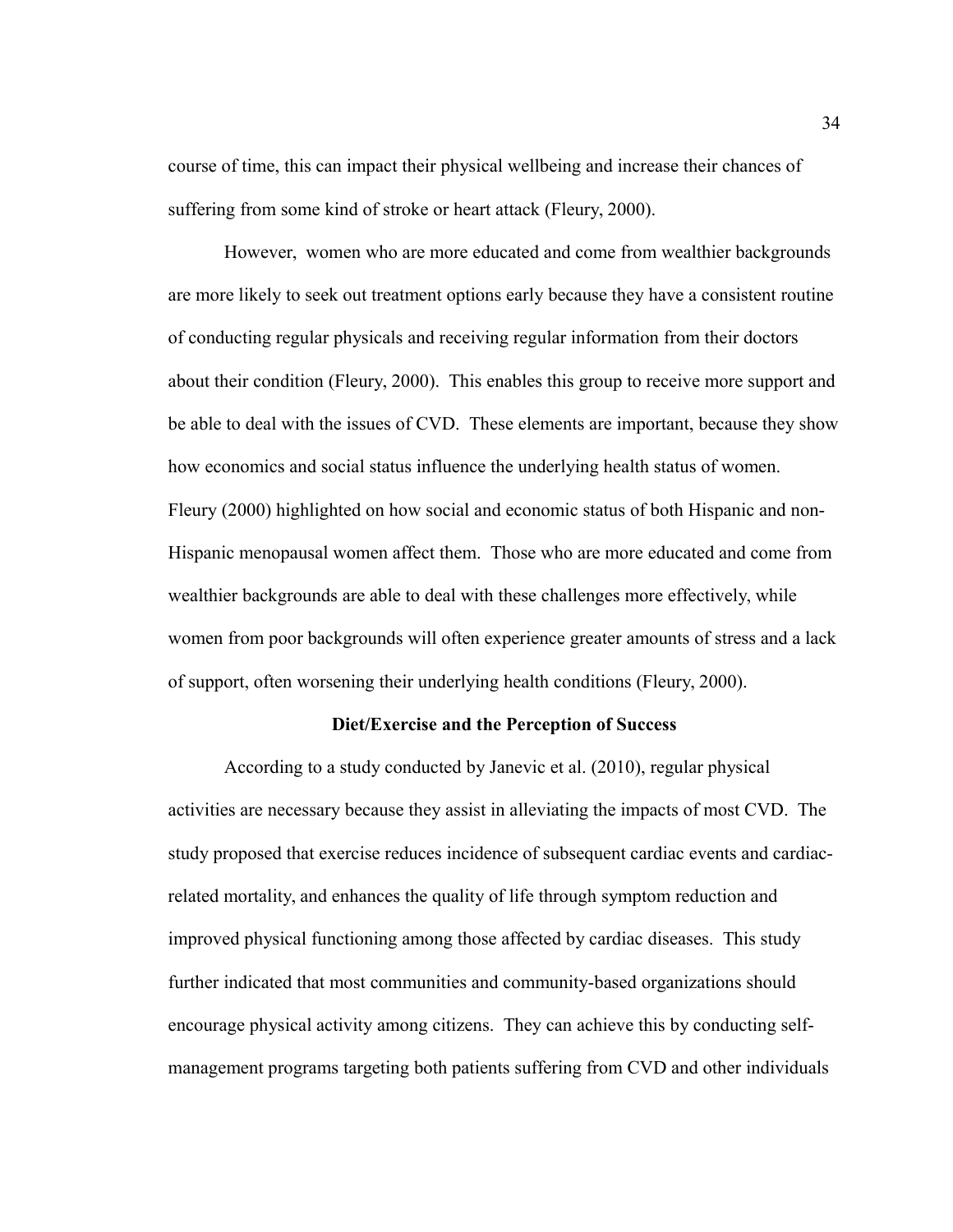do not suffer from CVD. However, this research also shows that women with heart disease are likely to benefit more from increased exercise activities than most men (Janevic et al., 2010). Despite the fact that exercising is beneficial to patients suffering from CVD, Deaton (2000) showed that women are less likely to attend cardiac rehabilitation programs than are men, and even when they do, they exercise less than their male counterparts and have difficulty maintaining increased activity levels. The other factor that may discourage women from participating in exercises is social stereotyping; traditional gender norms discourage women from engaging in certain activities. Moreover, most women above the age of 65 years perceive serious medical risk even from exercises; this is likely to increase among women with pre-existing cardiac conditions. On the contrary, even though more than one-third of the women over 65 years have a heart disease diagnosis, a few studies focused on theory-based interventions aiming to promote physical activity within this population (Janevic et al., 2010). The capacity to engage in behavioral self-regulation may be required in order to maintain and initiate a physically active lifestyle because mere theoretical knowledge of the positive effects of diet and exercise is insufficient (Scholz, Knoll, Sniehotta, & Schwarzer, 2006). Developing a model of self-regulation for chronic diseases control is a useful framework for informing interventions to enable older women with heart diseases or other chronic conditions to learn a process for enhancing physical activity-related behavior (Janevic et al., 2010).

According to Toobert, Strycker, Glasgow, Barrera, and Bagdade (2012), CHD is the leading cause of morbidity among women in the United States. In addition, the most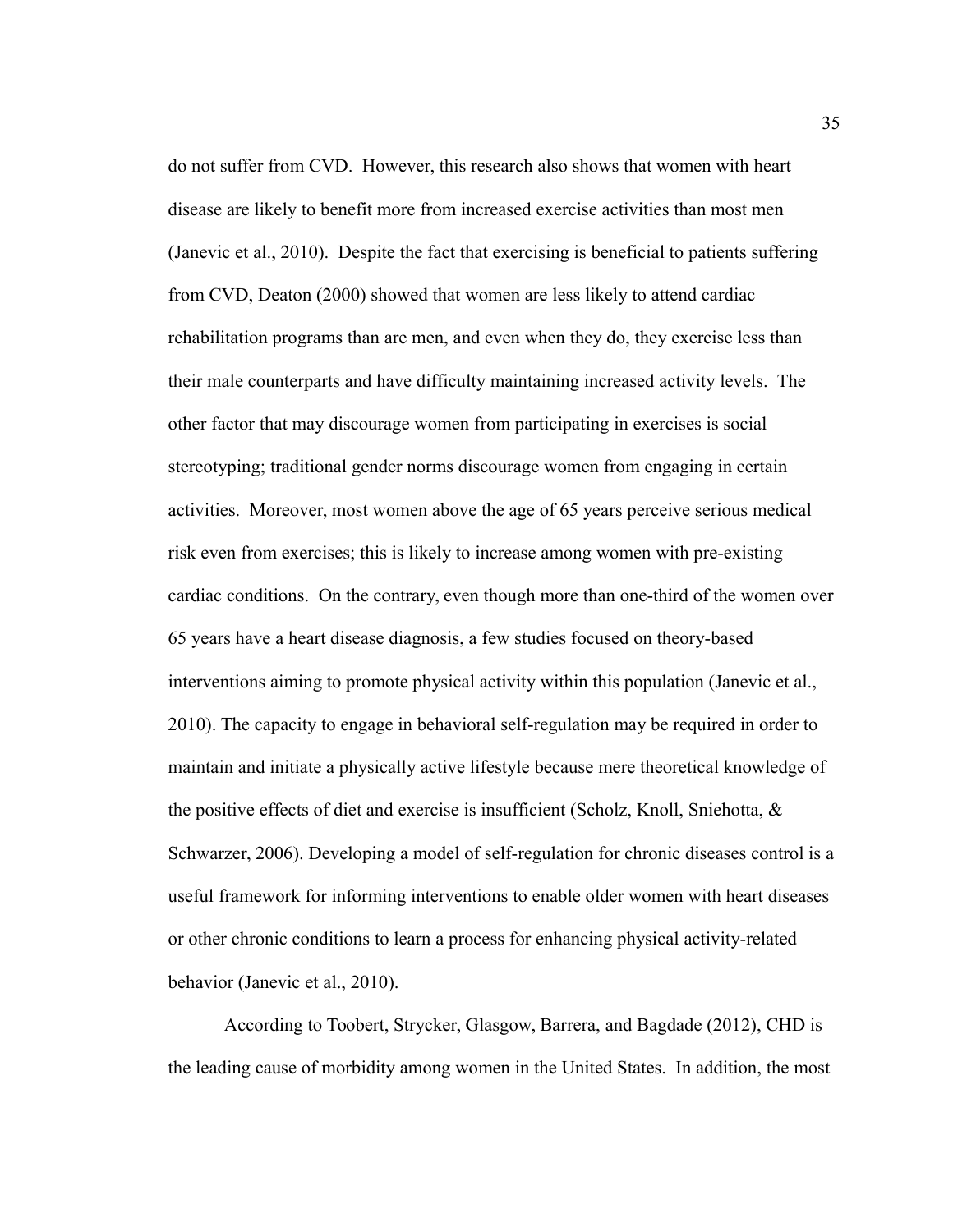affected people are women with diabetes and those in their postmenstrual periods. Toobet et al. (2012) agreed that mortality rates are higher in women suffering from type-2 diabetes than in non-diabetic women but suffering from CHD. Toobert et al. (2012) outlined the factors that directly lead to an increase in heart diseases among women. These factors include high-fat diets, smoking, sedentary lifestyles, and social isolation. Therefore, behavioral changes such as reduced fat intake, smoking cessation, increased physical activity, stress management, and social support are vital for individuals suffering from CHD (Toobert et al., 2012). Reducing dependence on smoking and ensuring a healthy diet can assist in promoting healthy lifestyles and reducing CHD risks among women. Although there is strong research linking social support and CHD risk, few interventions enhance social support in women at risk for CHD (Toolbert et al., 2012). Several facets of social support are pertinent to the understanding of lifestyle changes in women including the ability to engage successfully in healthy lifestyle practices and the link between social support and CHD risk factors.

Bowmen (2006) discussed how exercise has an impact on women who are suffering from CVD and women who are menopausal/postmenopausal. Exercise is a key factor for enabling such women to cope with the physical and emotional changes that they experience, because it has the ability to lower their blood pressure, improve their outlook on life, and enable them to be able to connect with others who are experiencing similar situations. This is important, because women who follow this kind of lifestyle are able to garner more support (which will improve the underlying levels of health). Over the course of time, exercising enables women to remain involved in social activities and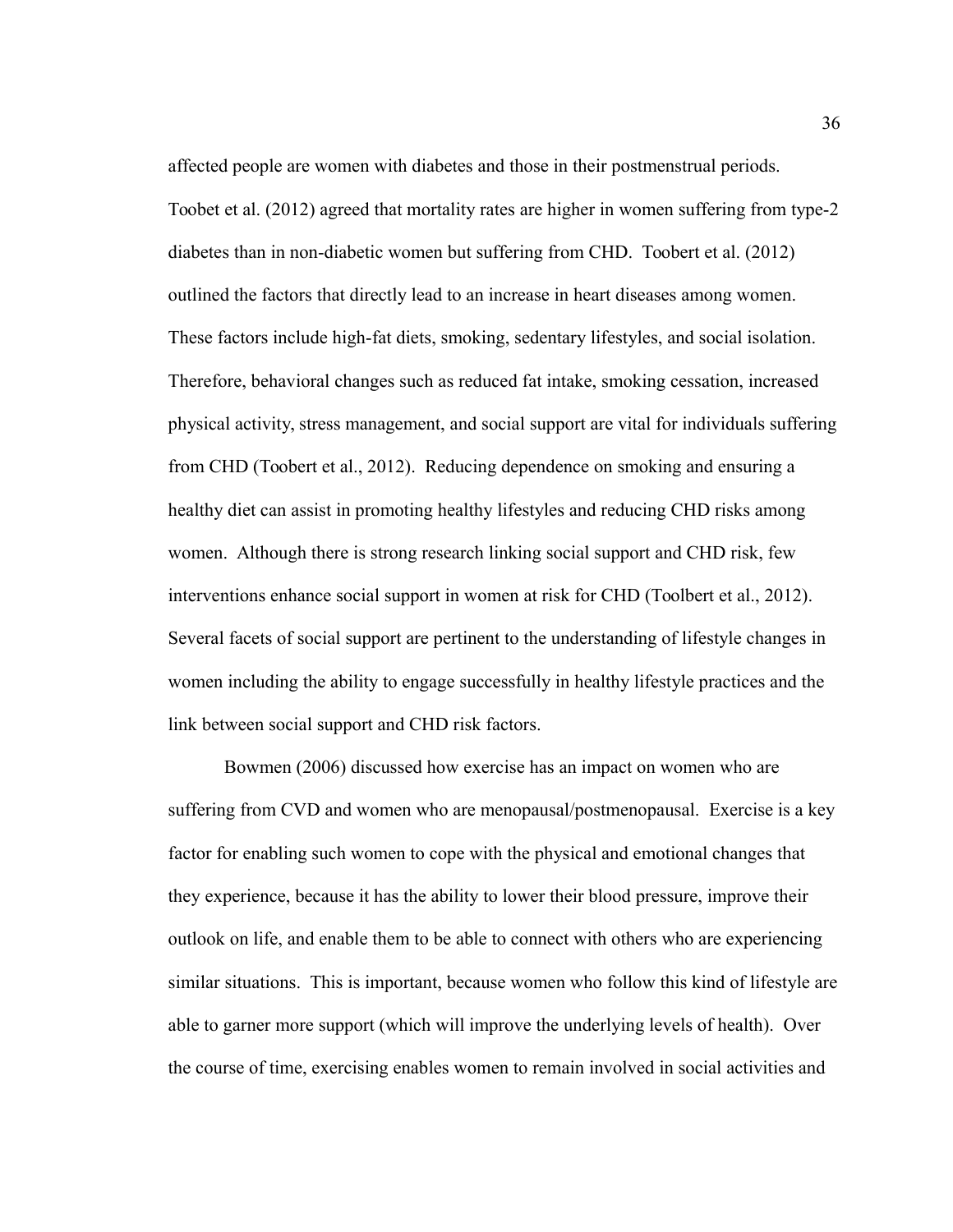to feel a greater sense of empowerment, thereby mitigating the effects of menopause and CVD (Bowmen, 2006). The information from this source is useful, because it illustrates how a number of issues that have an impact on the perception of one's situation and how they are able to cope with that situation. For Hispanic and non-Hispanic women, Bowmen (2006) illustrated how lifestyle choices enable them to find new avenues of support that may not be available in other areas. This enables them to change their mindset and improve their ability to interact with the world around them (Bowmen, 2006).

Clearly, emotional support can have an impact on both Hispanic and non-Hispanic women who are menopausal/postmenopausal and are suffering from CVD. This is because all the sources illustrate how menopause creates changes in a woman's body. Those women who have some kind of emotional support are able to cope with these issues effectively, because emotional support has a positive impact on their state of mind, thereby mitigating the severity of the effects of menopause. Furthermore, such women also engage in social activities and maintain a healthy lifestyle, resulting in an overall improvement in their health.

#### **CVD Management among Women**

Juarbe (1998) summarized a considerable amount of literature on CVD among Latina women. This study reviewed information on the mortality rate and important risk factors such as hypertension, cigarette smoking, elevated serum lipids, obesity, diabetes mellitus, and lack of physical activity. Juarbe (1998) also presented the concerns that have a connection to the sociocultural atmosphere of Latino women. The conclusion of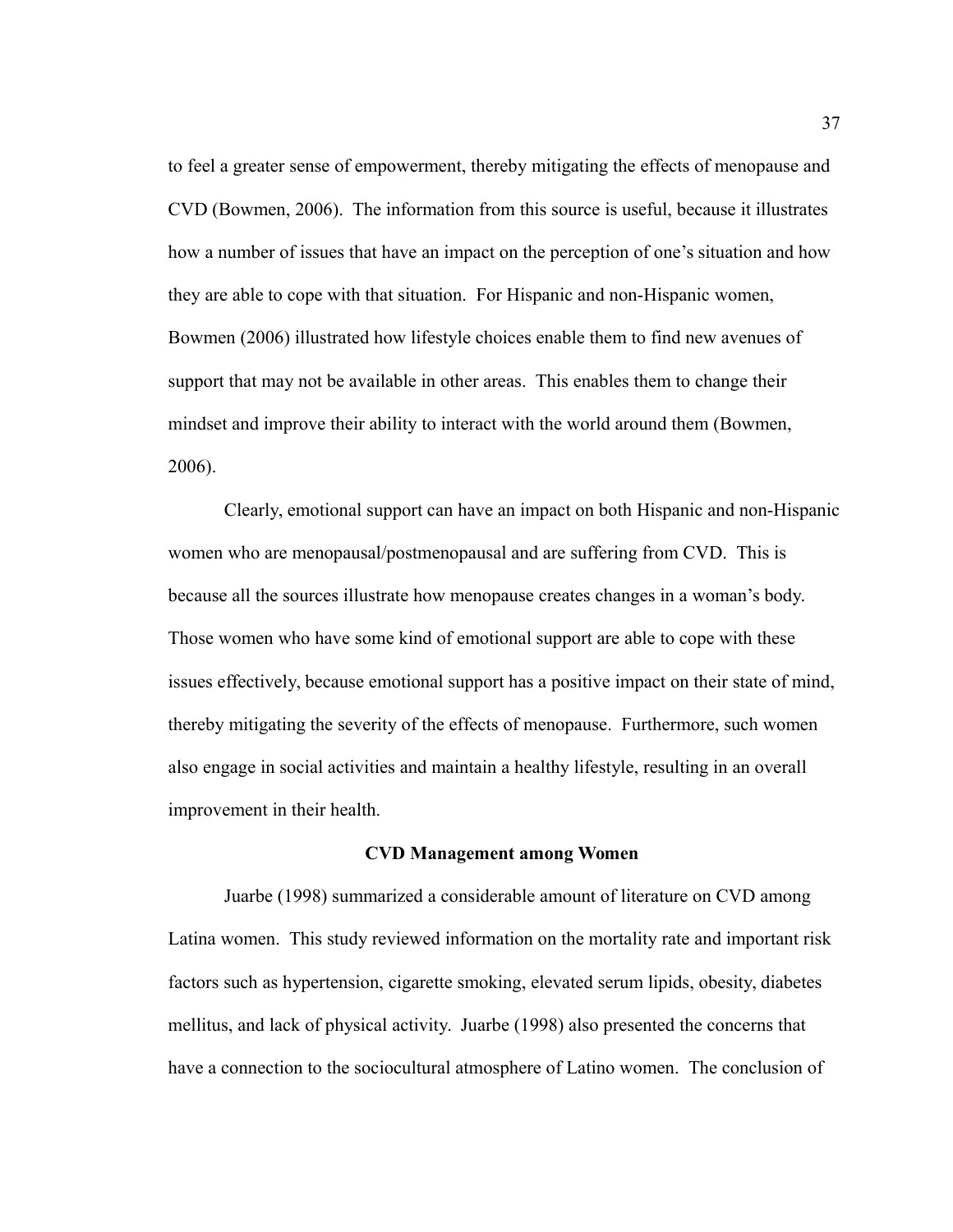the study provided the associations for clinical practice and further nursing study. The data that was provided in this study can assist nurse clinicians, educators, and researchers to "design how nursing interventions that can ensure the health of the heart and avoid CVD in Latino women" (Juarbe, 1998, p. 108-116).

Regarding Latino women, Juarbe (1998) showed a lower life expectancy and a higher age-regulated death rate than Caucasian women and men, Mosca et al. (1997) found a decrease in the mortality rates related to CVD among Latino women over time. Particularly, a decrease in the mortality rates related to ischemic heart disease is commonly present among Latino women in New Mexico from 1949 to 1992. The mortality rates for Latino women reported in Juarbe (1998) were much lower than those for Hispanic men and for Caucasian women and men from l963 to 1968.

Other researchers have indicated that the mortality rates of Latino women are the same or lesser than those of Caucasian women. The age-adjusted mortality rates for women with heart diseases who are born in Puerto Rico are much higher than those for Mexican- and Cuban-born women (Juarbe, 1998). Furthermore, women who have a Mexican background, particularly Puerto-Rican and Cuban women have the highest occurrence of stroke-related deaths.

Juarbe (1998) indicated that other reports discuss the mortality results related to acute myocardial infarction (MI). He shows that the total mortality rate for Latino women (ethnicity unidentified) was lesser (6%) than that for Caucasian women (15.9%) and for African American women (12.7%). Juarbe's conclusion provided recommendations for clinical practice and further study. The data that was in this study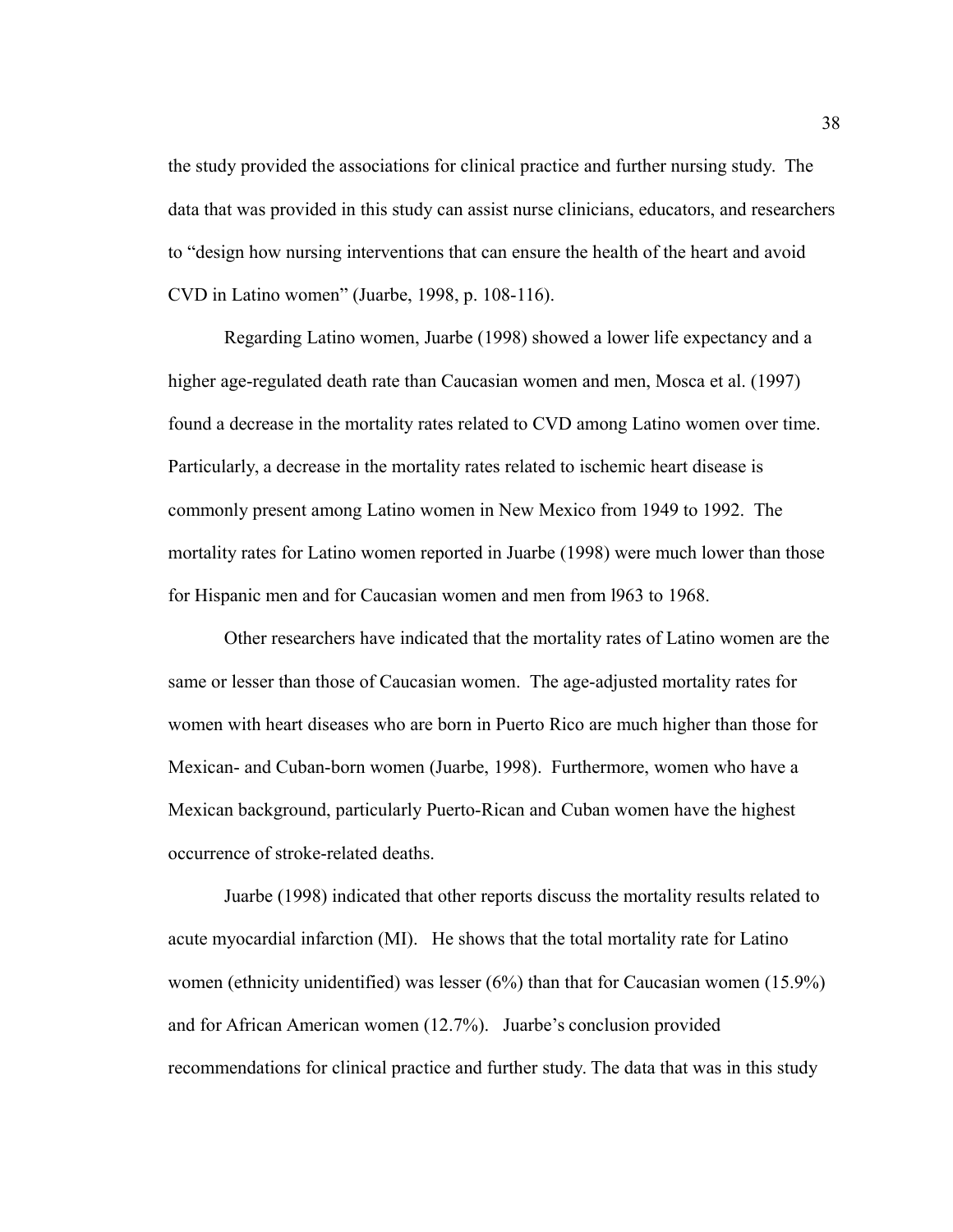can assist to promote nursing interventions that can prevent heart diseases. In a current examination, Juarbe, Lipson, and Tirok (2003) stated that the rate of mortality attributed to CVD among Latino women has reduced and were considerably lesser than the mortality rates owing to CVD among Caucasian women (Kannel et al., 1976).

Juarbe et al. (2003) noted that there is a lack of reliable information concerning the CVD mortality report for the subgroups of Latino women. Many studies have failed to explain the subgroups of Latino women, and considerable differences are evident in the research approaches used to assess mortality rates, which included retrospective chart reviews; analysis of local, state, and national death registries; and prospective cohort studies. Early studies showed an increase in CVD mortality rates for Latino women between 1940 and 1960, and these mortality rates significantly decreased after the 1970s (Juarbe et al., 2003).

In his study, Elyer et al. (2002) mentioned that hypertension is a key risk factor for CVD in women. In addition, they indicated that hypertension triggers strokes among Hispanic women and is the third most common cause of death and incapacity among adult Latinos in Mexico and South America. Phelps (2011) stated that although Latina women in America have a higher hypertension mortality rate than that of Caucasian women, their rate are lower than that of Latino men. Throughout the 1980s, studies hypothesized that the occurrence of hypertension was higher among Latino women than that among Caucasian women; this hypothesis came from the high prevalence of overweight and obese Latino women (Rosdhal, 2008). Various studies that primarily considered Mexican women, described that the systolic and diastolic blood pressures and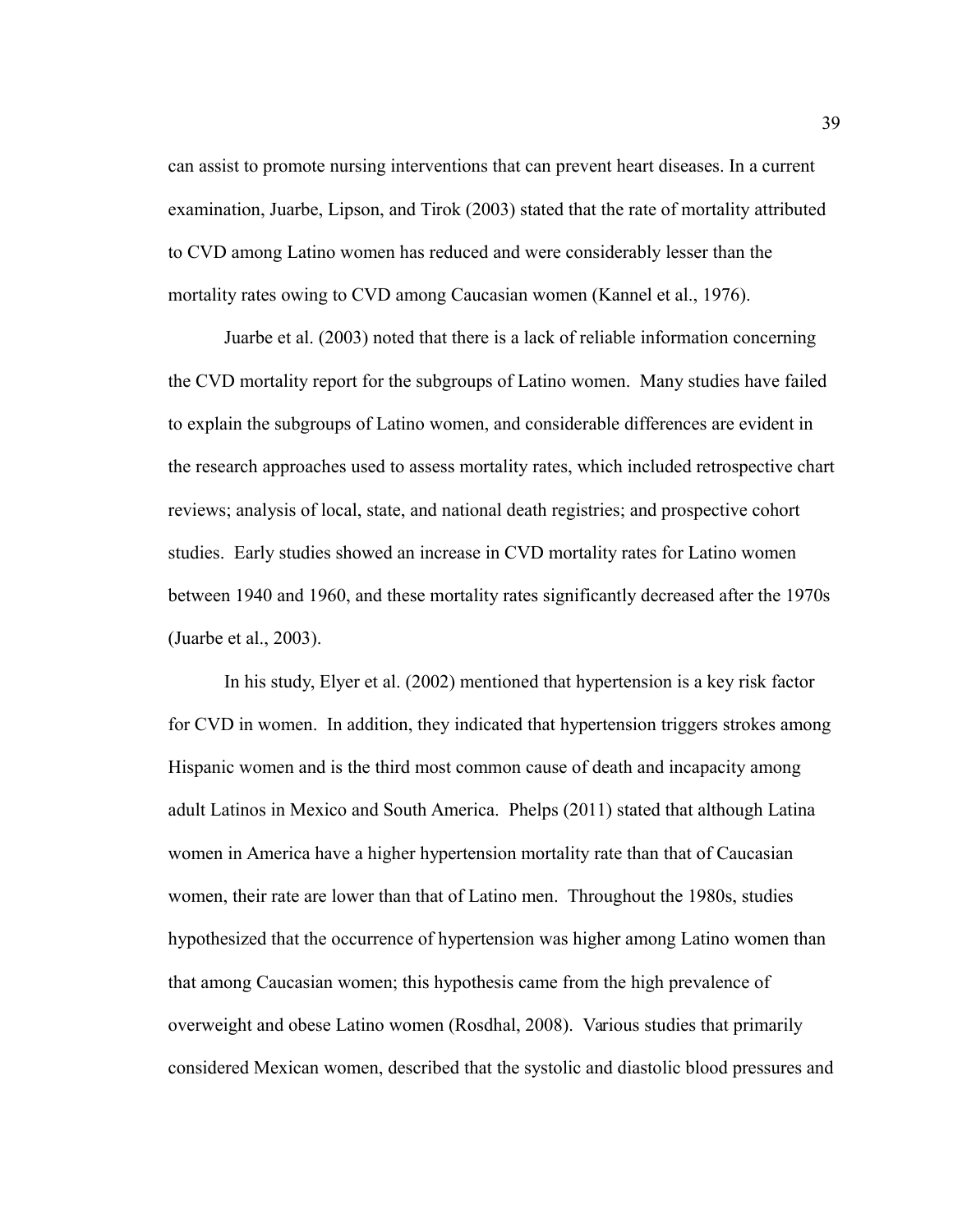occurrence of hypertension among Mexican women is lesser than or comparable to Caucasian women. Stampfer (1991) showed that one of these studies discovered that the occurrence of hypertension among Latino women was similar to that among Caucasians. Another of these studies for Mexican women found that the prevalence of hypertension declines as the socioeconomic position increases.

Stampfer (1991) noted that the average diastolic and systolic blood pressure of Mexican women is similar or lower than that of Caucasian women and the extent of hypertension among Mexican women is lesser than that among Caucasian women (ages 35–75). These discoveries are applicable for Mexican women even with respect to education, and body mass index (BMI) (Wang & Crespi, 2011). Additionally, other studies have reported that as compared to Hispanic men, Mexican women with hypertension exhibit better discipline with regard to taking medicines and keeping their blood pressure in control. Stampfer's (1991) study also included the subgroups of Latino women, and their sample ages and sizes in the five key studies that investigated Latinos from 1972 to 1987.

The San Antonio Heart Study and the San Luis Valley Diabetes Study (SLVDS) are two studies in Colorado. In this study, they described that the mean diastolic and systolic blood pressure for Latino women was higher than that for Caucasian women (Wang & Crepsi, 2011). The researchers who conducted San Antonio Heart Study discovered that although the sample of Mexican women had a comparable occurrence of hypertension, their diastolic and systolic blood pressures were meaningfully higher when compared with the sample of Caucasian women (Wang & Crepsi, 2011). The systolic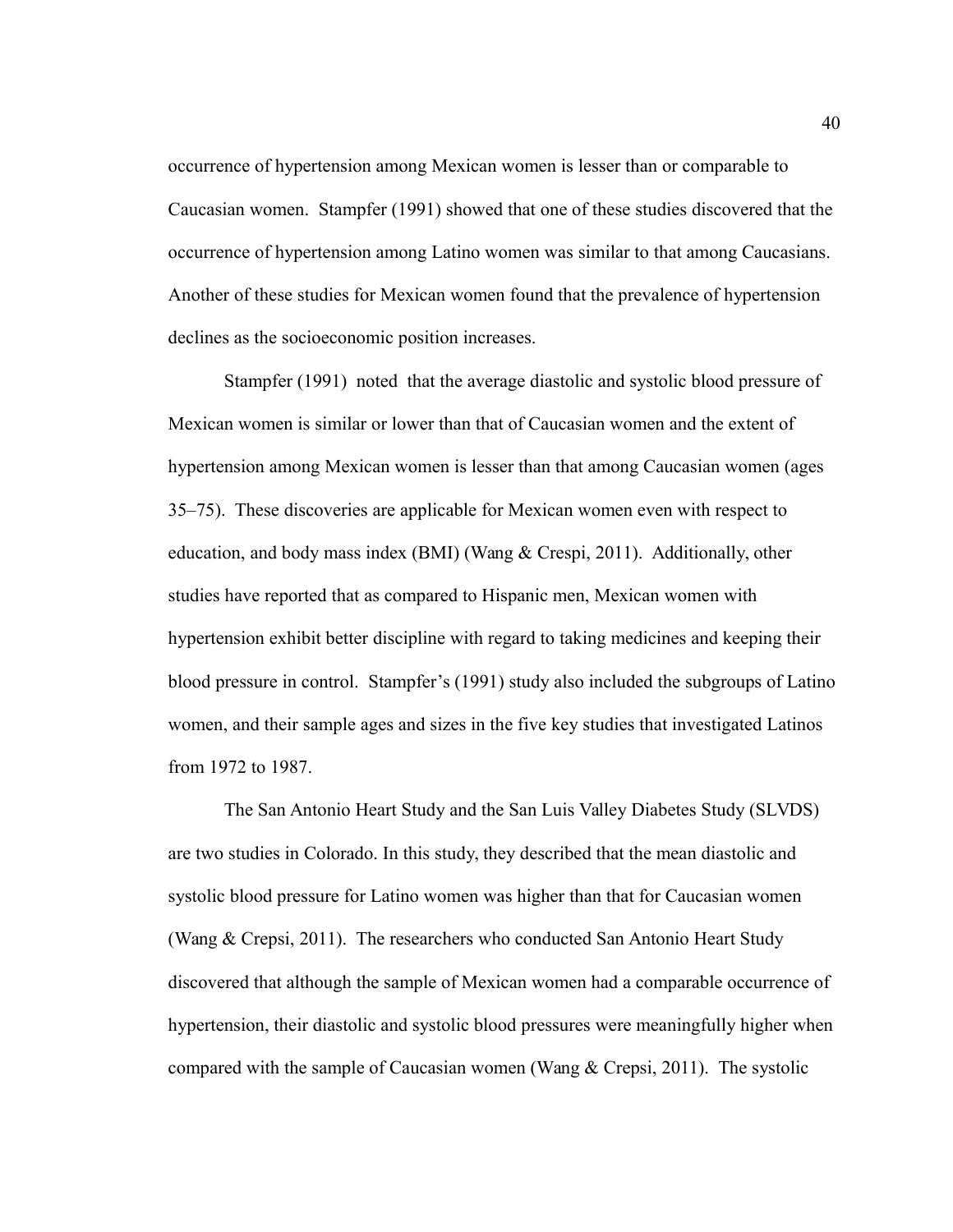and diastolic blood pressures of Latino women (seemingly Mexican) in the SLVDS were also higher than those of the Caucasian women studied (Wang & Crespi, 2011).

The Hispanic Health and Nutrition Examination Survey (HHANES, 1996) reported a higher prevalence of hypertension among Cuban (14.3%) than amongst Mexican (13.5%) and Puerto Rican women (10.3%). Individual contrasts by age displayed that as age increased, the occurrence of hypertension intensified, particularly in women who were over 45 years old. Among the Latino subgroups, in which women were aged between 45 to 74 years, the occurrence of hypertension was highest for Puerto Rican and Mexican women. The HHANES reported that the occurrence of hypertension among the Puerto Rican women aged between 55 to 64 years was higher than that among the Mexican and Cuban women for the same age group. As compared to Caucasian women, the Latino group had significantly lesser degrees of hypertension. The pervasiveness of hypertension among Latino males included in the HHANES was much greater than among the Latino women (HHANES, 1996).

According to Eyler et al. (2002), the presentation of heart disease in women and men included a number of suggestions for women that were different from those for men; the existing diagnostic studies and measures for heart disease are from studies for men. There are considerable dissimilarities in the cardiovascular systems of women and men; therefore, women experience less warning signs like angina than men (O'Connor, 2005).

Previous studies have shown numerous differences in the characteristics of heart failure between men and women in terms of risk issues, pathophysiology, clinical displays, and responses to treatment (O'Connor, 2005). Women are less likely to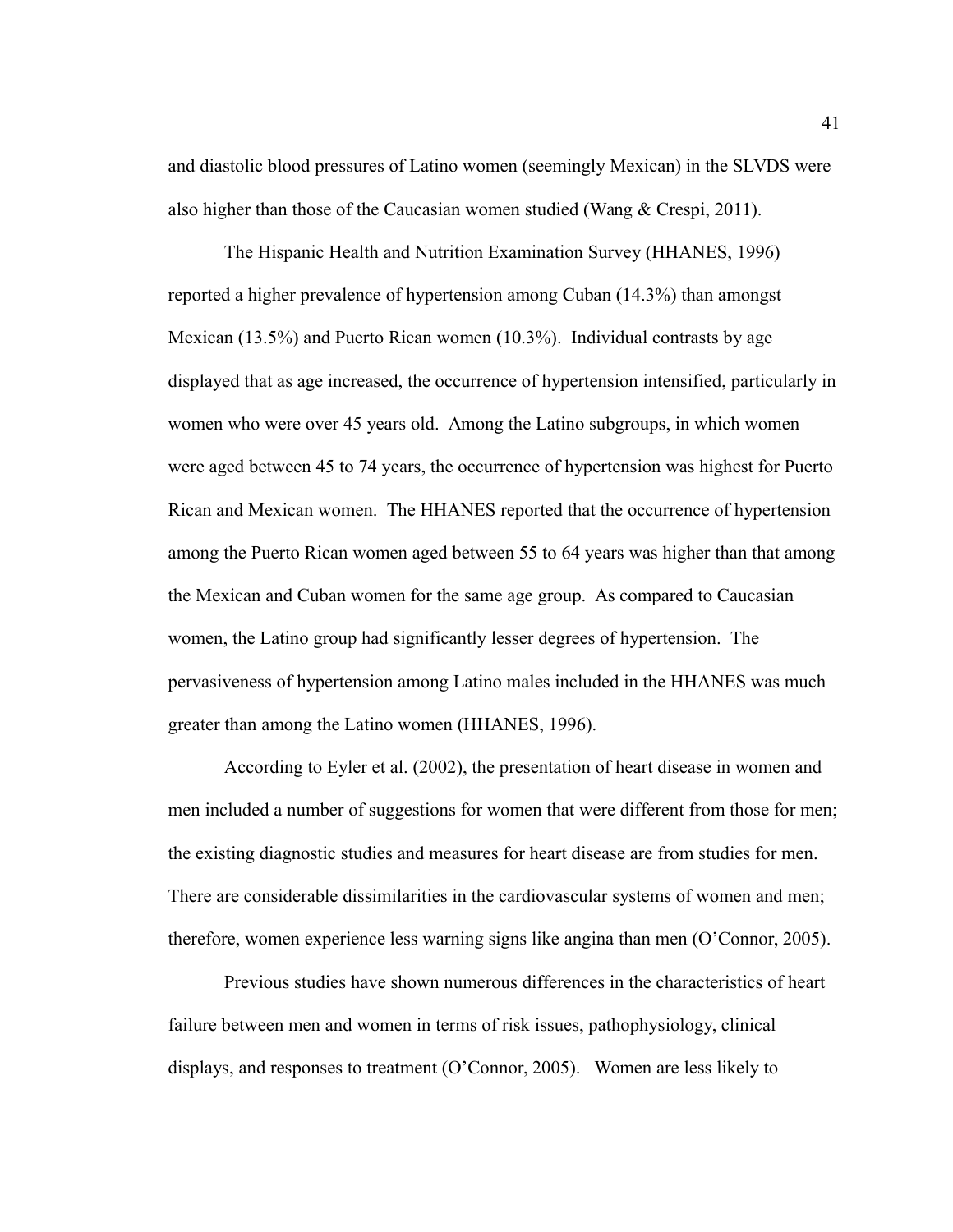complain about chest pain and usually complain of pain in the back, neck, chin, and stomach; women are more likely to report higher levels of pain with warning signs such as dyspnea, faintness, tremors, and shudders (Phelps, 2011). Women usually suffer from heart disease at a later stage in life and exhibit different symptoms than men when experiencing their first coronary event. It is more difficult to categorize accurate indications of heart diseases in women, which can complicate the diagnosis (Phelps, 2011). Women also commonly suffer from anterior myocardial infarction (MI), including stomach pain and dyspnea, more often than men (Rosenfeld, 2006).

There are many different risks for women in the typecasting of cardiovascular illness as "male." Health care specialists do not always identify or may dismiss the initial indications of heart diseases in women, and women do not necessarily think they are at risk of getting a heart disease (Tsang, 2000). It is important to inform women about heart diseases, because it appears that they are more susceptible than men are to experiencing nonconforming indications such as back pain or breast cancer, which have a connection to coronary event. Tsang (2000) emphasized that women need to be informed that it is not men alone who suffer from heart diseases; women are at an equal risk of acquiring heart diseases.

Other studies have shown that women are usually more likely to experience epigastria and pain in the back, stomach pain, palpitations, and quickness of breath (Williams, 2008). These warning sign can mislead as musculoskeletal or gastrointestinal in source, and this can delay the diagnosis of heart diseases (Williams, 2008). Williams (2008) believed that it is necessary to recognize the unusual nature of portraying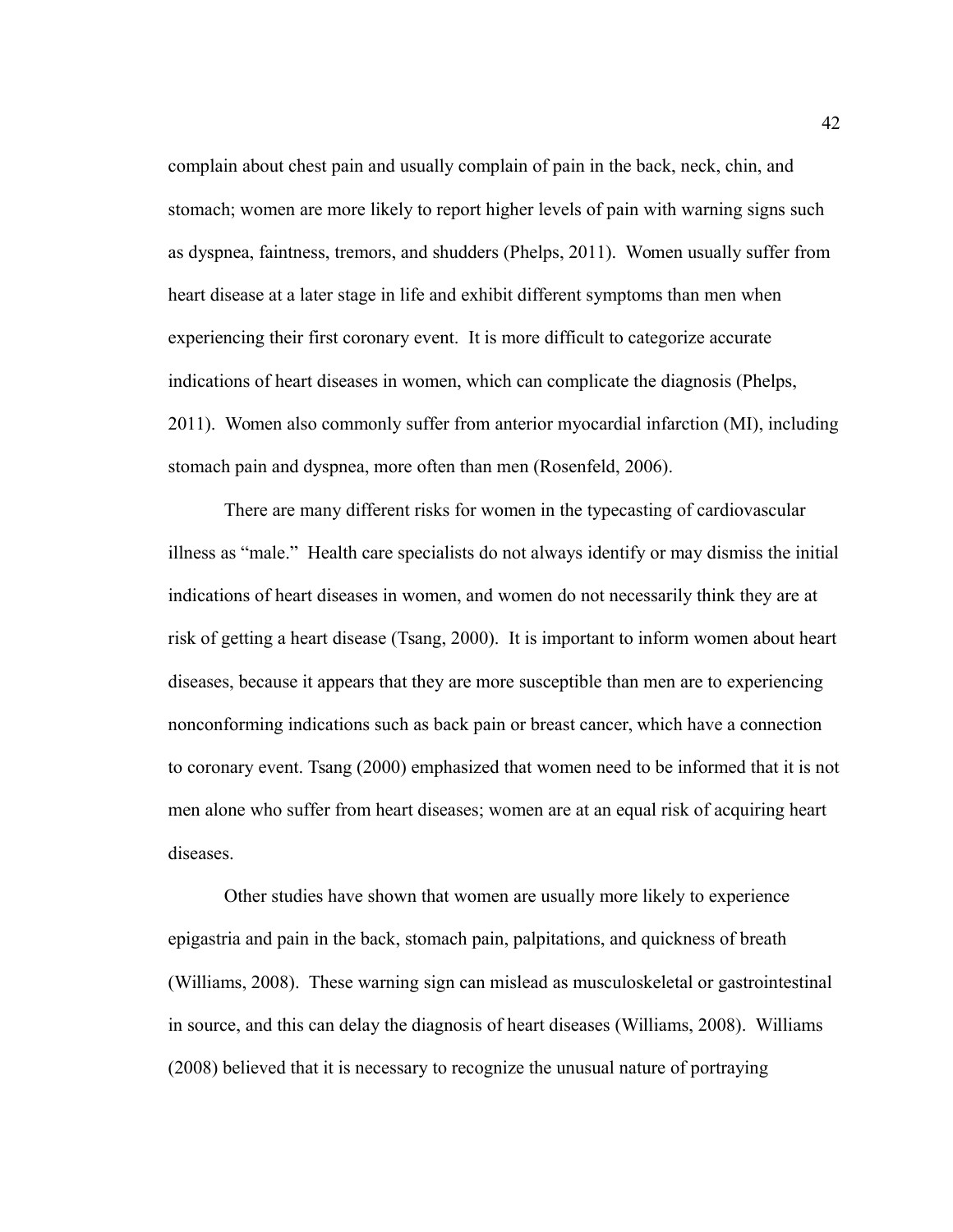symptoms in women to educate and inform women about heart disease and to enable them to seek early diagnosis. He states that health care organizations also need to improve their diagnosis for women who have been complaining of uncharacteristic symptoms and link it to the possibility of heart disease or heart failure.

Usually, the forthcoming outcomes of women are poorer than that of men following a heart event, as they are usually a little older and normally experience a range of other co-present health issues such as diabetes, arthritis, and peptic ulcers. This combination of factors has a major influence on their overall health and wellbeing to address their medical concerns. Some women experience overwhelming fear and concern as a result of being unable to preserve their earlier way of life after suffering from heart disease and worry about who will take care of their households and families if something were to happen to them.

# **Theoretical Framework**

The theoretical framework used in this study was stress and coping social support theory (Barrera, 1985). Social support theory, which is the baseline theory behind stress and coping social support theory, is the theory that provides an emotional background to support. Friends, family, coworkers, and other groups are the main source of support according to this theory (Barrera, 1985). The purpose of stress and coping social support theory is to better understand how individuals, such as women undergoing menopause, can potentially receive support needed to best manage their CVD.

Shorey and Lakey (2011) conducted a study on social support theory focusing on stress and coping. The authors indicated that support protects participants from bad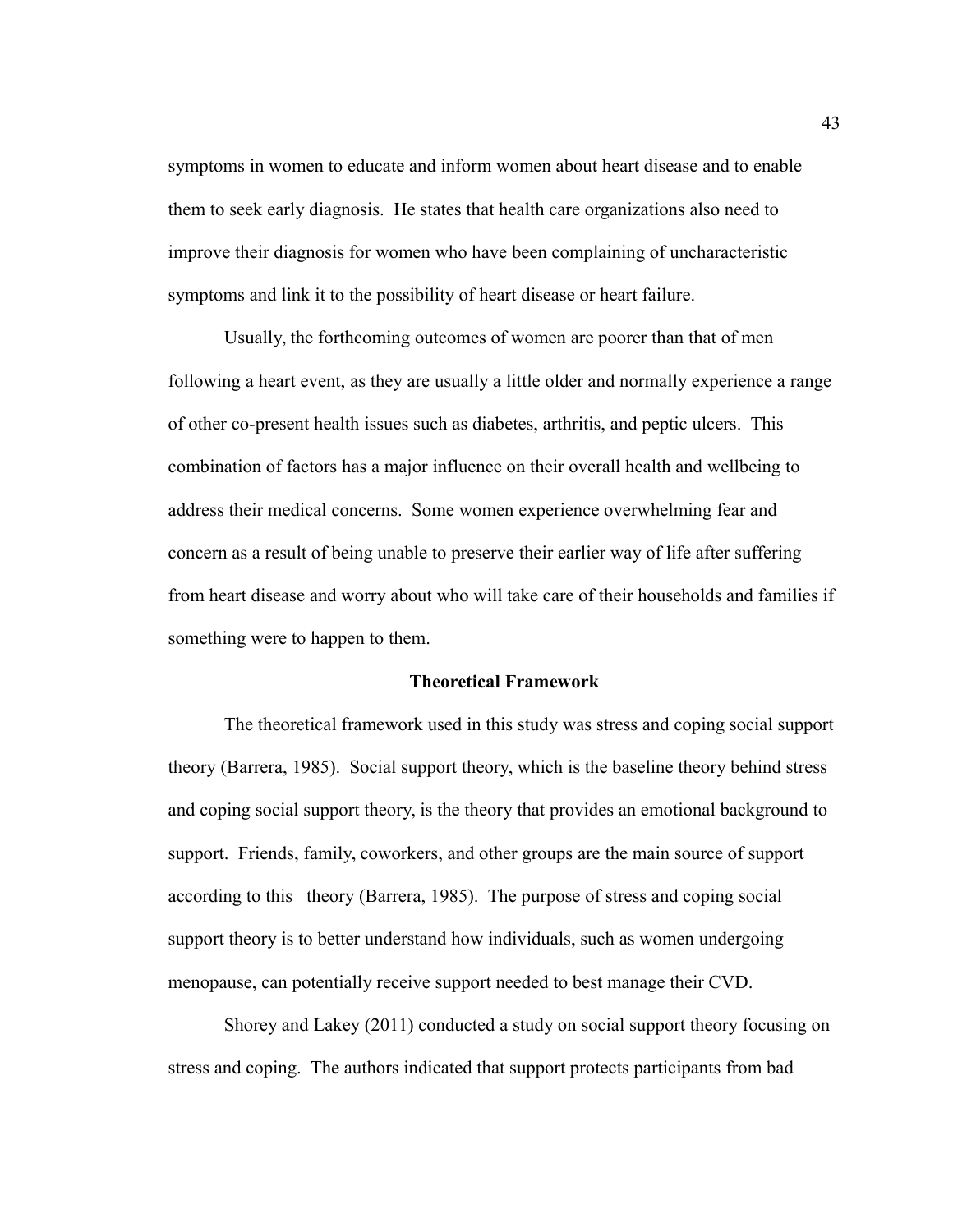events, or the perception of bad events. Social support theory's extension to stress and coping are appropriate when dealing with disease and health (Shorey  $\&$  Lakey, 2011). The authors tested a new theory that hypothesized that the main effects between perceived support and health have a direct relationship with stress and coping and have a basis on the consequential conversations and shared activities, some of which include positive events. As a result, Shorey and Lakey (2011) noted the need for correlation of perceived support. Perceived support should further have similar associations to other constructs, and the links to positive affect should overlay with respect to stress and coping when dealing with adverse health consequences (Shorey & Lakey, 2011).

#### **Summary**

Emotional support can have an impact on menopausal/postmenopausal Hispanic and non-Hispanic women who are suffering from CVD. The literature illustrates how menopause causes changes in a woman's body, and that a support system can help women in effectively cope with these issues. These supported women experience less severe effects, which has a positive impact on their state of mind. As state of mind improves, these women are again more effective in coping with these issues. These women tend to engage in activities that help their levels of health to improve; concurrently, they tend not be engaged in lifestyle choices, which can negatively affect health in regards to CVD.

Emotional encouragement can come from a variety of places. A few of the most common groups to offer support includes friends, family, coworkers, health care professionals, and people who are going through similar circumstances. Effective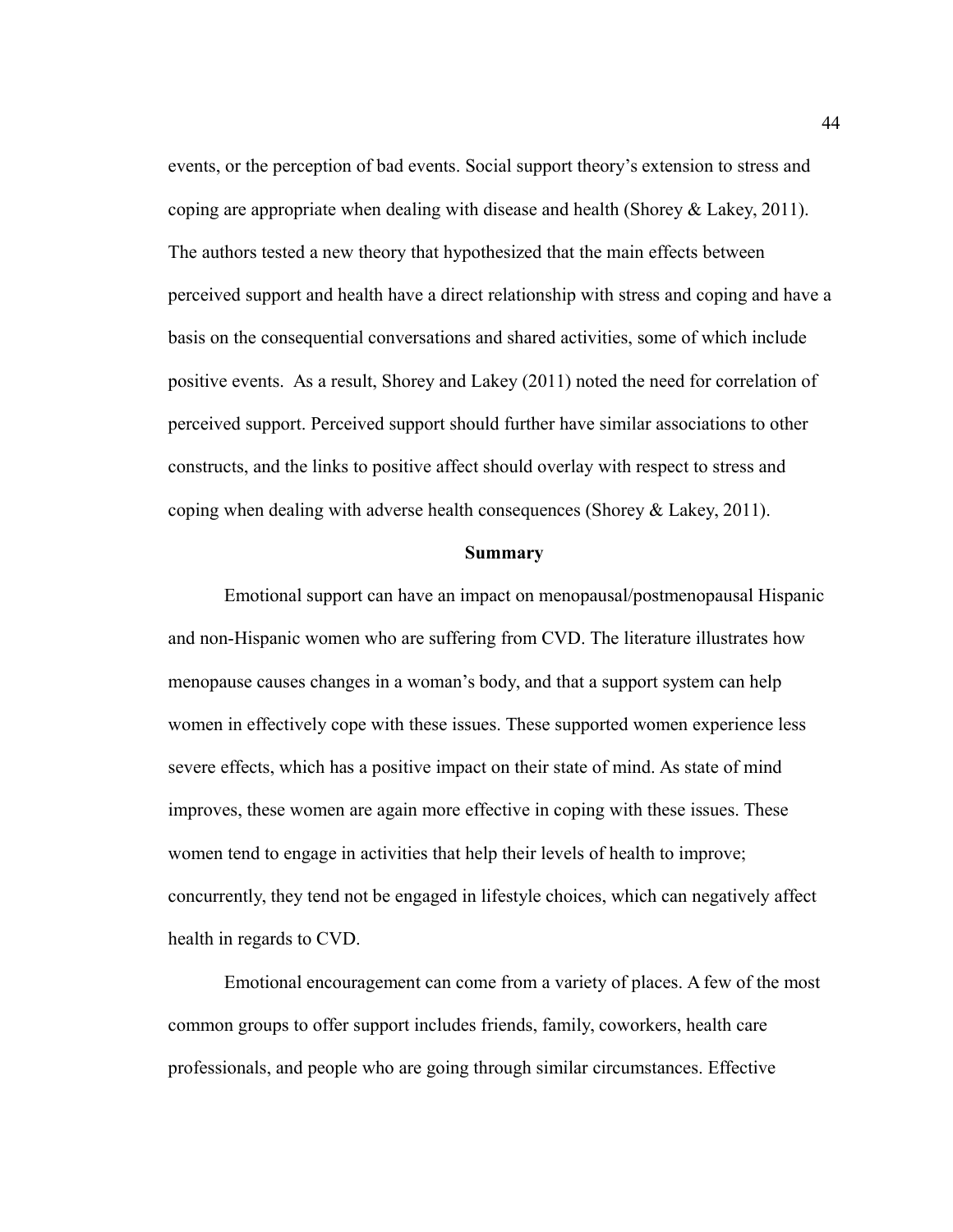interaction of these women has a greater sense of purpose, which in turn improves health and wellbeing levels. The present study aimed to further explore this line of reasoning by investigating how the kinds of support they receive from different groups affect both Hispanic and non-Hispanic women.

There are a number of sources of emotional encouragement such as from friends, family, coworkers, health care professionals, and people experiencing the same situations. Effective interaction among women with a combination of these elements can lead them to develop a greater sense of purpose, which will improve their overall health levels. Therefore, this research indicates that both Hispanic and non-Hispanic women are positively influenced by the kind of support that they receive from these different groups.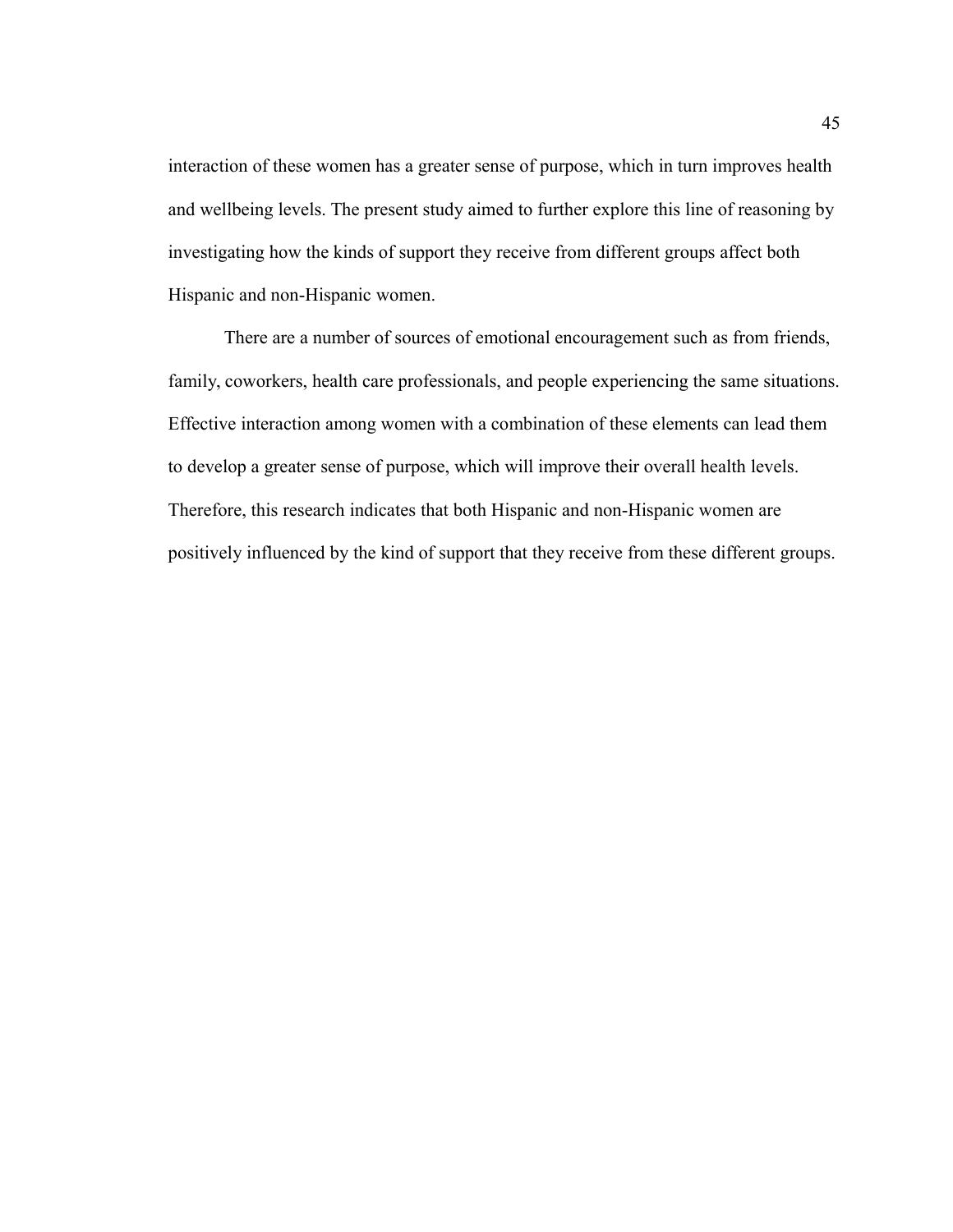# Chapter 3: Research Method

The purpose of this study was to examine the relationships between attitudes, social support, and the perception of success in managing CVD among Hispanic and non-Hispanic menopausal women. The primary focus of this investigation was to determine whether perception of success is predictive of attitudes toward emotional support (nuclear family, friends, medical professional, and diet and exercise) as measured by questionnaire and demographic data. This chapter includes five primary areas: (a) research design, (b) population and sampling procedures, (c) instrumentation, (d) data collection, and (e) data analysis.

# **Research Questions and Hypotheses**

The research questions were designed to explore how emotional support provided by care providers, family members and significant others and persons in support networks have helped patients in the management of CVD. The research questions and hypotheses were as follows:

*RQ1*: What is the relationship between social and emotional support and perception of success in managing CVD in postmenopausal women between the ages of 55-84?

 $H1_N$ : There is no statistically significant relationship between social and emotional support and perception of success in managing CVD in postmenopausal women between the ages of 55-84.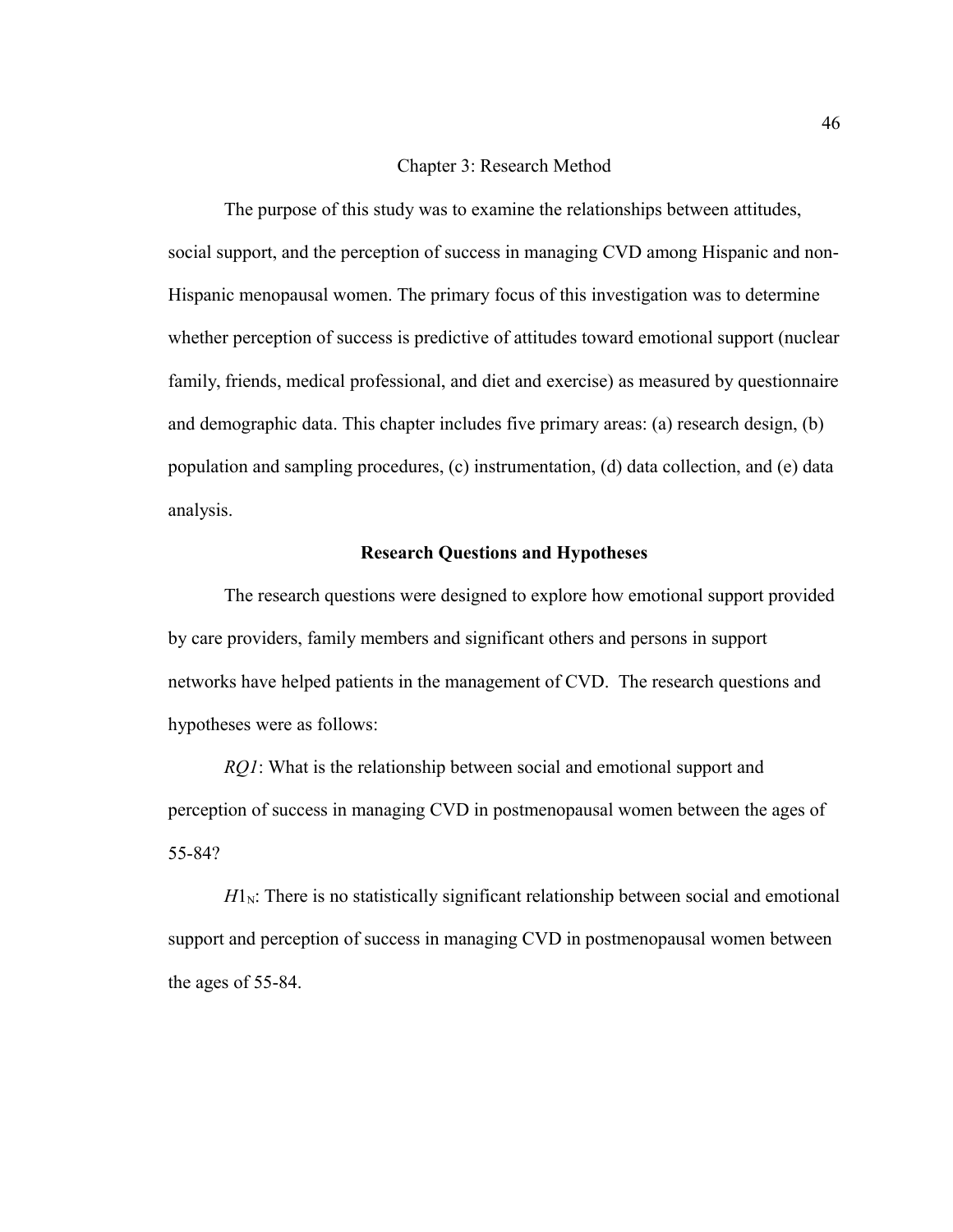$H1_A$ : There is a statistically significant relationship between social and emotional support and perception of success in managing CVD in postmenopausal women between the ages of 55-84.

- DV: Perception of success in managing CVD
- IV: emotional support
- Statistical Technique: Multiple Linear Regression

*RQ2*: What is the relationship between social and emotional support and perception of success in managing CVD in postmenopausal women between the ages of 55-84 after introducing the moderator of ethnicity?

 $H2_N$ : There is no statistically significant relationship between social and emotional support and perception of success in managing CVD in postmenopausal women between the ages of 55-84 after introducing the moderator of ethnicity.

*H*2<sub>A</sub>: There is a statistically significant relationship between social and emotional support and perception of success in managing CVD in postmenopausal women between the ages of 55-84 after introducing the moderator of ethnicity.

- DV: Perception of success in managing CVD
- IV: emotional support
- Moderator: Ethnicity (non-Hispanic, Hispanic)
- Statistical Technique: Moderated Multiple Regression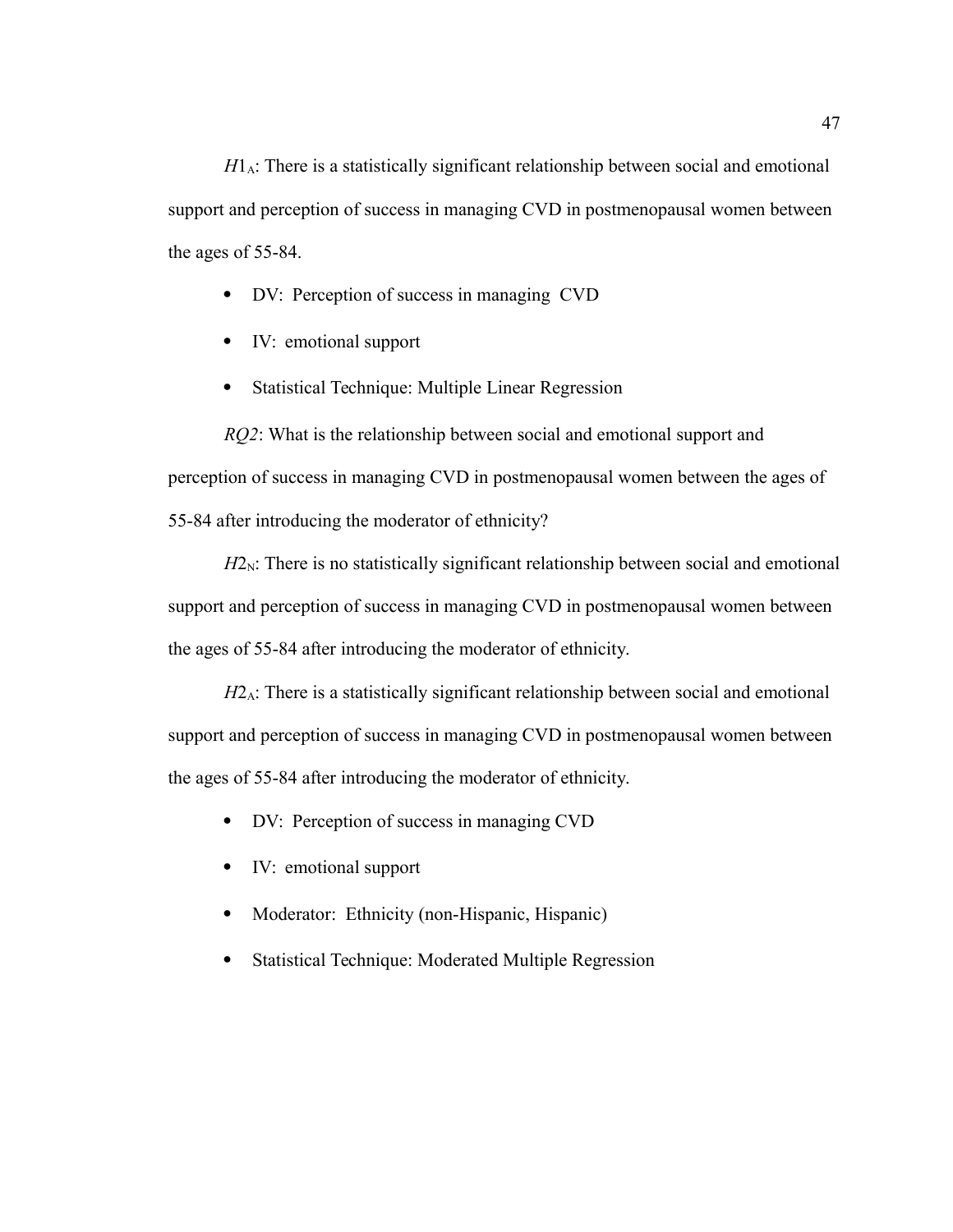*RQ3*: What is the relationship between diet and exercise from the perspective of the participants and the perception of success in managing CVD in postmenopausal women?

 $H_3$ . There is no statistically significant relationship between diet and exercise from the perspective of the participants and the perception of success in managing CVD in postmenopausal women.

 $H_0$ . There is a statistically significant relationship between diet and exercise from the perspective of the participants and the perception of success in the management of CVD in postmenopausal women.

- DV: Perception of success in managing CVD
- IV: diet and exercise
- Statistical Technique: Regression

*RQ4*: What is the relationship between diet and exercise from the perspective of the participants and the perception of success in managing CVD in postmenopausal women after controlling for social and emotional support?

 $H4_N$ : There is no statistically significant relationship between diet and exercise from the perspective of the participants and the perception of success in managing CVD in postmenopausal women after controlling for social and emotional support.

 $H4_A$ : There is a statistically significant relationship between diet and exercise from the perspective of the participants and the perception of success in managing CVD in postmenopausal women after controlling for social and emotional support.

• DV: Perception of success in managing CVD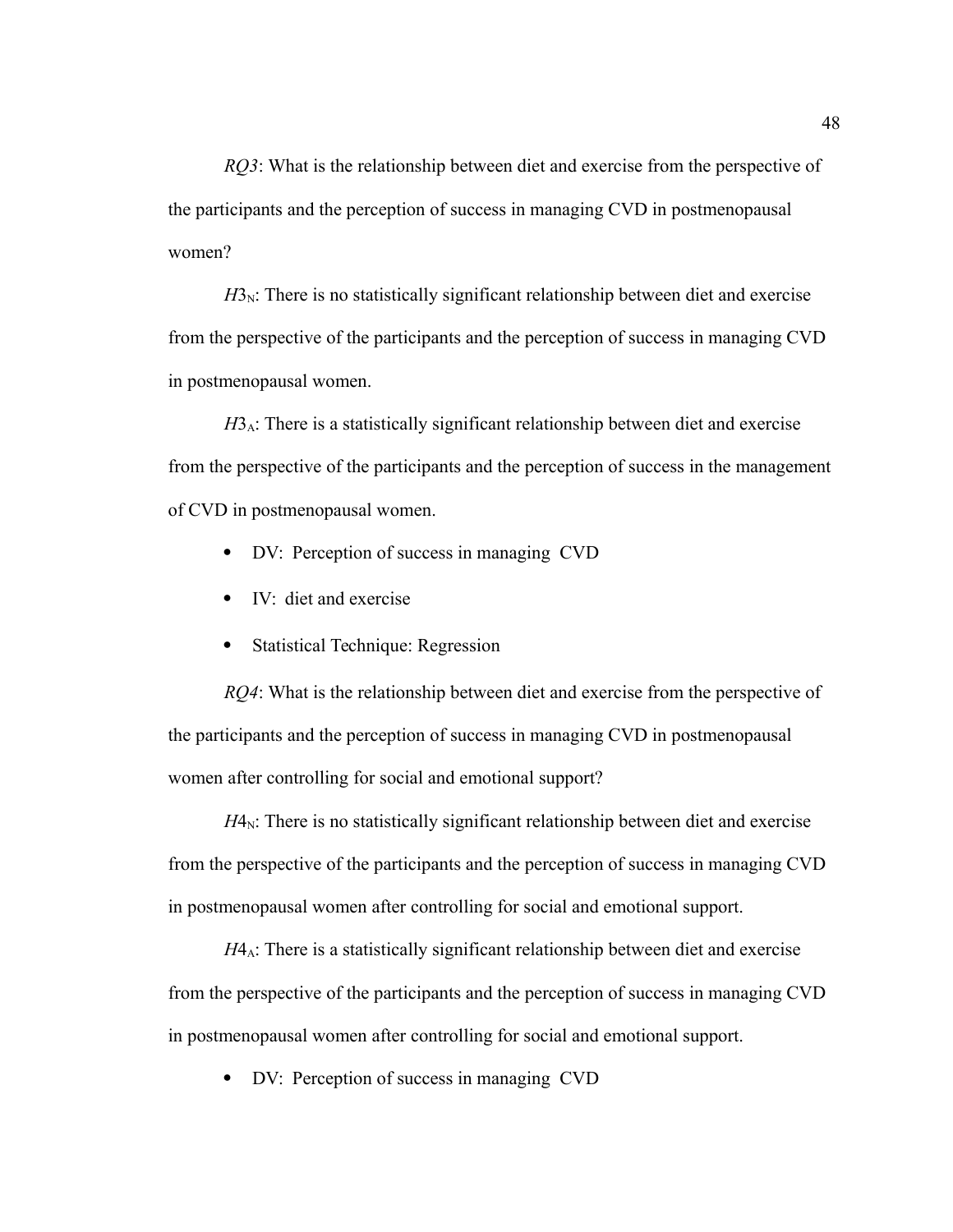- IV: diet and exercise
- Moderator: Emotional support
- Statistical Technique: Moderated Multiple Regression

Table 1 provides a structured view of the four research questions and related methodological components. The table included two predictor variables, a single criterion variable, a moderator, and the statistical analyses planned to test each hypothesis. Although these components are a part of the discussion here in brief, later parts of this chapter include the details.

Table 1

| Hyp            | Predictor Variable | Criterion Variable | Moderator       | Statistical               |
|----------------|--------------------|--------------------|-----------------|---------------------------|
|                |                    |                    |                 | Technique                 |
| H1             | Emotional          | Perception of      | <b>NA</b>       | Multiple Regression       |
|                | support            | success in         |                 |                           |
|                |                    | managing CVD       |                 |                           |
| H2             | Emotional          | Perception of      | Type of         | <b>Moderated Multiple</b> |
|                | support            | success in         | ethnicity (non- | Regression                |
|                |                    | managing CVD       | Hispanic,       |                           |
|                |                    |                    | Hispanic)       |                           |
| H <sub>3</sub> | Diet and Exercise  | Perception of      | N/A             | Regression                |
|                |                    | success in         |                 |                           |
|                |                    | managing CVD       |                 |                           |
| H4             | Diet and Exercise  | Perception of      | Type of         | <b>Moderated Multiple</b> |
|                |                    | success in         | ethnicity (non- | Regression                |
|                |                    | managing CVD       | Hispanic,       |                           |
|                |                    |                    | Hispanic)       |                           |

*Hypotheses with Related Methodological Components* 

Figure 1 shows the moderated and immoderate relationships among the variables.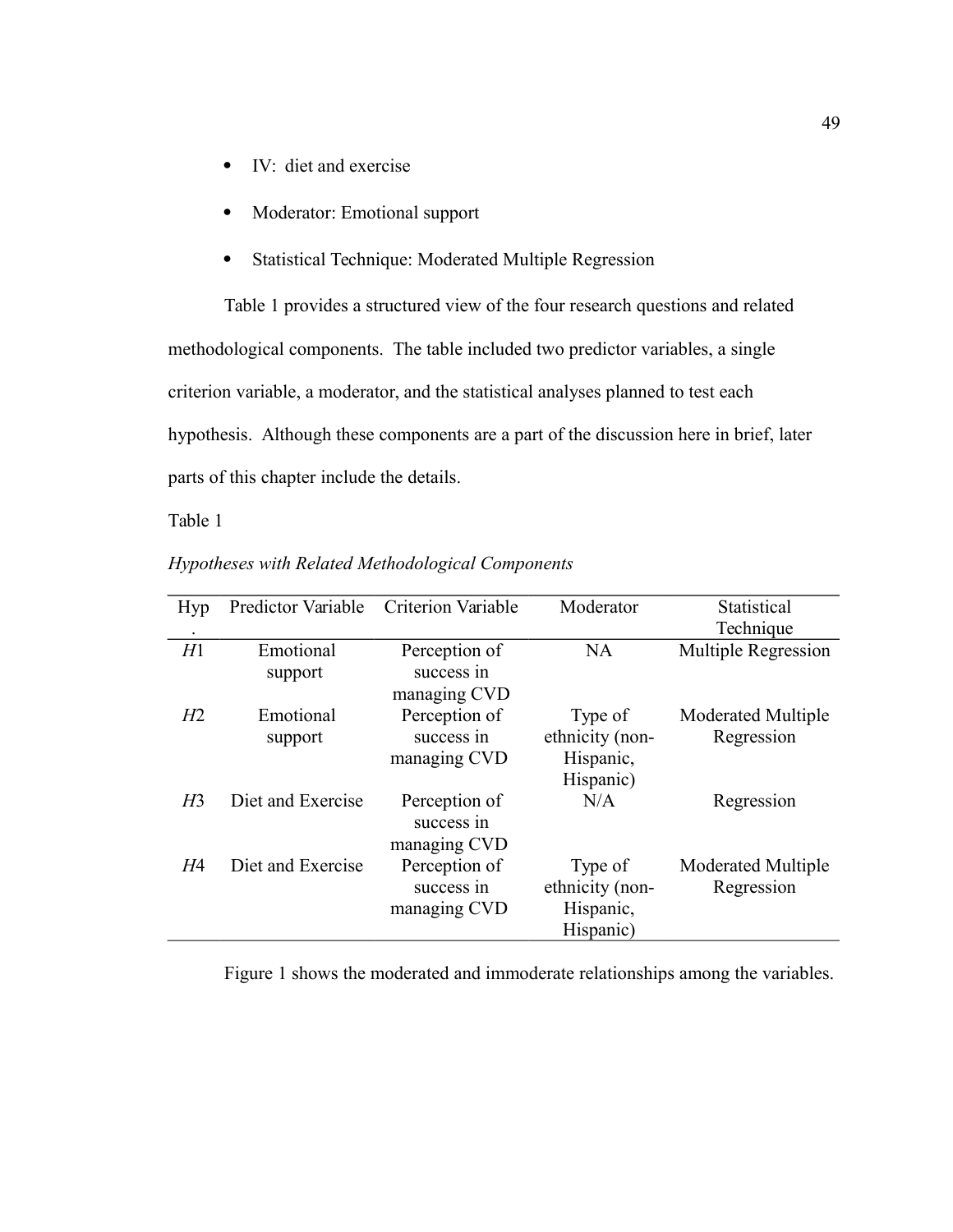

*Figure 1.* Structural equation model.

# **Research Design**

A quantitative, correlation research design employing survey methodology was used as a framework to test the hypotheses. Correlation research studies measure the relationship or association between two variables (Alreck & Settle, 2004). There are three possible outcomes of a correlation study including a positive correlation, a negative correlation, and no correlation. Correlational studies only suggest a relationship between variables exist. This means that the technique cannot prove that one variable causes another variable to change (Creswell, 2009). Quantitative designs support theory and are considered to be a deductive reasoning technique while qualitative studies are inductive by nature. Deductive reasoning arrives at a specific conclusion based on generalizations while inductive reasoning takes events and makes generalizations (Sternberg, 2009). Given that the hypothesis was from theory, a deductive or quantitative approach was appropriate for this study.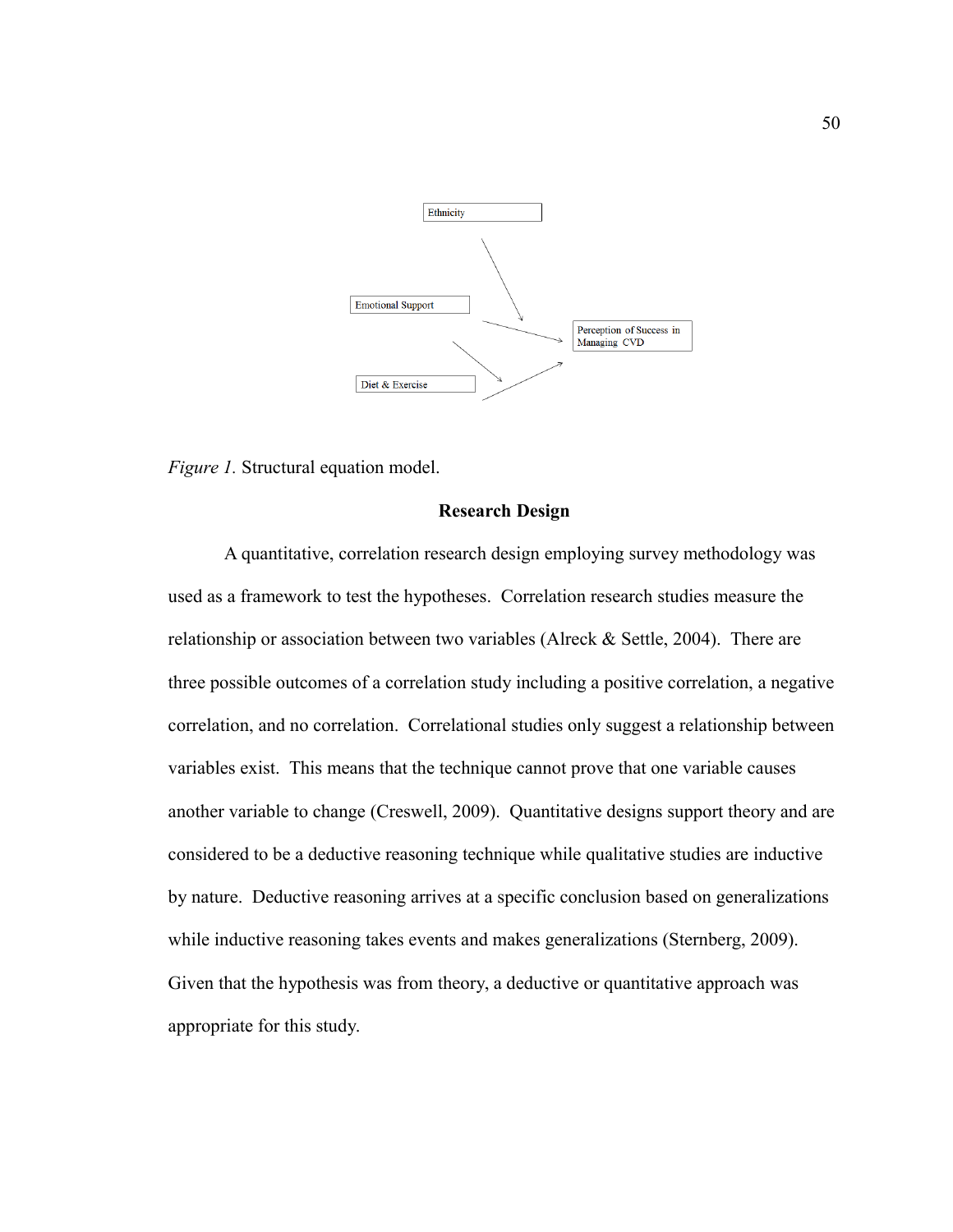## **Population, Sample and Sampling Methodology**

# **Population**

The population for the study consisted of females in menopause (between the ages of 55 and 84 years old).

**Inclusion.** The study includes non-Hispanic and Hispanic menopausal women with history of CVD as defined in the introduction. These women had to be between the ages of 55 and 84 years. Socioeconomic status of females was not a condition of inclusion.

**Exclusion.** Excluded from the study were women under the age of 55 and above the age of 84 years. Those with mental retardation and severe psychiatric illness were not included. In addition, women who did not have CVD are not a part of this study. **Sample**

The sample consisted of 335 non-Hispanic and Hispanic women who have developed CVD during menopause in Atlanta, Georgia. I assumed that the demographic characteristic of women would represent the population. To test this, descriptive statistics (mean, standard deviation, median, and mode) were calculated and compared to the overall known and estimated population statistics. To limit the scope of the research and reduce impact from confounding variables, only women between 55 and 84 years were included. All women willing to participate in the study were encouraged to complete the survey provided they meet the necessary inclusion criteria.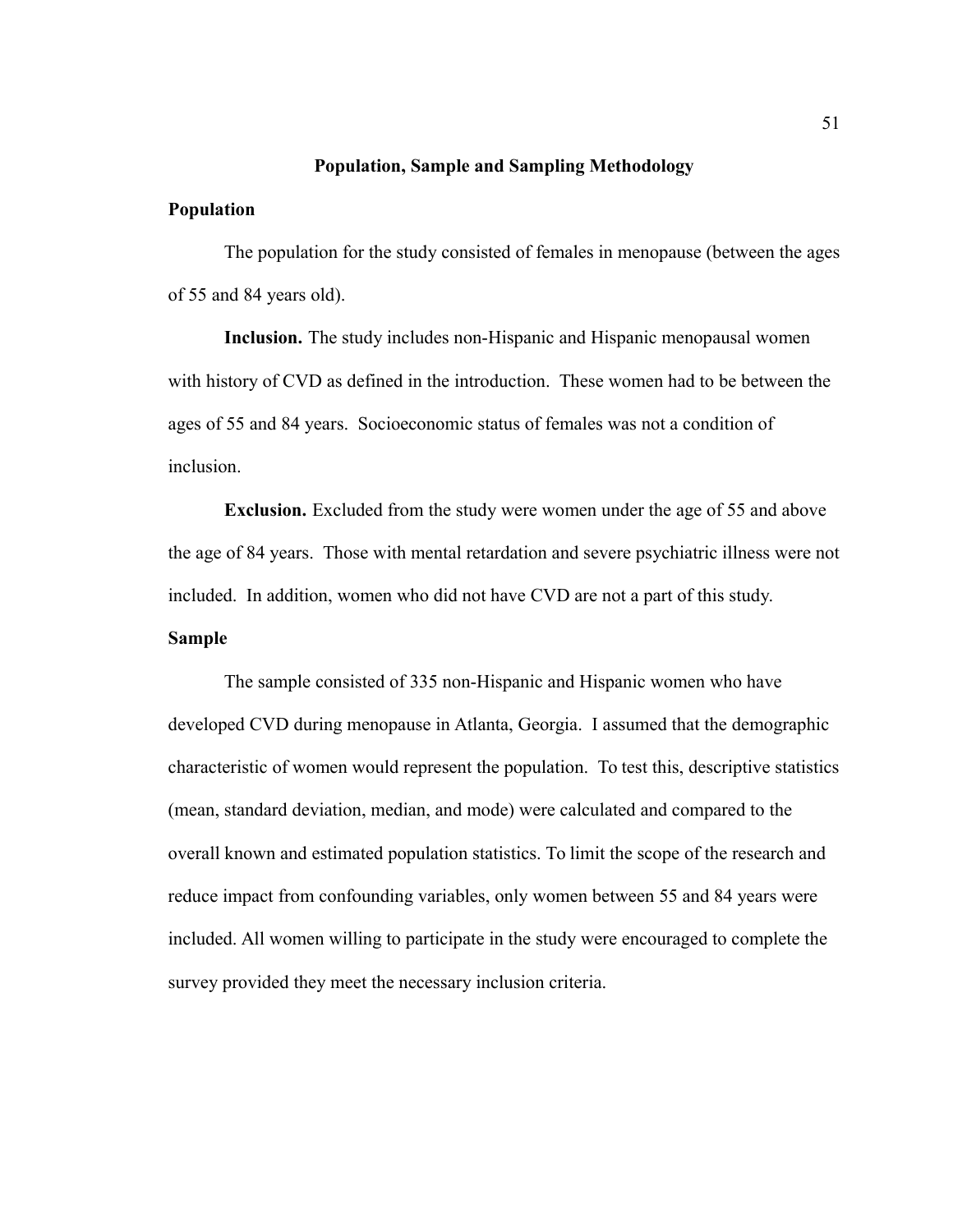# **Sampling Methodology**

I used a convenience or purposeful sampling technique to sample participants from the population. There are several different types of purposeful sampling to include typical, unique, maximum variation, convenience, snowball, chain, and network. Convenience sampling encompasses the person that is readily available to be researched. Specifically, Merriam (1998) asserted that this type of sampling technique is appropriate due to restrictions of "time, money, location, and availability of sites or respondents" (p. 63).

The data collected in convenience sampling is representative of the population being researched. According to StatPac (2007), convenience sampling is used "during preliminary research efforts to get a gross estimate of results, without incurring the cost or time required to select a random sample" (p. 1). This sampling method allowed the researcher to effectively collect data for the study considering the time constraint. Keppel and Zedeck (2001) recognized that the method of convenience sampling may not provide general representation of the target population because the sample is limited to the population of this study, thus sacrificing generalizability.

Despite the deficiencies of convenience sampling, Neuman (2003) says that it is the best method of locating a sample population when random sampling is not reasonable due to time constraints. In convenience sampling, I will be able to attain an approximation of truth.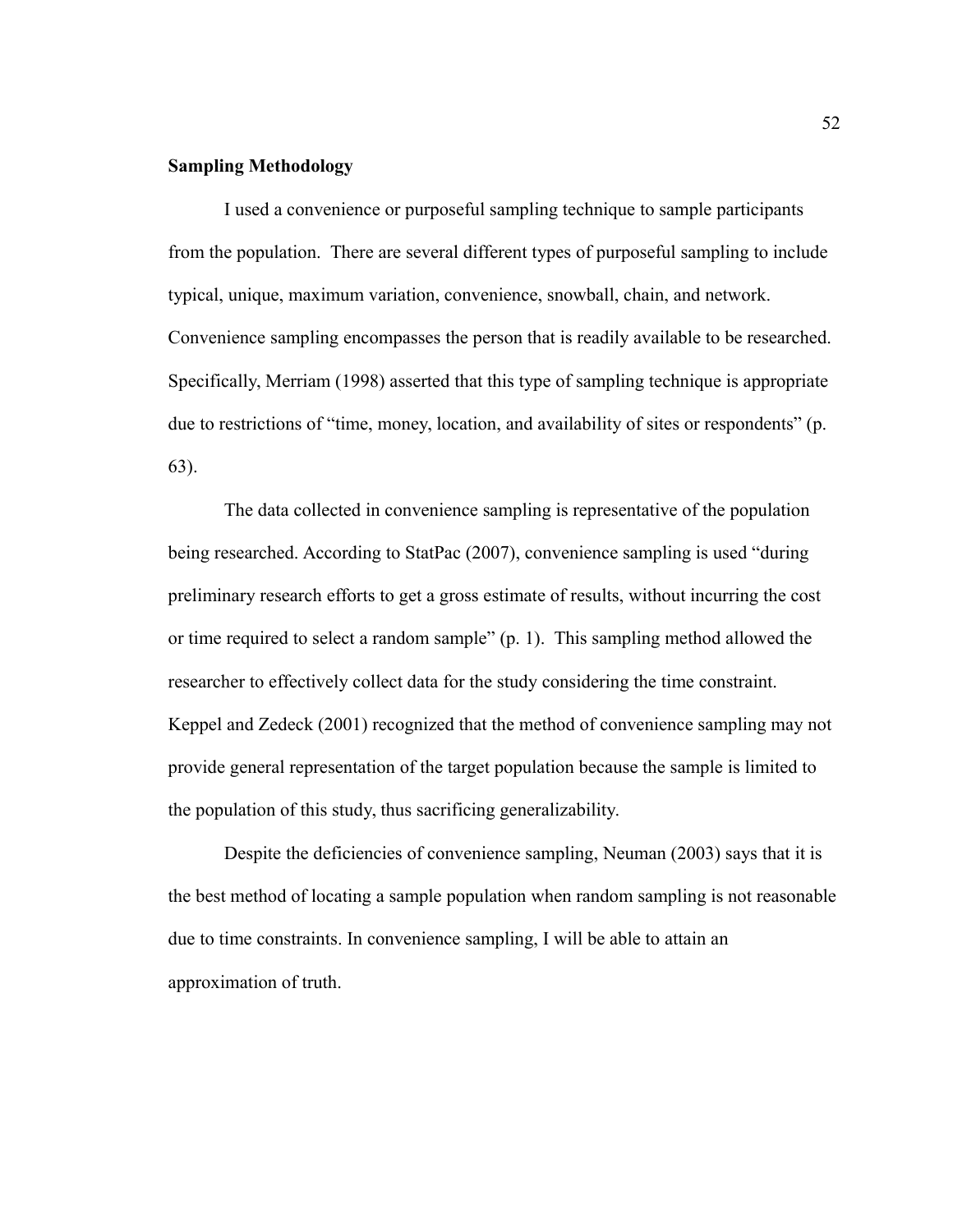### **Power Analysis**

Sample size was determined using the power table provided by Aguinis (2004) for a variety of slope differences for moderated multiple regression. For medium differences in regression slopes between two groups, a total sample size of 343 assuming similar variance across the groups. This calculation was performed using G\*Power and assuming moderate differences in slope (0.15), a significance level of 95%, and the minimum power of 80% (Faul, Erdfelder, Buchner & Lang, 2009). The necessary sample size to detect smaller differences in regression slopes is between 320 and 400 (Aguinis, 2004, p. 114). Ideally the sample sizes for the groups should be equal. Hispanic and non-Hispanic were included in the regression analysis, which does not require the weighting of the sample to be representative of the population as the control variable.

### **Operationalization of Variables**

The theoretical model had three variables including one predictor variable, a criterion variable, and a moderating variable. The predictor variable is attitudes toward emotional support, which the Interpersonal Support Evaluation List (ISEL) measured (Cohen & Hoberman, 1983). The criterion variable was perception of success in managing CVD, which the ISEL measured, while the moderating variable is ethnicity, which OSI measures.

### **Social Network Support**

Social support, as measured by ISEL, refers to the various types of support (i.e., assistance/help) that people receive from others and generally belongs under four major categories: tangible, belonging, self-esteem, and appraisal support. This study includes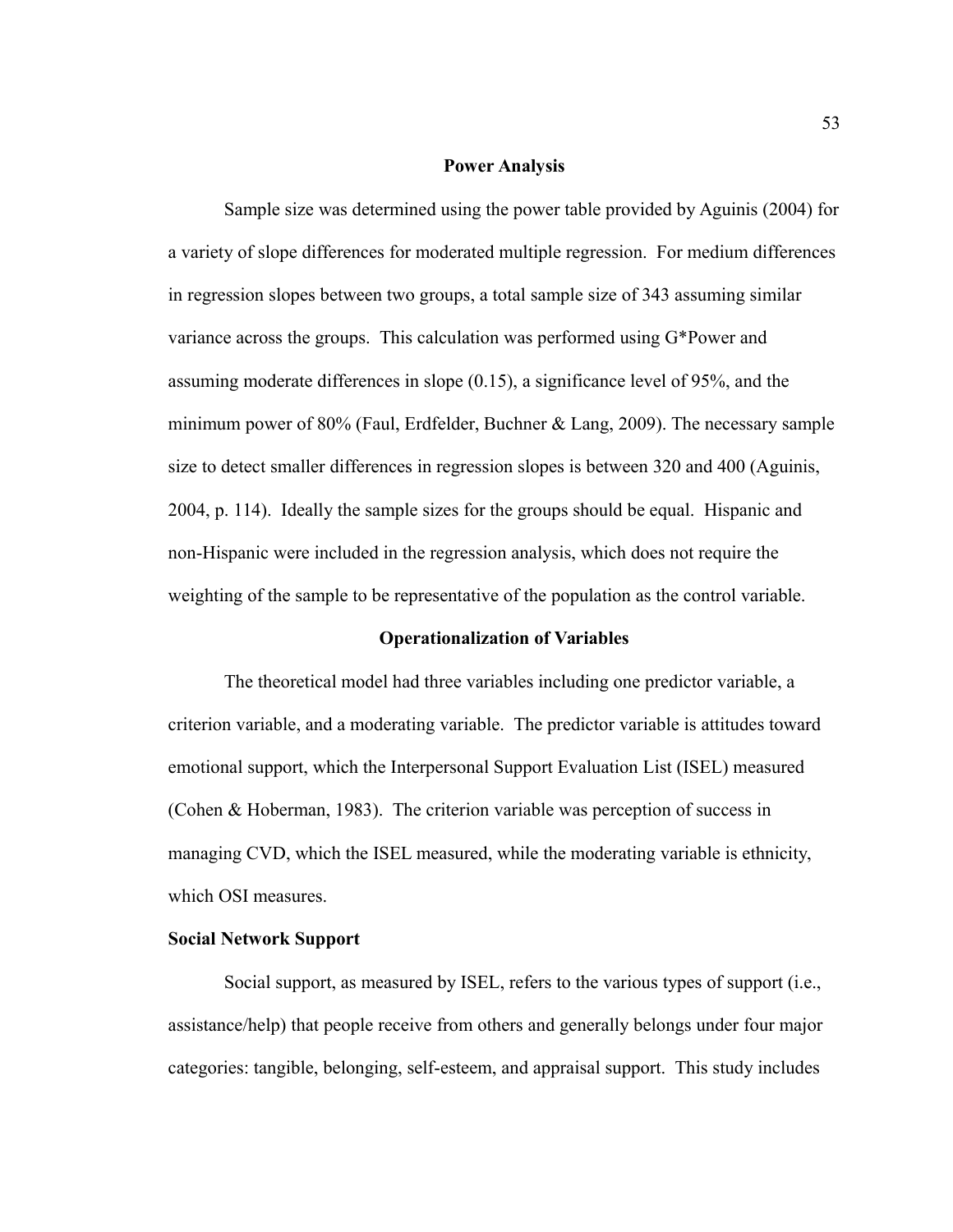the consideration of these four major categories. A 40-item scale made up of four sub scales (sub scales are the four major categories) each item are answerable using a 4-point Likert-type scale. The scale is as follows: 0 – *Definitely False,* 1 – *Probably False,* 2 – *Probably True*, and 3 – *Definitely True*. As evidenced by the scale, no escape option is available.

# **Perception of Success in Managing CVD**

Managing CVD is the maintenance of well-being through changes to diet and exercise. Data for the variable were from a single question. This variable was scaled at the interval level where a 6-point Likert-type scale that ranges from low to high, with  $1=$ *strongly disagree*, 2 = *disagree*, 3 = *slightly disagree*, 4 = slightly *agree,* and 5 = *agree*, and 6 = *strongly agree* was used*.* As evidenced by the scale, no escape option is available.

### **Ethnicity Type**

Ethnicity is a group of people that identifies with others through a common heritage, consisting of a common culture (Juarbe et al., 2003). The two groups observed in this research study are non-Hispanic and Hispanic. Data for the ethnicity variable come from a single question on the demographic survey. This variable used the nominal scaling level.

# **Diet and Exercise**

Diet refers to balancing foods and drinks consumed to provide the human body with adequate energy and nutrients for growth and development (Hagen, 2011). According to the World Health Organization (n.d.), exercise is the "planned, structured,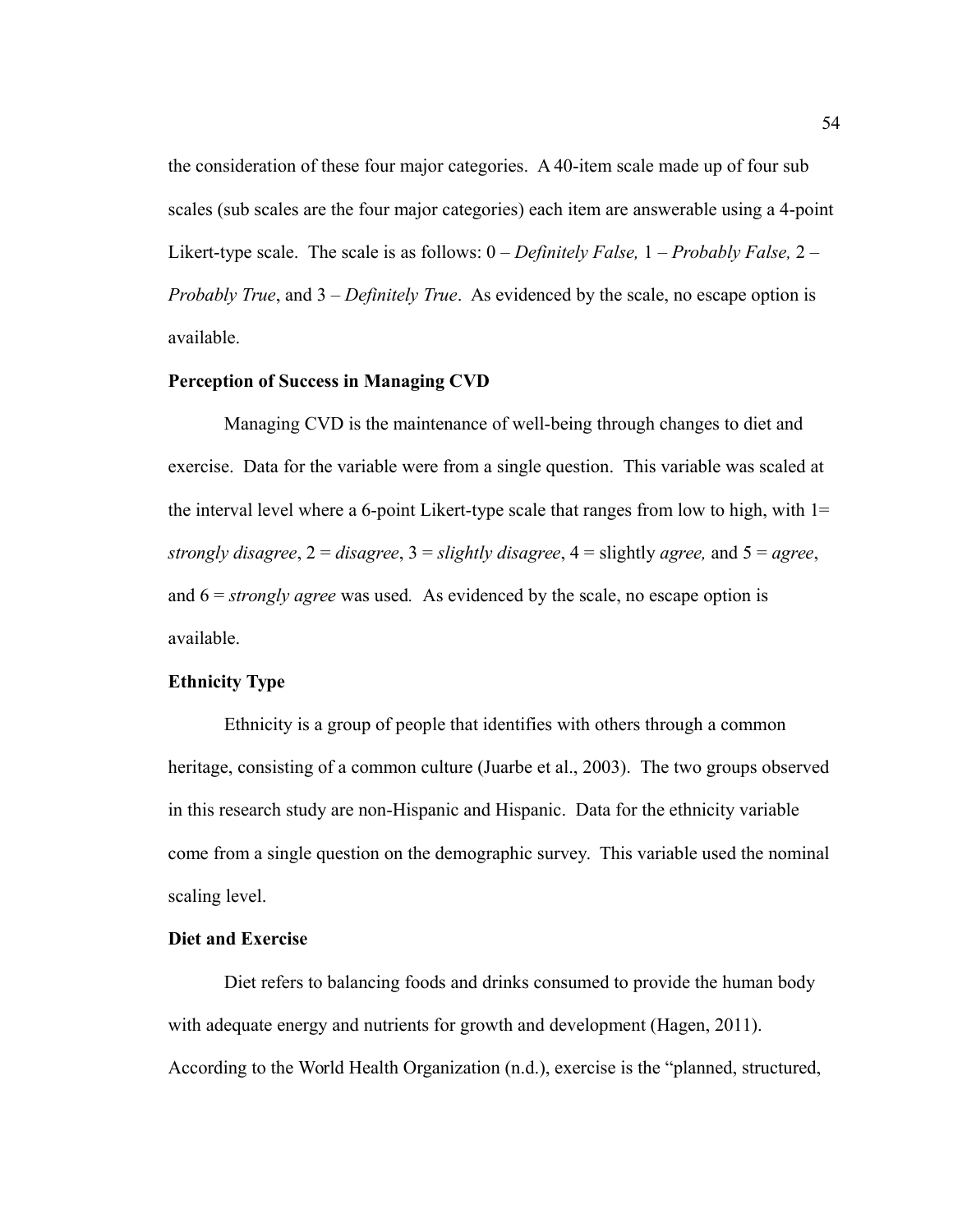repetitive, and purposeful in the sense that the improvement or maintenance of one or more components of physical fitness is the objective." Exercise may include cardiovascular endurance, muscular strength, muscular endurance, flexibility and body composition (Hagen, 2011).

# **Instrumentation**

The study includes two instruments, specifically ISEL Questionnaire and a demographic survey. The Original Survey Instrument (Appendix A) is a 5-item instrument that takes less than five minutes to complete. From this instrument, the diet and CVD management questions were from.

## **Interpersonal Support**

The ISEL aided in assessing the degree of social support that is available and used by the participant (Cohen & Hoberman, 1983; Cohen, Mermelstein, Kamarack, & Hoberman, 1985). It consists of 40 questions answerable using a4-point Likert- scale. The average of the 40 responses is the final score of the questionnaire. Dr. Sheldon Cohen is Professor at Carnegie Mellon University in Pittsburgh, Pennsylvania who emphasizes the roles of stress and social support in health quality life. He has issued revolutionary hypothetical and pragmatic academic work as books and publications highlighting the impact of stress and social network in physical and mental health. He gave permission to use the ISEL as the instrument in this study.

**Validity and reliability.** Cohen et al. (1985) tested the construct validity and reliability of the ISEL. This instrument measures social support. The ISEL assesses how deeply the participant uses his or her social support. For scoring methods, the purpose of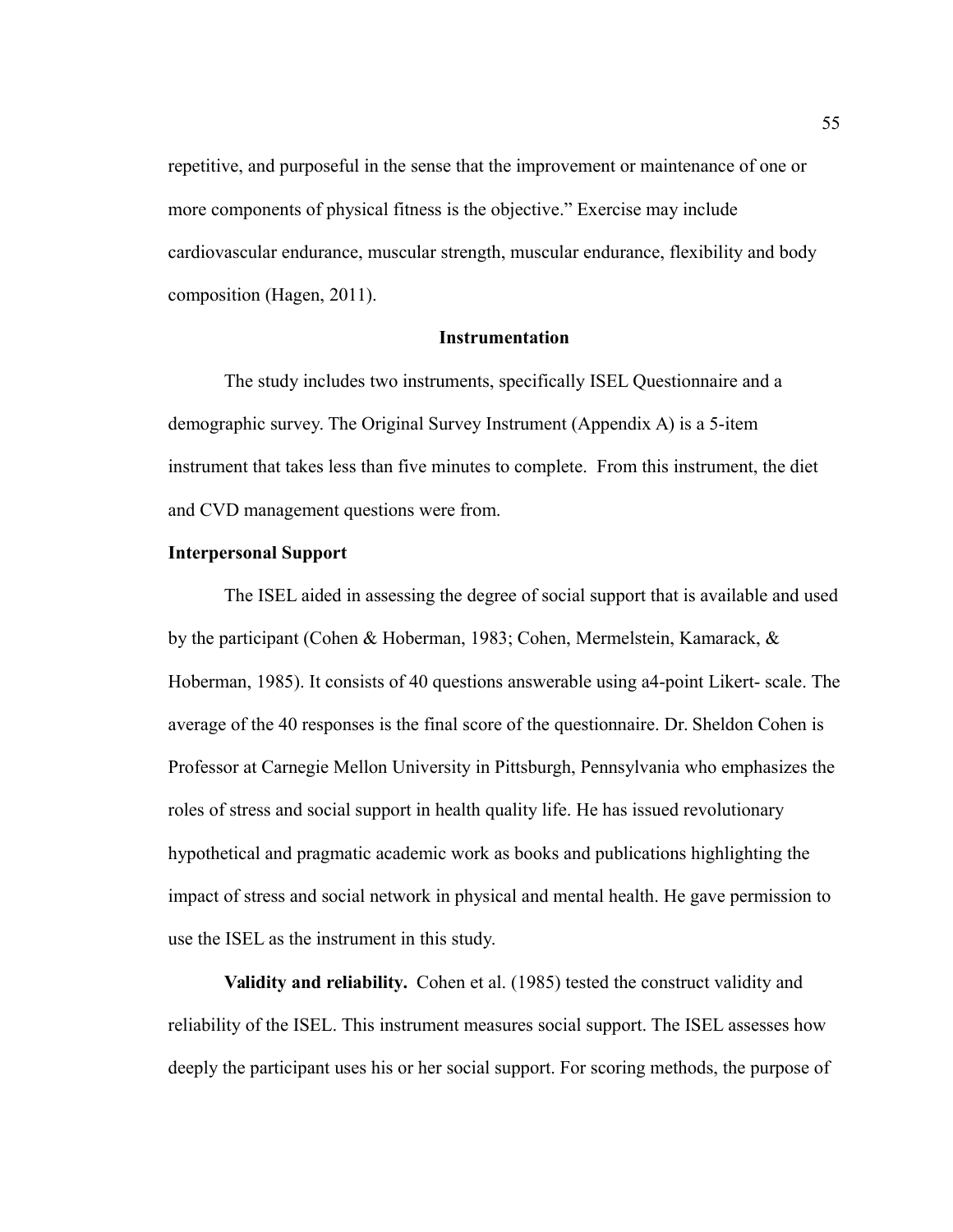the instrument is to determine the overall social support available to the participant. The ISEL have a statistically significant relationship with health and low mortality (Cohen et al., 1985). The authors found that the reliability of the ISEL was between 0.77 and 0.84 across the tested samples. I tested the construct validity of the ISEL against personality where the measure has a connection to low psychological distress, high degrees of extroversion, positive affect and positive health practices (Cohen et al., 1985).

**Pilot study.** A pilot study of 10 menopausal women with CVD measured the ease of use of the demographic sheet. Each of the 10 participants completed the OSI. The data analysis included assessing whether I was able to obtain the necessary information from each of the participants. Since the OSI is a straightforward questionnaire, participants would be easily able to answer the questions and provide the necessary data. The OSI is a 5-item instrument that takes less than five minutes to complete. It has a design that allows for data collection on inclusionary criteria, ability to manage ones CVD, and ability to exercise and eat healthy. Two questions were about defining the sample including ethnicity and age. This study only included women. Respondents also had to answer two questions about whether they underwent CVD screening and had a positive diagnosis for CVD. The final questions measured how successfully the participants managed their CVD.

# **Data Collection**

Data were collected from samples in Hispanic and non-Hispanic communities. I attended a number of Roman Catholic churches in Atlanta, Georgia serving Hispanics and non-Hispanics. The location may offer an environment where groups can feel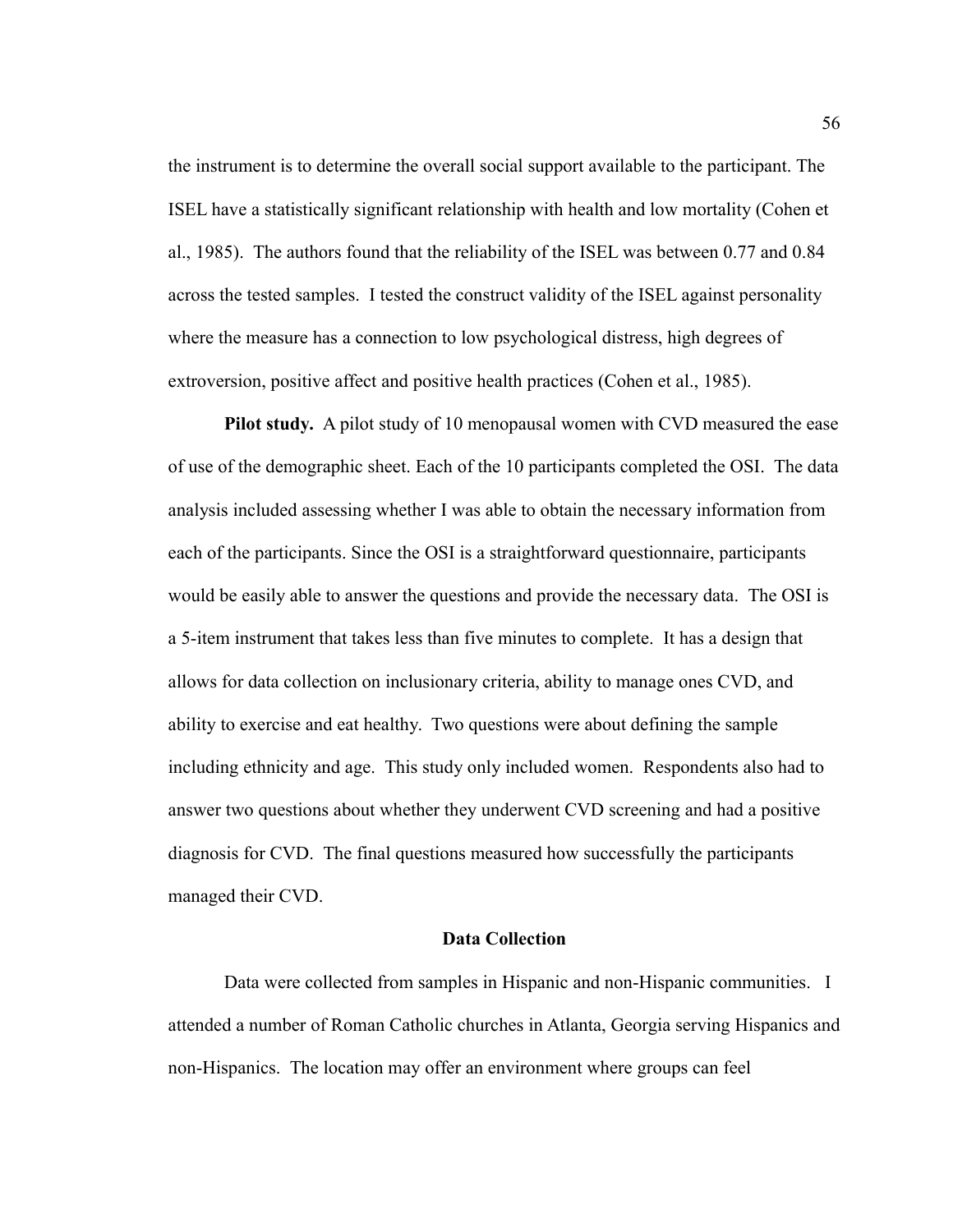emotionally secure about providing health information (Cavahos-Rehg et al., 2007, p. 1126). For this reason, I approached a number of local Roman Catholic churches to query parishioners following Sunday services. Potential and eligible participants who reported that they have been screened or have been diagnosed for CVD received information regarding purpose of the study, the process of the study, and exactly what their participation entailed. Participants who reported agreeing to participate in the study answered both the ISEL questionnaire and demographic survey. These surveys were available in both English and Spanish. If at any point in the study, participants felt uncomfortable, they were not obligated to continue in the study.

Priests and administrators from these communities received general information about the research, and they were able to decide whether or not to have their parishioners to participate. I contacted two Catholic churches in Atlanta, and they agreed to participate. The participants gave their Informed Consent, stating that they understood that they could withdraw from the study at any time without penalty. Surveys packets contained the general information and the questionnaire. Questionnaire distribution to the participants occurred in the choir room where tables and chairs are set up. I placed all demographic data and questionnaires in a locked filing cabinet office accessible to myself alone. Five years later after completion of the study, I will destroy all records. At the onset of administration, I read the directions for each form to the participants, and the time frame to complete these questionnaires. I gathered and distributed all data for four consecutive weeks. After completing the questionnaires, I thanked the participants for their participation.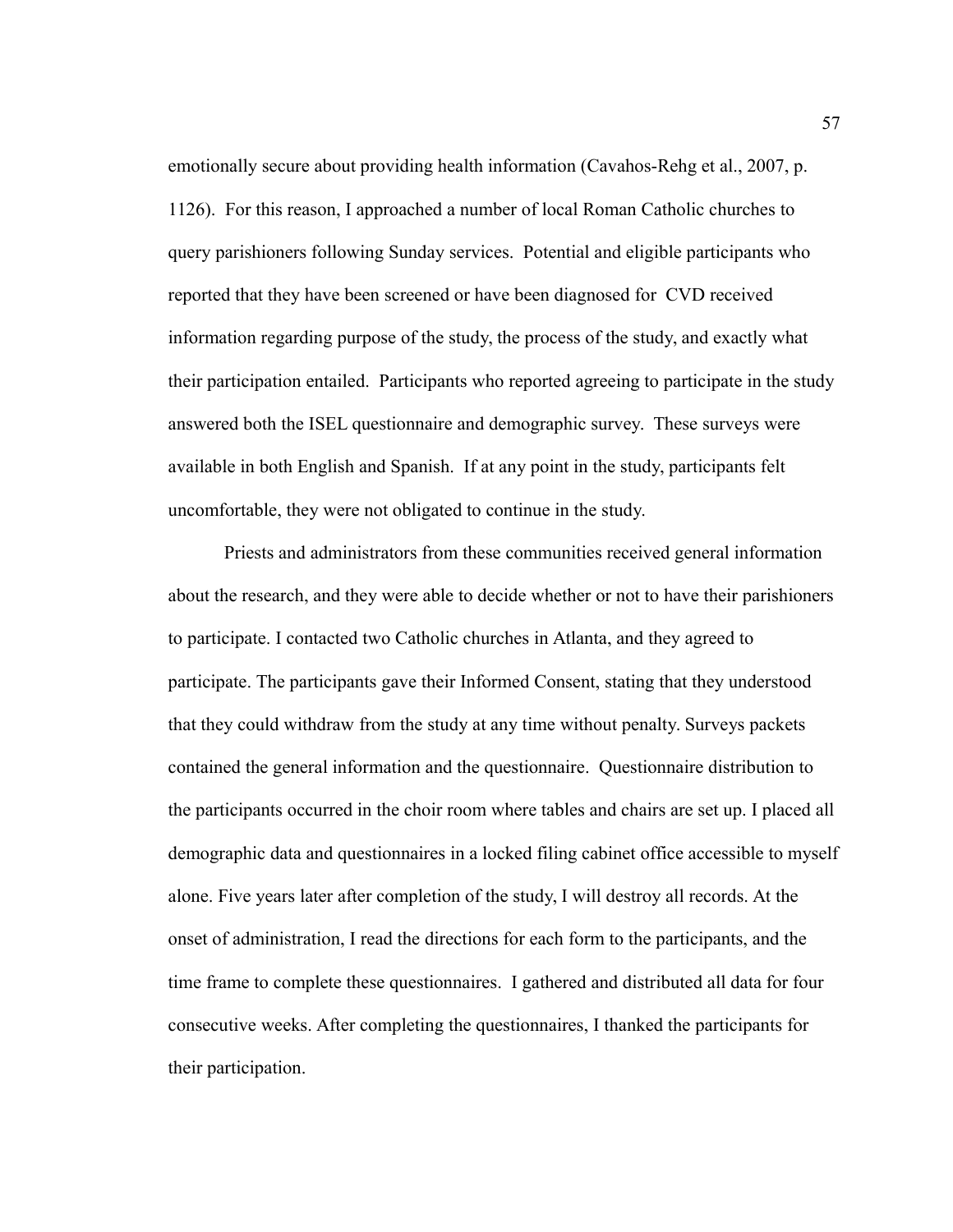# **Data Analysis**

For the moderated research questions, moderated multiple regression analysis was used. Multiple regression analysis examines the relationship between multiple predictor variables and a criterion variable. Multiple regression is a more sophisticated approach of analysis when compared to bivariate correlation (Keith, 2006). The aim of a moderated multiple linear regression is to determine whether a statistically significant relationship remained after including the moderating variable (and if the relationship between independent and dependent variables remains or is altered by the moderating variable). The predictor variable (IV) for the hypothesis was emotional support. The criterion variable (DV) for the hypothesis was perception of success in managing CVD. Each regression model contained a DV, IV, and moderator.

The moderation variable for the hypothesis was ethnic type, which refers to people of the same nationality sharing a distinctive culture (non-Hispanic, Hispanic). A moderation variable is used to assess whether there is an interaction between the IV and moderator variable on the DV (Keith, 2006). Thus, the test assessed whether ethnic type (non-Hispanic, Hispanic) interacted in its effect on perception of success in managing CVD among these two population groups.

For the non-moderated research questions, I used a regression analysis. Regression analysis is a statistical method used to study the relationship between a single criterion variable, and one predictor variable. The single criterion variable was perception of success in managing CVD and the predictor variables were diet and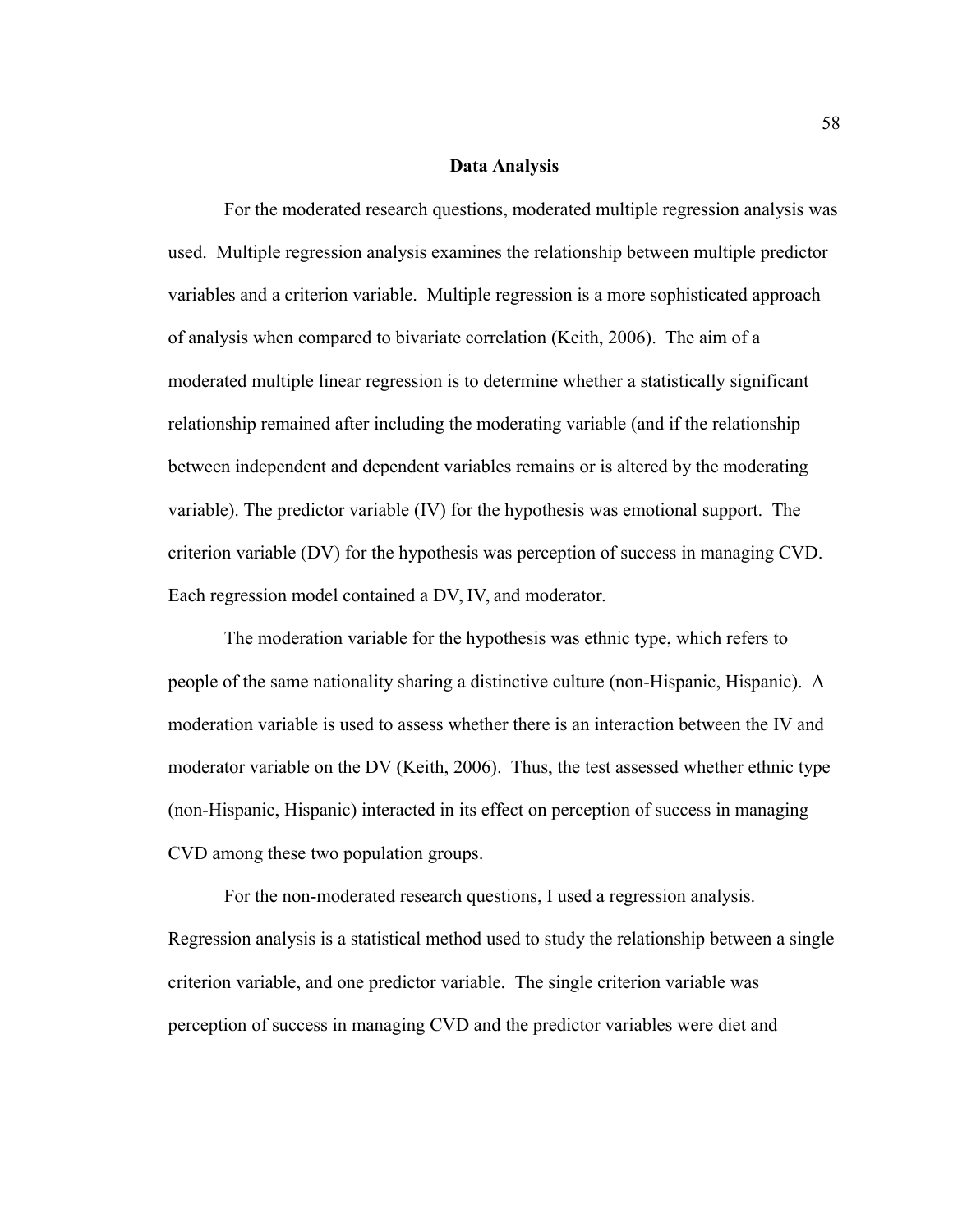exercise. I used the Statistical Package for the Social Sciences (SPSS) software program, Student Version 20.0 to facilitate the analysis.

Three discrete sections in Chapter 4 contain the results. These sections include the demographic, detail of analyses, and summary of results sections. The demographic section included a profile of participants responding to the survey. The detail of analysis section included a complete breakdown of the analysis, evaluation of appropriate assumptions and final inferential results. The summary of results section includes a recap of the study, study design, results by hypothesis and what the reader could find in Chapter 5. This data analysis included descriptive statistics, means, standard deviation, and frequency where applicable. In addition, discussion includes histograms as well as *z*scores and plots to support assumptions of normality if necessary. Further, a regression table, and supporting figures showed a relationship or significant effect. For this analysis, alpha was set at  $p = 0.05$  provided meeting assumptions of normality. If these assumptions do not hold true, I would determine the appropriate next steps.

### **Ethical Considerations**

Ethical considerations include the participant's right to anonymity. I did not use any identifying information; instead, I used participant identification numbers only. I also kept all medical and personal information confidential. I was the only person who had access to the data and all hard copy surveys that were under lock and key. Data entered in the computer will be stored in password protected files and only I will have access to the data. The risk level to participants was minimal. The only risks were those associated with non-invasive survey research designs. Further, each participant's results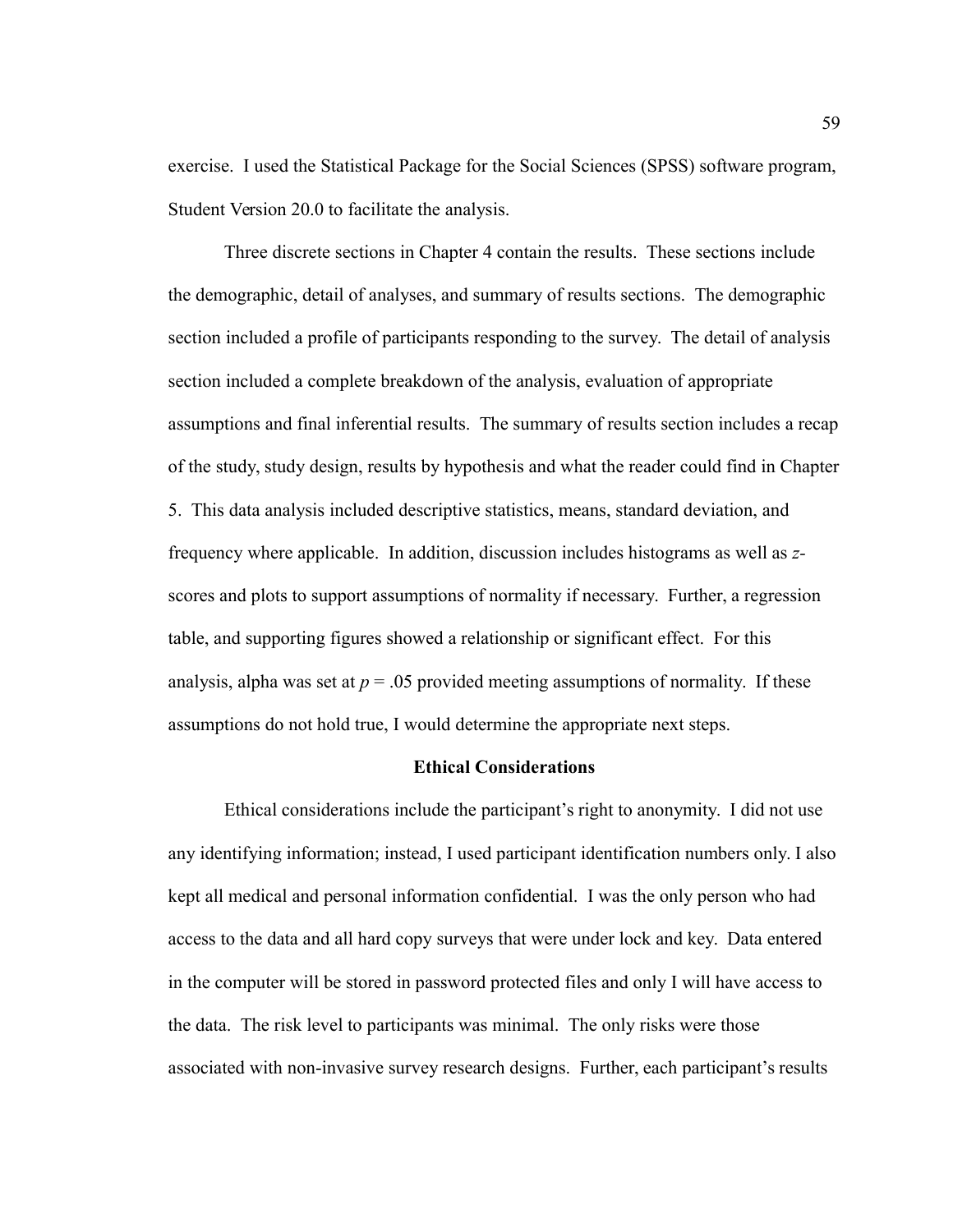were not identifiable other than by participant identification number. Should a participant have wanted to withdraw from the study, the participant could contact me and request to have his or her data withdrawn and all contact ceased.

# **Limitations**

The results of this study are constrained by a number of limitations. It is important to note that though the results of this study may apply to the sample used for the study, the results may not generalize to all menopausal women. The sample came from church communities in the Atlanta, Georgia area, and therefore is not fully representative of the entire population. Additionally, unknown variables that affected the results may have influenced the results of this study. Whether this was the case or not is not verifiable.

Response bias is another potential limitation of the study. The participant responses in their accuracy and honesty limit the survey results. Respondents may be more likely to provide responses they feel to be socially acceptable or desired by researcher. Despite the potential for this limitation to be present, the nature of this study made self-report data the most appropriate option.

## **Summary**

This chapter provided a detailed discussion of this quantitative study of emotional support, support networks, and the management of CVD among Hispanic and non-Hispanic women. This chapter described the design of the study, the strategies for data collection and analysis, and the ethical considerations that protected the human subjects in this study.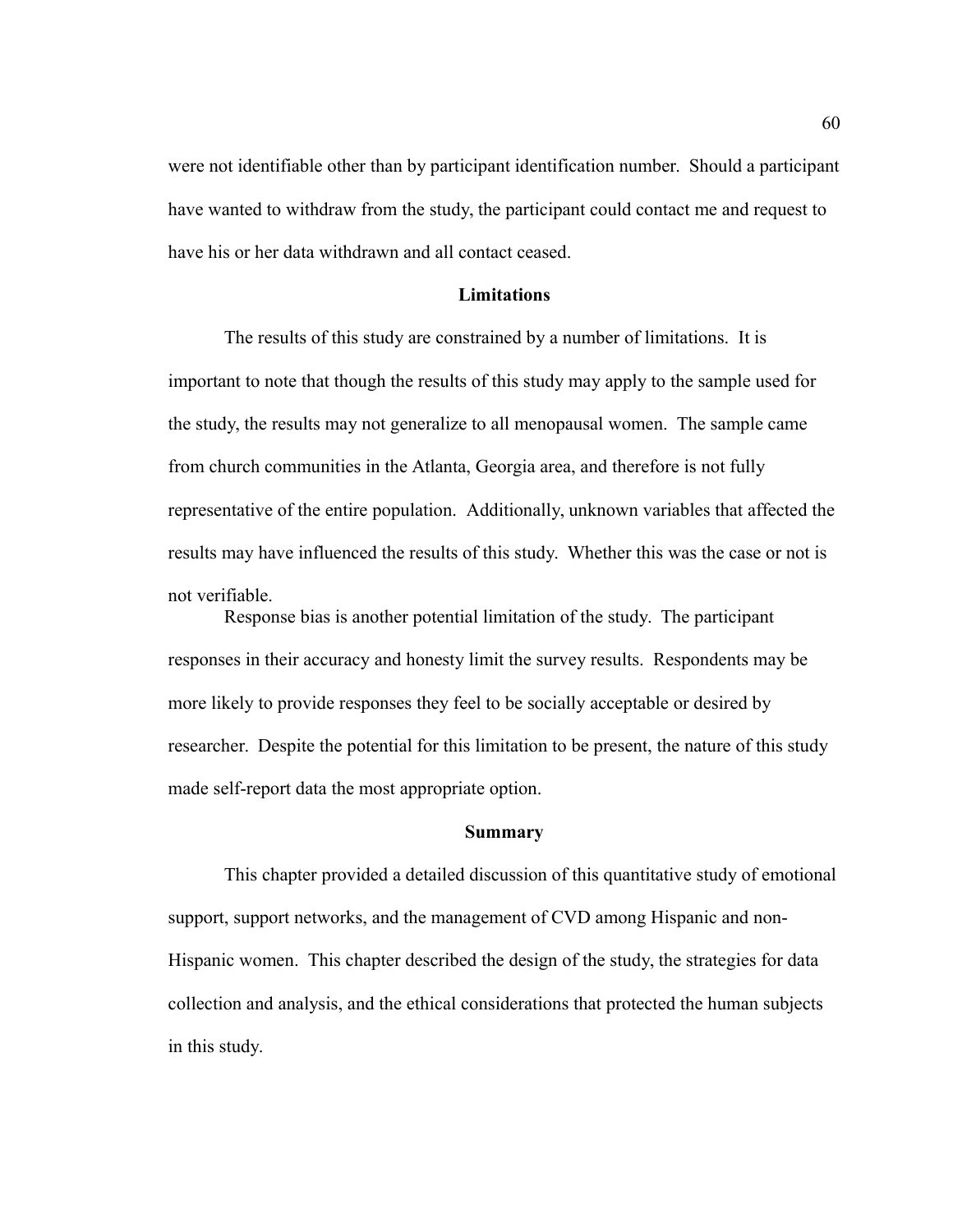Chapter 4 provides a detailed discussion of the data collected, the data analysis procedures, and the results of the study. Chapter 5 contains a discussion and interpretation of the findings. Chapter 5 also includes recommendations for future research, and implications.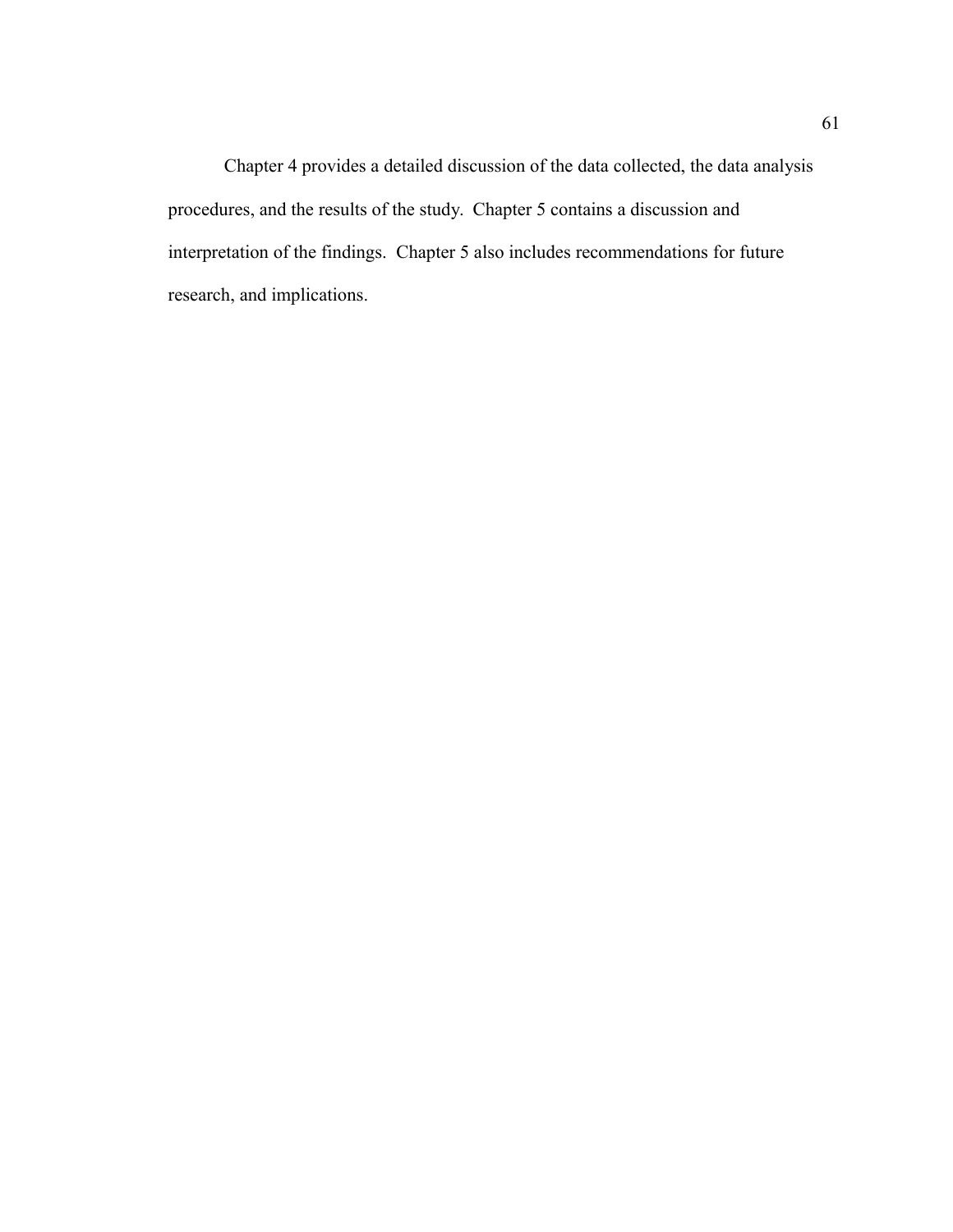## Chapter 4: Findings and Data Analysis

The purpose of this study was to examine the impact of emotional support in managing CVD in Hispanic and non-Hispanic menopausal women aged 55 and older. Emotional support was the IV and the perception of success in managing CVD was examined as the DV. In line with the purpose of the study, four research questions and corresponding hypotheses determine the impact of emotional support provided by the participants' social network, family members, and friends. Moreover, the data helped establish how diet and exercise have helped female patients manage their CVD. The criterion variable for H1–H4 was the perception of success in managing CVD in postmenopausal women between the ages of 55 and 84. The predictor variables for H1 were attitudes toward emotional support. The moderator was ethnicity (non-Hispanic vs. Hispanic), while the predictor variables for H4 were diet and exercise. The research questions and hypotheses for this study were as follows:

*RQ1*: What is the relationship between social and emotional support and perception of success in the management of CVD among women in postmenopausal stage between the ages of 55 and 84?

 $H<sub>N</sub>$ : There is no statistically significant relationship between social and emotional support and perception of success in managing CVD among women in post-menopausal stage between the ages of 55 and 84.

 $H1_A$ : There is a statistically significant relationship between social and emotional support and perception of success in managing CVD among women in post-menopausal stage between the ages of 55 and 84.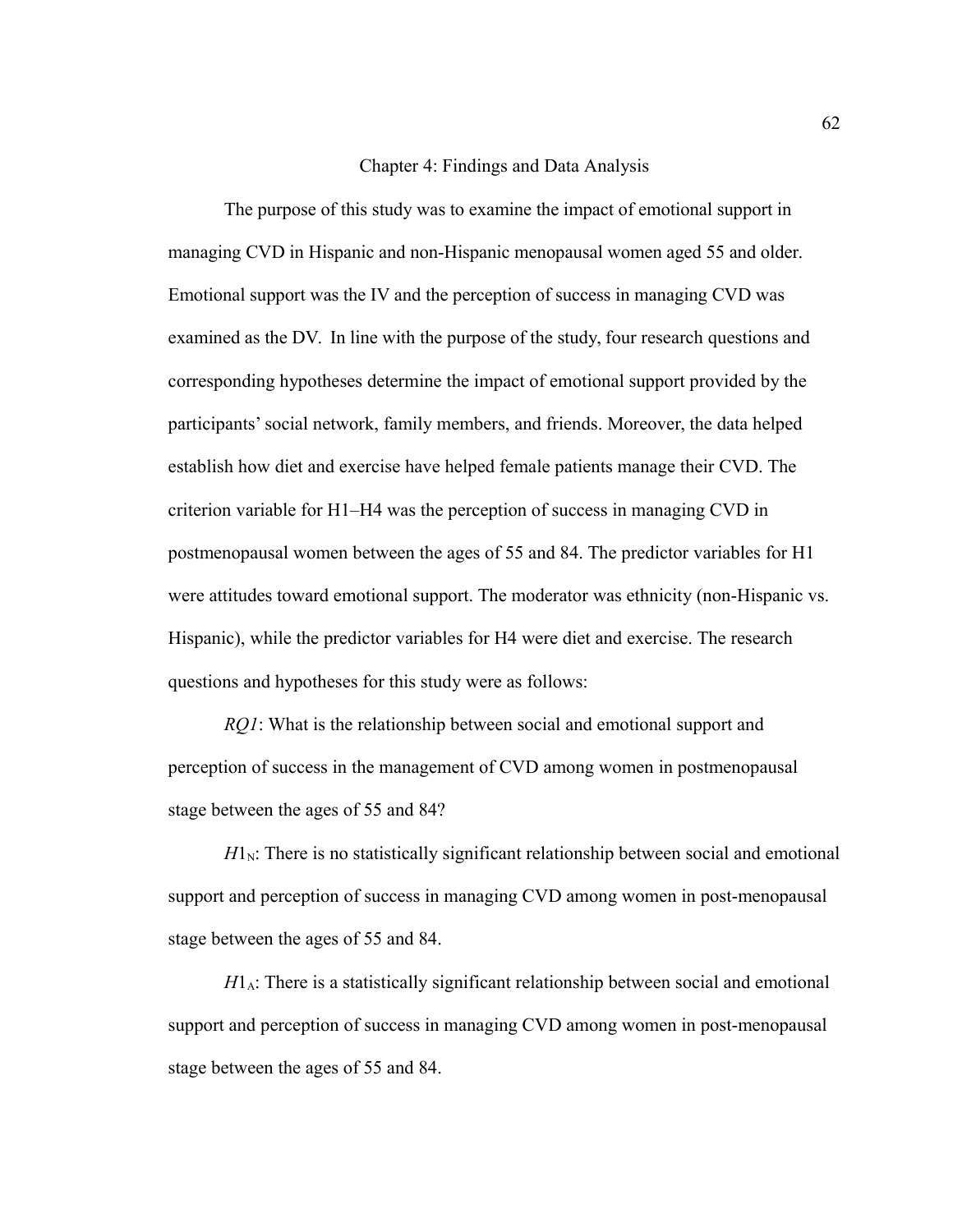*RQ2*: What is the relationship between social and emotional support and perception of success in managing CVD among women in postmenopausal stage between the ages of 55 and 84 after introducing the moderator of ethnicity?

 $H2<sub>N</sub>$ : There is no statistically significant relationship between social and emotional support and perception of success in managing CVD among women in postmenopausal stage between the ages of 55 and 84 after introducing the moderator of ethnicity.

 $H2_A$ : There is a statistically significant relationship between social and emotional support and perception of success in managing CVD among women in postmenopausal stage between the ages of 55 and 84 after introducing the moderator of ethnicity.

*RQ3*: What is the relationship between diet and exercise from the perspective of the participants and the perception of success in managing CVD among women in postmenopausal stage?

 $H3<sub>N</sub>$ : There is no statistically significant relationship between diet and exercise from the perspective of the participants and the perception of success in managing CVD among women in post-menopausal stage.

*H*3<sub>A</sub>: There is a statistically significant relationship between diet and exercise from the perspective of the participants and the perception of success in managing among women in postmenopausal stage.

*RQ4*: What is the relationship between diet and exercise from the perspective of the participants and the perception of success in managing CVD among women in postmenopausal stage after controlling for social and emotional support?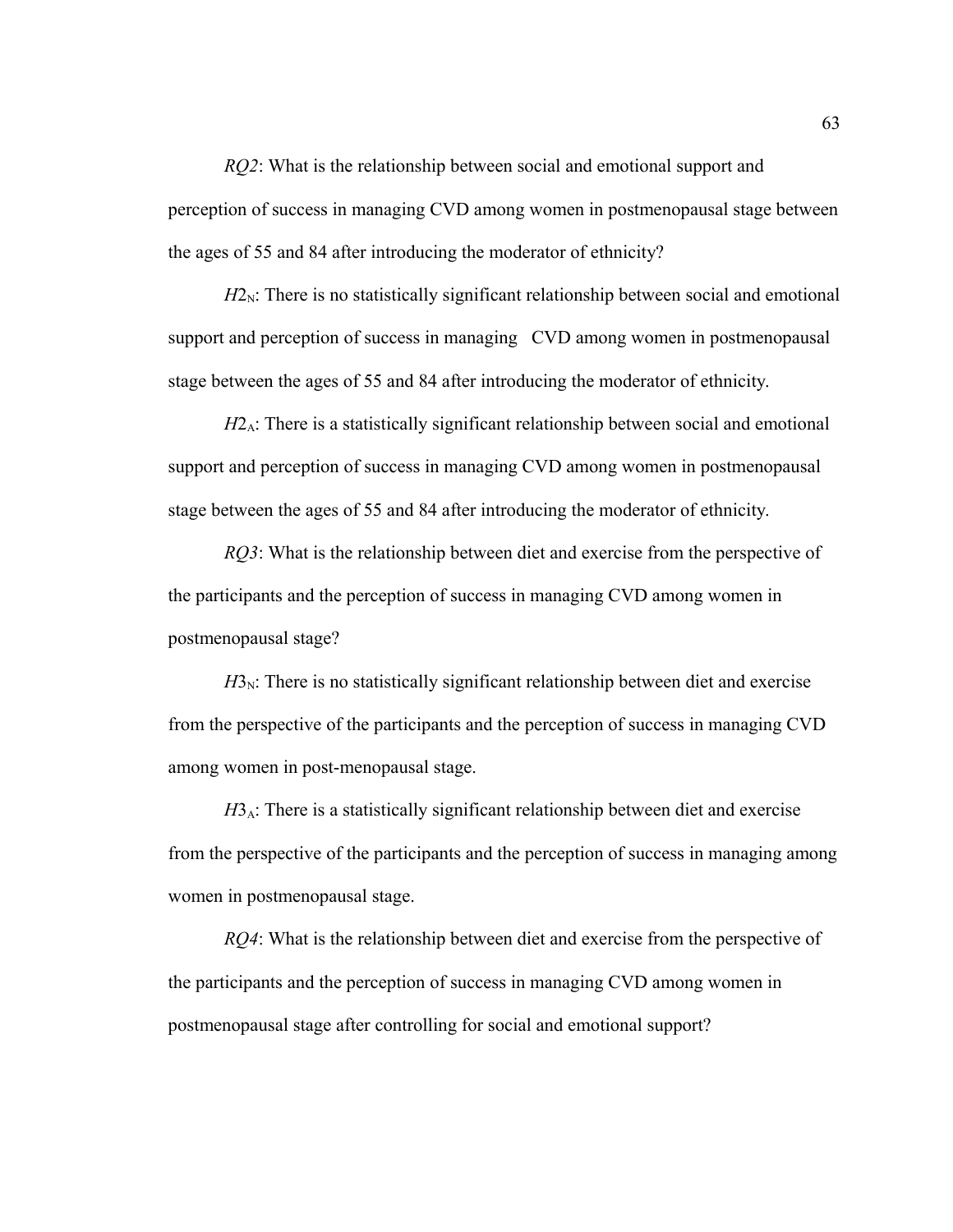$H4<sub>N</sub>$ : There is no statistically significant relationship between diet and exercise from the perspective of the participants and the perception of success in managing CVD among women in postmenopausal stage after controlling for social and emotional support.

*H*4<sub>A</sub>: There is a statistically significant relationship between diet and exercise from the perspective of the participants and the perception of success in managing CVD among women in postmenopausal stage after controlling for social and emotional support.

This chapter includes the findings from the data analysis conducted to resolve these research questions and hypotheses. The chapter also includes a description of the process of data collection, the characteristics of the participants, and the statistical analyses designed to answer the research questions. Surveys were used to collect data from the participants on the impact of emotional support in managing CVD in Hispanic and non-Hispanic women. I conducted statistical analyses using SPSS v20.0 to answer the research questions. This process focused on different variables and the effects they had on various segments of respondents. The most notable effects included physical activity, diet, perceptions of success, and the levels of emotional support received in the process. These elements are important, as they provide insights into the differences between the two population groups. The findings helped to validate the hypotheses that aimed to determine the lasting impacts of these factors on the physical wellbeing of the two demographic groups.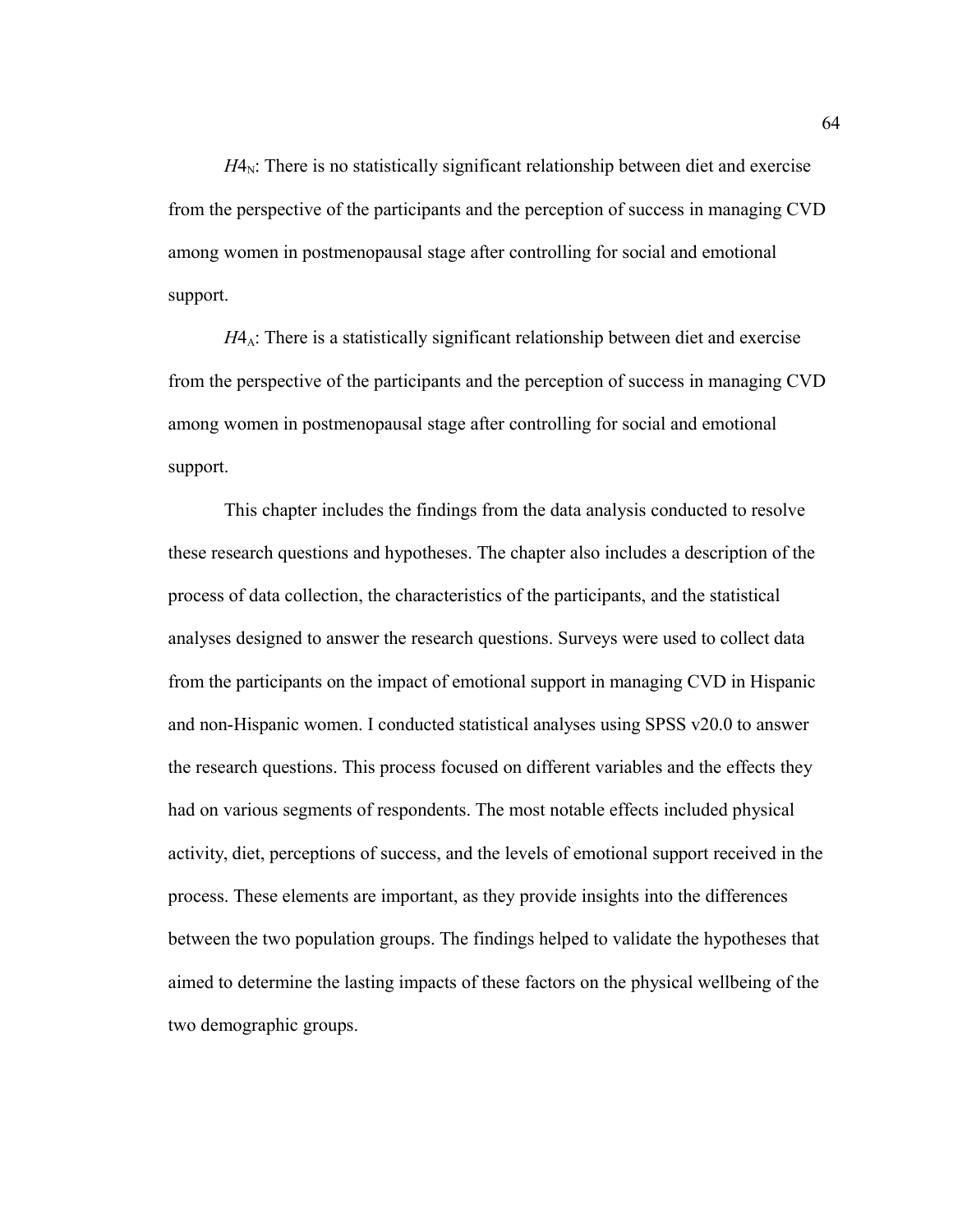#### **Data Collection**

The sample for this study consisted of 335 Hispanic and non-Hispanic menopausal women volunteer participants living in Atlanta, Georgia. The participants (*N* = 335) identified themselves as either Caucasian (*n* = 168) or Hispanic (*n* = 167). All individuals who participated in the study lived in the same city and were parishioners of Catholic churches. Data collection research was generally representative of the population being studied, providing sufficient representation of the target population. Two priest administrators facilitated recruitment and provided general information about the study. The recruitment process for participants in this study utilized the parishioners at St. Joseph Catholic Church and The Harvest Catholic Church as an avenue to identify participants in the Atlanta area. This approach provided access to participants at local churches by identifying menopausal women with CVD. Upon identifying the menopausal women, I gave a packet to them in the choir room of the churches. Data come from answers to questionnaire measures assessing emotional support, ethnicity, diet, exercise, and perception of success in managing CVD. Demographic information also were also a part of the questionnaire. Participation in this study was voluntary and each participant completed the questionnaire in 5 minutes. Two translators helped Spanish-speaking participants to understand the questions. All participants had assurance of confidentiality and anonymity. I provided them with a one-page introductory statement information sheet, explaining the purpose of the study and the period for administrating the questionnaires. I distributed survey packets containing the ISEL questionnaire to the participants. At the onset of administration, I read directions for each form to the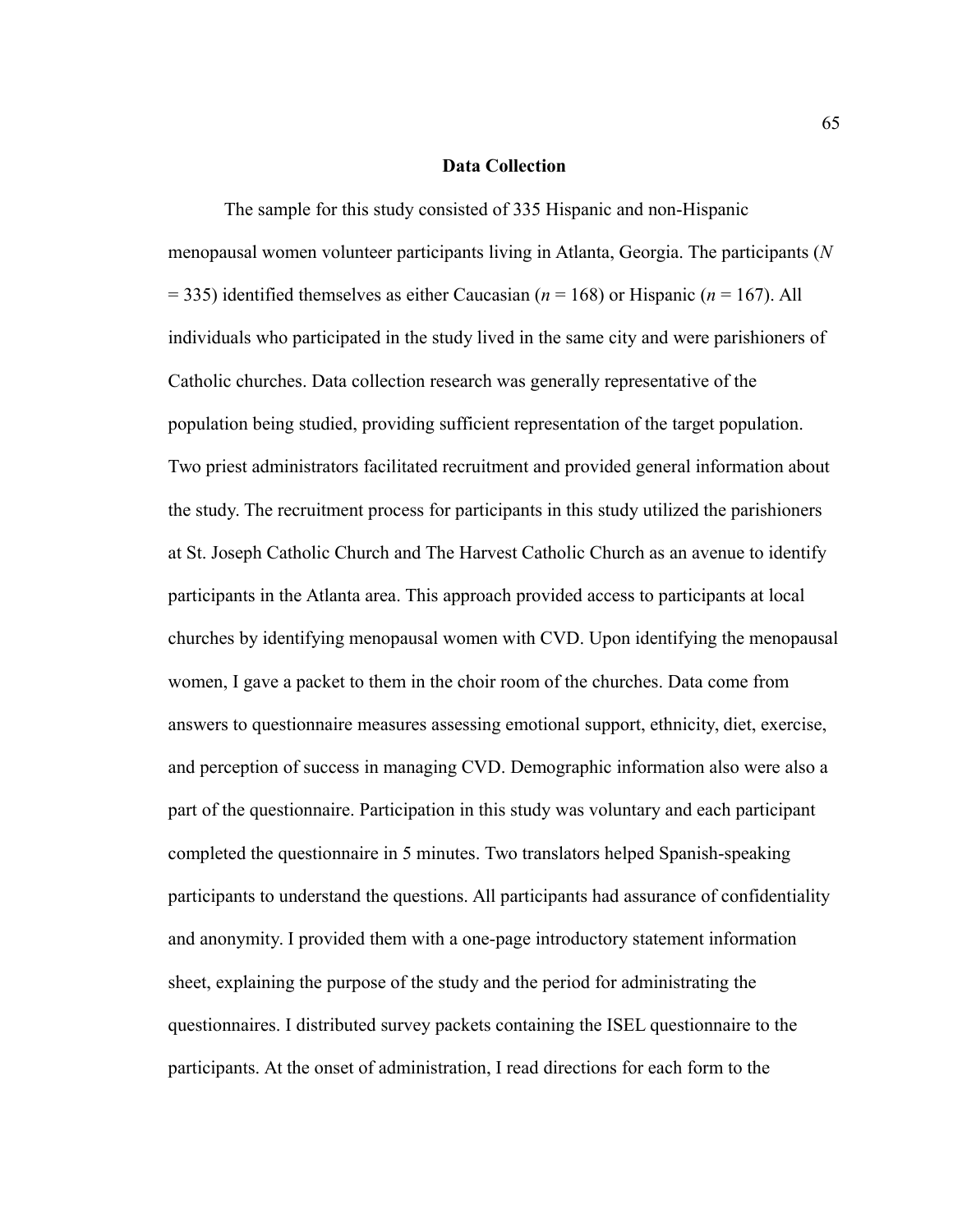participants, and answered questions as needed. After completing the questionnaire, I

thanked the participants for taking part in the study. In total, I handed out 335

questionnaire packets, with a return rate of 100%, without encountering any adverse

events during data collection from the participants.

Selection of ISEL was based on its well-tested and generally accepted track record. The ISEL have strong validity and reliability as articles of Delistamati et al. (2006), who tested the relationship between success and social/emotional support among Greek students, have tested. According to Delistamati et al.'s (2006) findings,

The ISEL was found to have very good internal consistency (Cronbach's

alpha  $= .897$ ) and good test–retest reliability (ICC 0.686). The respective

correlation coefficients of the sub-scales ranged between 0.452 (Self-esteem) and

0.752 (Appraisal) for internal consistency (Cronbach's alpha) and between 0.631

(Tangible) and 0.847 (Belonging) for test–retest reliability (ICCs). (p. 556–557) This performance accounts for a similar employment of the ISEL in yielding evidence of correlations between distinct variables in the current research, such as that showing a connection between perception of success and the presence of emotional support.

The participants completed a 6-item general information sheet on which they provided their age and ethnicity group and responded to four questions regarding their CVD. Two of the questions asked whether they had undergone CVD screening and whether they had a positive CVD diagnosis. A third question asked them to rate their ability to manage their CVD, and the fourth question asked them to rate their compliance with a lifestyle of healthy diet and exercise. The third and fourth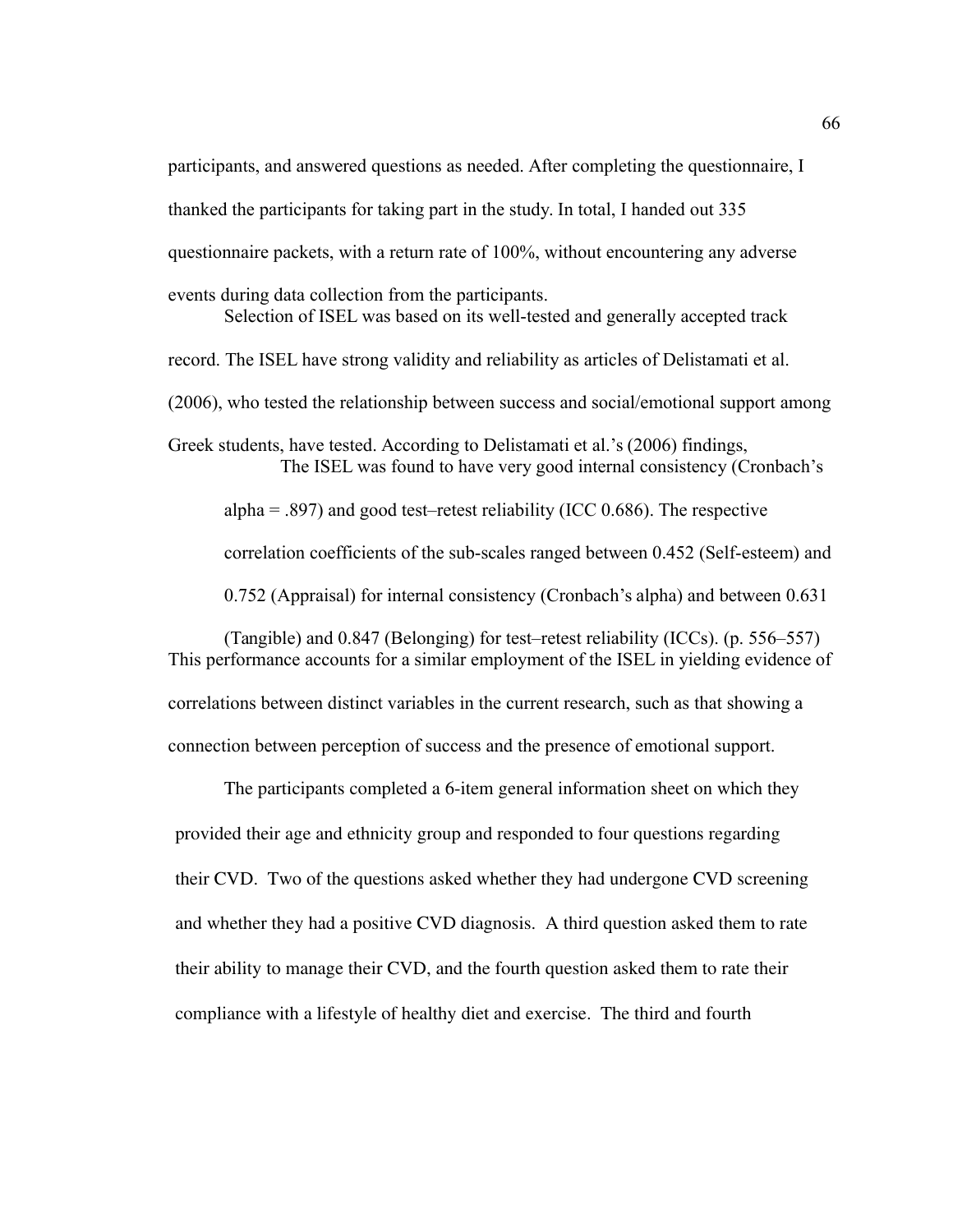questions employed a 6-point Likert scale ranging from 1 (*strongly disagree*) to 6 (*strongly agree*).

#### **Sample for the Study**

The target population for this study was non-Hispanic and Hispanic menopausal women between the ages of 55 and 84 years old. However, the samples in this study were all women from the United States. In particular, these participants resided in Atlanta, Georgia. The sample populations selected for consideration were senior women from two distinct ethnic groups. The consideration of both Hispanic and Caucasian women resulted in the use of two sample groups with well-controlled variables, such as age, general health, and sample size. One-hundred and sixty-eight Caucasian women and 167 Latino women were included in the study, with the former group reporting an average age of 65.5 and the latter an average age of 65.4.

The selected groups may be representative of the general population, though this is not immediately apparent because the groups were selected using a nonrandomized approach. Trochim (2006) established that the purposive strategy of the nonprobability sampling used here may still offer such representative capacity. According to Trochim (2006) "in purposive sampling, we sample with a *purpose* in mind, we usually would have one or more specific predefined groups we are seeking" (p. 1). In this case, the isolation of other variables renders the two selected populations as effectively representative of their specific demographics. Provided applying the same level of care in a broader study to distill these variables, I conclude that the findings related to the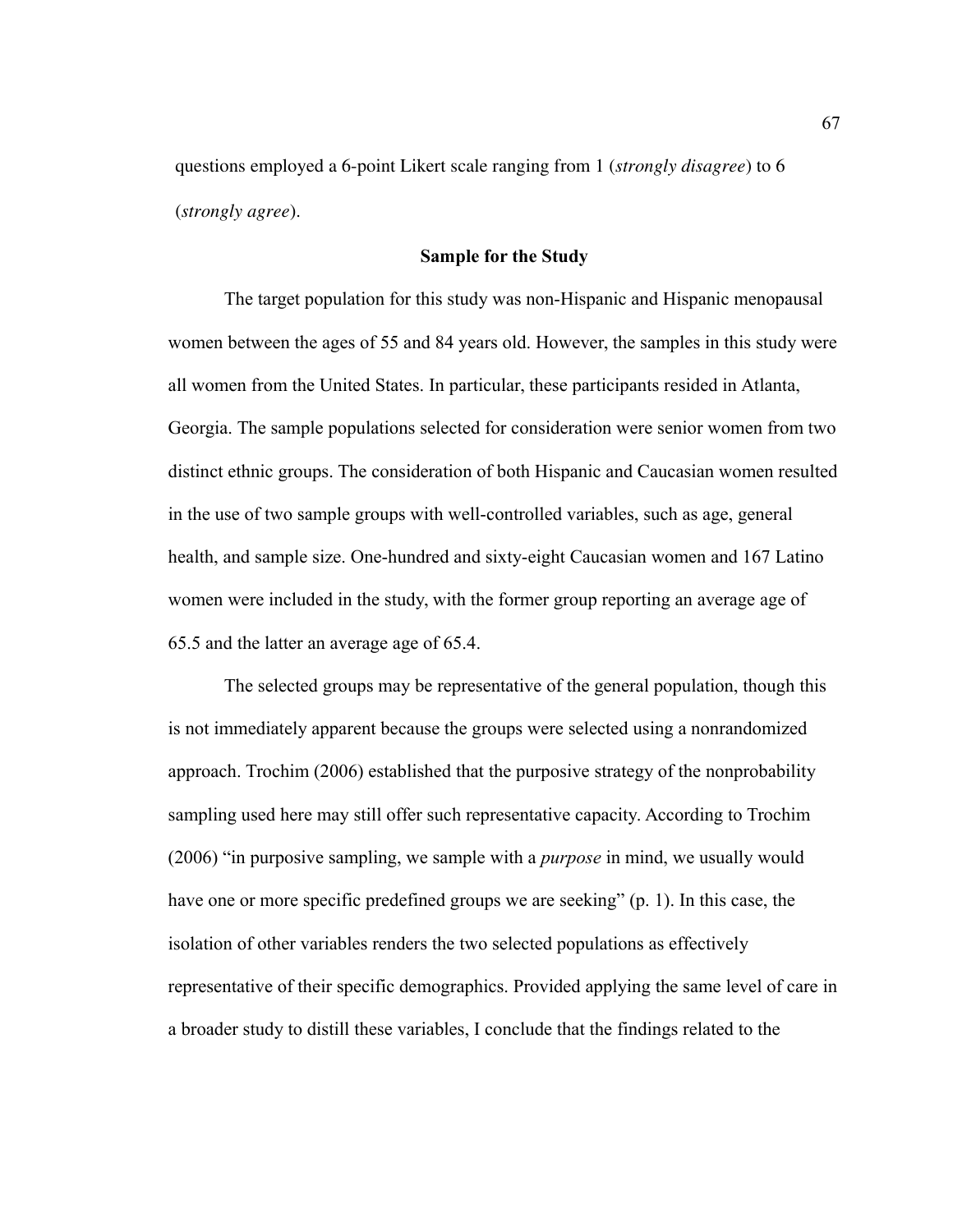population offer modestly strong external validity. These findings are replicable to a larger sample population.

## **Descriptive Statistics**

Table 2 describes the values of the major study variables for the two demographic groups and for the total sample. The sample for the study included 335 women, roughly equally divided in two groups, one with 168 Caucasian and one with 167 Hispanic women. This sample size was based on the recommended sample size calculate prior to conducting the study, taking into account moderate differences in slope (0.15), a desired minimum power of 80%, and a significance level of 95%. In two of the categories (good diet and exercise, perceptions of success), the Hispanic members of the sample had higher mean scores. Hispanic respondents scored a mean of 4.99 for perceptions of success and 4.90 for diet and exercise. This is higher than the results provided by the Caucasian women in the sample, who scored a mean of 4.47 for perceptions of success and 4.77 for diet and exercise.

In the category of emotional support, Hispanics scored lower. As shown in Table 2, the mean score of the Hispanic subjects in the sample on the emotional support survey was 72.2, while the mean for the Caucasian subjects was 96.0. In general, both groups showed high responses in the categories of perceptions of success and diet and exercise. These numbers had an average score of 4.73 and 4.83, respectively.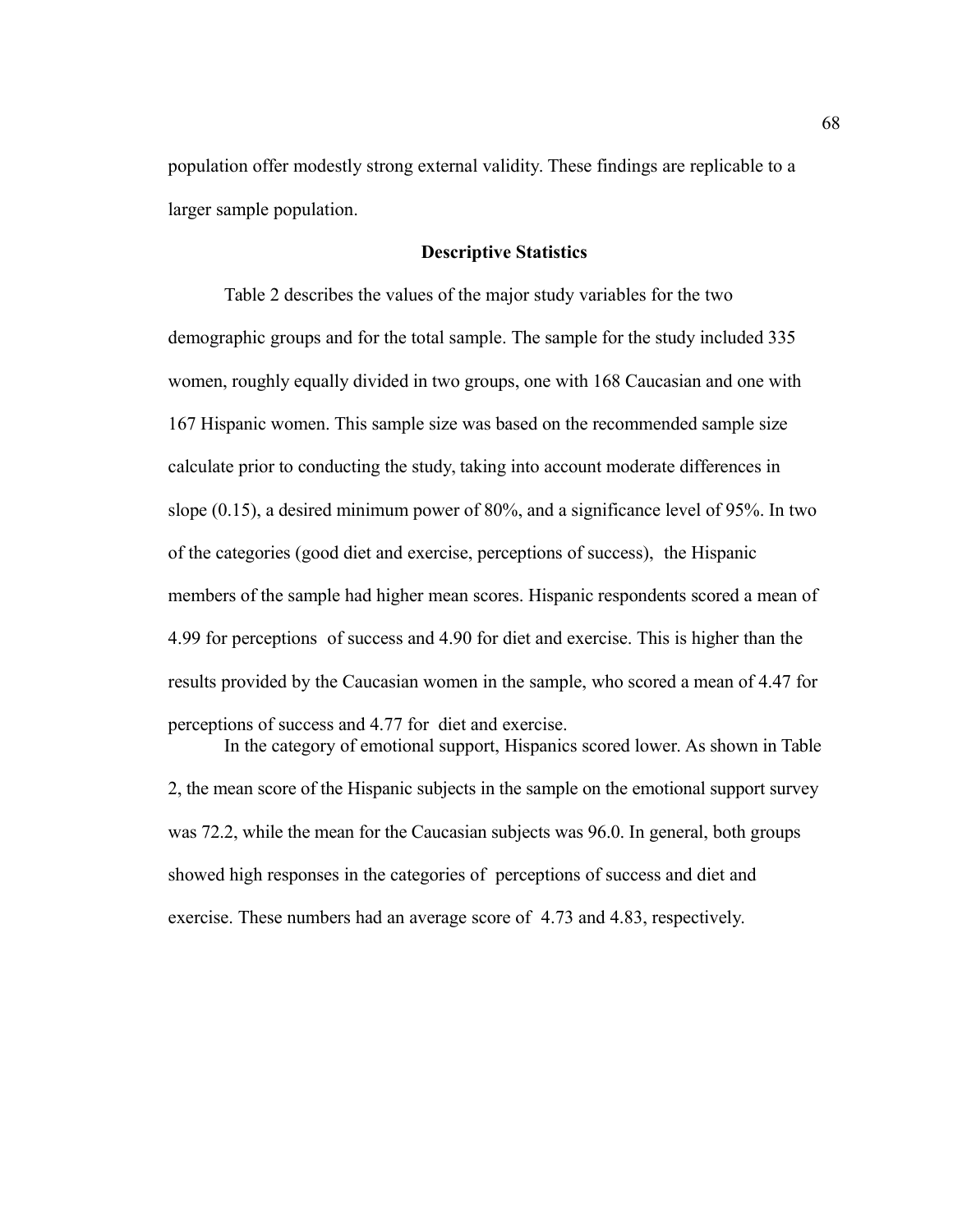|                          |           | Caucasian | Hispanic | Total |
|--------------------------|-----------|-----------|----------|-------|
| N                        |           | 168       | 167      | 335   |
| Age                      | Mean      | 65.5      | 65.4     | 65.4  |
|                          | Std. Dev. | 6.1       | 5.3      | 5.7   |
| Perception of Success    | Mean      | 4.47      | 4.99     | 4.73  |
|                          | Std. Dev. | 0.99      | 1.47     | 1.28  |
| Good Diet and Exercise   | Mean      | 4.77      | 4.90     | 4.83  |
|                          | Std. Dev. | 0.74      | 1.22     | 1.00  |
| <b>Emotional Support</b> | Mean      | 96.0      | 72.2     | 84.1  |
|                          | Std. Dev. | 23.4      | 15.5     | 23.2  |

## *Values of the Major Study Variables*

These insights are significant in highlighting how both Caucasians and Hispanics had very poor results in perceptions of success and diet and exercise. The only difference is that Hispanic participants scored slightly higher in these categories, while reporting lower responses, in contrast with the median numbers for emotional support. Figure 2 illustrates the rates of positive responses from participants in the survey.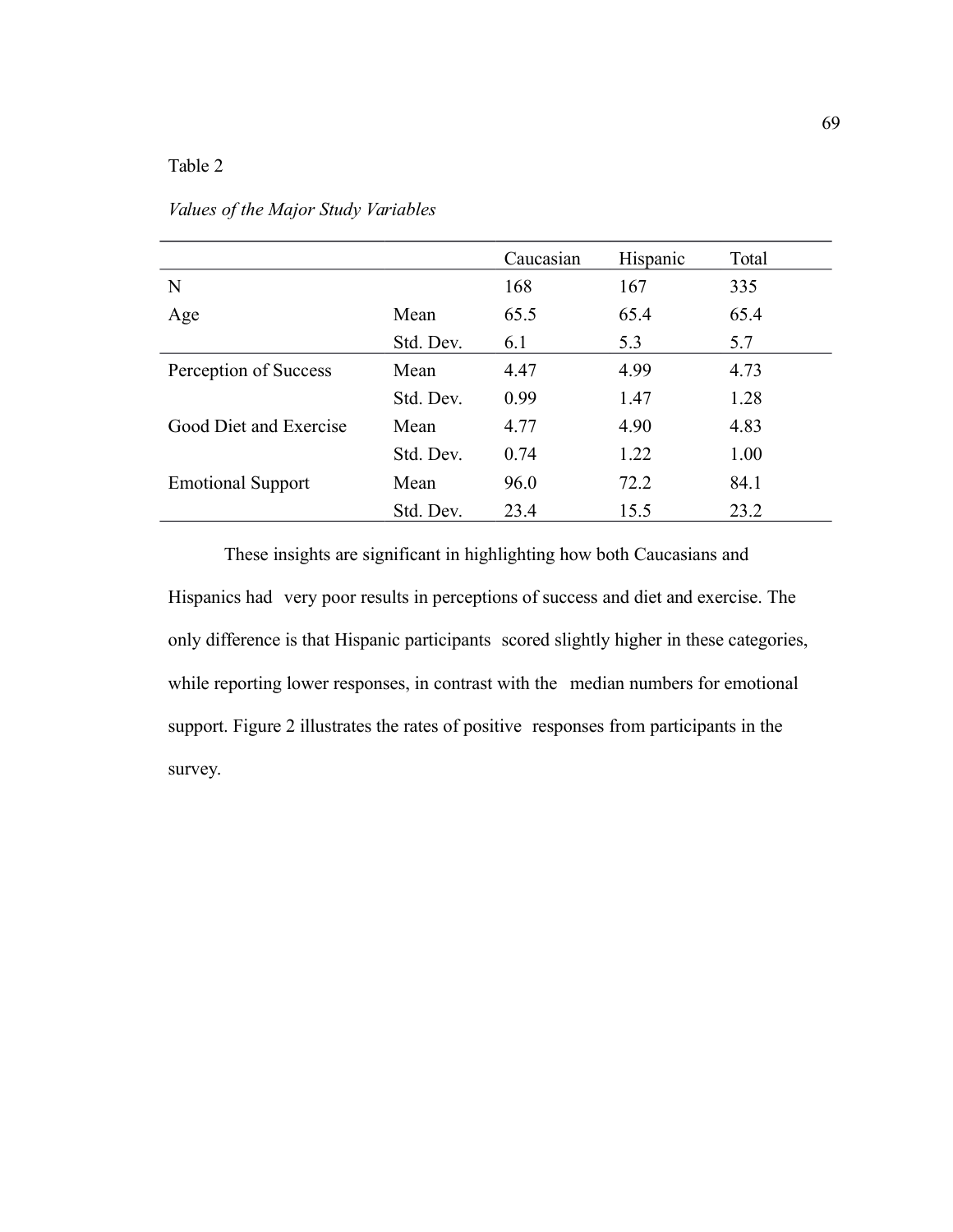



Figure 2 shows that there are lower levels of success in controlling CVD for both

demographics of respondents. However, the older groups were more effective in managing the condition based upon these views.



*Figure 3.* Effect of good diet and exercise.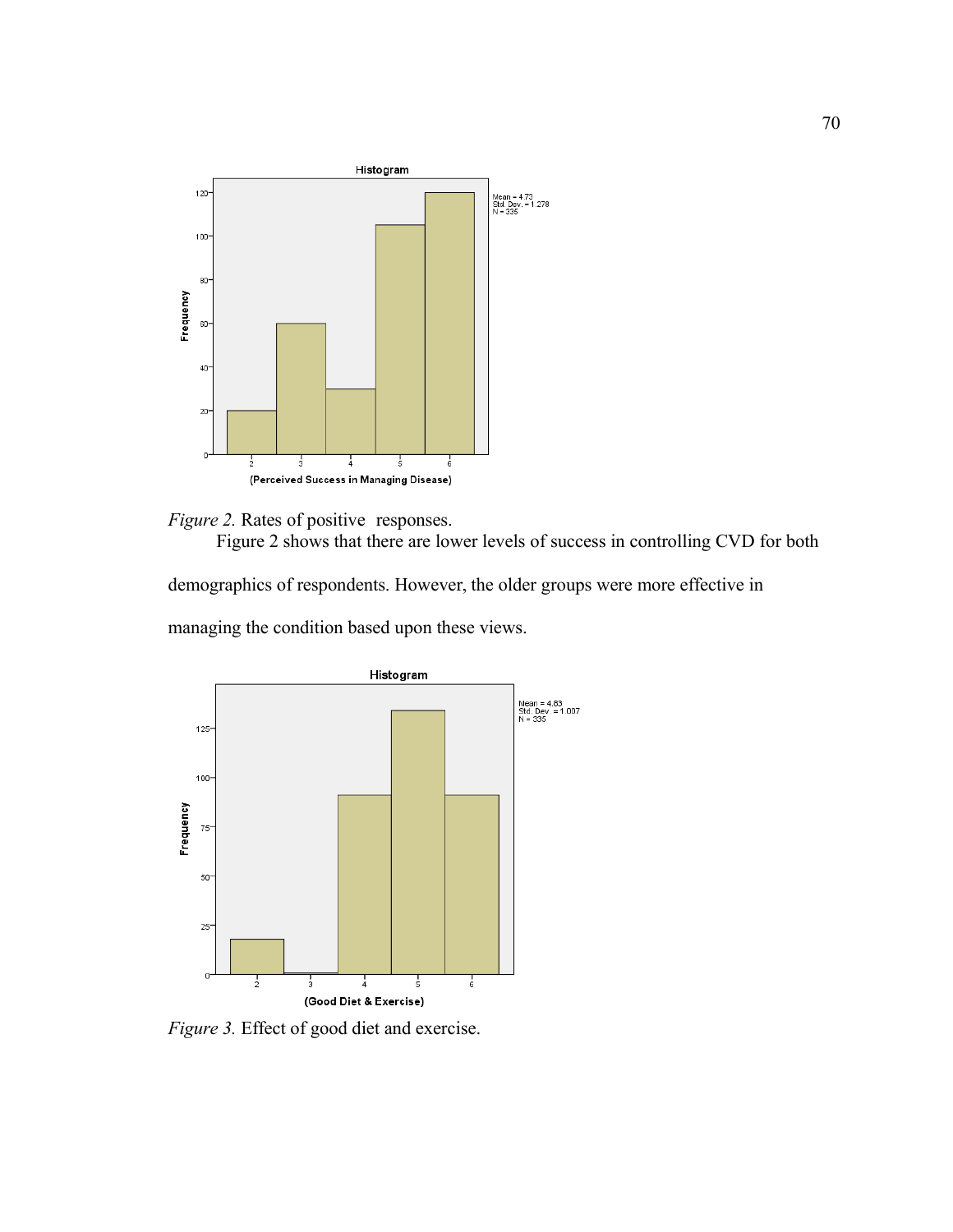Figure 3 shows the similar results of the participants in the survey, with most participants reporting reduced amounts of diet and exercise. In the second to oldest category, respondent were more active and they lived healthier lifestyles.





## **Data Analysis**

The statistical procedures used in this study were correlations, independentsample *t* tests, simple linear regression, and multiple linear regression. The assumptions associated with these procedures are specified below, with the application and verification through assumption checking. The results demonstrate that the methods are appropriate for the data.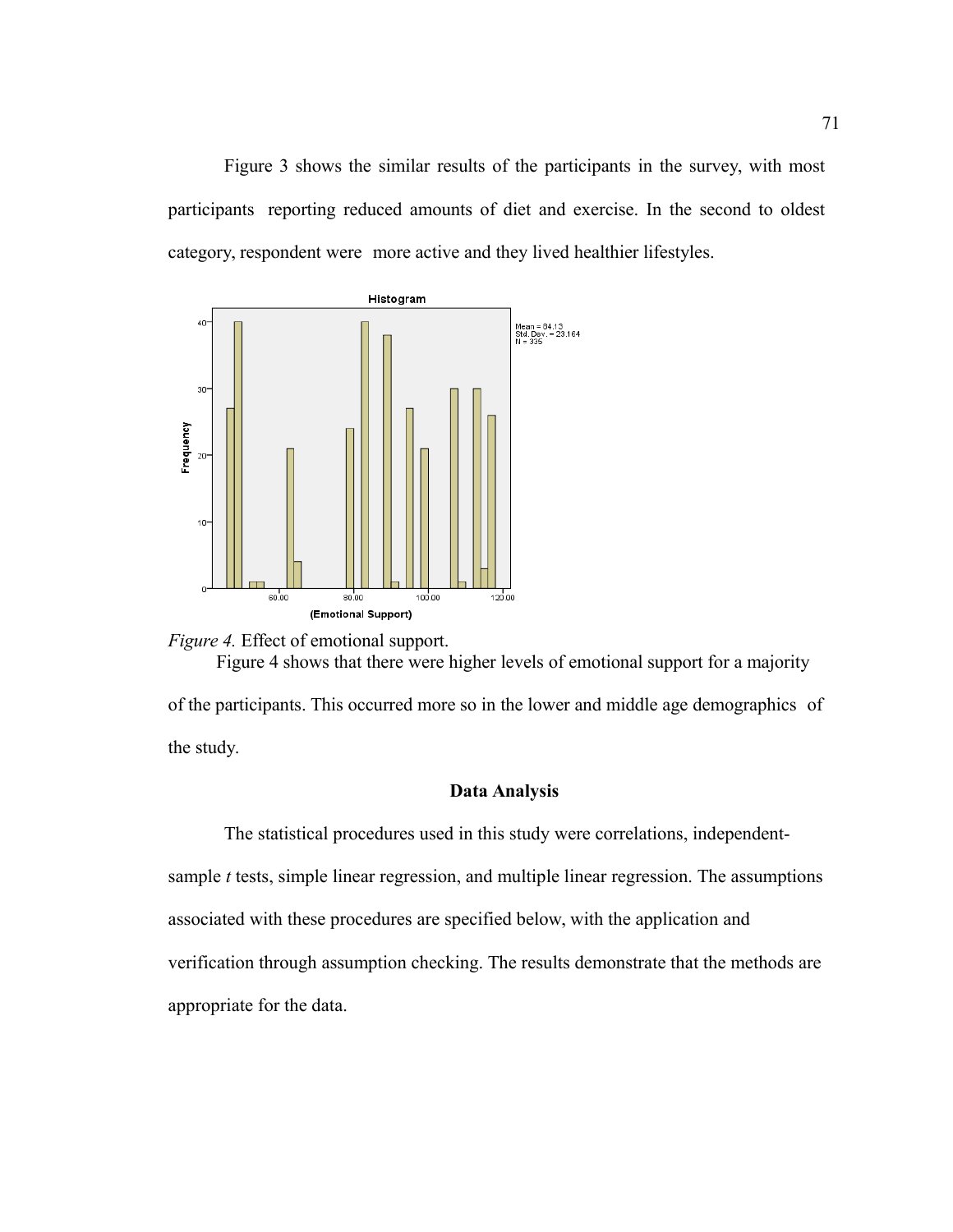## **Pearson's Correlation Coefficient**

The assumptions associated with the Pearson correlation are interval or ratio variables, which are approximately normally distributed, have few outliers, and have uniform variation of the data around the line of best fit (homoscedascity). As shown in Table 3, perceived success in managing CVD was positively correlated with compliance with good diet and exercise  $(r = .321, p < .001)$  and negatively correlated with emotional support ( $r = -188$ ,  $p < .001$ ). This means that people who believe that they are more successful at managing their disease tend to report being better at complying with good diet and exercise. Conversely, subjects who believe that they are more successful with managing their disease report having less emotional support, or subjects who have more emotional support feel less successful with managing their disease. Age is also negatively correlated with emotional support ( $r = -100$ ,  $p < .05$ ). This indicates that older participants had lower scores for emotional support, or that older subjects tend to report having less emotional support than younger subjects. Lastly, compliance with good diet and exercise was negatively correlated with scores for emotional support ( $r = -131$ ,  $p <$ .) 01). This means subjects who report being better at complying with a good diet and exercise tend to have less emotional support, or that subjects who have more emotional support tend to feel less successful at complying with good diet and exercise.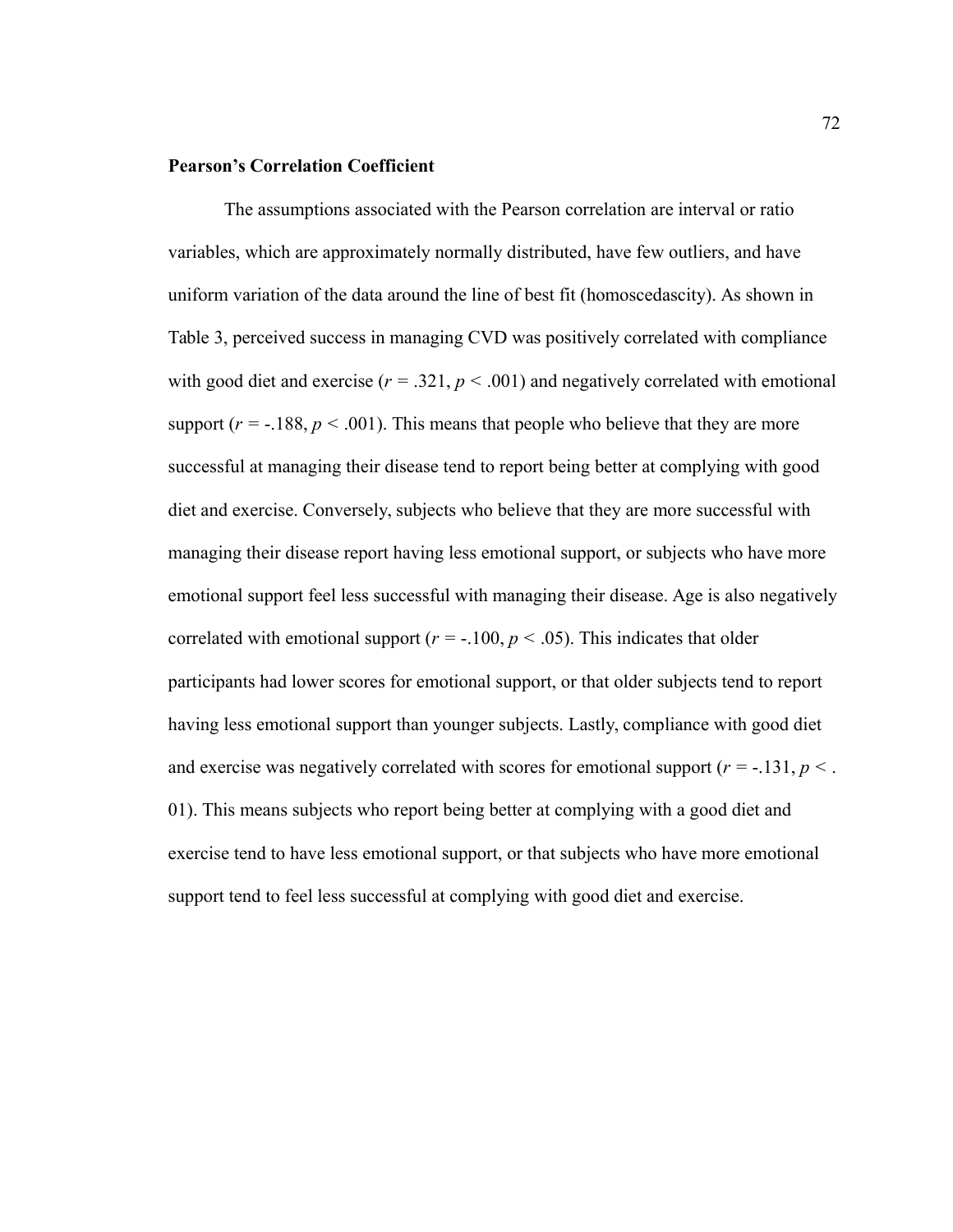#### *Correlations among the Study Variables*

|                                             |         | Compliance     |           |
|---------------------------------------------|---------|----------------|-----------|
|                                             |         | with Good Diet | Emotional |
| <b>Pearson Correlation</b>                  | Age     | and Exercise   | Support   |
| Perceived Success in Managing               | $-.087$ | $.321***$      | $-188***$ |
| Disease                                     |         |                |           |
| Age                                         |         | .051           | $-.100*$  |
| Compliance with Good Diet and               |         |                | $-.131**$ |
| Exercise                                    |         |                |           |
| <i>Note</i> , $N = 335$                     |         |                |           |
| *** $p < .001$ , ** $p < .01$ , * $p < .05$ |         |                |           |

## **Independent Samples** *t* **Test**

The assumptions associated with the independent samples *t* test are that the DV is normally distributed, the variances of the DV are approximately equal for the two groups, I sampled the subjects independently from their populations. Table 4 shows the results of the *t* test. The four *t* tests show that Caucasian and Hispanic subjects were not significantly different in average age or in how well they managed their diet and exercise. The *t* tests on emotional support and average perception of success in managing CVD indicated that Hispanic women had significantly higher scores for perception of success in managing CVD and Caucasian women received a significantly higher degree of emotional support.

Using 95% confidence interval to measure the significance of the gap in the observable data of the different population groups, I analyzed the data. Confidence intervals in general provide raw and immediately evident measures of how distinct response scores have been from two or more distinct population groups. In the case of the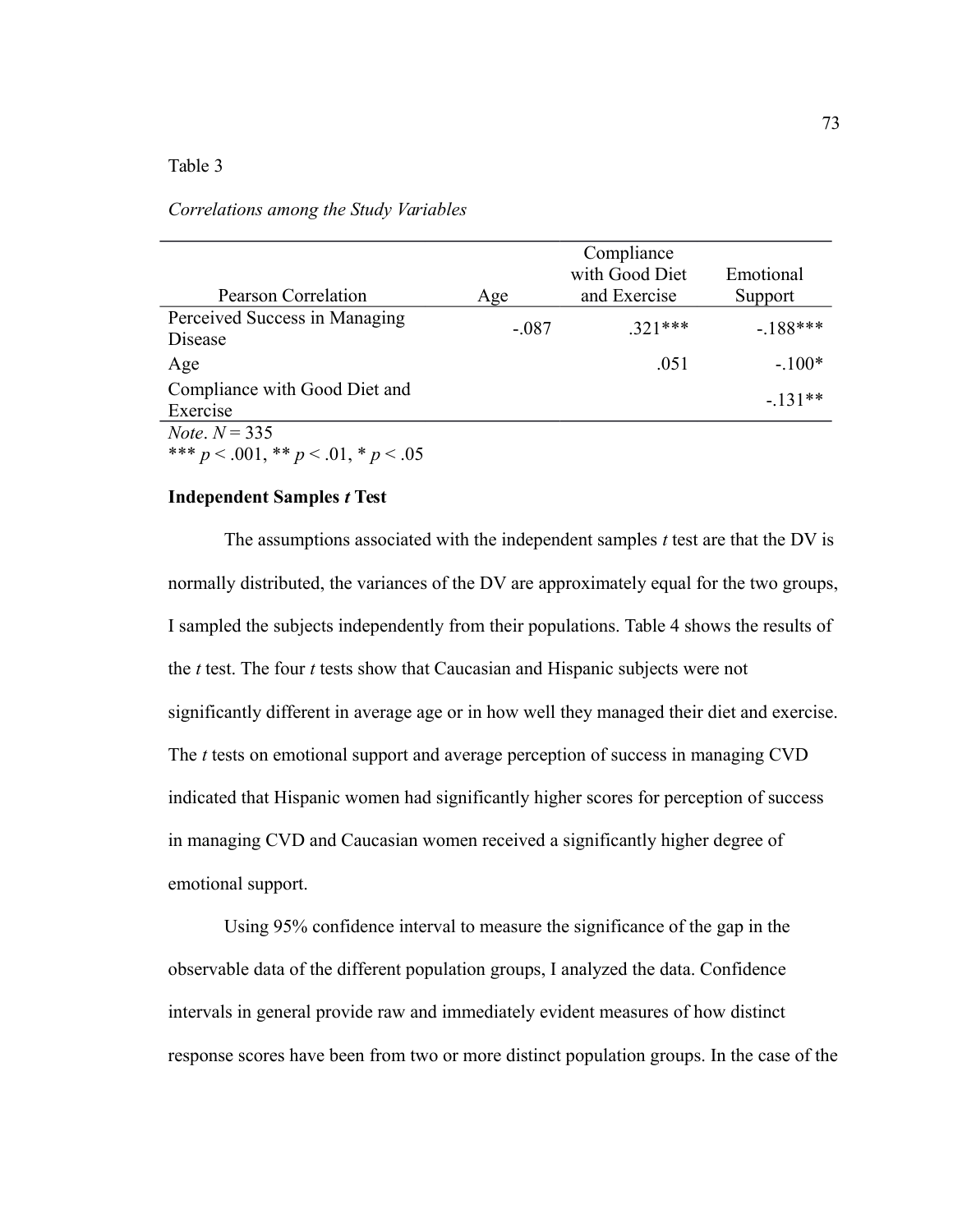present study, we can learn a bit about the distinctions in the research responses of the two groups, particularly based on the salience of certain confidence intervals. Most specifically, the confidence intervals reported between the Caucasian and Hispanic respondents in the area of emotional support are especially telling. With a lower end score of 19.56 and a higher end score of 28.10, the confidence interval shows a mean difference of 23.83. Compared to mean differences of -.13 and .52 in the areas of diet and exercise and preparation for the disease respectively, we can see that emotional support is the most compelling variable for the measurement between an experimental and control group. And in accordance with the implications of the confidence interval, achieving a similar mean difference is possible in any future study of the same subject and representative populations.

## Table 4

|                                                   |                     |                   |                  |            |                  | Mean   | 95%<br>Confidence<br>Interval |           |
|---------------------------------------------------|---------------------|-------------------|------------------|------------|------------------|--------|-------------------------------|-----------|
|                                                   | Mean<br>(Caucasian) | Mean<br>(Hispanic | $\boldsymbol{t}$ | df         | $p(2-$<br>tailed | Diff.  | Lowe<br>r                     | Uppe<br>r |
| Age                                               | 65.45               | 65.37             | 0.12             | 333        | .904             | .08    | $-1.15$                       | 1.30      |
| Perceived<br>success in<br>managing<br><b>CVD</b> | 4.47                | 4.99              | $-3.82$          | 290.7      | < 0.01           | $-.52$ | $-.79$                        | $-0.25$   |
| Good diet<br>$\&$<br>exercise                     | 4.77                | 4.90              | $-1.18$          | 274.3      | .238             | $-13$  | $-.35$                        | .09       |
| Emotiona<br>1 Support                             | 96.01               | 72.17             | 10.9<br>8        | 290.5<br>a | $<$ .<br>001     | 23.83  | 19.56                         | 28.10     |

*Results of Independent Samples t test*

a Degrees of freedom estimated because of unequal variances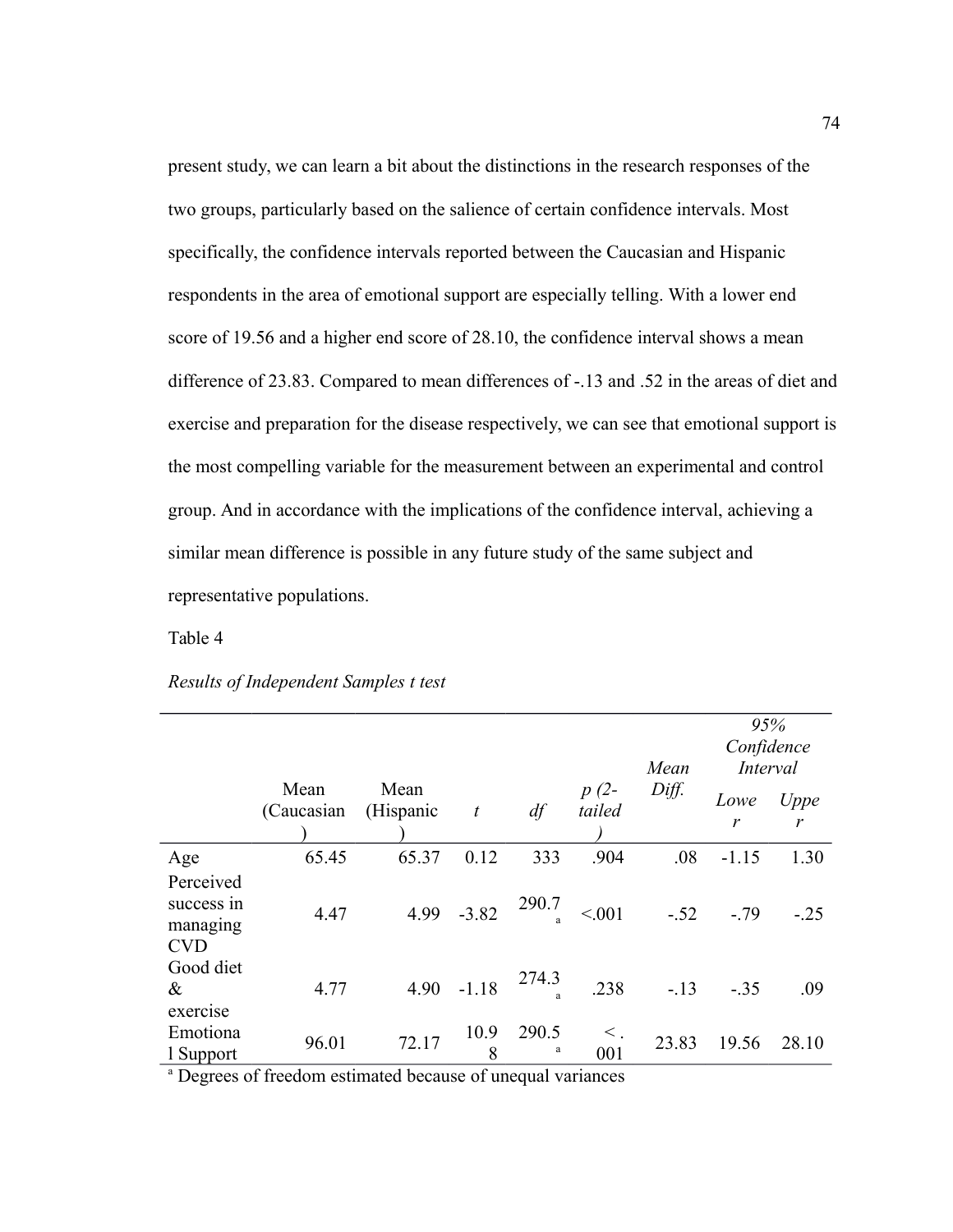## **Simple and Multiple Linear Regression**

The assumptions associated with linear regression are that the variables are interval or ratio data, are normally distributed, have few outliers, and have uniform distribution around the regression line. In addition, the residuals are approximately normally distributed. All of the aforementioned assumptions are applicable, and the discussion includes results of the regression analyses in relation to the research questions.

#### **Research Question 1**

Research question 1 investigated the relationship between social and emotional support and perception of success in managing CVD in postmenopausal women between the ages of 55 and 84. I used linear regression with perception of success in managing CVD as the DV and emotional support as the predictor. As shown in Table 5, the analyses of variance accompanying this regression resulted in  $F(1, 333) = 12.15$ , *p* = .001. Results indicated that the relationship between emotional support and perception of success was statistically significant, or that the prediction of Perception of Success in Managing CVD is possible with the using Emotional Support. On the other hand, the negative coefficient for emotional support (-0.010) indicated a negative relationship between emotional support and perception of success. In other words, a higher level of emotional support is associated with a lower perception of success, while a lower level of emotional support is associated with a higher perception of success. The computed *p*-value (0.006) for emotional support confirmed that emotional support is a significant predictor of perception of success. Finally, the *R* square value indicated that emotional support accounted for 3.5% of the variance in perception of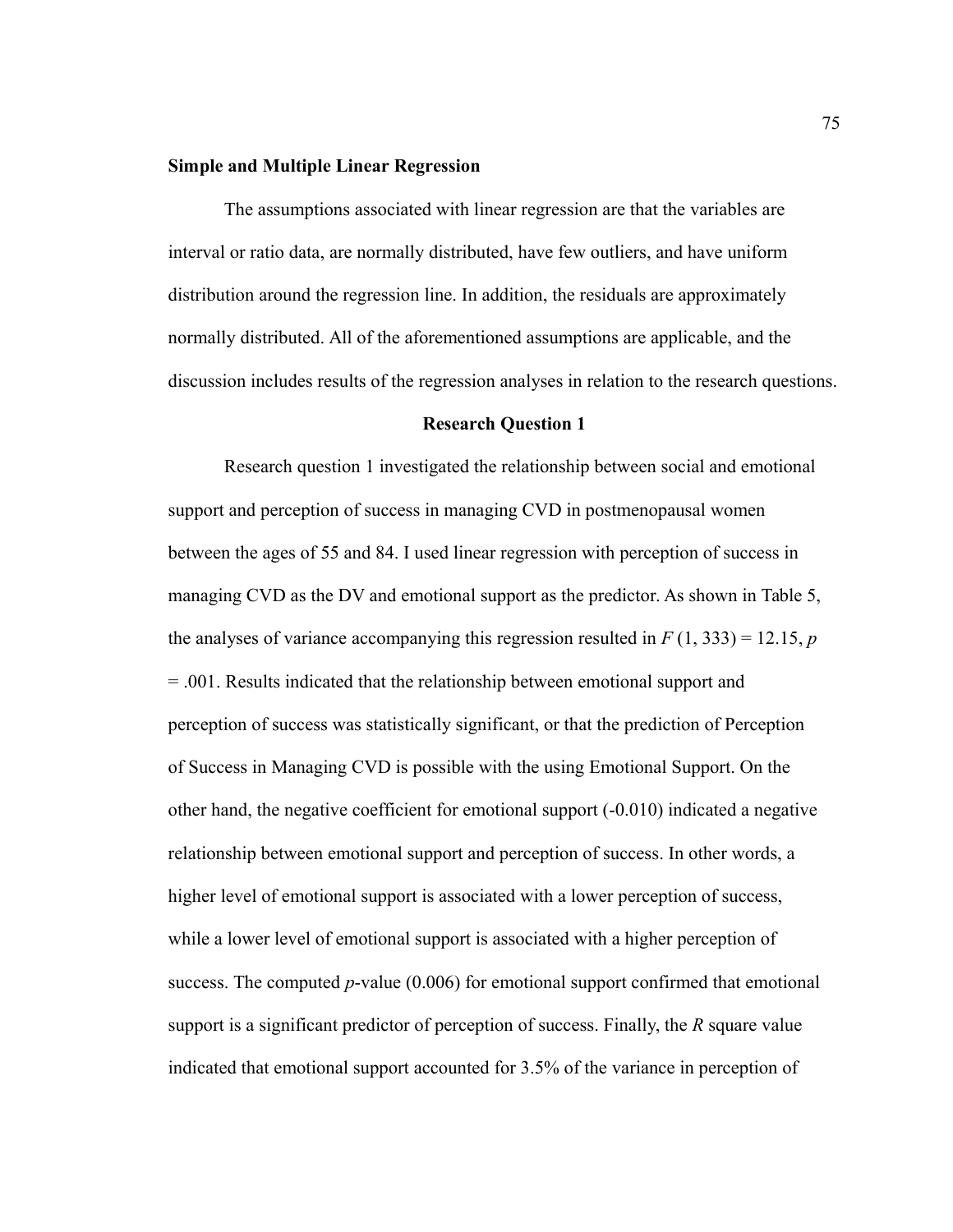success in the sample and is expected to account for 3.2% of the variance in perception of success in future samples.

Table 5

*RQ1 Analysis Summary*

| Variable                                                       |           | $95\%$ CI for B           | Beta    |        |       |  |  |
|----------------------------------------------------------------|-----------|---------------------------|---------|--------|-------|--|--|
| Constant                                                       | 5 6024    | 5.0926 to 6.1123          |         | 21.617 | .0000 |  |  |
| <b>Emotional Support</b>                                       | $-0.0104$ | $-0.0162$ to<br>$-0.0045$ | $-1876$ | -3 486 | .0006 |  |  |
| <i>Note.</i> $R = .188$ , $R^2 = .035$ , adjusted $R^2 = .032$ |           |                           |         |        |       |  |  |
| <i>Model:</i> $F(1, 333) = 12.151$ , $p = .001$                |           |                           |         |        |       |  |  |

#### **Research Question 2**

The second research question examined the levels of social and emotional support with perceived levels of success among different ethnicities. I used a moderated multiple regression approach with perception of success as the dependent covariate, emotional support as the predictor covariate, and ethnicity as a moderator covariate. Ethnicity was coded as a dichotomous variable (Caucasian = 1, Hispanic = 0). The first step in this analysis was to create standardized values of the independent variable, emotional support, as recommended by Creswell (2009), and to create an interaction term equal to the product of DV and the moderator variable (ethnicity). In the analysis, the DV (perception of success) was regressed on three predictor variables: the IV, the moderator variable, and the interaction term. Having a significant regression coefficient  $(p < 0.0001)$  for the interaction term means that a significant moderating effect of ethnicity exists. As indicated by the results in Table 6, the significant  $p$ -value for the interaction term ( $p <$ . 001) indicated that ethnicity does moderate the relationship between emotional support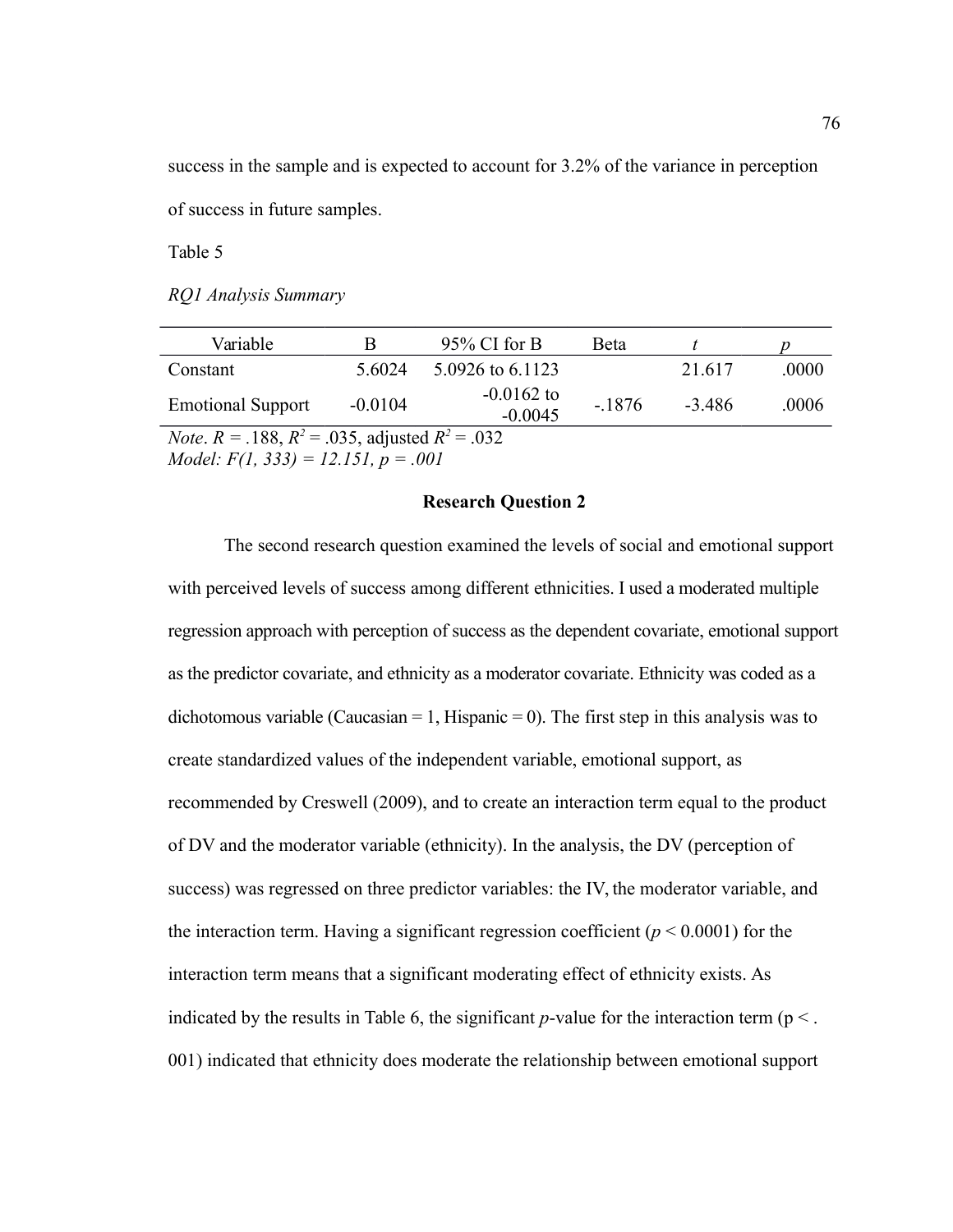and perception of success. In other words, the relationship between emotional support and perception of success is different for Caucasian women than it is for Hispanic women.

Table 6

*RQ2 Analysis Summary*

| Variable                         | B        | $95\%$ CI for B      | <b>Beta</b> |         |       |
|----------------------------------|----------|----------------------|-------------|---------|-------|
| Constant                         | 5.407    | 5.190 to 5.624       |             | 49.00   | .0000 |
| Ethnicity                        | $-0.652$ | $-942$ to $-362$     | $-0.255$    | $-4.42$ | .0000 |
| <b>Emotional Support</b>         | 0.801    | 0.544 to 1.058       | 0.627       | 6.13    | .0000 |
| Interaction (ES x)<br>Ethnicity) | $-1357$  | $-1.665$ to $-1.049$ | $-0.806$    | -8.67   | .0000 |

## **Research Question 3**

The third research question was concerned with the relationship between subjects' perception of success and their self-reported compliance with healthy diet and exercise behaviors. Again, I fitted linear regression with perception of success in managing CVD as the DV and diet and exercise as the predictor. The analysis of variance accompanying this regression resulted in  $F(1, 333) = 38.22$ ,  $p < .001$ . This result indicated that the relationship between diet and exercise as well as perception of success was statistically significant. The positive regression coefficient for diet and exercise (0.407) indicated that there is a positive relationship between perception of success and diet and exercise. In other words, individuals who report higher levels of compliance with healthy diet and exercise also perceive themselves as being more successful at managing their disease. Diet and exercise is a significant predictor of perception of success, as shown by the significant *p*-value (*p* < 0.0001). Moreover, the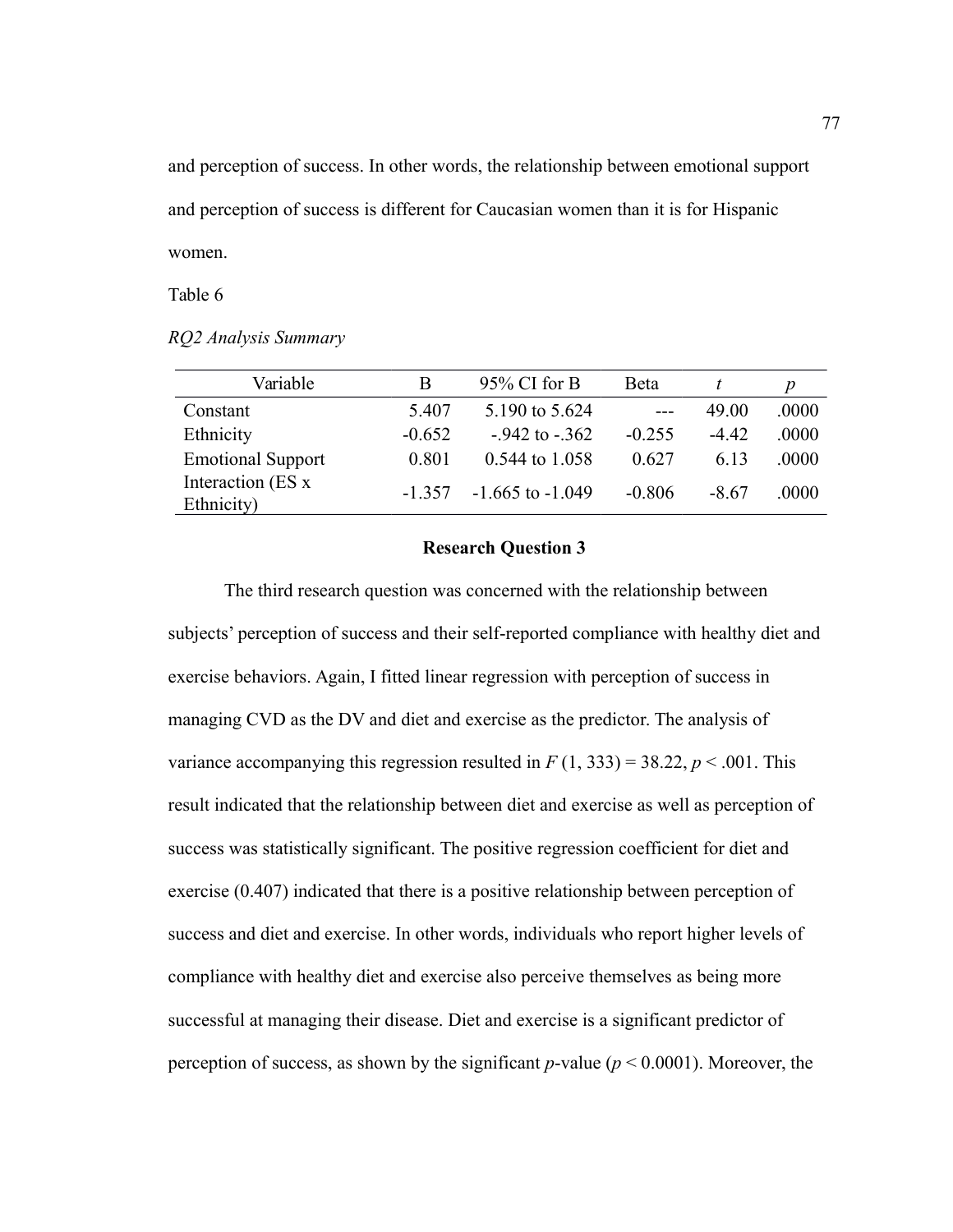*R* square value indicated that diet and exercise accounted for 10.3% of the variance in perception of success in the sample, and is expected to account for 10.0% of the variance in perception of success in future samples. Table 7 includes these results.

Table 7

*RQ3 Analysis Summary*

| Variable                                                       |      | $95\%$ CI for B    | <b>Beta</b> |           |       |  |  |
|----------------------------------------------------------------|------|--------------------|-------------|-----------|-------|--|--|
| Constant                                                       | 2.76 | 2.123 to 3.402     |             | 8493      | .0000 |  |  |
| Diet and Exercise                                              | 407  | $0.278$ to $0.537$ |             | 321 6.182 | .0000 |  |  |
| <i>Note.</i> $R = .321$ , $R^2 = .103$ , adjusted $R^2 = .100$ |      |                    |             |           |       |  |  |

## **Research Question 4**

The fourth research question was concerned with the relationship between diet and exercise from the perspective of the participants and the perception of success in managing CVD in postmenopausal women after controlling for social and emotional support. Multiple linear regression was fitted using perception of success as the DV and diet and exercise and emotional support as the predictor variables. Table 8 contains the results of the multiple linear regression. The regression coefficient for diet and exercise (0.383) when emotional support was included in the equation indicated that diet and exercise has a significant positive relationship with perception of success after controlling for emotional support. The significant *p-value* for the interaction term indicates that Emotional Support does moderate the relationship between Good Diet & Exercise and Perception of Success. In addition, both predictor variables were significant, with *p*-values <0.0001 (diet and exercise) and 0.0045 (emotional support), respectively.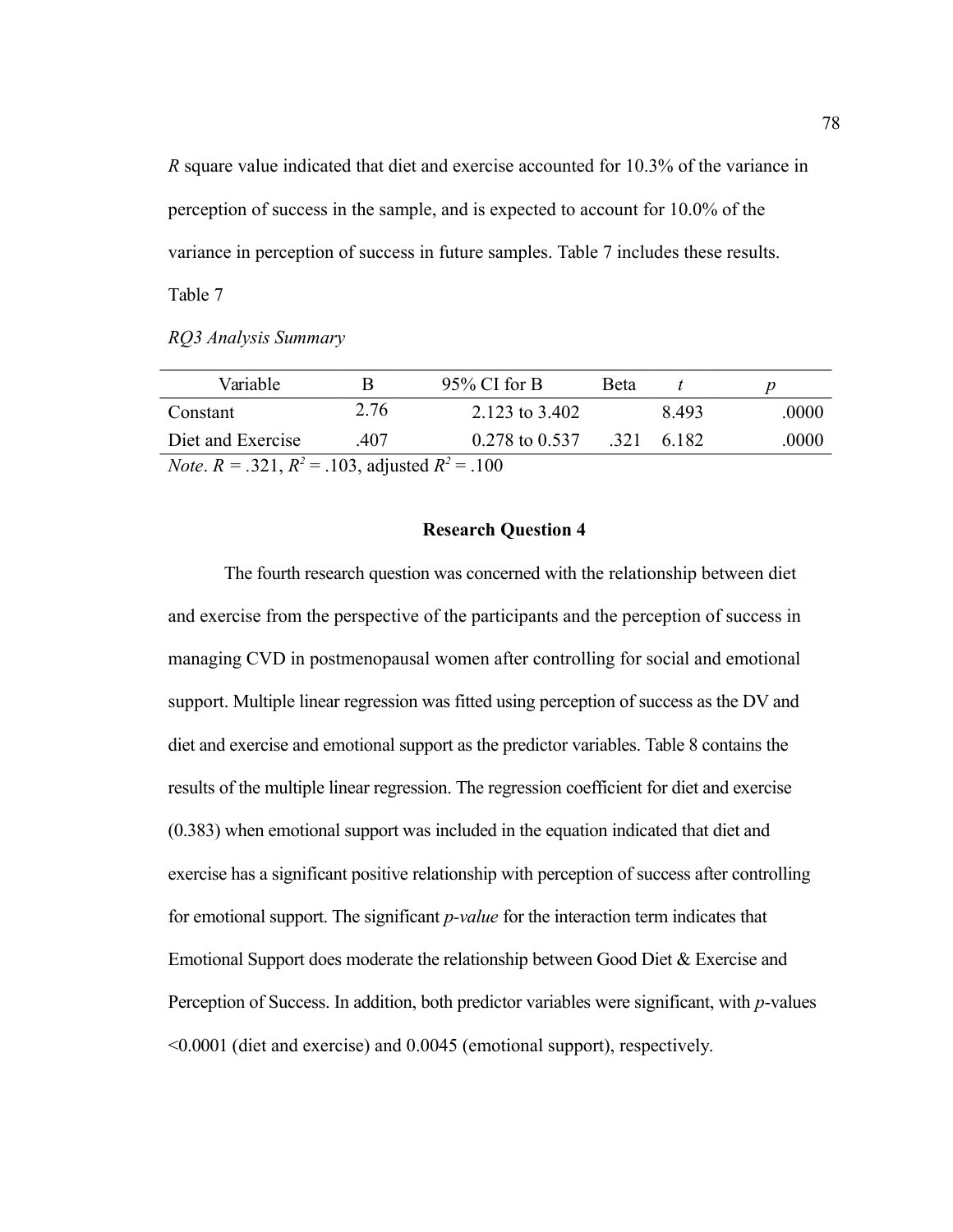| RQ4 Analysis Summary |  |  |  |  |
|----------------------|--|--|--|--|
|----------------------|--|--|--|--|

| Variable                   |          | <b>Beta</b> |         |         |
|----------------------------|----------|-------------|---------|---------|
| Constant                   | 3.570    |             | 8 3 4 3 | (0000)  |
| Diet and Exercise          | 0.383    | 302         | 5 822   | 0000    |
| <b>Emotional Support</b>   | $-0.008$ | - 148       | $-2863$ | (0.045) |
| Interaction ( $D&E x ES$ ) | 0.306    | 0.167       | 3 2 1 9 | 001     |

## **Follow-up Analyses**

The analysis of Research Question 2 revealed that ethnicity had a strong moderating effect on the relationship between perception of success and emotional support. The effect suggested that Caucasian and Hispanic women might differ significantly regarding other variables and other relationships. I performed several analyses to investigate these potential differences.

## **Group Differences on Study Variables**

First, I conducted a series of *t* tests to explore differences between Caucasian and Hispanic subjects on mean scores for the study variables. Table 9 shows the mean values and other measures of central tendency. I subdivided the data set into two groups for each ethnicity and summarized the results in the table.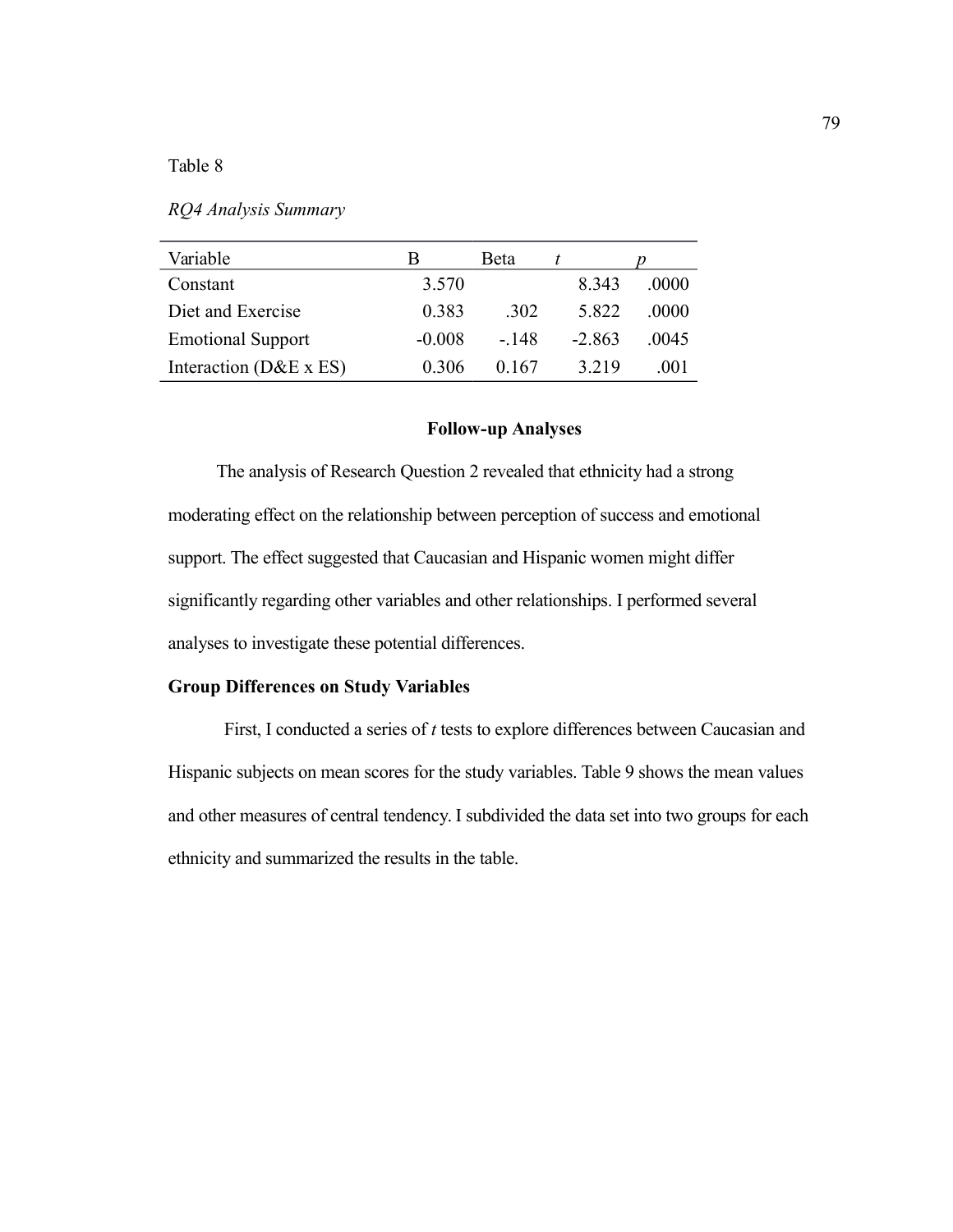| Variable                                        | Ethnicity | N   | Mean | Std. Deviation | Std. Error<br>Mean |
|-------------------------------------------------|-----------|-----|------|----------------|--------------------|
|                                                 | Hispanic  | 167 | 65.4 | 5.319          | .412               |
| Age                                             | Caucasian | 168 | 65.5 | 6.084          | .469               |
| Perceived Success in<br><b>Managing Disease</b> | Hispanic  | 167 | 4.99 | 1.471          | .114               |
|                                                 | Caucasian | 168 | 4.47 | .991           | .076               |
|                                                 | Hispanic  | 167 | 4.90 | 1.216          | .094               |
| Good Diet and Exercise                          | Caucasian | 168 | 4.77 | .742           | .057               |
| <b>Emotional Support</b>                        | Hispanic  | 167 | 72.2 | 15.5           | 1.20               |
|                                                 | Caucasian | 168 | 96.0 | 23.4           | 1.81               |

*Mean Value Difference for Study Variables*

The figures below illustrate the distributions of the study variables for the two





*Figure 5.* Distribution of age in different ethnicities.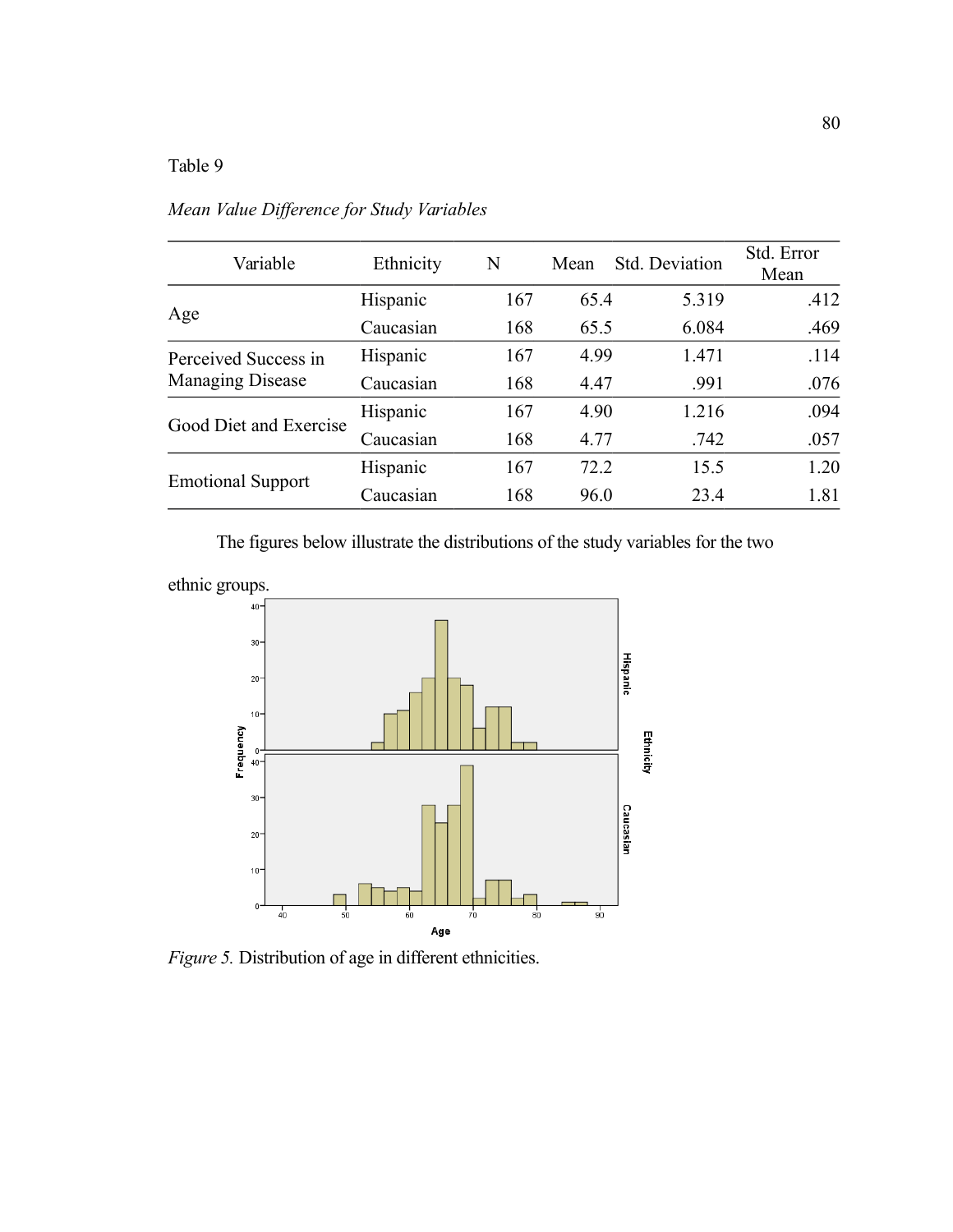

*Figure 6.* Perceived success in managing disease in different ethnicities.



*Figure 7.* Compliance with good diet and exercise in different ethnicities.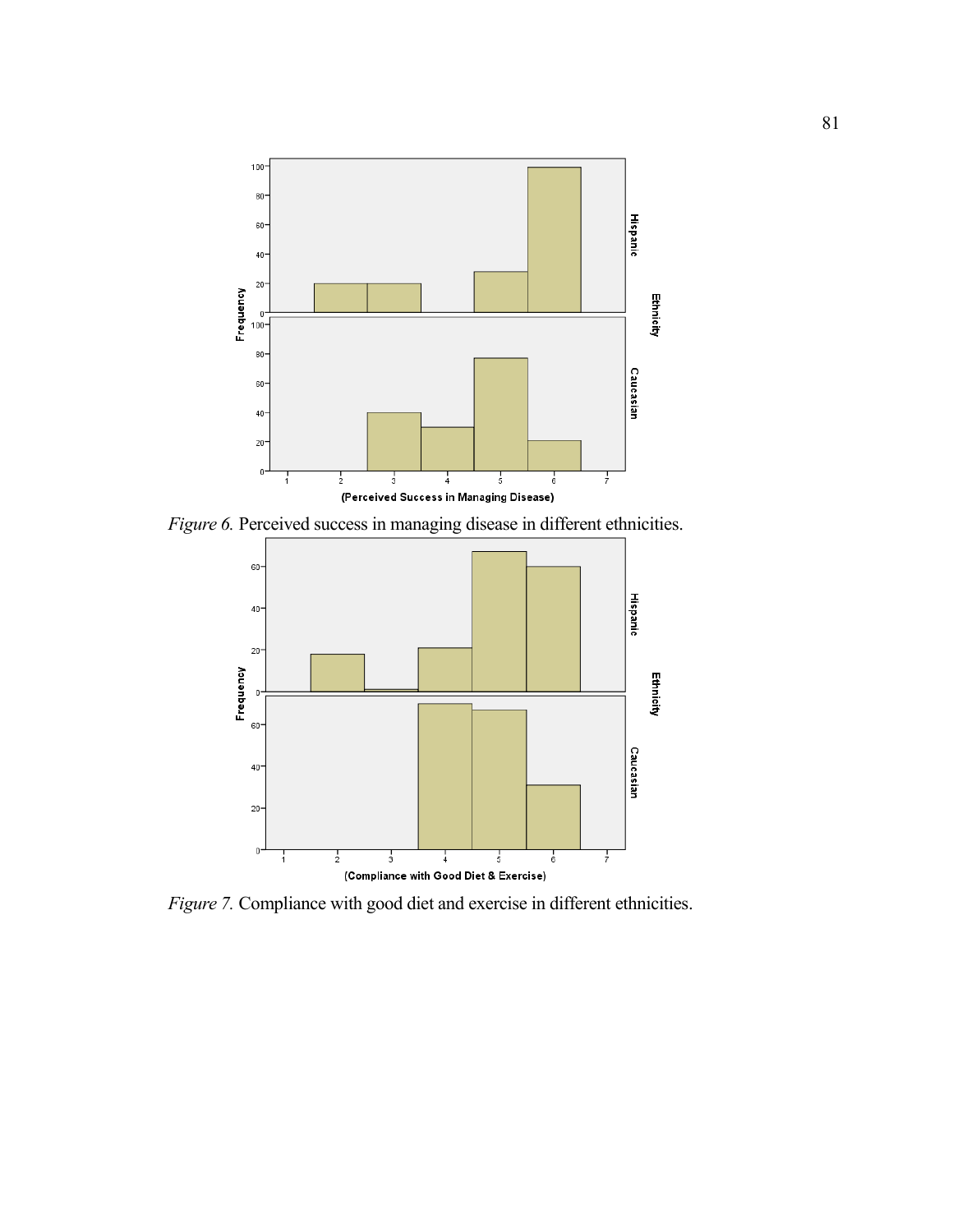

*Figure 8.* Emotional support in different ethnicities. Table 10 contains the results of the *t* tests comparing the means of the two ethnic

groups. Hispanic and Caucasian subjects did not differ in mean age and mean good diet and exercise scores, but had significantly different scores on the other two variables. Thus, Hispanic subjects had higher scores on perceived success in managing disease, while Caucasian subjects had higher mean scores on emotional support.

## Table 10

|                                                                                                           |                |                    | $p(2-$ | Mean      |                  |
|-----------------------------------------------------------------------------------------------------------|----------------|--------------------|--------|-----------|------------------|
|                                                                                                           |                |                    | tailed | Differenc | 95% CI of the    |
| Variable                                                                                                  |                | df                 |        | e         | Difference       |
| Age                                                                                                       | $-0.120$       | 333                | .9040  | $-0.08$   | $-1.30$ to 1.15  |
| Perceived Success in                                                                                      | 3 8 2 1        | 290.7 <sup>a</sup> | .0000  | 0.52      | $0.25$ to $0.79$ |
| Managing Disease<br>Good Diet and Exercise                                                                | 1.184          | $274.3^{\circ}$    | .2380  | 0.13      | $-0.09$ to 0.35  |
| <b>Emotional Support</b>                                                                                  | $\blacksquare$ | $290.5^{\rm a}$    | .0000  | $-23.83$  | $-28.10$ to      |
| <i>Note</i> <sup>a</sup> Degrees of freedom adjusted because Levene's test indicated that group variances |                |                    |        |           |                  |

## *t-test Results to Compare Ethnicities*

d becau *Note*. <sup>a</sup>Degrees of freedom adjusted because Levene's test indicated that group variances were not equal.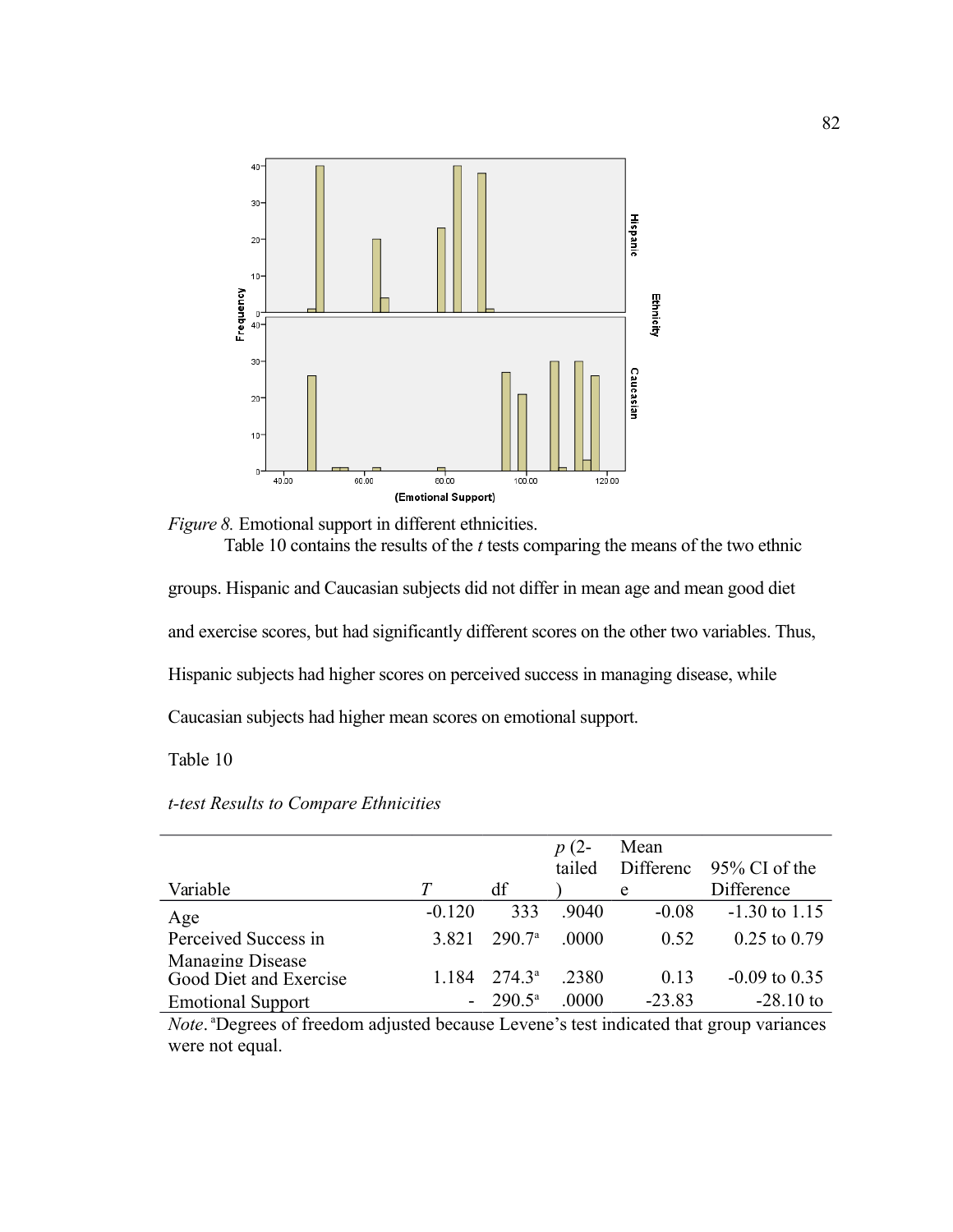## **Group Differences in Correlations among Study Variables**

The results of Research Question 1 indicated that the correlation between perception of success and emotional support would be different for the two ethnicities. Table 11 shows the correlations among all study variables for Caucasian and Hispanic subjects.

Table 11

|  |  | Correlations among All Study Variables for Caucasian and Hispanic Subjects |  |
|--|--|----------------------------------------------------------------------------|--|
|  |  |                                                                            |  |

|                                         |                    |                | Good Diet |                      |
|-----------------------------------------|--------------------|----------------|-----------|----------------------|
|                                         |                    | Perceived      | and       | Emotional            |
| Variable                                | Group <sup>a</sup> | <b>Success</b> | Exercise  | Support              |
| Age                                     | Caucasian          | .110           | .137      | $-146$               |
|                                         | Hispanic           | $-.246**$      | $-.004$   | $-.081$              |
| <b>Perceived Success</b>                | Caucasian          |                | $.573**$  | $-0.567**$<br>.366** |
|                                         | Hispanic           |                | $.209**$  |                      |
| Good Diet and                           |                    |                |           |                      |
| Exercise                                | Caucasian          |                |           | $-.280**$            |
|                                         | Hispanic           |                |           | .018                 |
| $M_{\odot}$ , $\star$ $\star$ $\sim$ 01 |                    |                |           |                      |

*Note*. \*\*  $p < .01$ 

<sup>a</sup>Caucasians, *n* = 168; Hispanics, *n* = 167

The results in the two preceding tables show that the Caucasian and Hispanic respondents exhibited many differences regarding the variables of perceived success, good diet and exercise, and emotional support. I completed additional analyses to investigate whether these differences would affect the results of the statistical analysis conducted to resolve Research Questions 1, 3, and 4.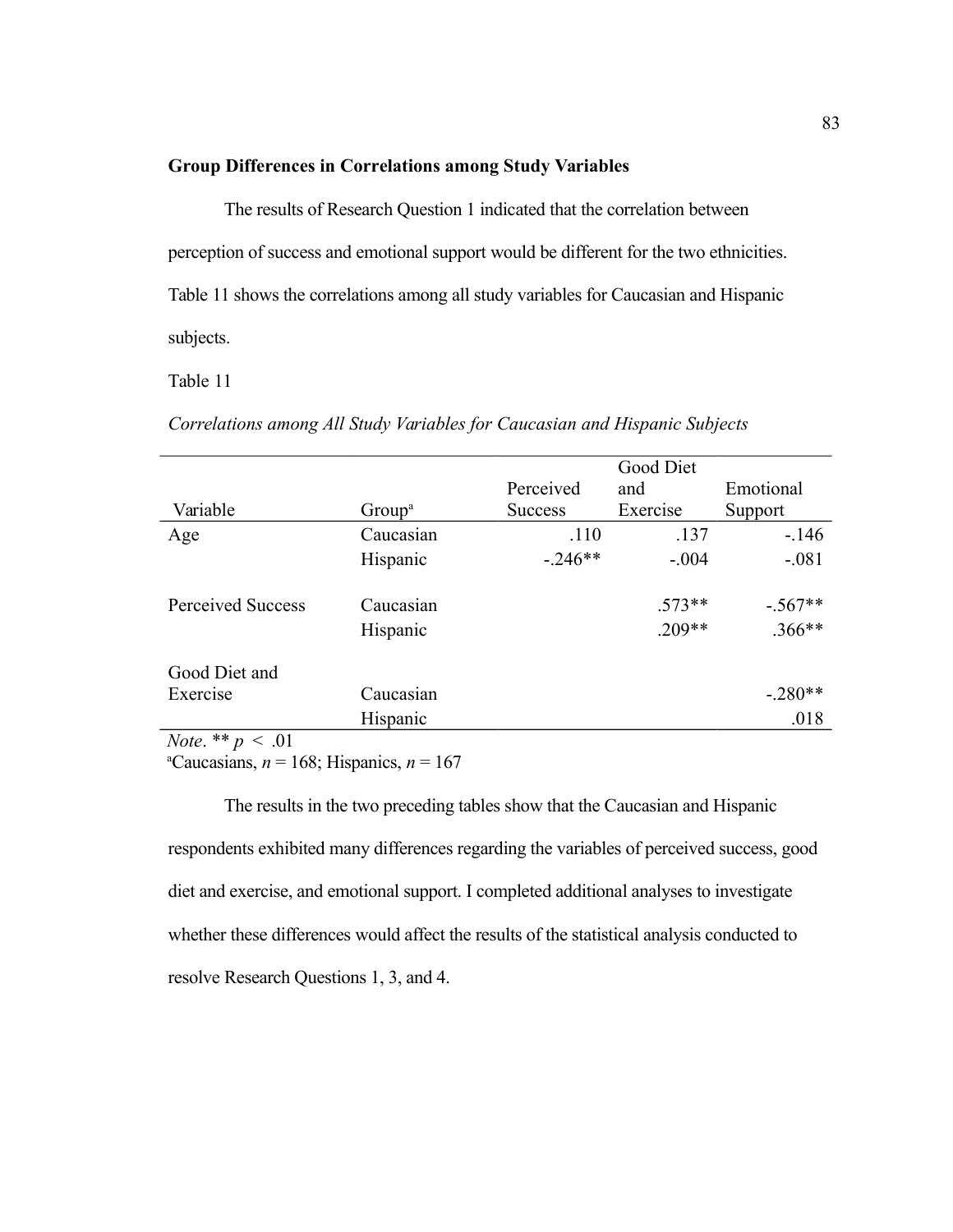#### **Research Question 1 Repeated Separately by Ethnicity**

Research Question 1 investigated the relationship between emotional support and perception of success using a regression approach. The result for the combined sample was that there was a significant negative relationship between the two variables. In the reanalysis, I performed a simple linear regression for each ethnicity group separately with perceived success as DV and emotional support as the predictor variable. Table 12 shows the summary of the results of the two analyses. For each analysis, the overall ANOVA was significant; for Hispanic subjects,  $F(1,165) = 25.5$ ,  $p < .001$ , and for Caucasian subjects,  $F(1,166) = 78.8$ ,  $p < .001$ . The results of the regression showed that for both ethnicities, emotional support was a significant predictor of perceived success ( $p < 0.0001$ ) for both ethnic groups). For Hispanic subjects, the relationship was positive, indicting a direct relationship between Emotional Support and Perception of Success. For Caucasian subjects, the relationship was negative, indicating an inverse relationship between Emotional Support and Perception of Success. Thus, the presence of an uncontrolled variable, ethnicity contaminated the previous result based on the combined groups. This means that separate analysis for the two ethnic groups is necessary; otherwise conclusions will come from misleading results.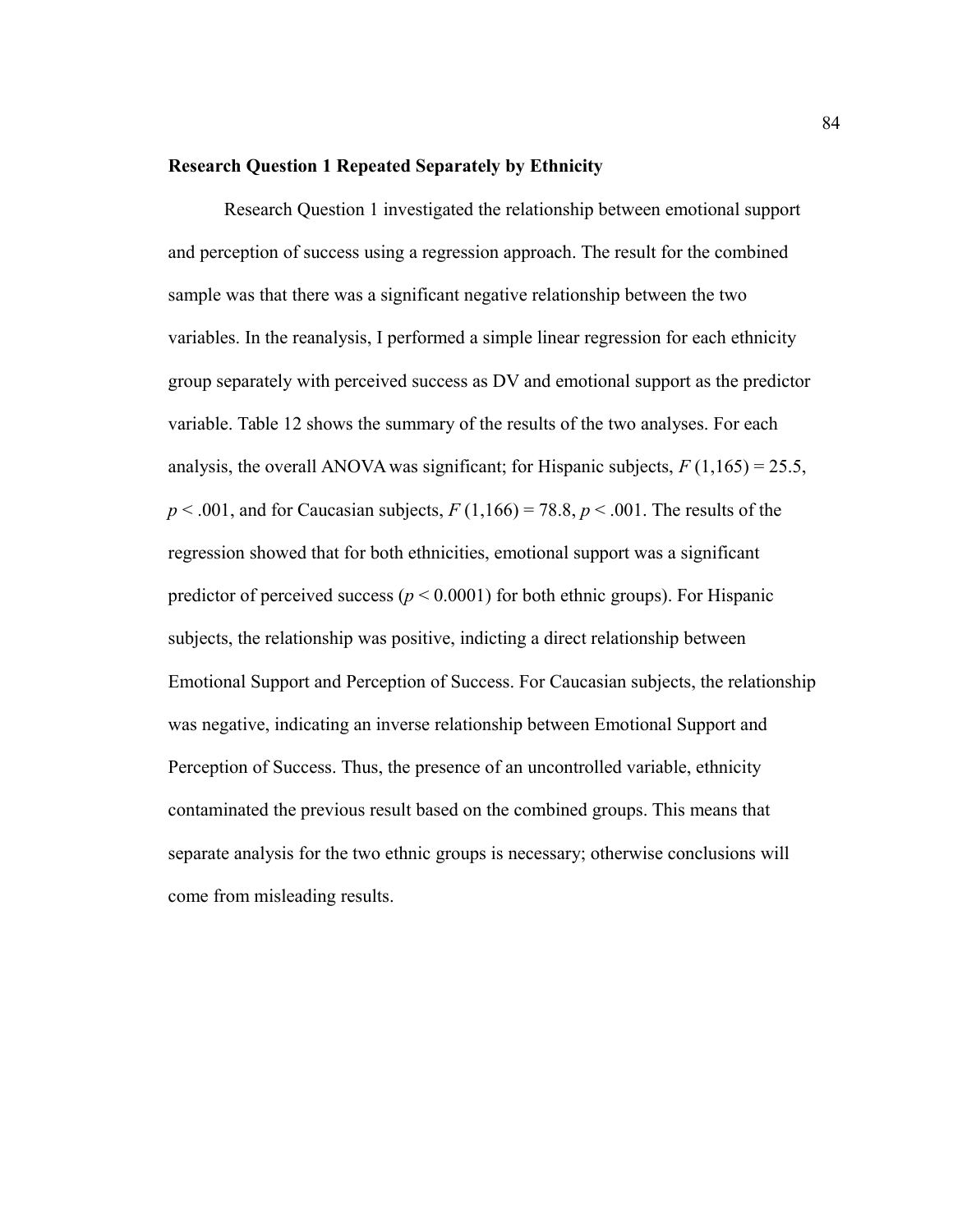## *RQ2 Reanalysis*

| Ethnicity                                                                                            | Variable  | B        | 95% CI for B         | Beta  | t        |      |  |
|------------------------------------------------------------------------------------------------------|-----------|----------|----------------------|-------|----------|------|--|
| Hispanic                                                                                             | Constant  | 2.498    | 1.499 to 3.497       |       | 4.936    |      |  |
|                                                                                                      |           |          |                      |       |          | 0000 |  |
|                                                                                                      | Emotional | 0.035    | $0.021$ to $0.048$   | .366  | 5.045    |      |  |
|                                                                                                      | Support   |          |                      |       |          | 0000 |  |
| Caucasia                                                                                             | Constant  | 6.775    | 6.248 to 7.302       |       | 25.359   |      |  |
| $\mathbf n$                                                                                          |           |          |                      |       |          | 0000 |  |
|                                                                                                      | Emotional | $-0.024$ | $-0.029$ to $-0.019$ | $-56$ | $-8.878$ |      |  |
|                                                                                                      | Support   |          |                      |       |          | 0000 |  |
| <i>Hispanic:</i> $R = .366$ , $R^2 = .134$ , adjusted $R^2 = .128$ ; $F(1, 165) = 25.5$ , $p < .001$ |           |          |                      |       |          |      |  |
|                                                                                                      |           |          |                      |       |          |      |  |

*Caucasian: R* = .567,  $R^2$  = .322, adjusted  $R^2$  = .318;  $F(1, 166)$  = 78.8,  $p < .001$ 

## **Research Question 3 Repeated Separately by Ethnicity**

Research Question 3 was concerned with the relationship between perceived success and good diet and exercise, and it was analyzed using simple linear regression. In the original analysis, the two variables had a significant positive relationship. In the reanalysis, for each ethnicity group separately, I performed a simple linear regression with perceived success as DV and good diet and exercise as the predictor variable. Table 13 shows the summary of the results for the two analyses. For each ethnic group, the overall ANOVA was found to be significant; for Hispanic subjects,  $F(1,165) =$ 7.51,  $p = .007$ , and for Caucasian subjects,  $F(1,166) = 81.2$ ,  $p < .001$ . For each ethnicity, good diet and exercise was a significant predictor of perceived success (*p* < 0.001 for Caucasians and  $p = 0.007$  for Hispanics), and the relationship was positive in each case. In other words, the effect of an increase in good diet and exercise score denotes an increase in perceived success for both ethnic groups.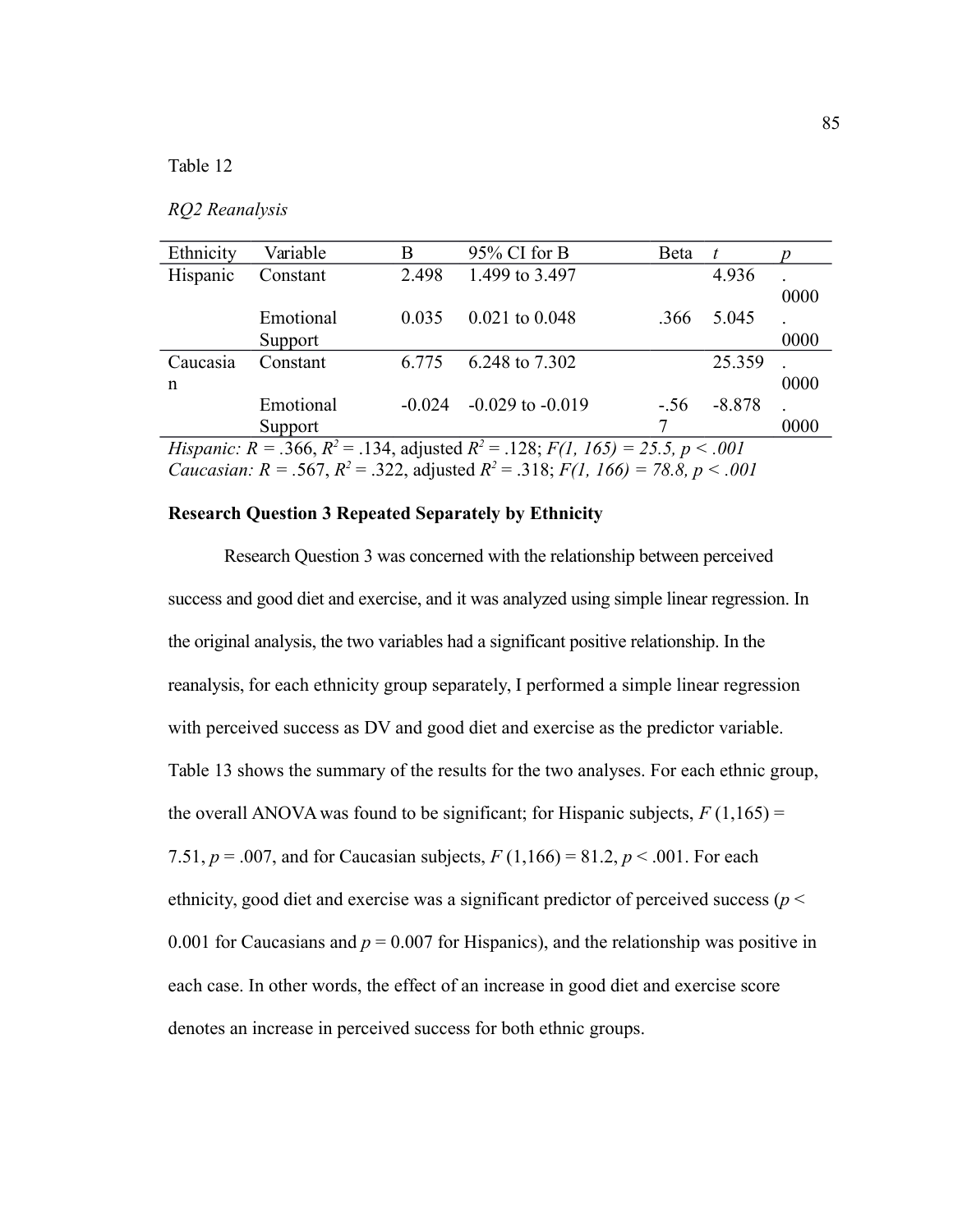|  |  | RQ3 Reanalysis |  |
|--|--|----------------|--|
|--|--|----------------|--|

| Ethnicity                                                                                                                                 | Predictor              | B     | $95\%$ CI for B | <b>B</b> eta | t     | p   |  |
|-------------------------------------------------------------------------------------------------------------------------------------------|------------------------|-------|-----------------|--------------|-------|-----|--|
| Hispanic <sup>a</sup>                                                                                                                     | Constant               | 3.758 | 2.840 to        |              | 8.085 |     |  |
|                                                                                                                                           |                        |       | 4.676           |              |       | 000 |  |
|                                                                                                                                           |                        | 0.252 | $0.070$ to      |              |       |     |  |
|                                                                                                                                           | Good Diet and Exercise |       | 0.434           | .209         | 2.740 | 007 |  |
| Caucasian                                                                                                                                 |                        |       | $0.014$ to      |              |       |     |  |
|                                                                                                                                           | Constant               | 0.823 | 1.632           |              | 2.008 | 046 |  |
|                                                                                                                                           |                        |       | $0.597$ to      |              |       |     |  |
|                                                                                                                                           | Good Diet and Exercise | 0.765 | 0.933           | .573         | 9.010 | 000 |  |
| <i>Note.</i> ${}^{\text{a}}R = .209$ , $R^2 = .044$ , adjusted $R^2 = .038$ ; ${}^{\text{b}}R = .573$ , $R^2 = .328$ , adjusted $R^2 = .$ |                        |       |                 |              |       |     |  |
| $\sim$ $\sim$ $\sim$                                                                                                                      |                        |       |                 |              |       |     |  |

324

## **Research Question 4 Repeated Separately by Ethnicity**

The fourth research question concerned the relationship between diet and exercise from the perspective of the participants and the perception of success in managing CVD in postmenopausal women after controlling for social and emotional support. When analyzing the two groups together, the results showed that diet and exercise had a significant positive relationship with perception of success after controlling for emotional support.

Table 14 contains the results of analyzing the data for the two groups separately. The overall ANOVA was significant for both ethnic groups; for Hispanic subjects, *F*   $(2,164) = 17.3, p < .001$ , and for Caucasian subjects,  $F(2,165) = 85.2, p < .001$ . In each analysis, the coefficient for good diet and exercise was positive and significant when emotional support was controlled for  $(p < 0.001$  for Caucasian and  $p = 0.005$  for Hispanic). The positive coefficients denoted that perceived success scores increase for every unit of increase in good diet and exercise scores. In addition, for Caucasian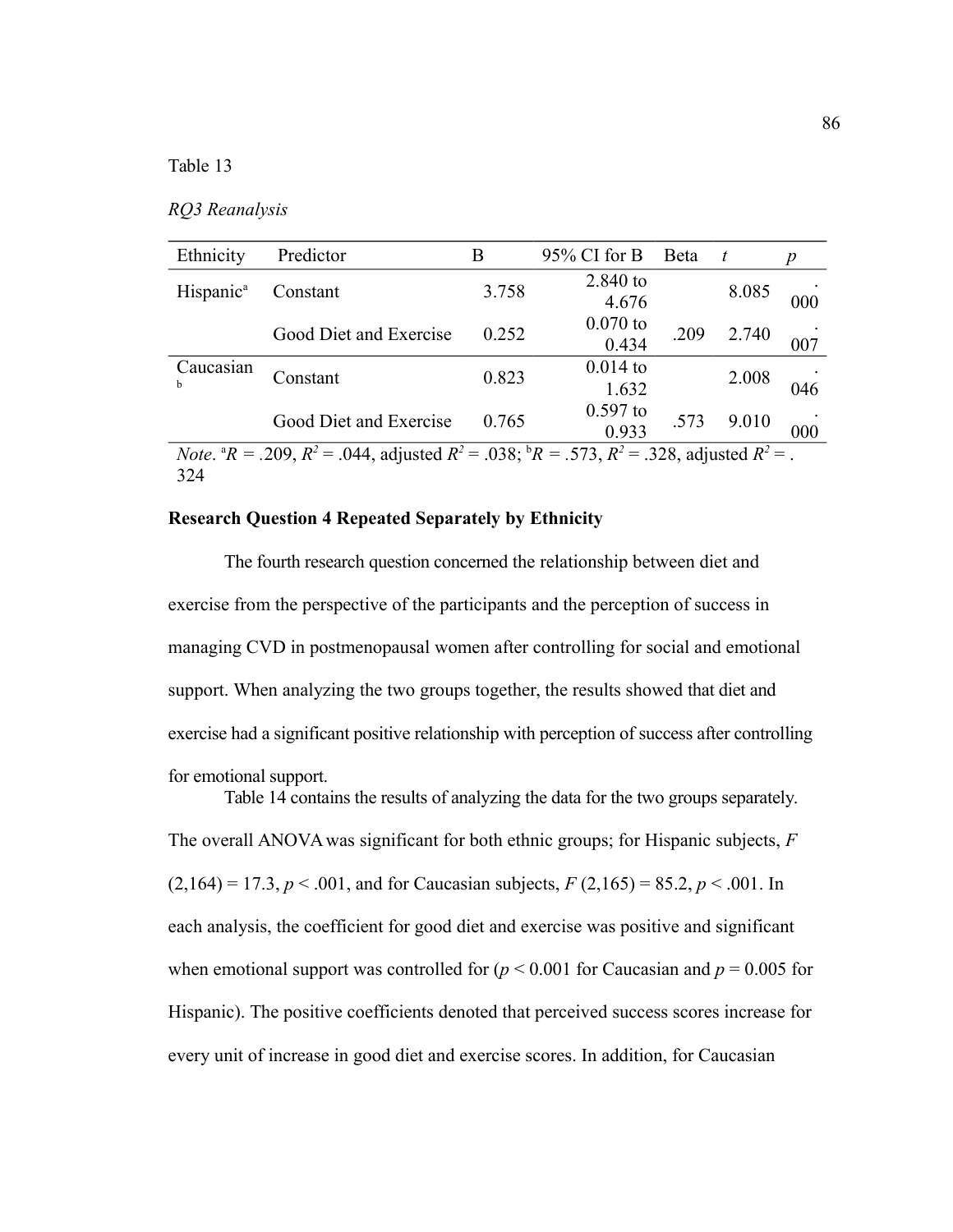subjects, the combination of diet and exercise and emotional support accounts for over 50% of the variance in perceived success. For Hispanic subjects, the variation in perceived success is much lower.

The results of the analysis on the interaction term between Good Diet & Exercise and Emotional Support indicates that separate analysis the data from the two ethnic groups resulted in insignificant interactions. As stated in the previous section, this shows that analyzing the data from the two ethnic groups as one data set could lead to misleading results. Therefore, it is important to analyze Hispanic and Caucasian women as different populations separately.

Table 14

| RQ4 Reanalysis |  |
|----------------|--|
|----------------|--|

| Ethnicity                                                                                                                  | Variable                 | В        | Beta   | t        |       |  |
|----------------------------------------------------------------------------------------------------------------------------|--------------------------|----------|--------|----------|-------|--|
| Hispanic <sup>a</sup>                                                                                                      | Constant                 | 1.324    |        | 2.054    | .042  |  |
|                                                                                                                            | Good Diet and            | 0.245    | .202   | 2.850    | .005  |  |
|                                                                                                                            | <b>Emotional Support</b> | 0.034    | .362   | 5.102    | .000  |  |
|                                                                                                                            | Interaction (D&E x       | 0.263    | 0.103  | 1.079    | 0.282 |  |
| Caucasian<br>L.                                                                                                            | Constant                 | 3.403    |        | 7.034    | .000  |  |
|                                                                                                                            | Good Diet and            | 0.600    | .449   | 7.904    | .000  |  |
|                                                                                                                            | <b>Emotional Support</b> | $-0.019$ | $-442$ | $-7.766$ | .000  |  |
|                                                                                                                            | Interaction (D&E x       | 0.053    | 0.042  | 0.75     | 0.454 |  |
| <i>Note</i> . <sup>a</sup> R = .418, $R^2$ = .175, adjusted $R^2$ = .164; ${}^bR$ = .713, $R^2$ = .508, adjusted $R^2$ = . |                          |          |        |          |       |  |

502

#### **Summary**

Table 15 contains the results of the data analysis for the four research questions.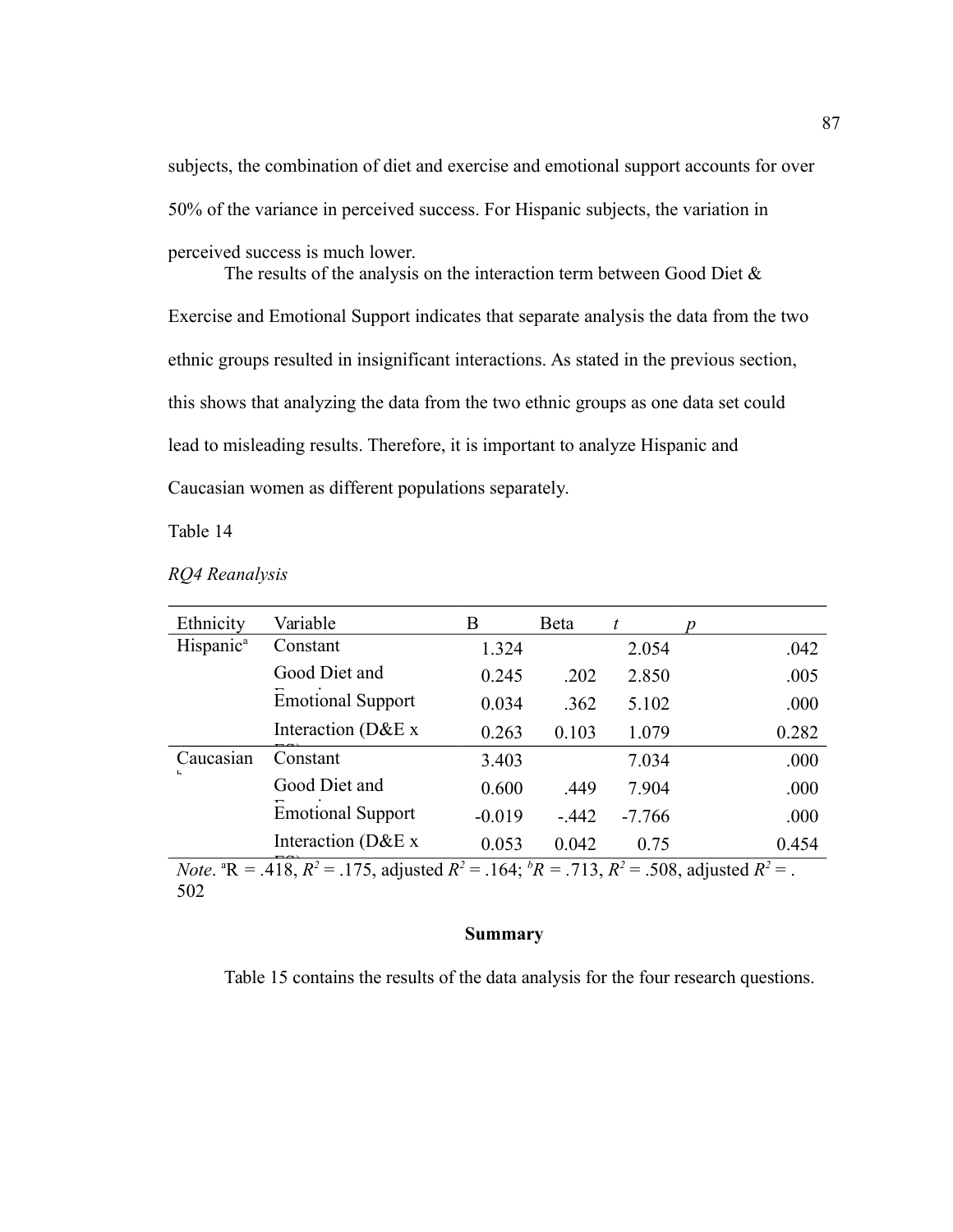| Results Analyses Summary |  |
|--------------------------|--|
|--------------------------|--|

| Analysis                                   | Relationship<br>Investigated                                                                                                 | Methodology                         | Results                                                                                                                                                                         |
|--------------------------------------------|------------------------------------------------------------------------------------------------------------------------------|-------------------------------------|---------------------------------------------------------------------------------------------------------------------------------------------------------------------------------|
| <b>Research Question</b><br>1              | Relationship<br>between emotional<br>support and<br>perception of<br>success                                                 | Simple linear<br>regression         | <b>Emotional support</b><br>accounts for 3.5% of<br>the variance in<br>perception of success<br>and has a significant<br>negative relationship<br>with perception of<br>success |
| <b>Research Question</b><br>$\overline{2}$ | Moderating effect<br>of ethnicity on the<br>relationship<br>between emotional<br>support and<br>perception of<br>success     | Moderated<br>multiple<br>regression | Ethnicity has a<br>significant moderating<br>on the relationship<br>between emotional<br>support and perception<br>of success                                                   |
| <b>Research Question</b><br>3              | Relationship<br>between perception<br>of success and good<br>diet and exercise                                               | Simple linear<br>regression         | Good diet and exercise<br>accounts for 10.3% of<br>the variance in<br>perception of success<br>and has a significant<br>positive relationship<br>with perception of<br>success  |
| <b>Research Question</b><br>4              | Relationship<br>between perception<br>of success and good<br>diet and exercise<br>after controlling for<br>emotional support | Multiple linear<br>regression       | Diet and exercise has a<br>significant positive<br>relationship with<br>perception of success<br>after controlling for<br>emotional support                                     |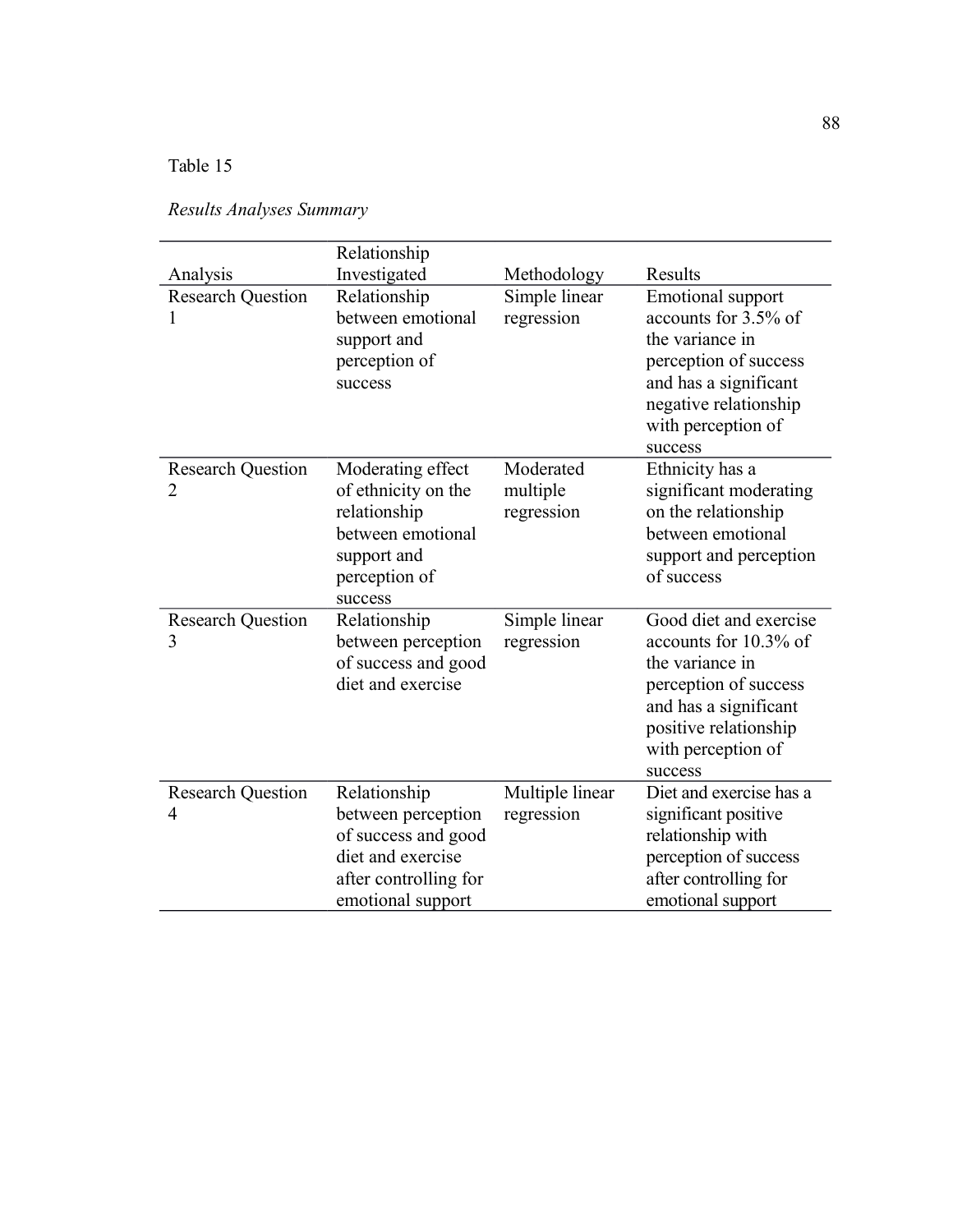|                                                                      | Relationship                                                                                                                 |                                 |                                                                                                                                                                                                                                                                                        |
|----------------------------------------------------------------------|------------------------------------------------------------------------------------------------------------------------------|---------------------------------|----------------------------------------------------------------------------------------------------------------------------------------------------------------------------------------------------------------------------------------------------------------------------------------|
| Analysis                                                             | Investigated                                                                                                                 | Methodology                     | Results                                                                                                                                                                                                                                                                                |
| Follow-up Analysis                                                   | Group differences<br>on study variables                                                                                      | Independent<br>samples $t$ test | Hispanic and Caucasian<br>subjects did not differ in<br>mean age and mean<br>good diet and exercise<br>scores. Hispanic<br>subjects had higher<br>scores on perceived<br>success in managing<br>disease, while<br>Caucasian subjects had<br>higher mean scores on<br>emotional support |
| <b>Research Question</b><br>1, analyzing ethnic<br>groups separately | Relationship<br>between emotional<br>support and<br>perception of<br>success                                                 | Simple linear<br>regression     | For both ethnicities<br>emotional support was<br>a significant predictor<br>of perceived success,<br>but for Hispanic<br>subjects the<br>relationship was<br>positive, while for<br>Caucasian subjects the<br>relationship was<br>negative                                             |
| <b>Research Question</b><br>3, analyzing ethnic<br>groups separately | Relationship<br>between perception<br>of success and good<br>diet and exercise                                               | Simple linear<br>regression     | For each ethnicity,<br>good diet and<br>exercise was a<br>significant predictor<br>of perceived<br>success, and the<br>relationship was<br>positive in each case                                                                                                                       |
| <b>Research Question</b><br>4, analyzing ethnic<br>groups separately | Relationship<br>between perception<br>of success and good<br>diet and exercise<br>after controlling for<br>emotional support | Multiple linear<br>regression   | In each analysis, the<br>coefficient for good<br>diet and exercise<br>was positive and<br>significant after<br>controlling for<br>emotional support                                                                                                                                    |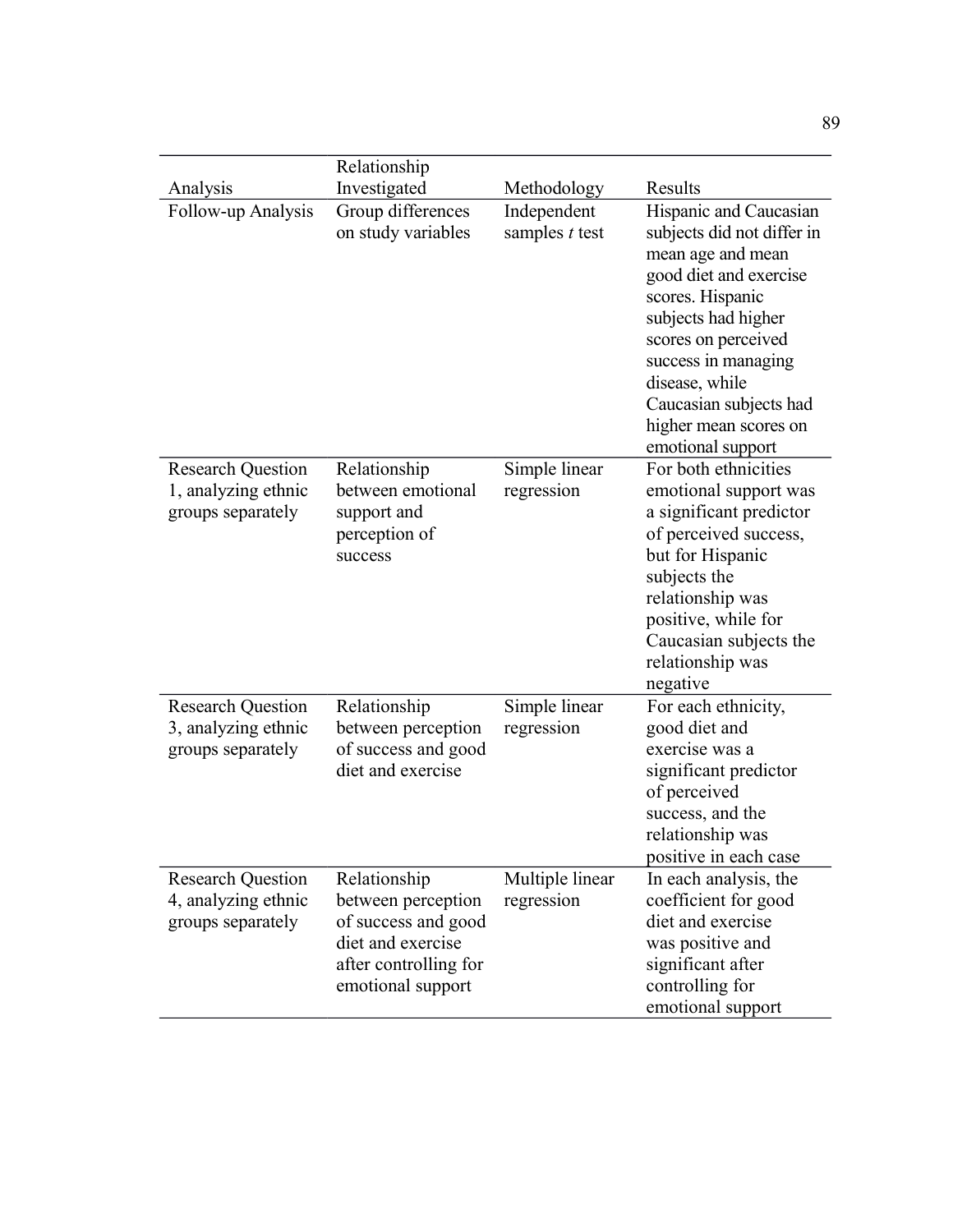The main purpose of the study was to evaluate the relationship between attitudes, emotional support, and perception of success in handling CVD. I was able to meet the objectives by analyzing data collected from 335 women (168 Caucasian and 167 Hispanic). These respondents answered two surveys, namely ISEL (support questionnaire) and a demographic survey. Linear regressions (simple and moderated multiple regression) were utilized to assess the relationship between the variables. I checked the differences between the mean age, diet and exercise scores, perceived success in handling CVD scores, and emotional support scores of the two ethnic groups using independent *t* tests. Finally, I fitted linear regressions again, but this time fitting of the models was on a per ethnic group basis.

First, the results showed that emotional support (negative) and good diet and exercise (positive) had a significant relationship with perceived success in handling CVD. Second, I observed ethnicity to be a significant moderating factor concerning the relationship between perception of success in handling CVD and emotional support. The presence of ethnicity as a moderating variable showed that a positive relationship existed between perception of success and emotional support. Finally, when controlling for emotional support, a positive significant relationship exists between diet and exercise and perception of success.

When comparing the means of the ethnicities, all factors had a significant difference, except for age and good diet and exercise scores. The results have proven that Hispanic women had higher scores in perceived success in handling CVD. Conversely, emotional support scores were higher among Caucasian subjects.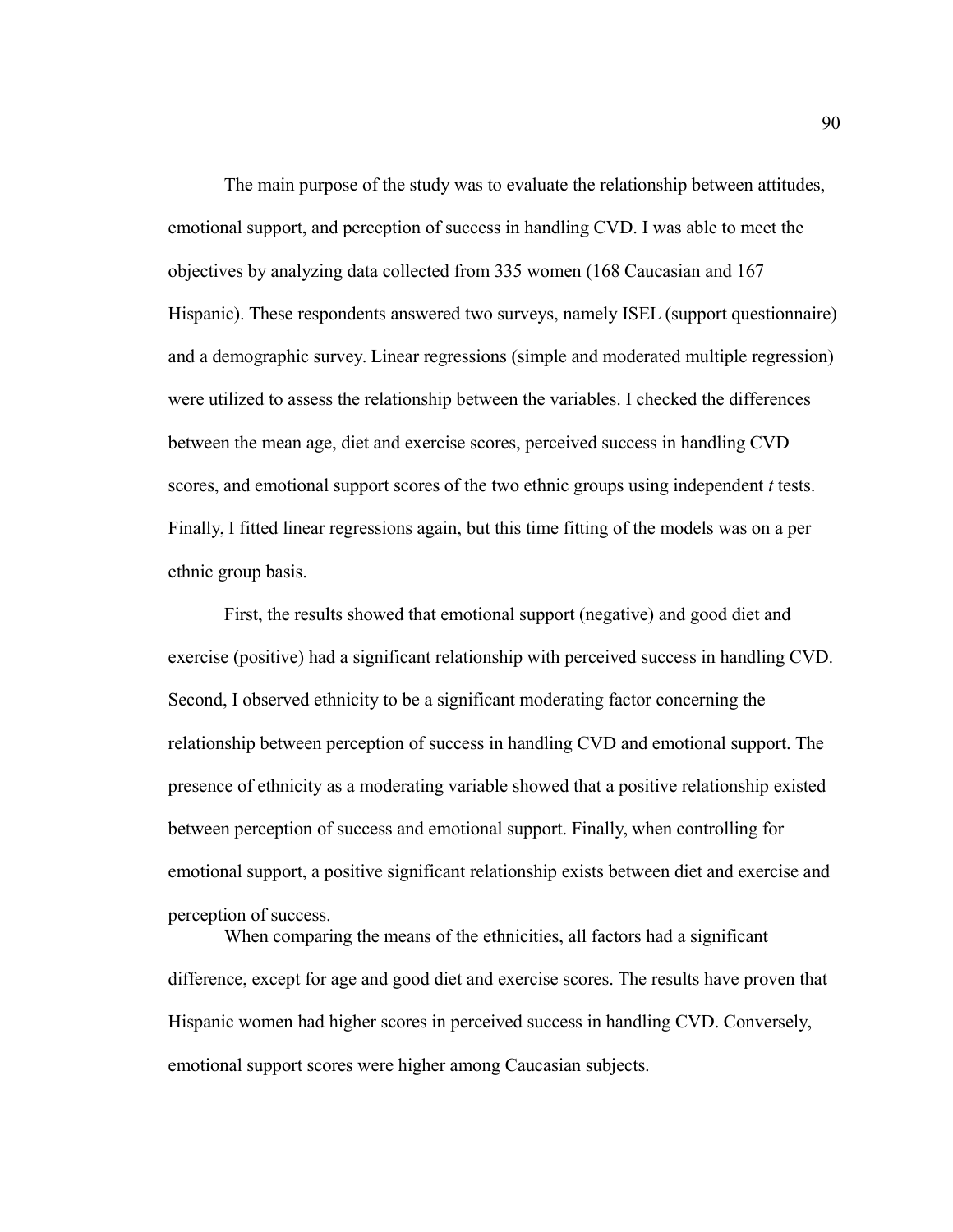After fitting regression models for each ethnic group, emotional support and good diet and exercise emerged as significant predictors, regardless of the ethnic group to which the women belonged. However, a positive relationship existed among Hispanic subjects with regard to emotional support, while the relationship was negative for Caucasian subjects. With respect to good diet and exercise, both models showed that the relationship was positive. Finally, after emotional support was controlled, the coefficient for good diet and exercise showed a positive relationship. Chapter 5 includes discussion of the results in connection with the existing literature. Chapter 5 will also include the implications of these results and the subsequent recommendations that resulted from the findings of the study, as well as the limitations of the study.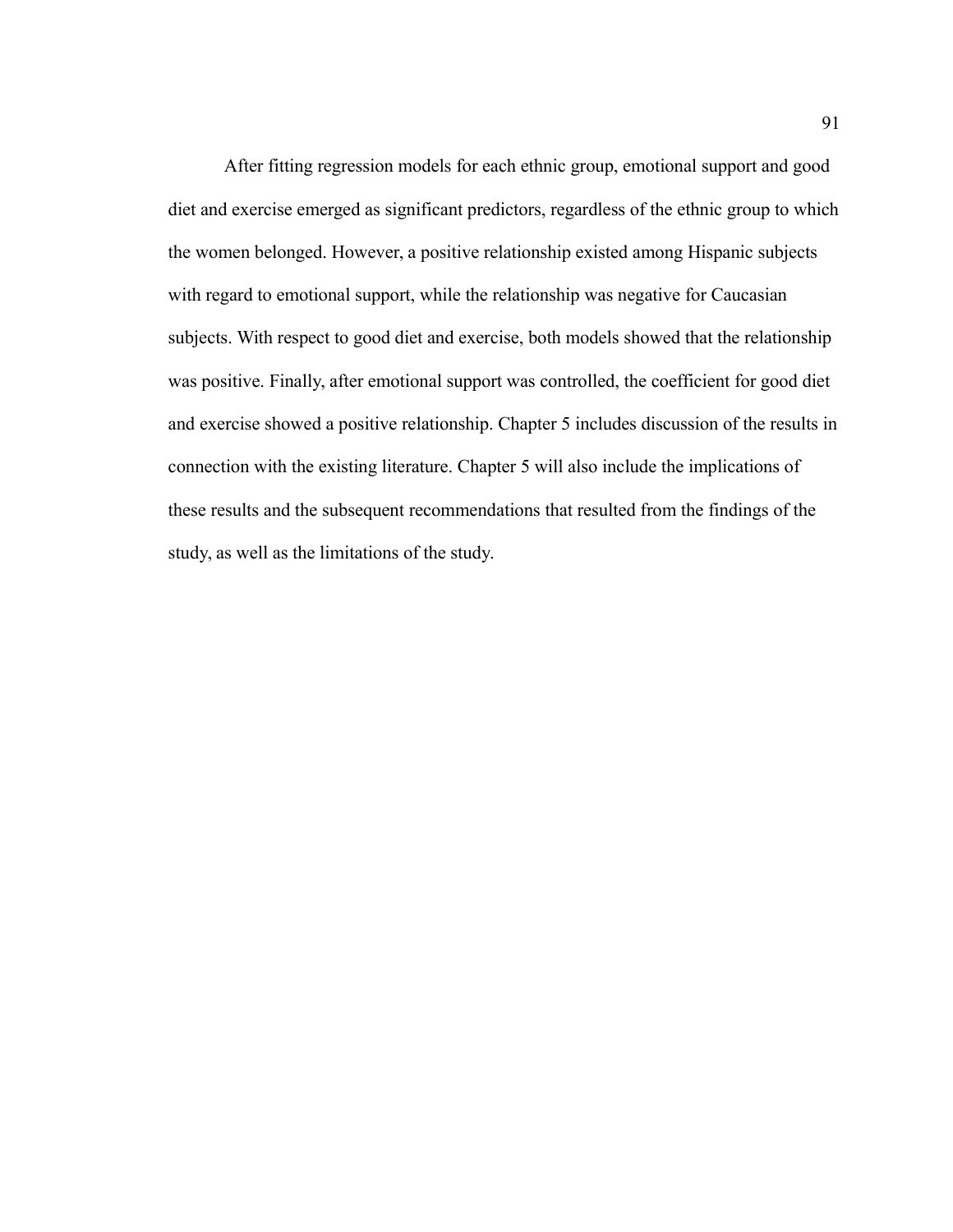Chapter 5: Discussion and Recommendations

CVD is the leading cause of death for women in the United States and ethnic minority women exhibit higher CVD risk factors as compared to non-Hispanic women (Juarbe, 1998). While studies have found a greater prevalence of CVD risk factors in African American women (Fleury, 2000), there is a paucity of research on CVD risk factors for Hispanic Americans, who constitute 11% of the population of the United States (Eyler et al., 2002). Studies have shown a link between the availability of emotional support and health outcomes (Cohen, 1994; Eyler et al., 2002). To respond to the lack of literature on CVD and Hispanic Americans, the purpose of this study was to investigate the impact of emotional support in managing CVD in Hispanic and non-Hispanic menopausal women aged 55 and older.

Based on the analysis of the data collected from the 335 women who participated in the study, ethnicity emerged as a moderating variable between the perception of success in handling CVD and emotional support. While emotional support was a significant predictor of perceived success for all participants, the relationship between the two variables was positive or direct for Hispanics and negative or indirect for non-Hispanics. Diet and exercise emerged as significant direct predictor of perceived success in handling CVD when the variable of emotional support was controlled. Results also showed that, while the Hispanic women had higher scores for perceived success in handling CVD, the non-Hispanic women had higher emotional support scores.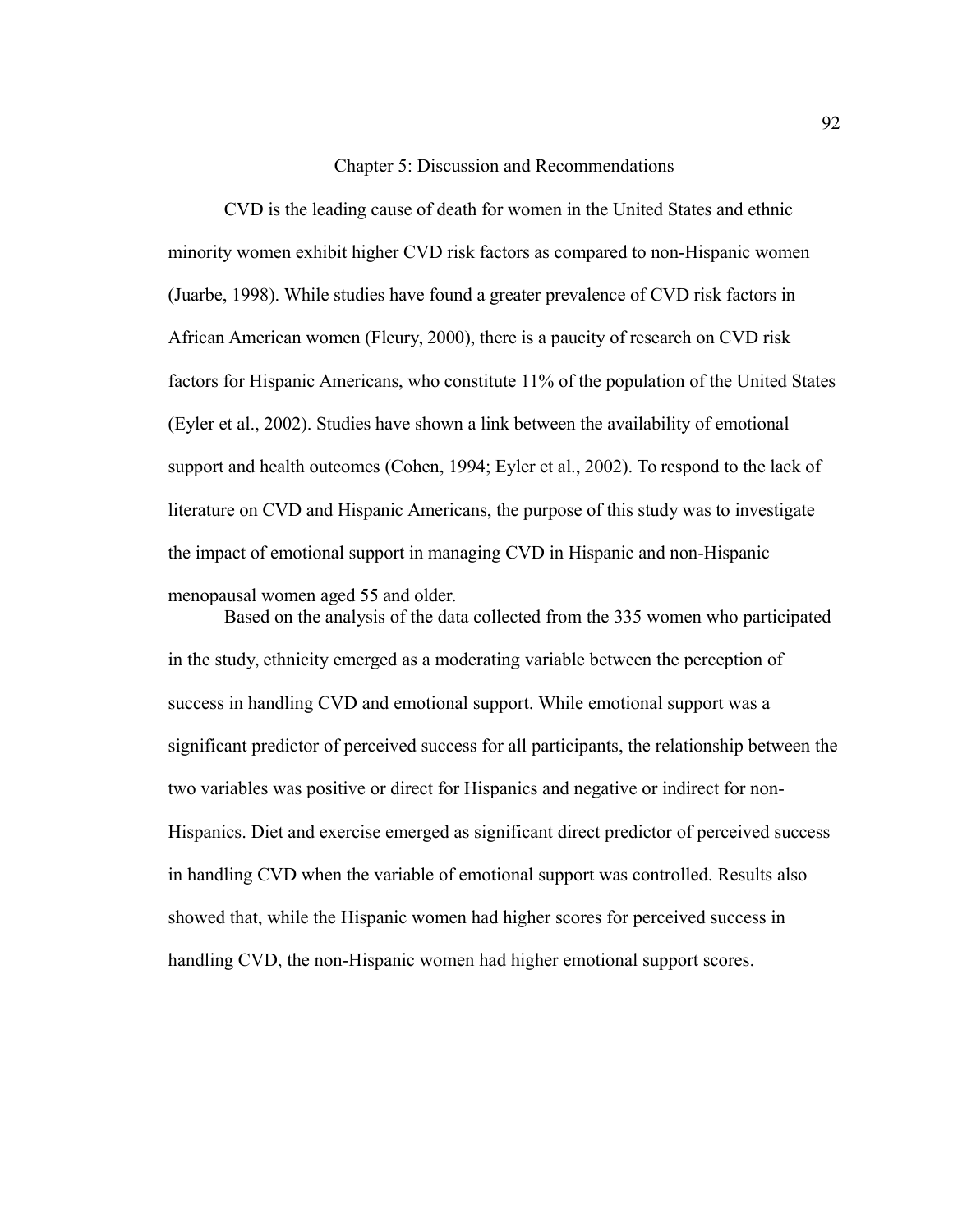### **Interpretation of Findings**

The theoretical framework of stress and coping social support theory is the basis of the study, as discussed by Barrera (1985). According to Barrera (1985), patients' social support systems, comprised by family, friends, and coworkers, among others, are a key factor in helping them cope with stressful events, such as the onset of menopause and managing CVD. The results of this study largely support the assertions from previous studies regarding the interconnection between emotional support and health outcomes. Based on the study results, emotional support is a significant predictor of perceived success in managing CVD for the participants. A review of the existing literature confirmed the protective benefits of social integration after the onset of CVD, which can facilitate recovery for patients (Berkman et al., 2002). However, Berkman et al. (2002) also stressed the importance of maintaining positive relationships, and avoiding those that can have potentially negative effects on the patient's physical and mental health. Likewise, O'Connor (2005) noted that the lack of emotional support during health crises can cause unnecessary stress for patients and can hinder recovery.

Mental health is also a factor in recovery. Uchino (2006) stated that over 90% of illnesses have a psychosomatic origin, attesting to the connection between psychosocial wellbeing and physical wellbeing. Similarly, a patient's current psychosocial state affects how he/she deals with recovering from or managing a life-threatening condition, such as CVD (Uchimo, 2006). In turn, the type of environment in which the patient lives affects these mental and psychosocial states and, in particular, his or her support system. According to O'Connor (2005), the type of support system present during a patient's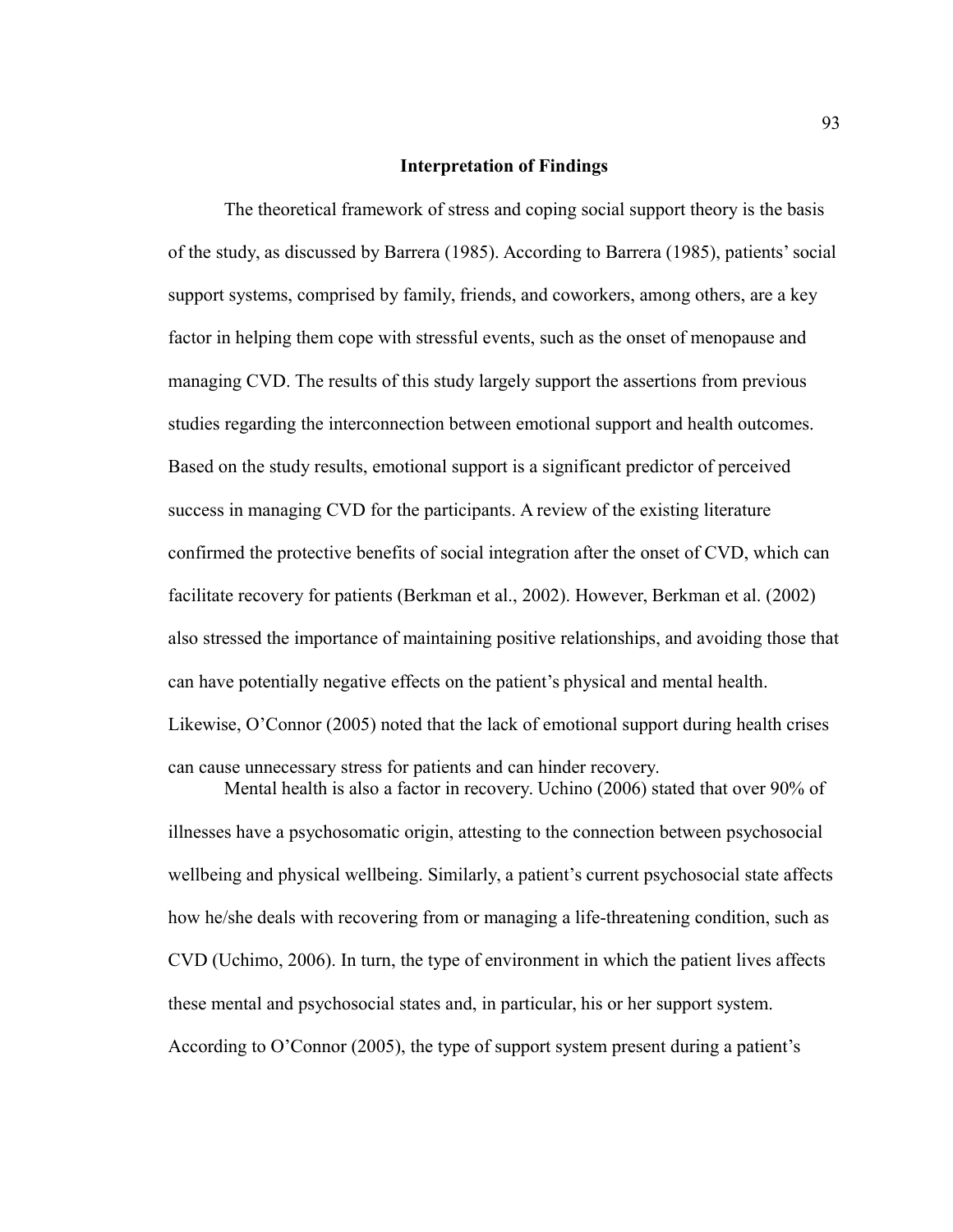recovery period affects his or her health outcomes. Patients with a healthy support system to provide encouragement are able to overcome the challenges associated with CVD, such as periods of depression and stress. In contrast, patients without these healthy support systems are more susceptible to the adverse health effects related to CVD and often experienced larger declines in their overall levels of health (O'Connor, 2005). A patient with a supportive environment may be more predisposed to have a positive outlook on life and recovery, which can reduce levels of stress that contribute to CVD. However, this study does not take into account the current mental health status of the participants as a factor affecting perceived success in managing CVD. The recommendation section contains details of this as an area for further exploration.

As indicated in previous chapters, there is a paucity of studies examining CVD in relation to the Hispanic population and, in particular, Hispanic women. This study contributes to the existing literature by determining how ethnicity affects the relationship between perceived success in managing CVD and emotional support. While I expected that emotional support would be a significant predictor of perceived success in managing CVD among menopausal women, the contrasting nature of the relationship between the two variables as determined by the participants' ethnicity was not expected. The results indicated that for Hispanic women, emotional support has a direct correlation to perceived success in managing CVD. This means that the presence of emotional support helps increase the women's perceived success in managing CVD. However, for non-Hispanic women, emotional support has a negative correlation with perceived success in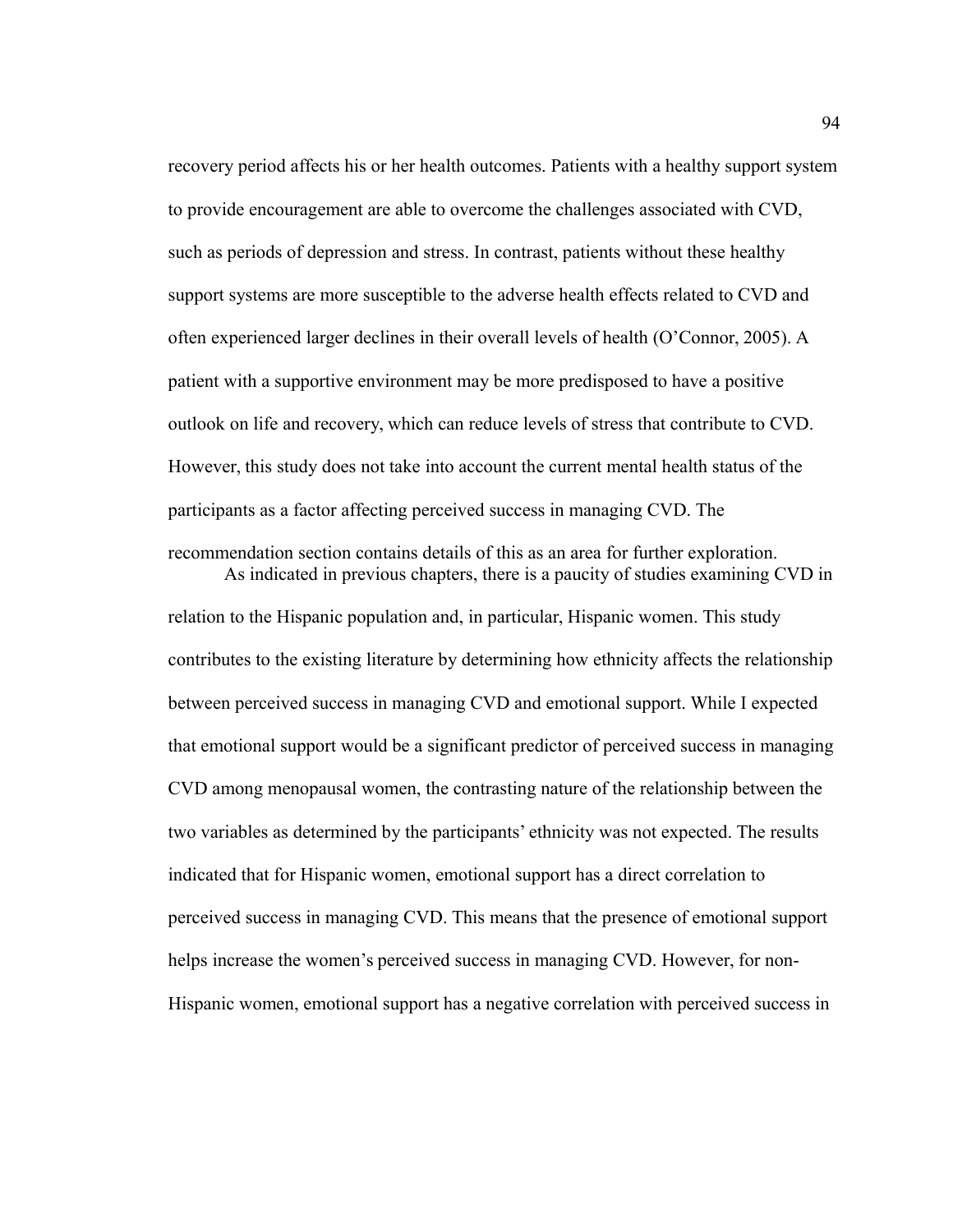managing CVD, or that the presence of emotional support was associated with decreased perceptions of success in managing CVD for the menopausal women surveyed.

The disparity between the relationship between emotional support and perceived success in managing CVD for the two ethnic groups surveyed has a relationship with the nature of the emotional support present in the patient's environment during the recovery period. The findings of previous researchers support this assertion, including Lukkarinen and Hentinen (1998), who stated that the quality of social relationships matters. According to Repetti et al. (2002), having large social networks or being part of social and emotional support groups does not necessarily translate to greater health benefits. This suggests that a small, tight-knit support system may be more beneficial to recovery outcomes, especially in the case of women. The support provided by immediate family members, such as the patient's spouse, is especially important. Gallo (2003) stated that women with happy marriages have less severe cases of CVD as compared to the women who reported having marital problems, corroborating the effects of emotional support on recovery. As such, the findings of the study may also be suggestive of how the nature of the relationships affects recovery from CVD, warranting further investigation. I also expected that diet and exercise have significant correlation with perceived

success in managing CVD. As stated by Janevic et al. (2010), regular physical activities are good for recovering CVD patients because these activities serve to alleviate the adverse effects of most CVDs. In connection with these studies, the improved physical condition that resulted from diet and exercise may have had a positive effect on the psychological status of the participants, in turn affecting their perception of success in managing their CVD.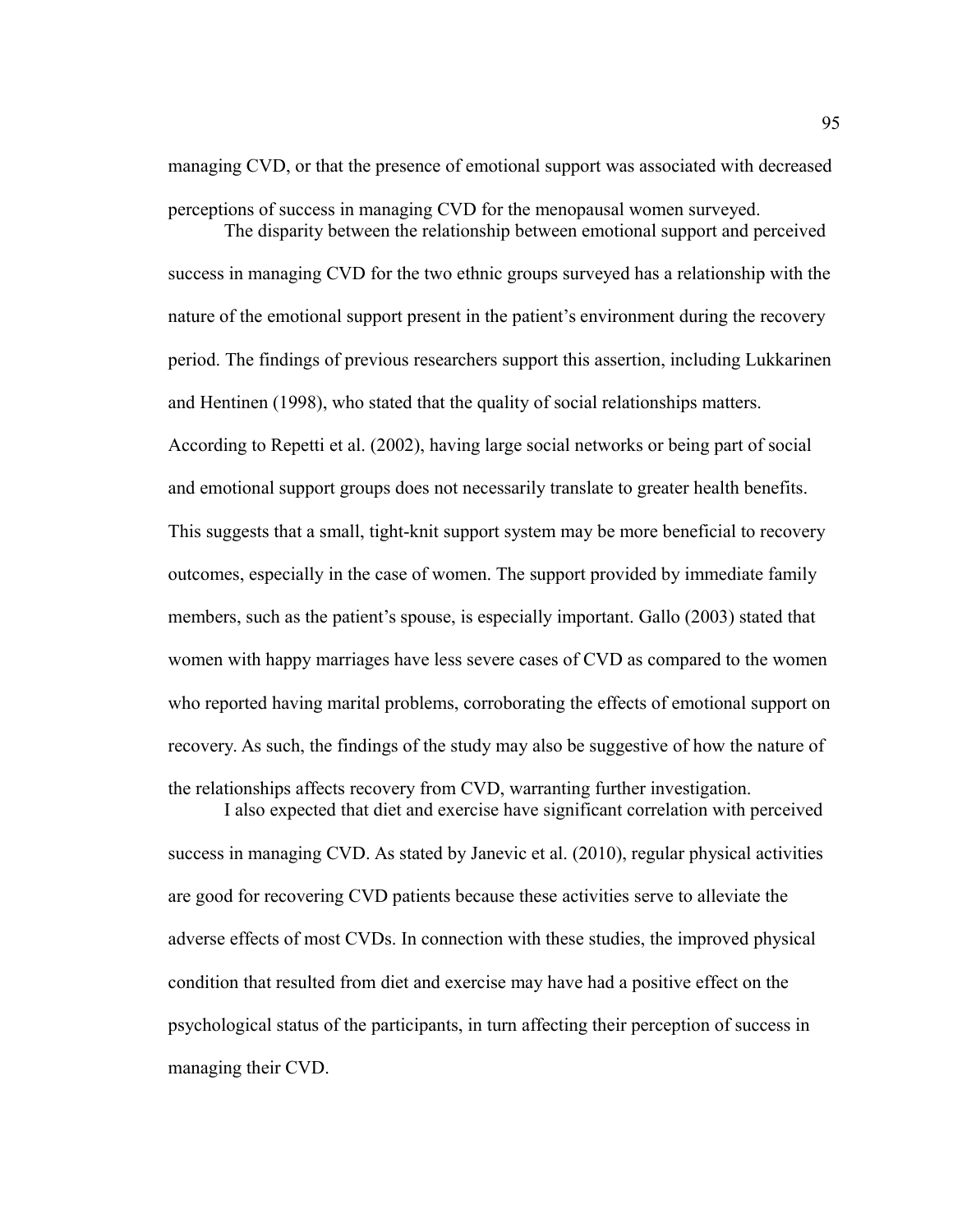#### **Limitations**

The results of this study are limited with regard to their generalizability. The conclusions reached in this study may not necessarily apply to all menopausal women in other geographical locations within the United States because of the geographical limitation of the sample gathered. There may be variables that would have affected the results of the study had it been conducted in a different location, such as economic status or social structure. Therefore, while the findings of this study may be generalized to Hispanic and non-Hispanic menopausal women from Atlanta, Georgia, they may not necessarily be applicable to other population groups in different geographical locations. Similarly, while this study separated women into two distinct groups, Hispanic and non-Hispanic, the generalizability of the results does not extend to menopausal women who are African American. The uniqueness of the African American culture a part of the study considerations, and thus, certain cultural aspects may affect study results if African American women were separate ethnic group from other non-Hispanic menopausal women. The same is applicable for women who come from other ethnic backgrounds, such as Asians, Pacific Islanders, and Native Americans.

The fact that I conducted sample recruitment within a relatively small sphere, in particular, Catholic communities limits the validity of the study. Religion is also a factor that affects relationships, and consequently, recruiting a sample that is not so religiously homogenous may affect the study results. Thus, the findings of this study may not necessarily be generalizable to Hispanic and non-Hispanic menopausal women currently managing CVD who worship under other religious denominations. The fact that I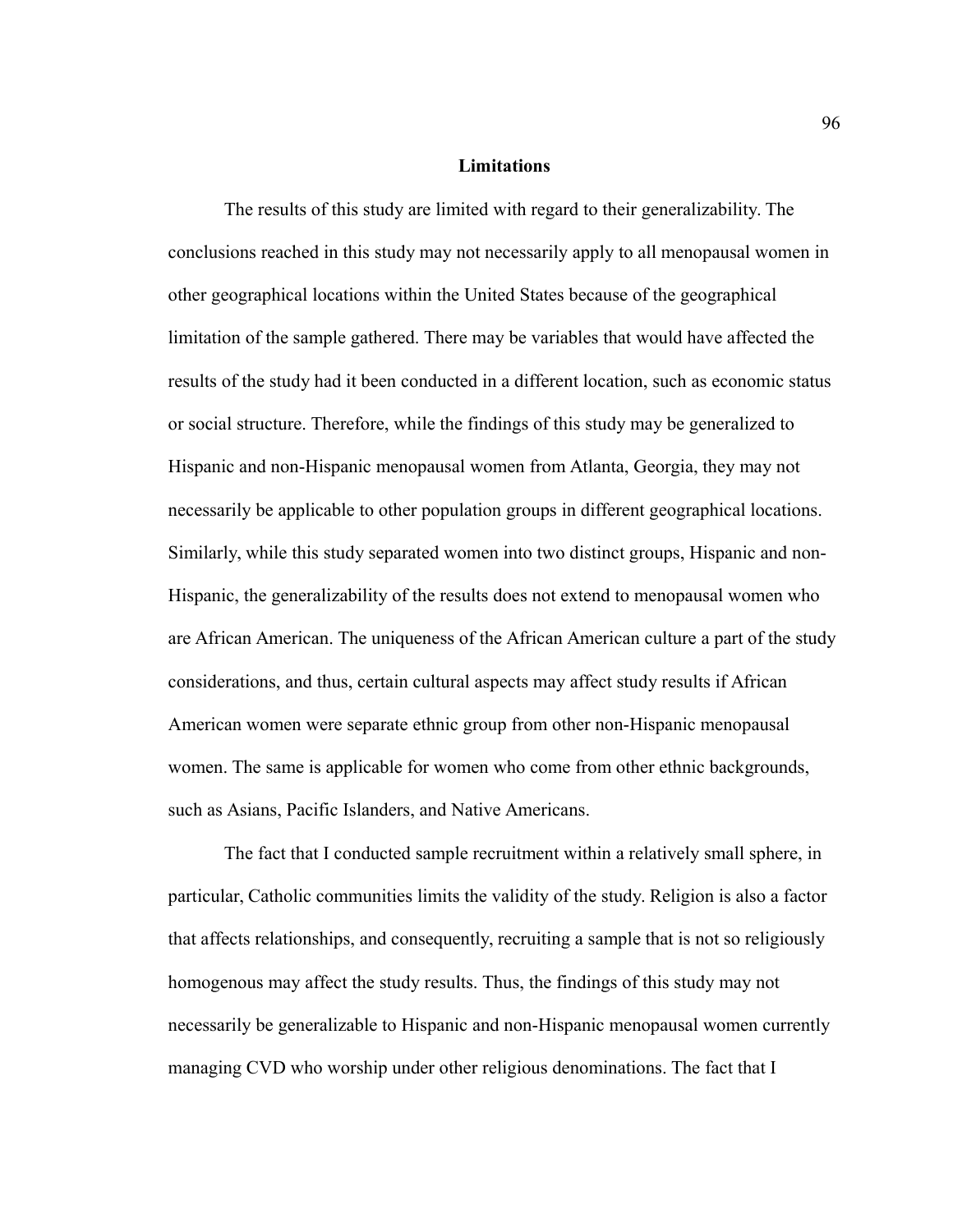conducted the study within the scope of the Catholic community may have also affected the racial distribution of the non-Hispanic women in comparison to the Hispanic menopausal women. Some ethnic groups are majority Catholic, such as Irish Americans and Italian Americans, as opposed to other non-Hispanic ethnic groups that may be culturally predisposed to other faiths, such as Protestant or Anglican German Americans or other Anglo-Saxon ethnic groups. Therefore, based on the recruitment techniques utilized in this study, the non-Hispanic sample may be composed of individuals who come from the same ethnic background, which could affect their diet, their perceptions towards exercise, and their relationships with their families and other support providers. These factors could, in turn, have affected the results of the study, and compromised the validity of these results.

#### **Recommendations**

Based on the study results, it was determined that ethnicity had a moderating effect on the relationship between emotional support and perceived success in managing CVD. As mentioned, this study did not account for the effects of current mental health status on perceived success, although the previous literature has illustrated the psychosomatic nature of illness and studied how mental health can affect physical health (Bowmen, 2006). This provides an avenue for further research. If ethnicity moderates the relationship between emotional support and perceived success in managing CVD, then ethnicity may also be a moderating factor between perceived success in managing CVD with other variables that can affect recovery from or management of CVD, such as current mental health status. As with this study, focusing the investigation in this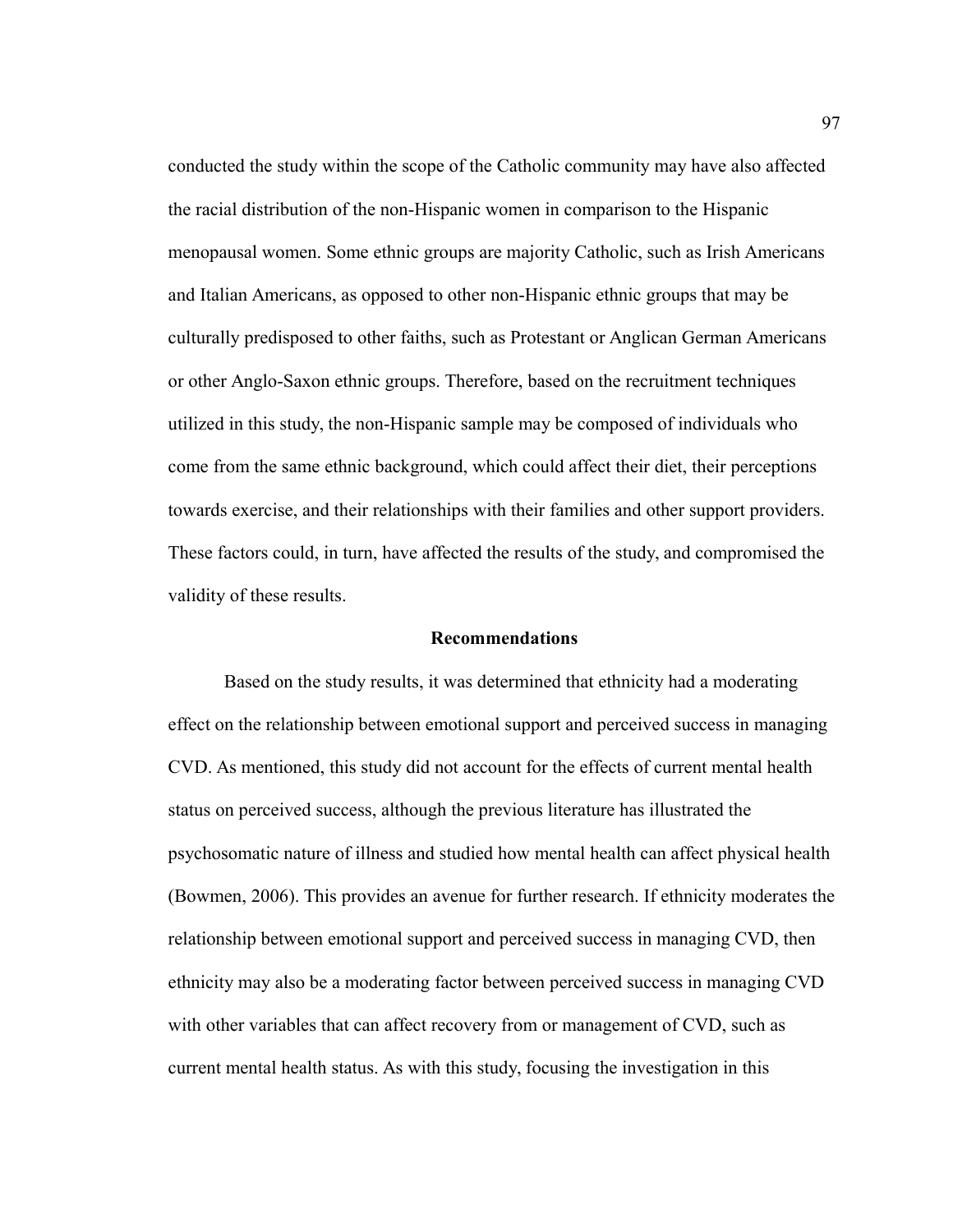particular area on Hispanic women in comparison to other ethnic groups in order to contribute to the existing body of literature on CVD and the Hispanic population is a must.

In a related manner, the contrast between the relationship of emotional support and perceived success of managing CVD in Hispanic women (direct or positively correlated) and non-Hispanic women (inverse or negatively correlated) points to an extension of this study. Future researchers can focus on quantifying the quality of relationships of Hispanic menopausal women versus those of non-Hispanic women. The results of such a study explain the findings of this study, which indicate that emotional support is an inverse predictor of perceived success in managing CVD. A similar quantitative study could also focus on satisfaction with relationships with support providers, such as spouses or life partners, children, friends, and primary care physicians and nurses. The results of this suggested study can yield information on the identities of the primary support providers of Hispanic women versus non-Hispanic women, as well as how ethnicity moderates the relationship between satisfaction with relationships with support providers and perceived success in managing CVD.

A review of the literature also revealed another aspect of the relationship between social support and relationships with health outcomes (Cohen, 2004). Confusing the health-protective value of positive relationships for women by chronic conditions that reduce quality of life is common. A study focusing on how this phenomenon manifests in relation to Hispanic women with CVD in particular is possible by recruiting a sample composed entirely of Hispanic women with CVD. The data collected from this sample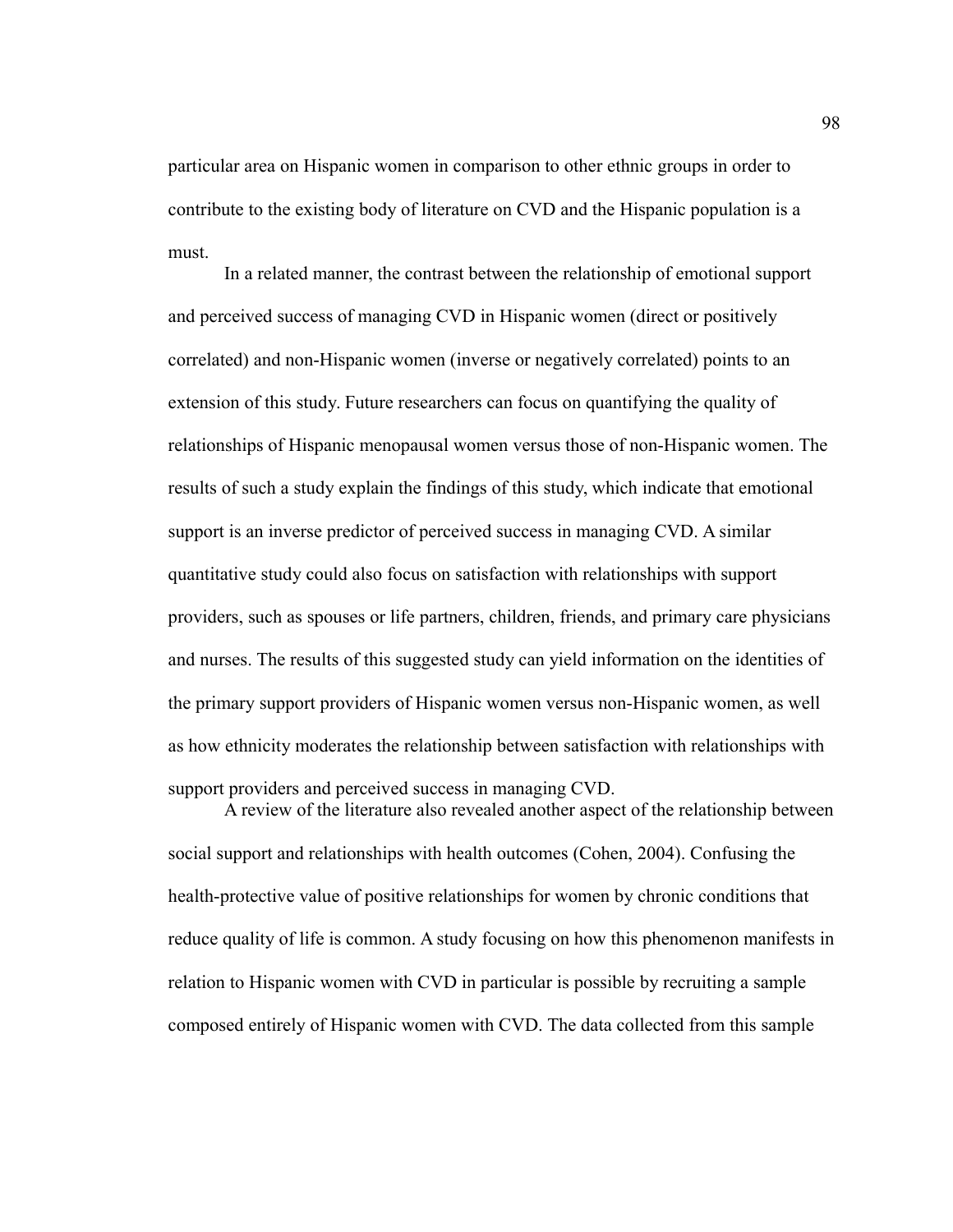can help determine the moderating effect of CVD on the predictive effects of satisfaction with relationships with support providers and perceived success in managing CVD. The sampling techniques I used in this study may have affected the validity of the

study results. It is therefore recommended that this study be replicated using a sampling technique that covers a broader population, rather than being limited to a population disproportionately affected by religious affiliation. Sampling in future studies should ensure that the ethnic composition of the women in the non-Hispanic comparison group includes women from varying cultural backgrounds.

#### **Implications**

The findings of this study are of particular importance to primary health care providers. Failure to understand the significant differences between patients from various ethnic groups can hamper their ability to provide effective health care. The unique characteristics of each ethnic group may create medical and health care needs that are specific to that population. The findings of this study contribute to the existing body of knowledge on the role of emotional support in the recovery from CVD. In this particular case, the findings emphasize the direct predictive effect of emotional support on perceived success in managing CVD. Therefore, primary care providers are encouraged to educate their patients, particularly Hispanic menopausal women, about the importance of developing and maintaining healthy relationships and about how these relationships can affect their recovery from and management of their CVD.

At the policy and administrative level, the results of this study provide support for the necessity of emphasizing emotional support training for nurses and other primary care providers. The results point to the need to shift the focus from technical knowledge and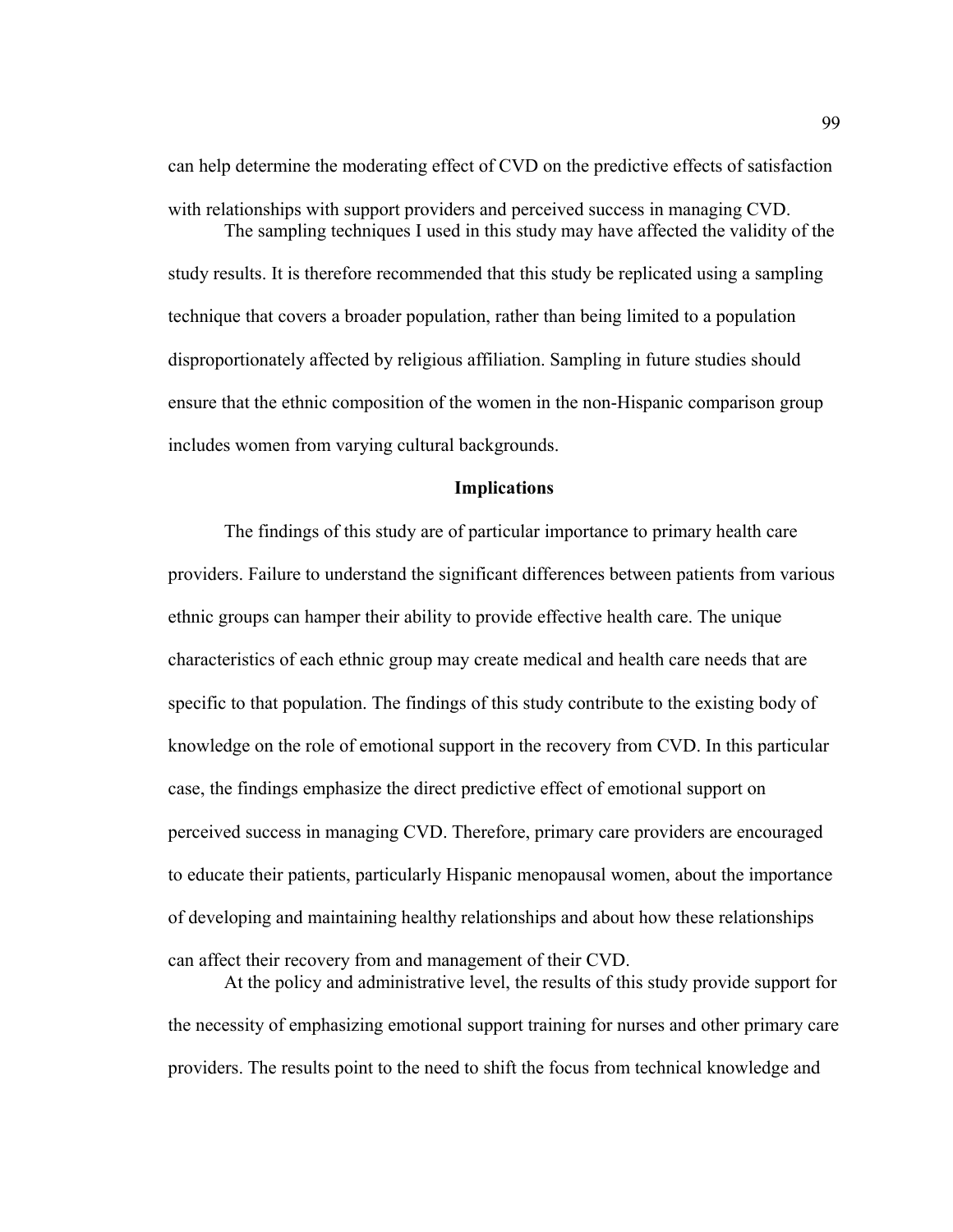mechanical skill in the medical and nursing profession to the human aspect of healing. Similarly, nurses and other primary care providers should be educated on how to coordinate nursing efforts with the other members of the patient's support system to increase success rates in the management of CVD, especially for Hispanic menopausal women. Even more than physicians, nurses are in a critical position to increase CVD management success rates, because they are in the unique position of addressing the patient's clinical needs while simultaneously responding to their need for proper education and a supportive network during the recovery period (Dahl & Penque, 2000). The results of this study also highlight the importance of promoting positive

lifestyle changes for the public in general, and Hispanic and non-Hispanic menopausal women in particular. According to Deaton (2000), while exercising is beneficial for patients suffering from CVD, women are less likely to attend cardiac rehabilitation programs compared to men. Deaton (2000) also stated that women are less likely to exercise than men and have difficulty maintaining increased activity levels. In light of this, it may be beneficial for policy makers in the medical community to make preventive health education and health care a priority. Increasing public awareness regarding the importance of proper diet and exercise in preventing CVD may help decrease rates of CVD in the United States. I hope that the findings of this study encourage the medical community to promote patient education regarding the importance of maintaining healthy personal relationships and proper diet and exercise.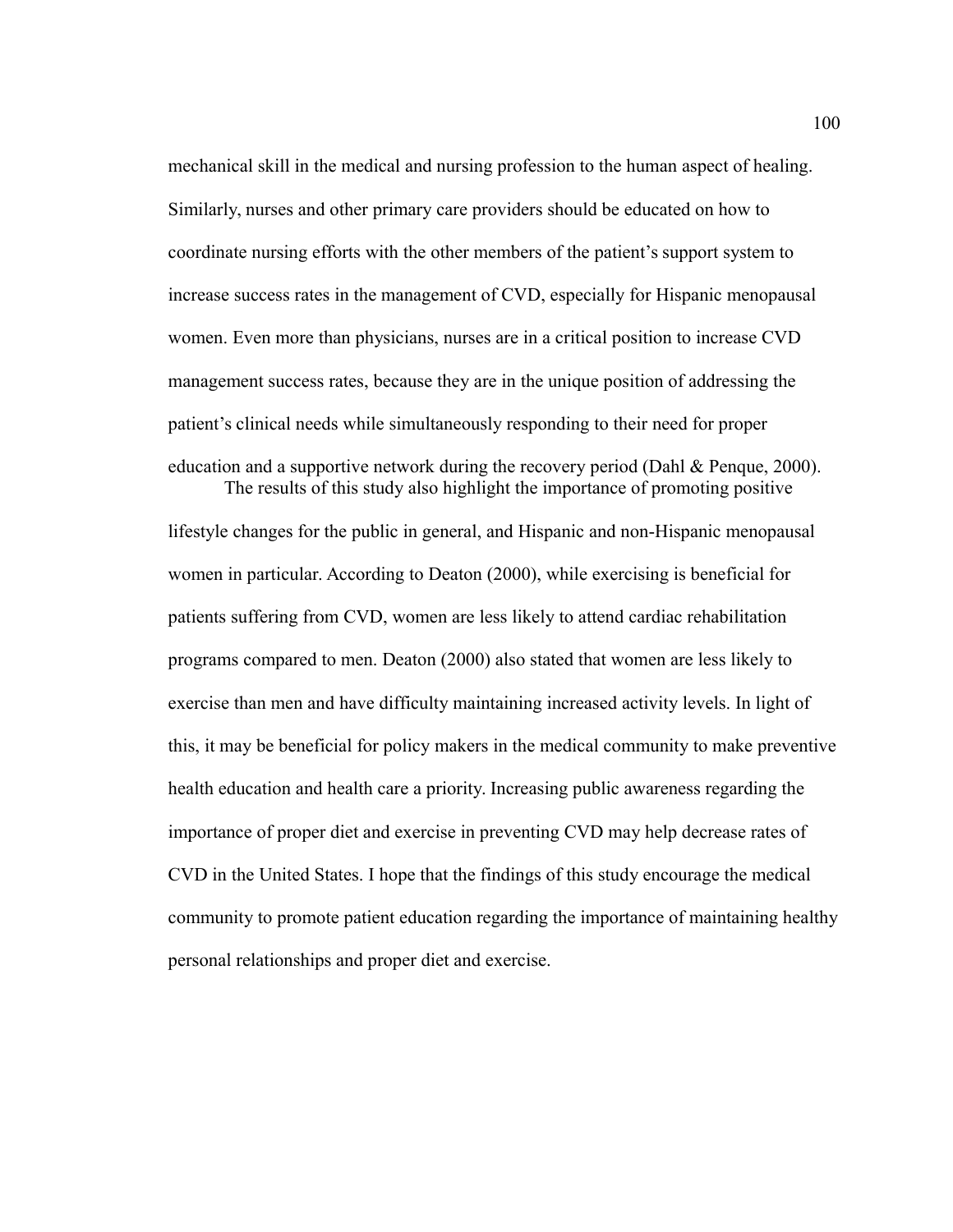### **Conclusion**

The results of this study indicate that ethnicity is a moderating factor in the relationship between factors regarding management of CVD, particularly for Hispanic menopausal women. This study also identified several recommendations for future research to address the dearth of knowledge on Hispanic Americans and CVD. In particular, given the alarming statistics regarding Hispanic-American women and chronic conditions, it is imperative that the medical community initiates preventive healthcare measures addressed to this specific demographic group. Promoting health education and healthy lifestyle changes that fit the unique characteristics of this demographic group may be the first step in addressing the problem of CVD, among other chronic conditions, in Hispanic menopausal women.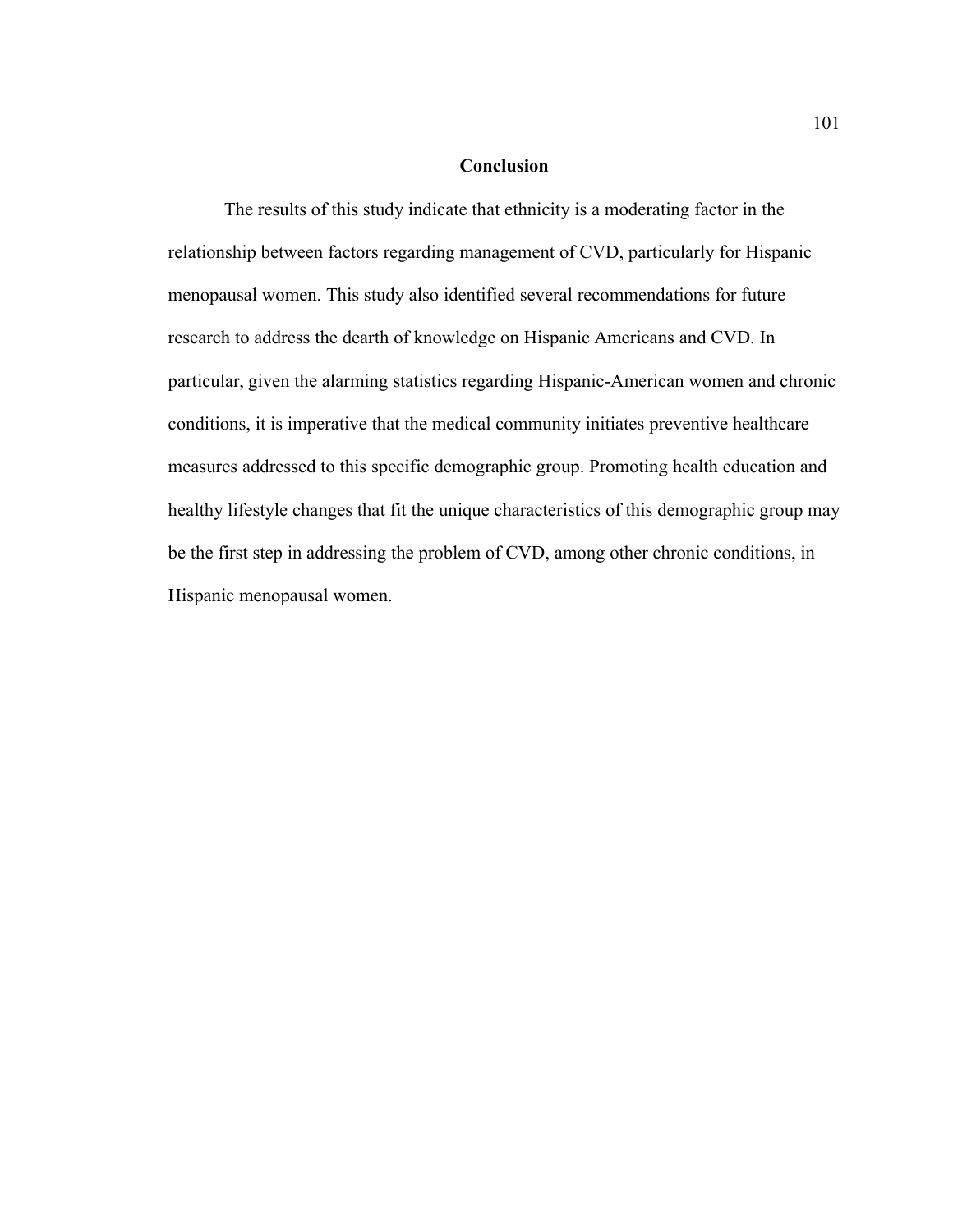#### References

- Aguinis A.T. (2004). *Regression analysis for categorical moderators.* New York, NY: The Guilford Press.
- Alreck, P. L., & Settle, R. B. (2004). *The survey research handbook*. New York, NY: McGraw-Hill.
- Young, A. F., Naji, S., & Kroll, T. (2011). Support for self-management of cardiovascular disease by people with learning disabilities. *Family Practice, 29*(4), 467-475. doi:10.1093/fampra/cmr106
- Barrera, M., Jr. (2000). Social support research in community psychology. In J. Rappaport & E. Seidman (Eds.), *Handbook of community psychology* (pp. 215– 245). New York, NY: Kluwer Academic/Plenum.
- Baseman, S., Fisher, K., Ward, L., & Bhattacharya, A. (2010). The relationship of physical function to social integration after stroke. *Journal of Neuroscience Nursing*, *42*(5), 237-244.
- Beattie, S. (2000). Heart failure with preserved LV function: Pathophysiology, clinical presentation, treatment and nursing implications. *The Journal of Cardiovascular Nursing, 14*(4), 24–37.
- Berkman, L. F., Glass, T., Brissette, I., & Seeman, T. E. (2000). From social integration to health: Durkheim in the new millennium. *Social Science and Medicine*, *51*, 843– 857.
- Bosson, O. (2003). The role of the heart failure specialist nurse. Retrieved from http://priory.com/cmol/heartfail.htm/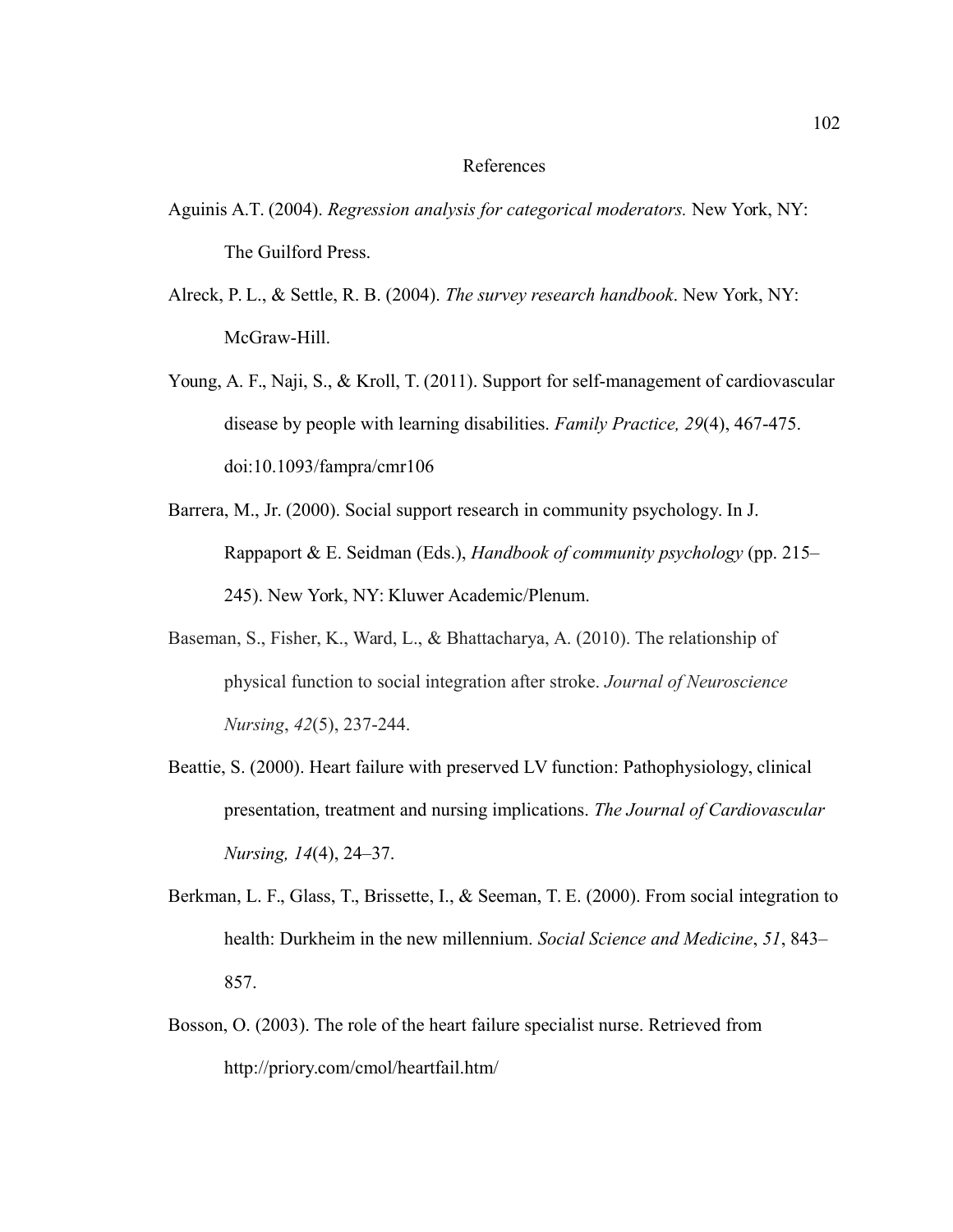- Brown, S. L., Nesse, R. M., Vinokur, A. D., & Smith, D. M. (2003). Providing social support may be more beneficial than receiving it: Results from a prospective study of mortality. *Psychological Science, 14,* 320–327. doi:10.1111/1467- 9280.14461
- Bowmen, D. (2006). Randomized trial of exercise. *International Journal of Behavioural Nutrition and Physical Activity, 3*(34). doi:10.1186/1479-5868-3-34
- Call, J., Pfefferbaum, B., Jenuwine, M., Flynn, B. (2012). Practical legal and ethical considerations for the provision of acute disaster mental health services. *Psychiatry: Interpersonal & Biological Processes*, *75*(4), 305-322.
- Cavahos-Rehg, P. A., Zayas, L. H., & Spitznagel, E. L. (2007). Legal status, emotional, wellbeing and subjective health status of illegal immigrants. *Journal of the American Medical Association, 99*(10), 1123–1131. Retrieved from http://jama.jamanetwork.com/
- Cohen, S. (2004a). Psychosocial models of the role of social support in the etiology of physical disease. *Health Psychology, 59*(8), 676–684. doi:1037/0003- 006X.59.8.676
- Cohen, S. (2004b). Social relationships and health. *American Psychologist, 59*, 676–684. doi:10.1037/0003-066X.59.8.676
- Cohen, S., & Hoberman, H. M. (1983). Positive events and social supports as buffers of life change stress. *Journal of Applied Social Psychology, 13*, 99-125.
- Cohen, S., Mermelstein, R., Kamarck, T., & Hoberman, H. (1985). Measuring the functional components of social support. In I. G. Sarason & B. R. Sarason (Eds.)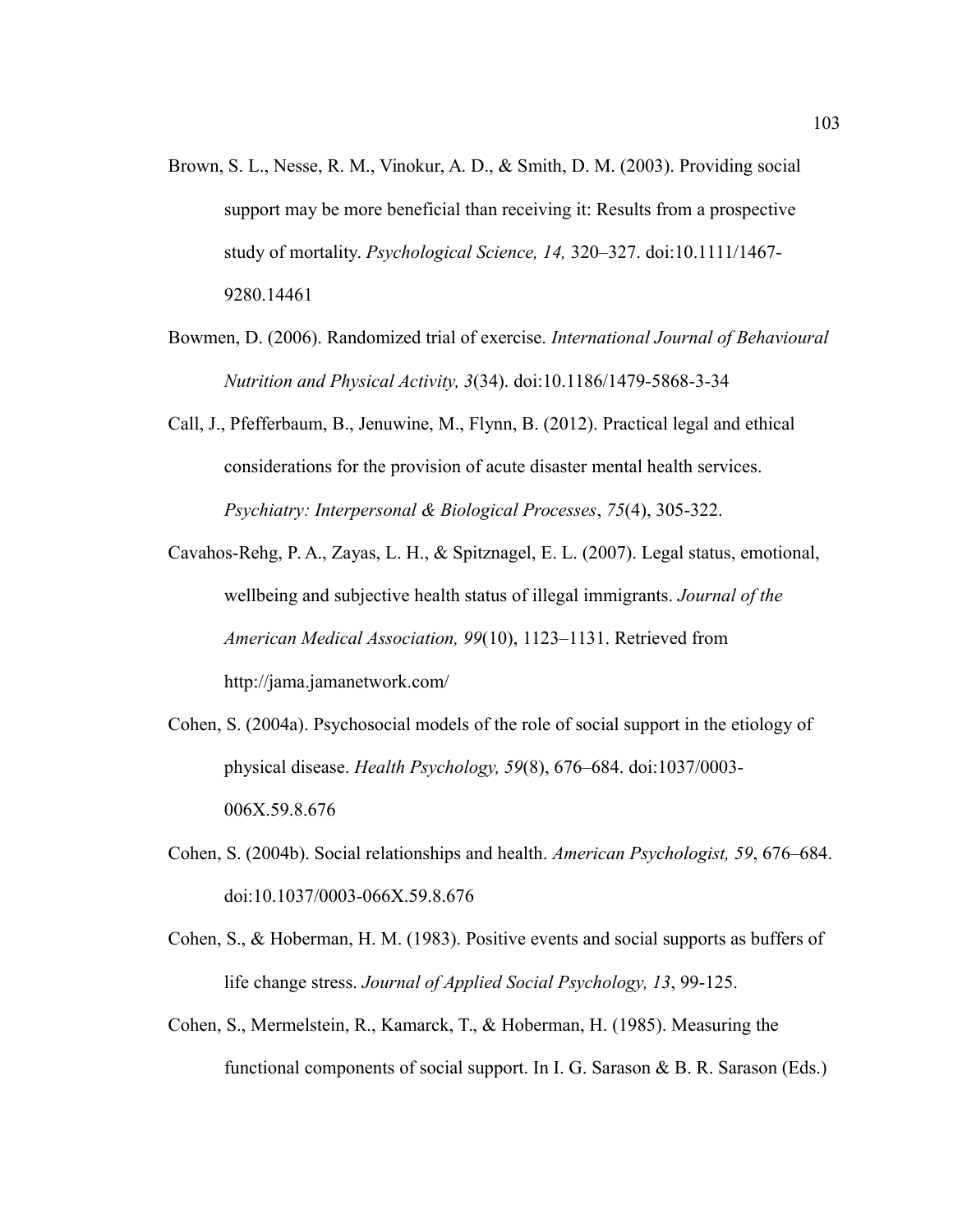*Social support: theory research and application* (pp. 73-94). The Hague, The Netherlands: Martinus Nijhoff.

- Creswell, J. (2009). *Research design: Qualitative, quantitative, and mixed methods design approaches.* Los Angeles, CA: Sage.
- Cubbin, C., Hadden, W., & Winkleby, M. (2001). Neighborhood context and cardiovascular disease factors: Protective and harmful effects. *Scand J Public Health*, *34*(3), 228-37.
- Dare, J., Green, L. (2011). Rethinking social support in women's midlife years: Women's experiences of social support in online environments. *European Journal of Cultural Studies*, *14*(5), 473-490.
- Dahl, J., & Penque, S. (2000). The effects of an advanced practitioner nurse-directed heart failure program. *The Nurse Practitioner, 25*(3), 61–77.
- Deaton, C. (2000). Outcomes measurement. *The Journal of Cardiovascular Nursing. 14*(4), 116–118. Retrieved from http://journals.lww.com/
- Delistamati, E., et al. (2006). Interpersonal Support Evaluation List (ISEL) college version: Validation and application in a Greek sample. *International Journal of Social Psychiatry, 52*(6), 552–560.
- Dennis, K. (2007). Post-menopausal women. *Journal of Obstetric, Gynecologic, & Neonatal Nursing, 36*(5), 511–519. doi:10.1111/J.1552-6909.2007.00180
- Desmon, S. (2012). Early menopause associated with increased risk of heart disease, stroke. *John Hopkins Medicine*. Retrieved from http://www.hopkinsmedicine.org/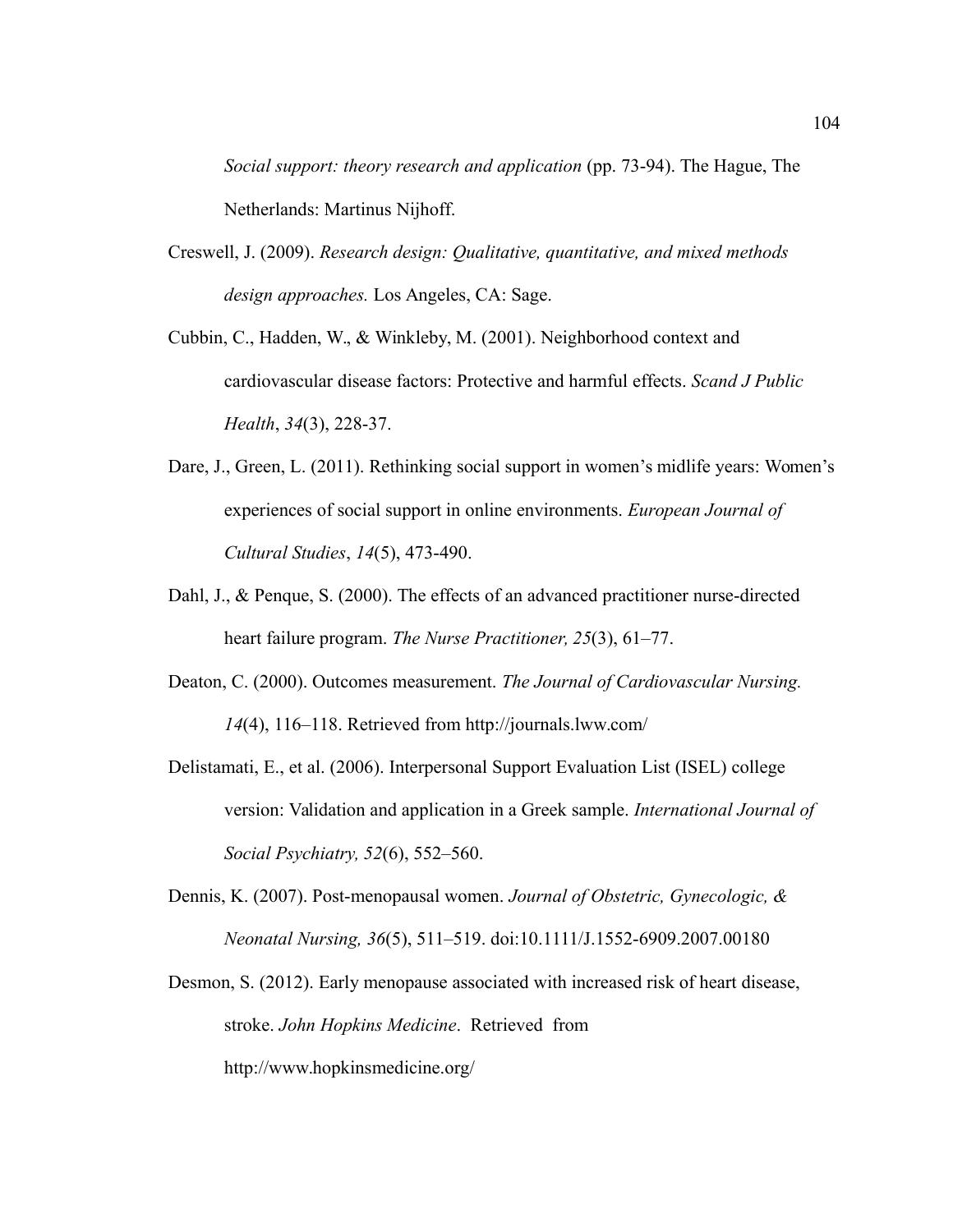- Eyler, A. A., Vest, J. R., Sanderson, B., & Wilbur, J. (2002). Environmental, policy, and cultural factors related to physical activity in a diverse sample of women: The women cardiovascular health network project introduction and methodology. *Women & Health, 36*(2), 1–16, 123–134.
- Faul, F., Erdfelder, E., Buchner, A., & Lang, A. G. (2009). Statistical power analyses using G\*Power 3.1: Tests for correlation and regression analyses. *Behavior Research Methods, 41*, 1149-1160.
- Fleury, J. (2000). Social and contextual etiology. *Journal of Women's Health, 9*(9), 967– 978. doi:10.1089/15246090050199991
- Fonarow, G. C., Stevenson, L. W., Walden, J. A., Livingston, N. A., Anthony, E., Steimle, A. E., . . . Woo, M. A. (1997). Impact of a comprehensive heart failure management program on hospital readmission and functional status of patients with advanced heart failure. *The American College of Cardiology, 30*(3), 725– 732.
- Gallo, L. (2003). Marital status. *Psychosomatic medicine*, *65*(6), 952–962. doi:10.1097/01.psy.0000097350.95305
- Gottlieb, B. H. (2000). Selecting and planning support interventions. In S. Cohen, L. G. Underwood, & B. H. Gottlieb (Eds.), *Social support measurement and intervention: A guide for health and social scientists* (pp. 195–220). New York, NY: Oxford University Press.
- Grenon, S., Vittinghoff, E., Owens, C., Conte, M., Whooley, M. & Cohen, B. (2013). Peripheral artery disease and risk of cardiovascular events in patients with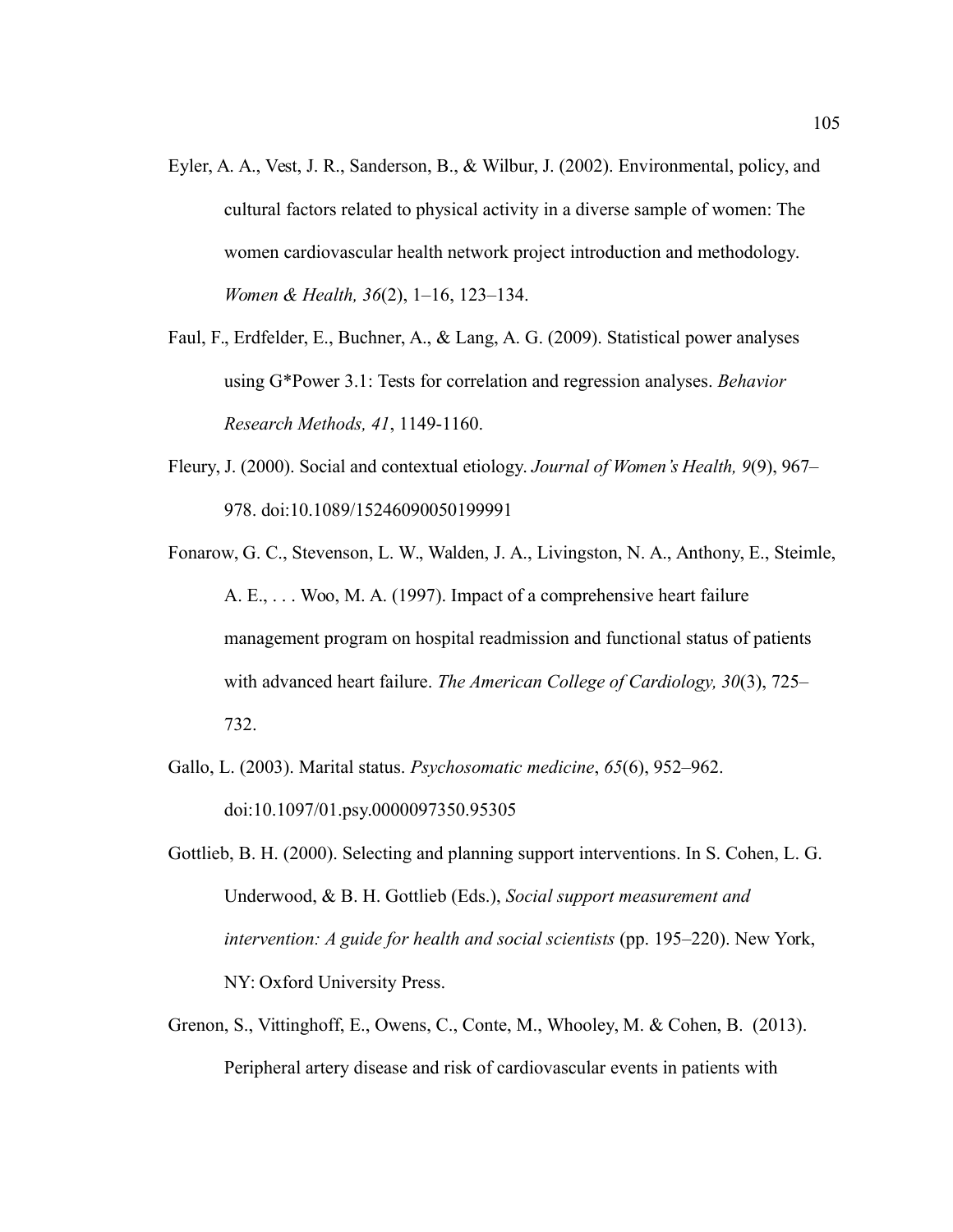coronary artery disease: Insights from the Heart and Soul Study. *VascuMedicine 18*(4), 176-184.

- Hagen, B. (2011). *Definition of diet and exercise*. Retrieved from http://www.livestrong.com/article/265136-definition-of-diet-and-exercise/
- Health and Nutrition and Examination Survey [NHANES III]. (1996). *Analytic and reporting guidelines for the third national survey 1988-1994*. Retrieved from http://www.cdc.gov/nchs/data/nhanes3/nh3gui.p
- Hogan, B. E., Linden, W., & Najarian, B. (2002). Social support interventions: Do they work? *Clinical Psychology Review, 22*, 381–440. doi:10.1016/S0272- 7358(01)00102-7
- Im, E. (2008). Menopausal symptom experience. *Journal of Advanced Nursing*, *62*(5), 541–550. doi:10.1111/j.1365-2648.2008.04624
- Ishikawa, H., Yano, E. (2008). Patient health literacy and participation in the health-care process. *Health Expectations*, 11(2), 113-122.
- Janevic, M. R., Janz, N. K., Kaciroti, N., Dodge, J. A., Keteyian, S. J. & Mosca, L. (2010). Exercise self-regulation among older women participating in a heart disease management intervention. *Journal of Women Aging, 22*(4), 255-272. doi:10.1080/08952841.2010.518874
- Juarbe, T. C. (1998a). Cardiovascular disease-related diet and exercise experiences of immigrant Mexican women. *Western Journal of Nursing Research*, *20*(6), 765– 782. doi:10.1177/019394599802000607

Juarbe, T. C. (1998b). Risk factors for cardiovascular disease in Latina women. *Progress*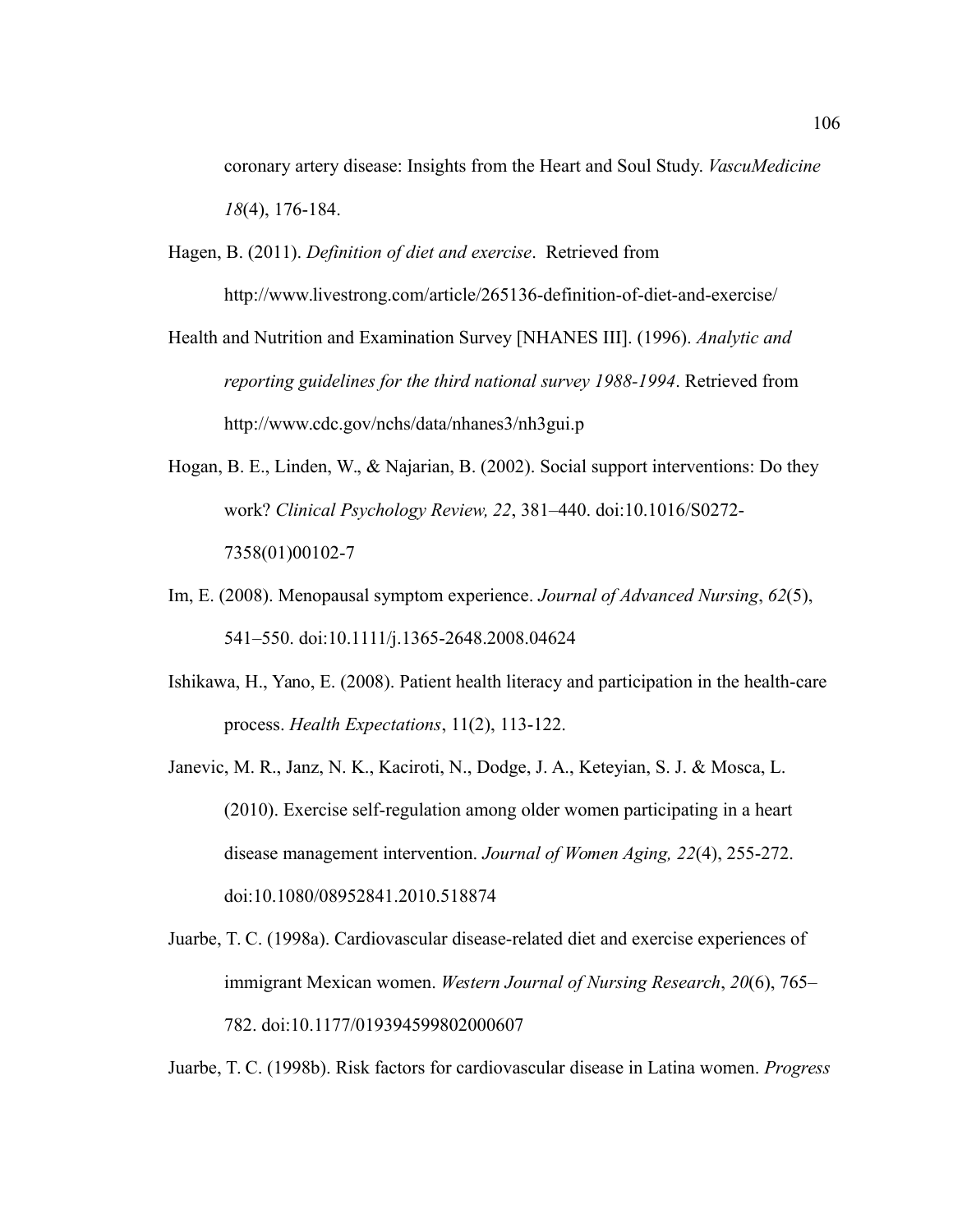*in Cardiovascular Nursing*, *13*(2), 17.

- Juarbe, T. C., Lipson, J. G., & Turok, X. (2003). Physical activity beliefs, behaviors, and cardiovascular fitness of Mexican immigrant women. *Journal of Transcultural Nursing, 14*(2), 108–116. Retrieved from http://tcn.sagepub.com/
- Kannel, W., Hjortland, M., McNamara, P. & Gordon, T. (1976). Menopause and risk of cardiovascular disease. *Annals of Internal Medicine*, *85*(4), 447–452.
- Keith, T. (2006). *Multiple regression and beyond.* Boston, MA: Pearson Education.
- Ketterer, M. W., Denollet, J., Goldberg, A. D., McCullough, P. A., John, S., Farha, A.
	- J., . . . Deveshwar, S. (2002). The big mush: Psychometric measures are confounded and nonindependent in their association with age at initial diagnosis of ICHD. *Journal of Cardiovascular Risk, 9,* 41–48. 6.
- Krumholz, H. M., Butler, J., Miller, J., Vaccarino, V., Williams, C. S., Mendes de leon, C. F., . . . Berkman, L. F. (1997). Prognostic importance of emotional support for elderly patients hospitalized with heart failure. *Circulation, 97*, 958–964.
- Lukkarinen, H. & Hentinen, M. (1998). Assessment of quality of life with the Nottingham health profile among women with coronary heart disease. *Heart & Lung*, *27*(3), 189–199. doi:10.1155/2012/973974
- Miller, V., Garovic, V., Kantarci, K., Barnes, J., Jayachandran, M., Mielke, M., . . . Rocca, W. (2013). *Biology of Sex Differences*, *4*(1), 1-15.
- Mosca, L., Manson, J. E., Sutherland, S. E., Langer, R. D., Manolio, T., & Barrett-Connor, E. (1997). Cardiovascular disease in women. *Circulation, 96*, 2468–2482. doi:10.1161/01.CIR.96.7.2468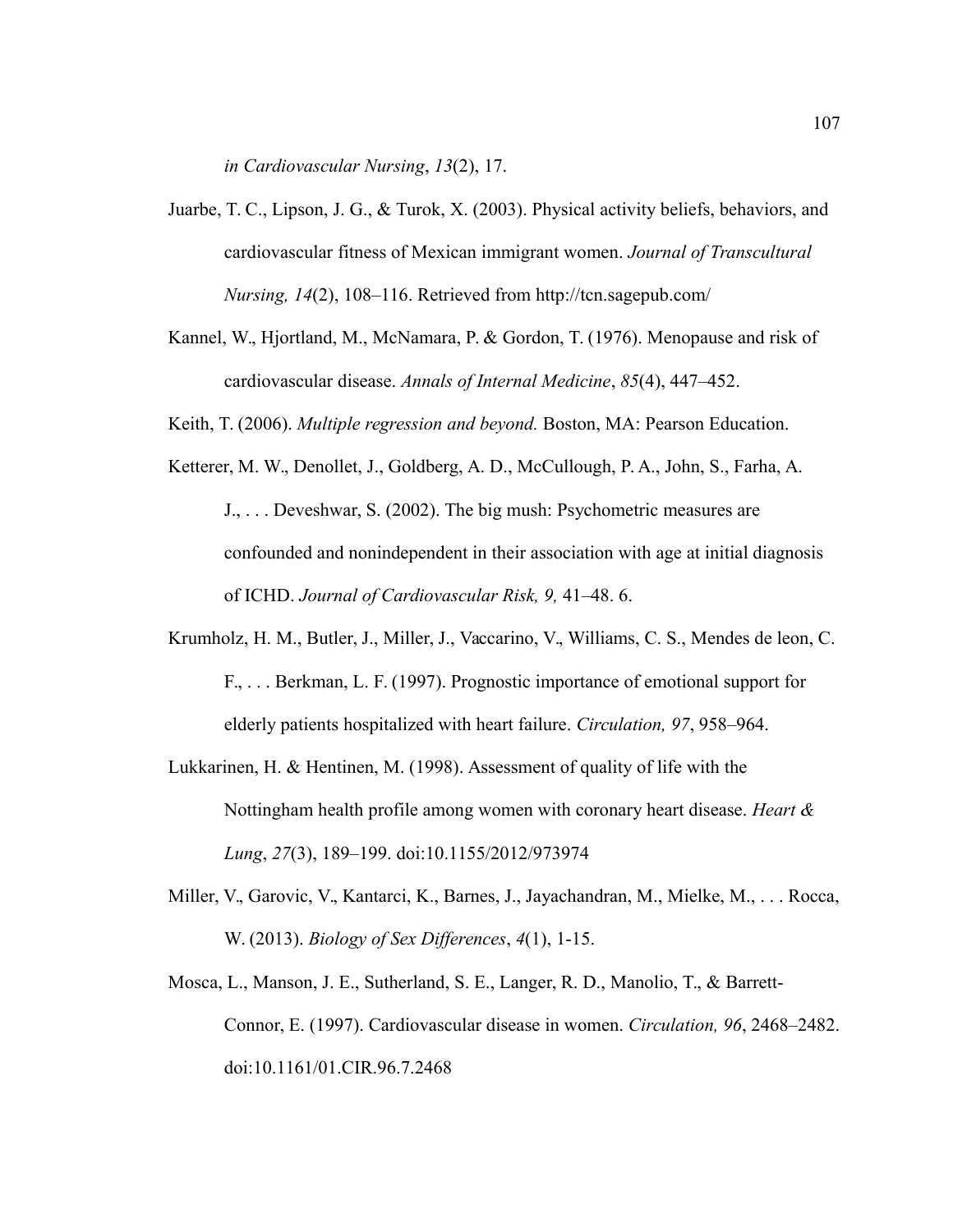- Mosca, L., Greenberger, H., Dolor, R., Newby, K., & Robb, K. (2010). Twelve-year follow-up of American women's awareness of cardiovascular diseases risk and barriers to heart health. *American Heart Association, 3*, 120–127. doi:10.1161/CIR.109.915538
- National Institute of Health. (2008). *Menopause*. Retrieved from www.nia.nih.gov/health/publication/menopause
- Neuman, W. L. (2003). *Social research methods* (5<sup>th</sup> ed.). Upper Saddle River, NJ: Prentice Hall.
- O'Connor, C. (2005). *Managing acute decompensated heart failure*. New York, NY: Taylor and Francis.
- Paul, S. (1997). Implementing an outpatient congestive heart failure clinic: The nurse practitioner role. *Advanced Practice Nursing, 26*(6), 486–491.

Phelps, K. (2011). *General practice.* New York, NY: Enslaver.

- Reis, H. (1998). Gender differences in intimacy and related behaviors: Context and process. In D.J. Canary & K. Dindia (Eds.), *Sex differences and similarities in communication* (pp. 203-231). Mahwah, NJ: Lawrence Erlbaum.
- Repetti, R. L., Taylor, S. E., & Seeman, T. E. (2002). Risky families: Family social environments and the mental and physical health of offspring. *Psychological Bulletin, 128*, 330–366.
- Riley J., & Blue L. (2001). Assessing and managing chronic heart failure. *Professional Nurse. 16*(5), 1112–1115.

Riley, J., Habibi, H., Banya, W., Gatzoulis, M., Lau-Walker, M., & Cowie, M. (2012).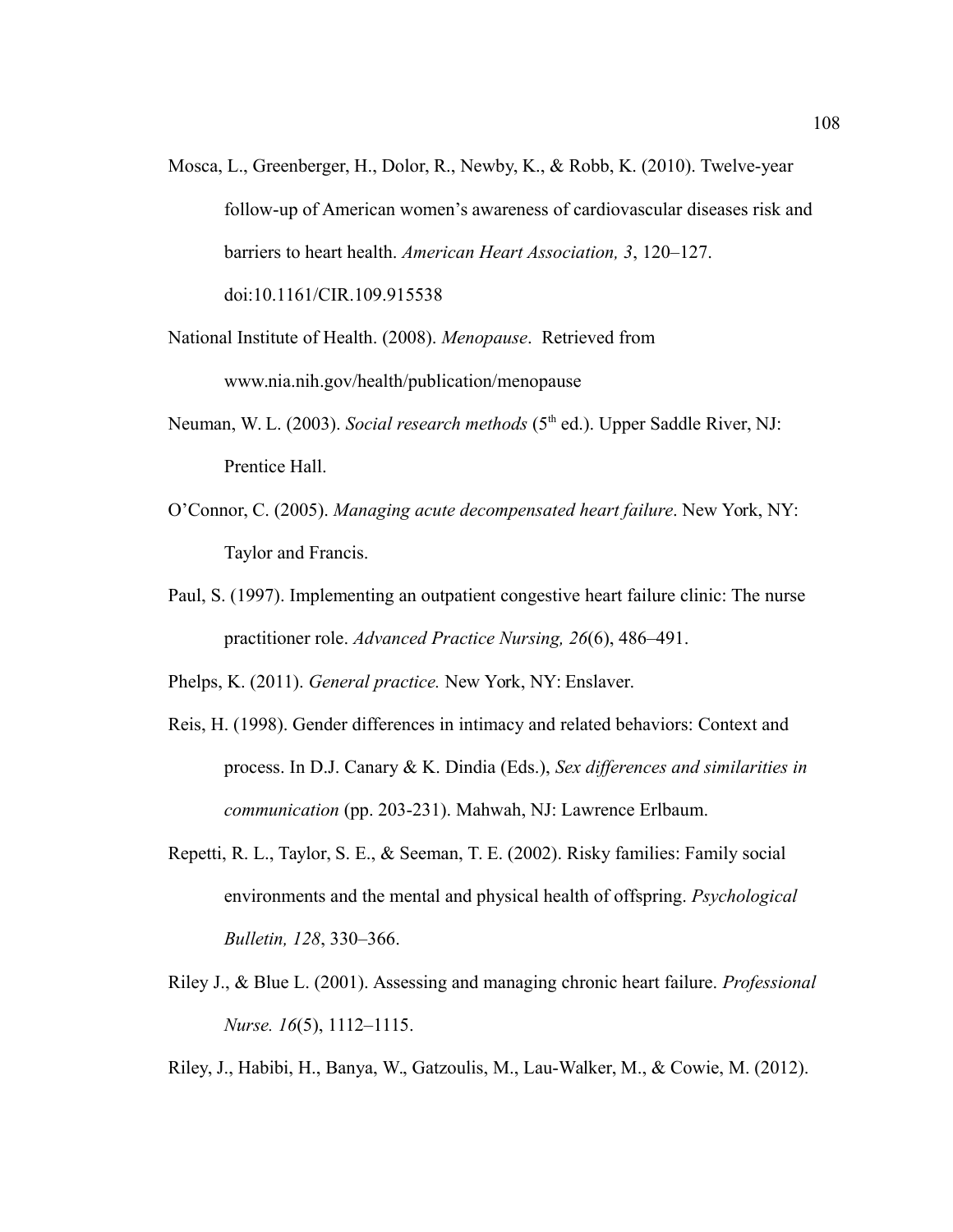Education and support needs of the older adult with congenital heart disease. *Journal of Advanced Nursing*, *68*(5), 1050-1060.

Rosdhal, M. (2008). *Text book of basic nursing*. New York, NY: Kluwer Health.

- Rosenfeld, A. G. (2006). State of the heart: Building science to improve women cardiovascular health. *American Journal of Critical Care, 15*(6), 556.
- Scholz, U., Knoll, N., Sniehotta, F. F., & Schwarzer, R. (2006). Physical activity and depressive symptoms in cardiac rehabilitation: Long-term effects of a selfmanagement intervention. *Social Science & Medicine, 62,* 3109–3120.
- Schwarzer, R., Knoll, N., & Rieckmann, N. (2003). Social Support. In A. Kaptein & J. Weinman (Eds.). *Introduction to health psychology*. Oxford, England: Blackwell.
- Shorey, R. C., & Lakey, B. (2011). Perceived and capitalization support are substantially similar: implications for social support theory. *Personality & Social Psychology Bulletin*, *37*(8), 1068-1079.
- Stampfer, M. (1991). Postmenopausal estrogen therapy. *Journal of New England Medicine, 325*, 756–762. Retrieved from http://www.nejm.org/
- . Steptoe, A., & Diez Roux, A. (2003). Happiness, social networks, and health. *BMJ Clinical Research, 4,* 337. doi:10.1136/bmj.a2781
- Smith, L. E., Fabbri, S. A., Pai, R., Ferry, D., Heywood, J. T., & Pettis, J. L. (1997). Symptomatic improvement and reduced hospitalization for patients attending a cardiomyopathy clinic. *Clinical Cardiology, 20*, 949–954.
- StatPac (2007). *Sampling methods.* Retrieved from

http://www.statpac.com/surveys/sampling.htm/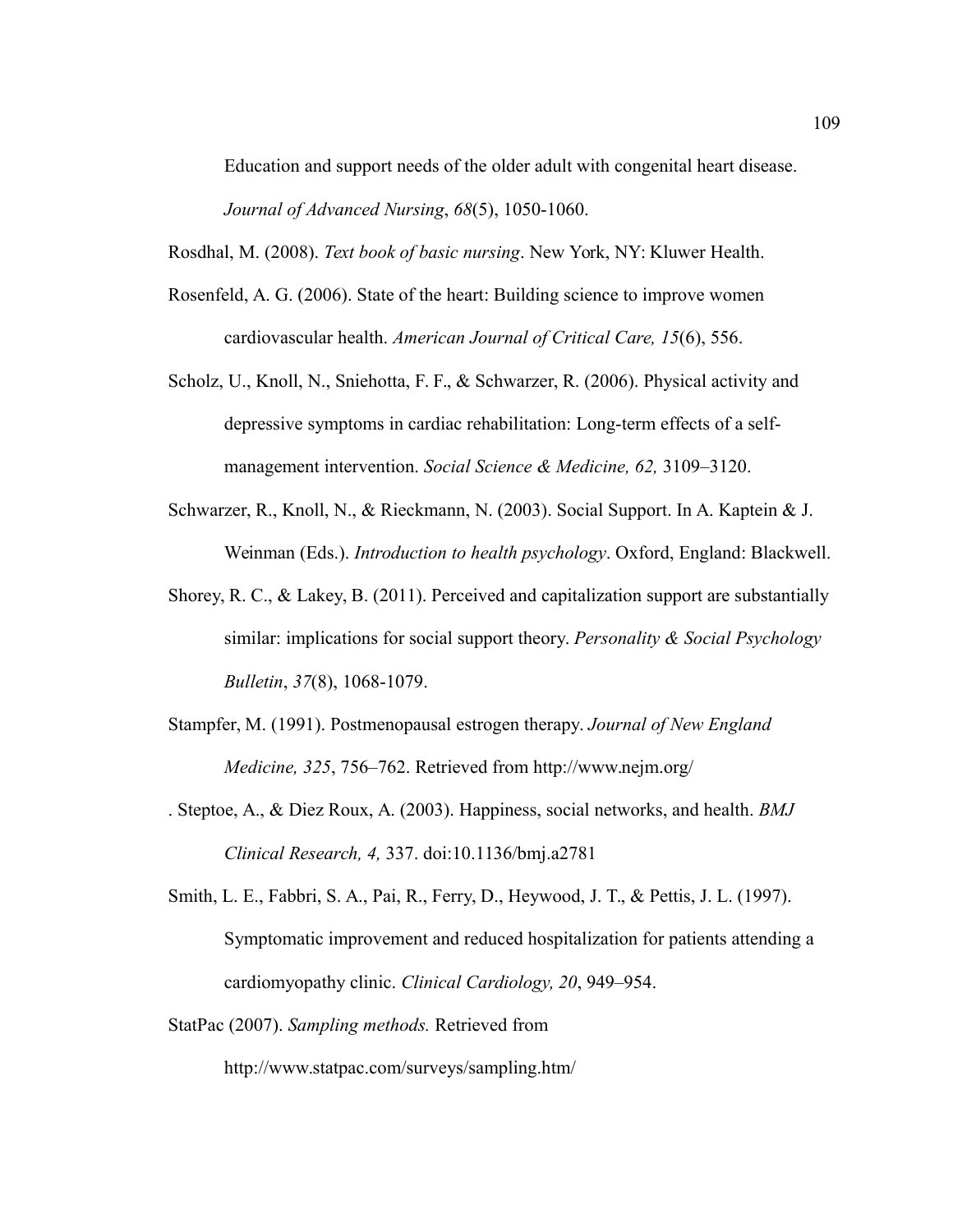Sternberg, R. J., (2009). *Cognitive psychology.* Belmont, CA: Wadsworth.

- Trochim, W. (2006). *Nonprobability sampling: Research methods knowledge base*. Retrieved from http://www.socialresearchmethods.net/kb/sampnon.php
- Tsang, T. (2000). Risks of coronary heart disease in women. *Mayo Clinic Proceedings, 75*(12), 1289–1303. doi:10.4065/75.12.1289
- Toobert, D. J., Strycker, L. A., Glasgow, R. E., Barrera, M., & Bagdade, J. D. (2012). Enhancing support for health behavior change among women at risk for heart disease: The Mediterranean lifestyle trial. *Health Education Research, 17*(5), 574- 585.
- Uchino, B. N. (2006). Social support and health: A review of physiological processes potentially underlying links to disease outcomes. *Journal of Behavioral Medicine, 29*, 377–387.
- Wang, M. C., & Crespi, C. M. (2011). The influence of childhood and adolescent environmental exposure to a westernized environment on the relation between body mass index and adiposity in young Asian American women. *The American Journal of Clinical Nutrition, 93*(5), 1168S.
- Weinberger, J. J., & Kenny, C. (2000). Nonpharmacological management and patient education in heart failure. *The Nurse Practitioner, 25*(7), 32–33.
- World Health Organization. (2013). *Cardiovascular diseases CVDs*. Retrieved from http://www.who.int/mediacentre/factsheets/fs317/en/index.html/
- World Health Organization. (n.d.). *Global strategy on diet, physical activity and health*. Retrieved from http://www.who.int/dietphysicalactivity/pa/en/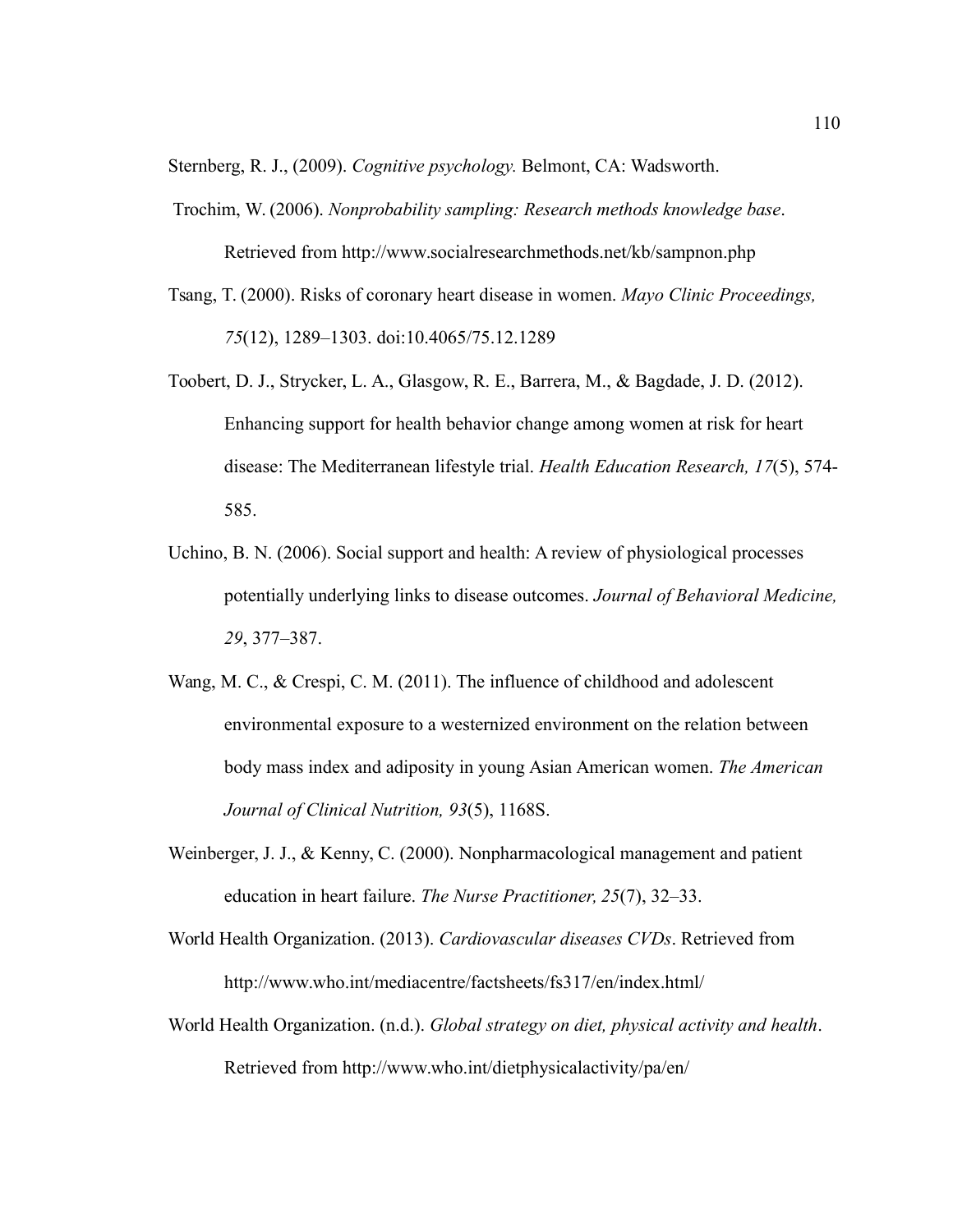Williams, R. (2008). Frequency and severity of vasomotor symptoms. *Climacetric, 11*(1),

32–43. doi:10.1080/13697130701744696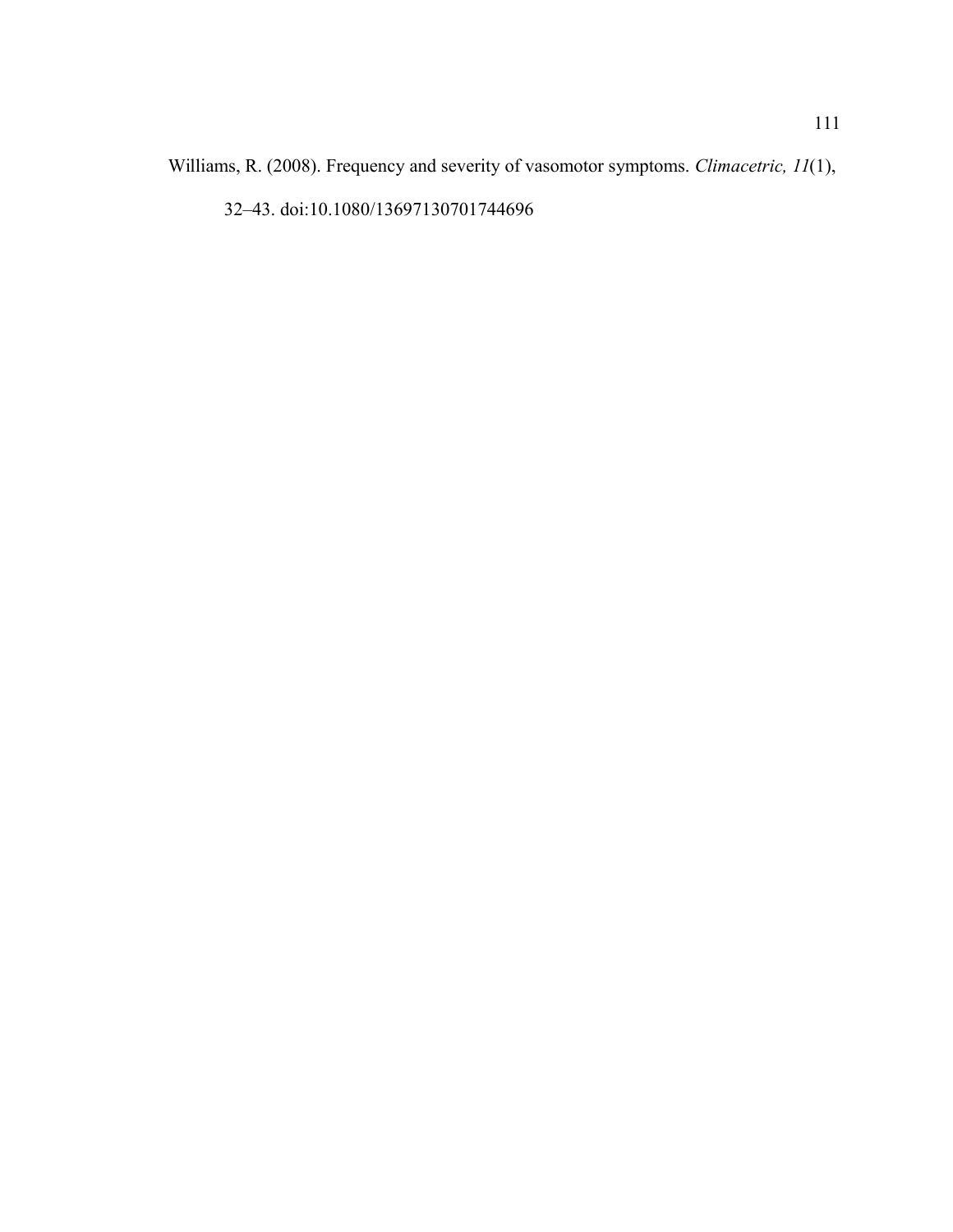## Appendix A: Original Survey Instrument

### **Demographics**

- 1. What is your ethnicity?
- a. African American
- b. Asian
- c. Caucasian
- d. Hispanic
- e. Other
- 2. What is your age ?
- 3. Have you ever been screened for cardiovascular disease?
- a. Yes (If the participant answers "Yes", the investigator distributes the survey)
- b. No (If the participant answers "No", the investigator do not distribute the survey)
- 4. Have you ever been diagnosed with cardiovascular disease?
- a. Yes (If the participant answers "Yes", the investigator distribute the survey)
- b. No (If the participant answers "No", the participant is not selected to take the survey)
- 5. Through changes to my diet and exercise I am able to manage my cardiovascular

disease very well

| Strongly<br>Disagree | Disagree | Slightly<br>Disagree | Slightly<br>Agree | Agree | Strongly<br>Agree |
|----------------------|----------|----------------------|-------------------|-------|-------------------|
|                      |          |                      |                   |       |                   |

6. I eat healthy and exercise to maintain a healthy body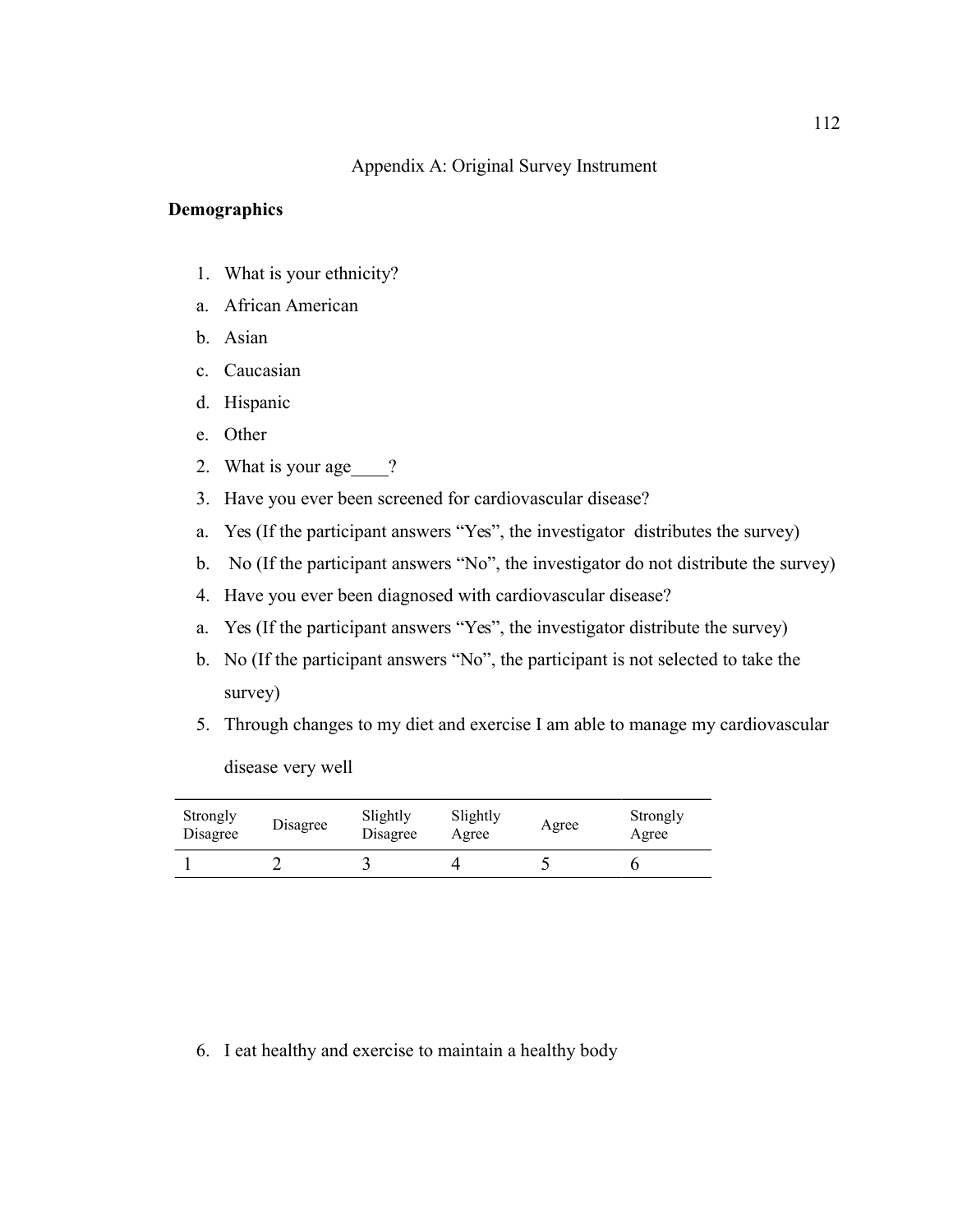| <b>Strongly Disagree</b> | Disagree | Slightly<br>Disagree | Slightly<br>Agree | Agree | Strongly<br>Agree |
|--------------------------|----------|----------------------|-------------------|-------|-------------------|
|                          |          |                      |                   |       |                   |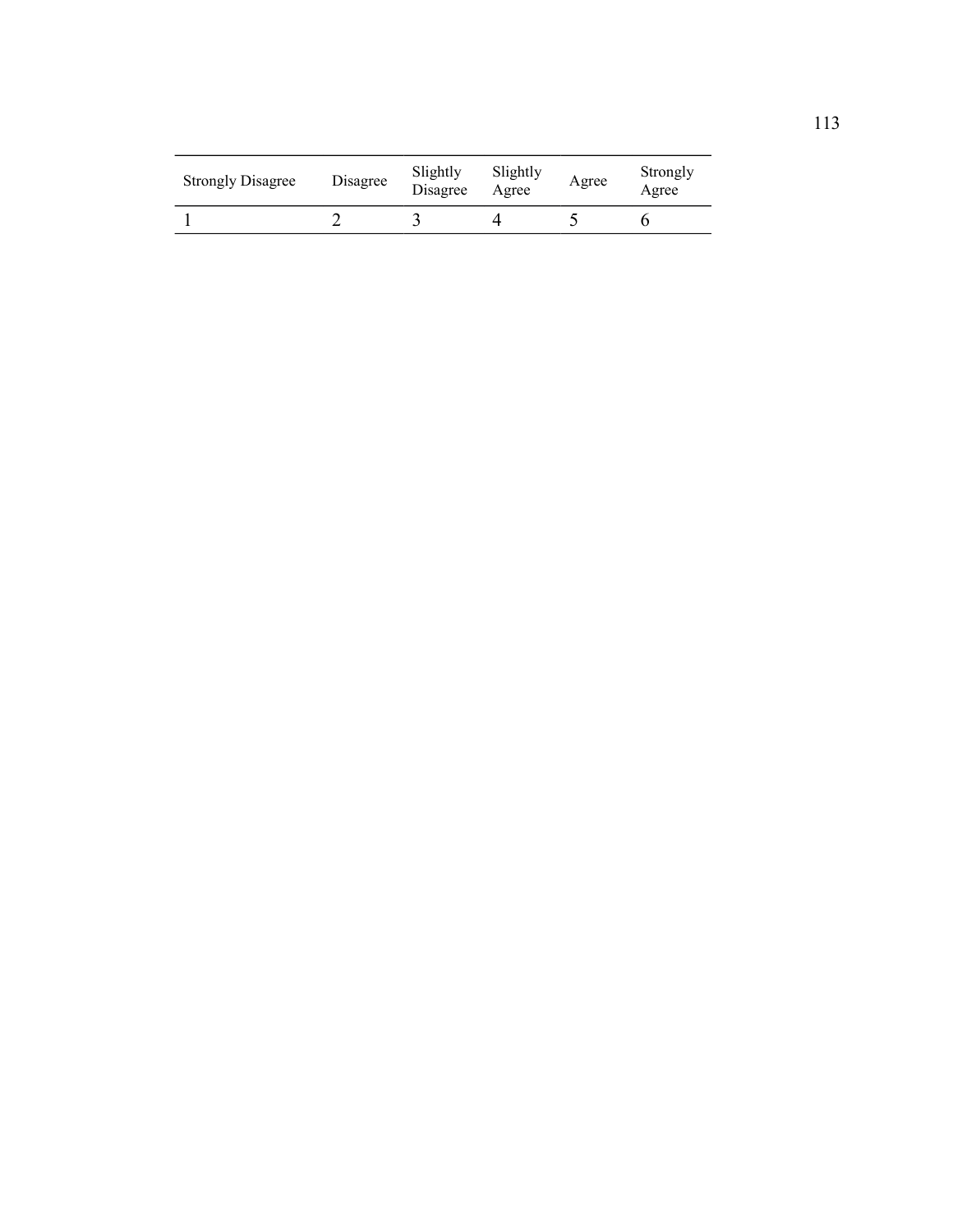### Appendix B: Interpersonal Support Evaluation List

This scale is made up of a list of statements each of which may or may not be true about you. For each statement check "definitely true" if you are sure it is true about you and "probably true" if you think it is true but are not absolutely certain. Similarly, you should check "definitely false" if you are sure the statement is false and "probably false" is you think it is false but are not absolutely certain.

1. There are several people that I trust to help solve my problems.

 $\frac{1}{\sqrt{1-\frac{1}{\sqrt{1-\frac{1}{\sqrt{1-\frac{1}{\sqrt{1-\frac{1}{\sqrt{1-\frac{1}{\sqrt{1-\frac{1}{\sqrt{1-\frac{1}{\sqrt{1-\frac{1}{\sqrt{1-\frac{1}{\sqrt{1-\frac{1}{\sqrt{1-\frac{1}{\sqrt{1-\frac{1}{\sqrt{1-\frac{1}{\sqrt{1-\frac{1}{\sqrt{1-\frac{1}{\sqrt{1-\frac{1}{\sqrt{1-\frac{1}{\sqrt{1-\frac{1}{\sqrt{1-\frac{1}{\sqrt{1-\frac{1}{\sqrt{1-\frac{1}{\sqrt{1-\frac{1}{\sqrt{1-\frac{1}{\sqrt{1-\frac{1$ probably true  $(2)$  probably false  $(1)$ 

2. If I needed help fixing an appliance or repairing my car, there is someone who would help me.

3. Most of my friends are more interesting than I am.

4. There is someone who takes pride in my accomplishments.

5. When I feel lonely, there are several people I can talk to.

6. There is no one that I feel comfortable to talking about intimate personal problems.

7. I often meet or talk with family or friends.

8. Most people I know think highly of me.

9. If I needed a ride to the airport very early in the morning, I would have a hard time finding someone to take me.

10. I feel like I'm not always included by my circle of friends.

11. There really is no one who can give me an objective view of how I'm handling my problems.

12. There are several different people I enjoy spending time with.

13. I think that my friends feel that I'm not very good at helping them solve their problems.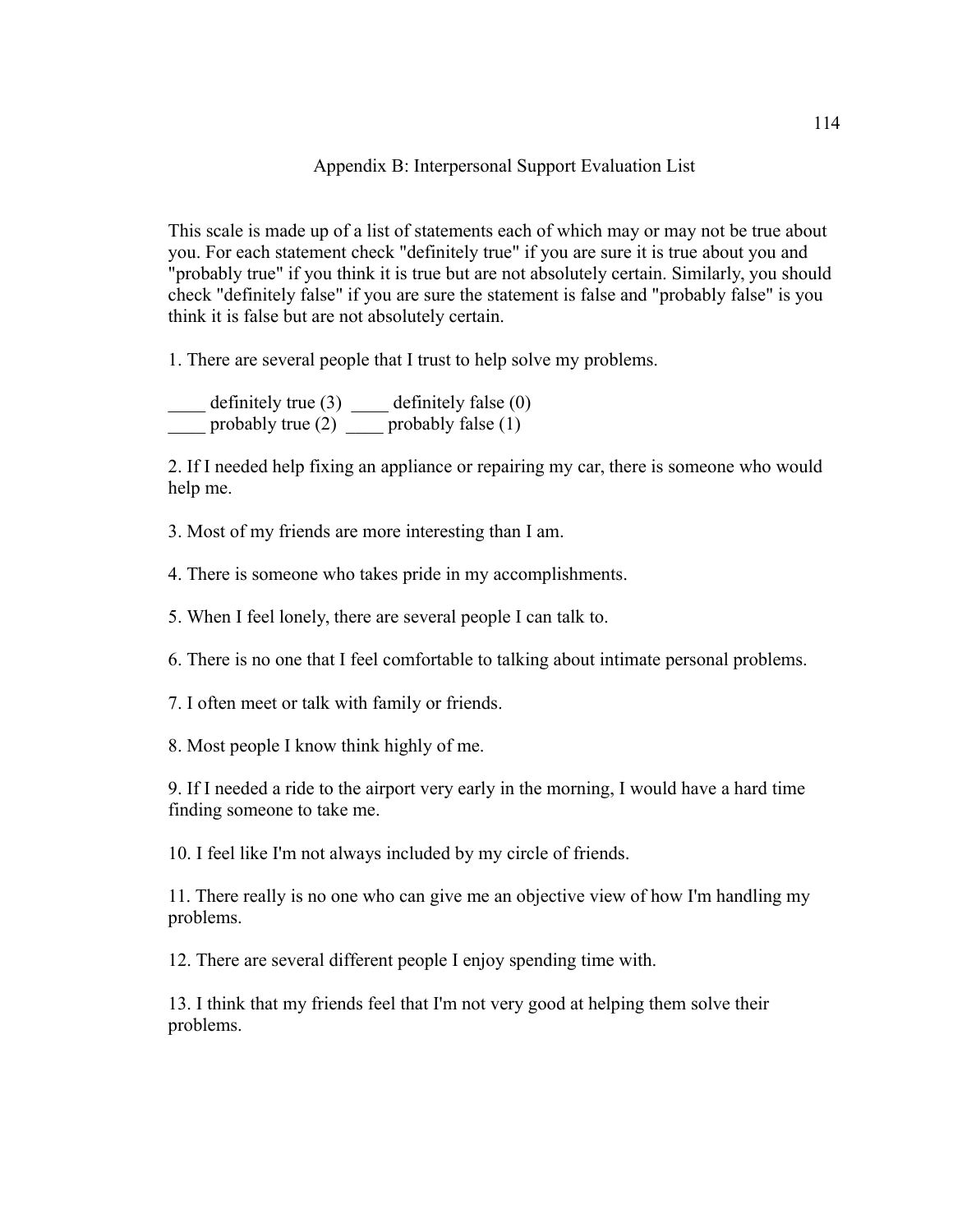14. If I were sick and needed someone (friend, family member, or acquaintance) to take me to the doctor, I would have trouble finding someone.

15. If I wanted to go on a trip for a day (e.g., to the mountains, beach, or country), I would have a hard time finding someone to go with me.

16. If I needed a place to stay for a week because of an emergency (for example, water or electricity out in my apartment or house), I could easily find someone who would put me up.

17. I feel that there is no one I can share my most private worries and fears with.

18. If I were sick, I could easily find someone to help me with my daily chores.

19. There is someone I can turn to for advice about handling problems with my family.

20. I am as good at doing things as most other people are.

21. If I decide one afternoon that I would like to go to a movie that evening, I could easily find someone to go with me.

22. When I need suggestions on how to deal with a personal problem, I know someone I can turn to.

23. If I needed an emergency loan of \$100, there is someone (friend, relative, or acquaintance) I could get it from.

24. In general, people do not have much confidence in me.

25. Most people I know do not enjoy the same things that I do.

26. There is someone I could turn to for advice about making career plans or changing my job.

27. I don't often get invited to do things with others.

28. Most of my friends are more successful at making changes in their lives than I am.

29. If I had to go out of town for a few weeks, it would be difficult to find someone who would look after my house or apartment (the plants, pets, garden, etc.).

30. There really is no one I can trust to give me good financial advice.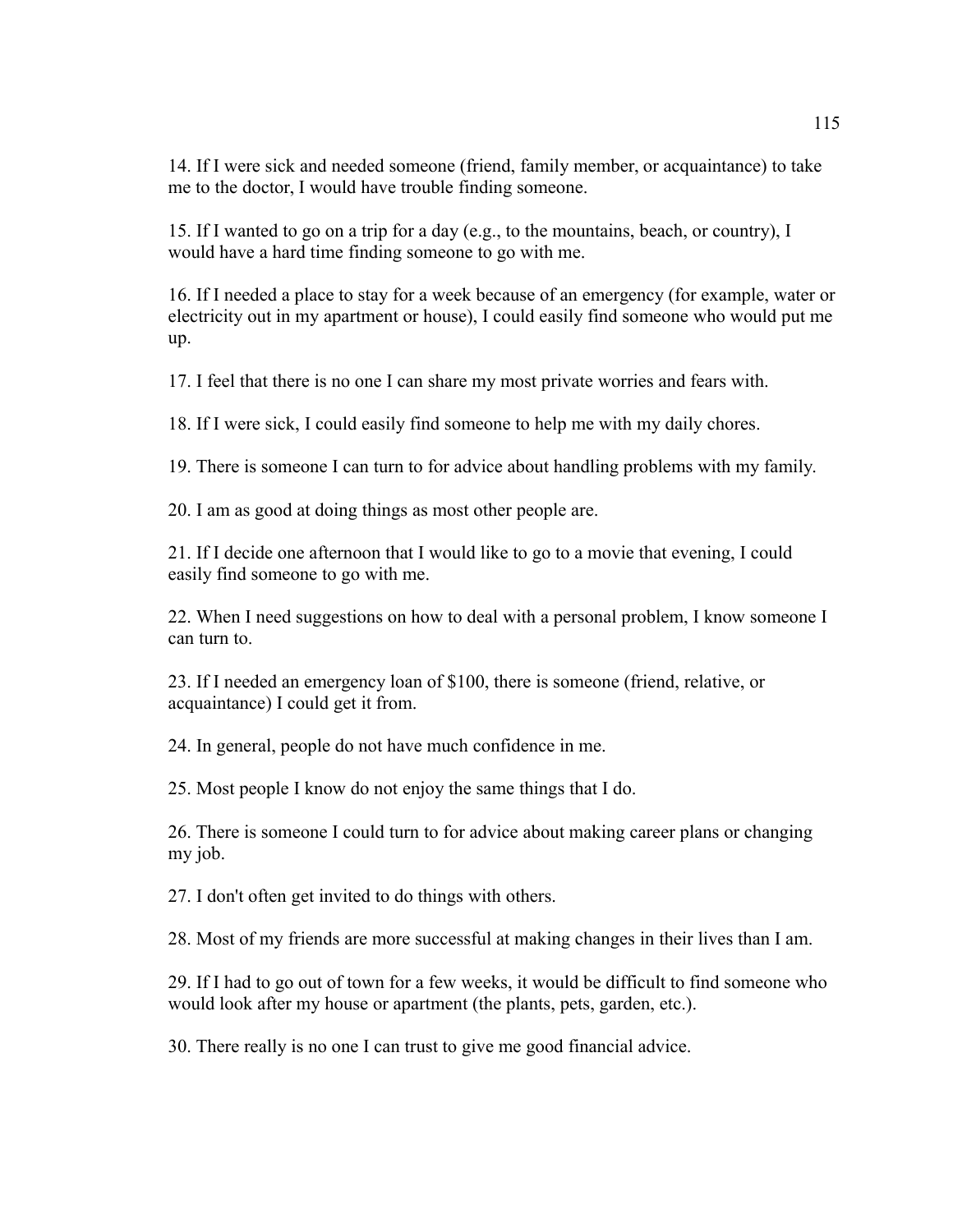31. If I wanted to have lunch with someone, I could easily find someone to join me.

32. I am more satisfied with my life than most people are with theirs.

33. If I was stranded 10 miles from home, there is someone I could call who would come and get me.

34. No one I know would throw a birthday party for me.

35. It would be difficult to find someone who would lend me their car for a few hours.

36. If a family crisis arose, it would be difficult to find someone who could give me good advice about how to handle it.

37. I am closer to my friends than most other people are to theirs.

38. There is at least one person I know whose advice I really trust.

39. If I needed some help in moving to a new house or apartment, I would have a hard time finding someone to help me.

40. I have a hard time keeping pace with my friends.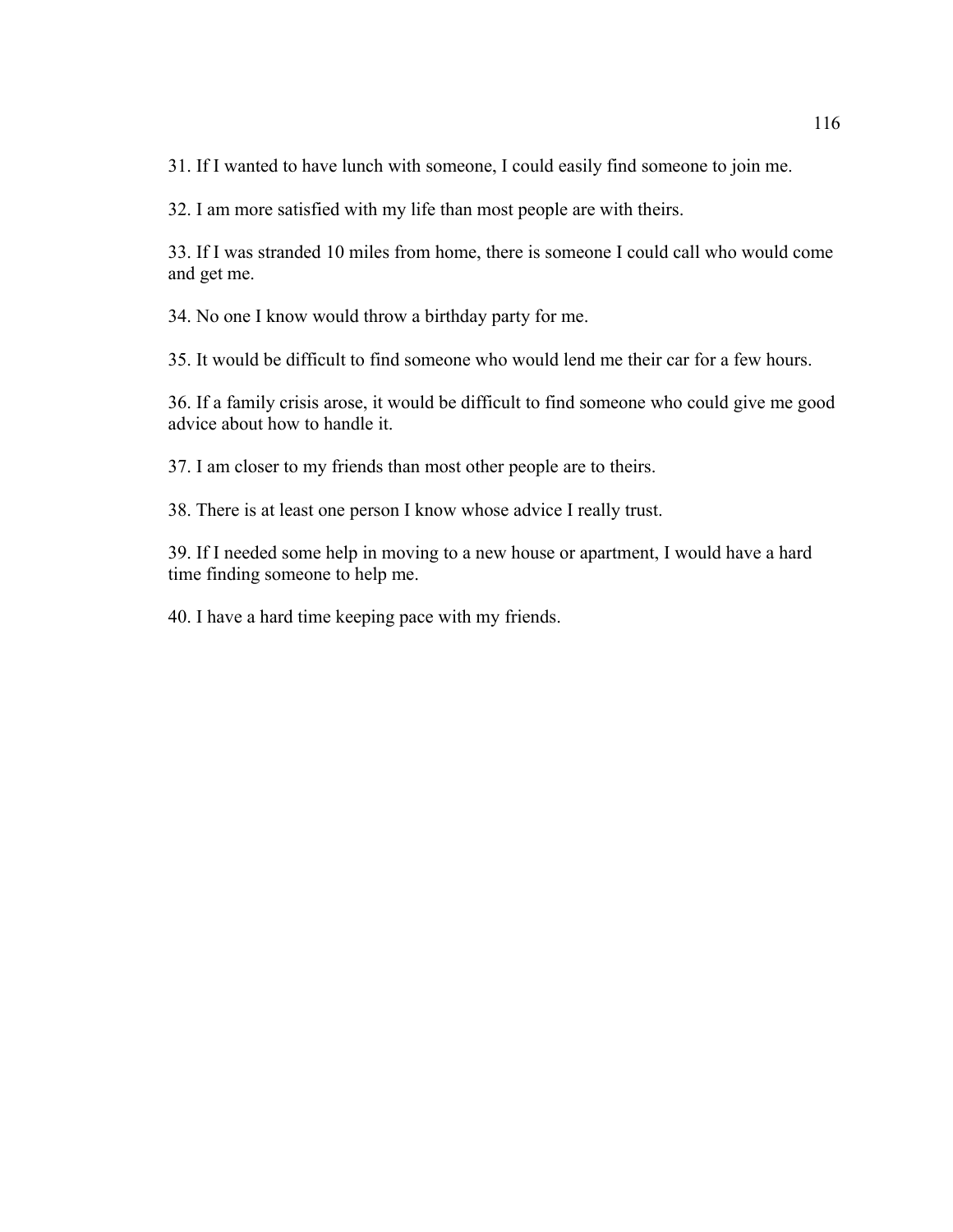# Appendix C: Informed Consent

# **The Impact of Emotional Support in Managing Cardiovascular Diseases among Hispanic Menopausal Women and Non- Hispanic Menopausal Women**

# **Walden University**

Participants are invited to participate in a research study of emotional support in managing cardiovascular diseases among two ethnic groups Hispanic and Non -Hispanic menopausal women. You were selected as a possible participant of your age, condition and gender related to topic. Please read this form and ask any questions you have before taking this survey questionnaire. This study has been conducted by XXXXXXXXX, Doctoral Candidate at Walden University.

# **Background Information:**

The purpose of this study is to better understand your emotional support and its impact in managing cardiovascular diseases. All participants should be self- reported as eligible participants who have been screened or diagnosed with cardiovascular diseases.

# **Procedures:**

If you agree to be in this study, if you have no cardiovascular diseases, you are not eligible to participate in this study, but if you answer "Yes" you will be asked to participate in two surveys questionnaires each one takes less than 5 minutes. Be sure you answer all these questions, and do not leave any items blank. In order to ensure your anonymity, please do not put your name, or any other identifying information anywhere on the questionnaires.

# **Voluntary Nature of the study:**

Your participation in this study is strictly voluntary. Your decision where or not to participate will not affect your current or future relations with Walden University, your employer, or the church. You are free to withdraw any time you want.

# **Risks and Benefits of being in this Study:**

There are no known risks associated with participating in this study. Your support is the most important benefit that comes from your participation. You may terminate your participation any time if you feel stressful or invasive.

## **Compensation:**